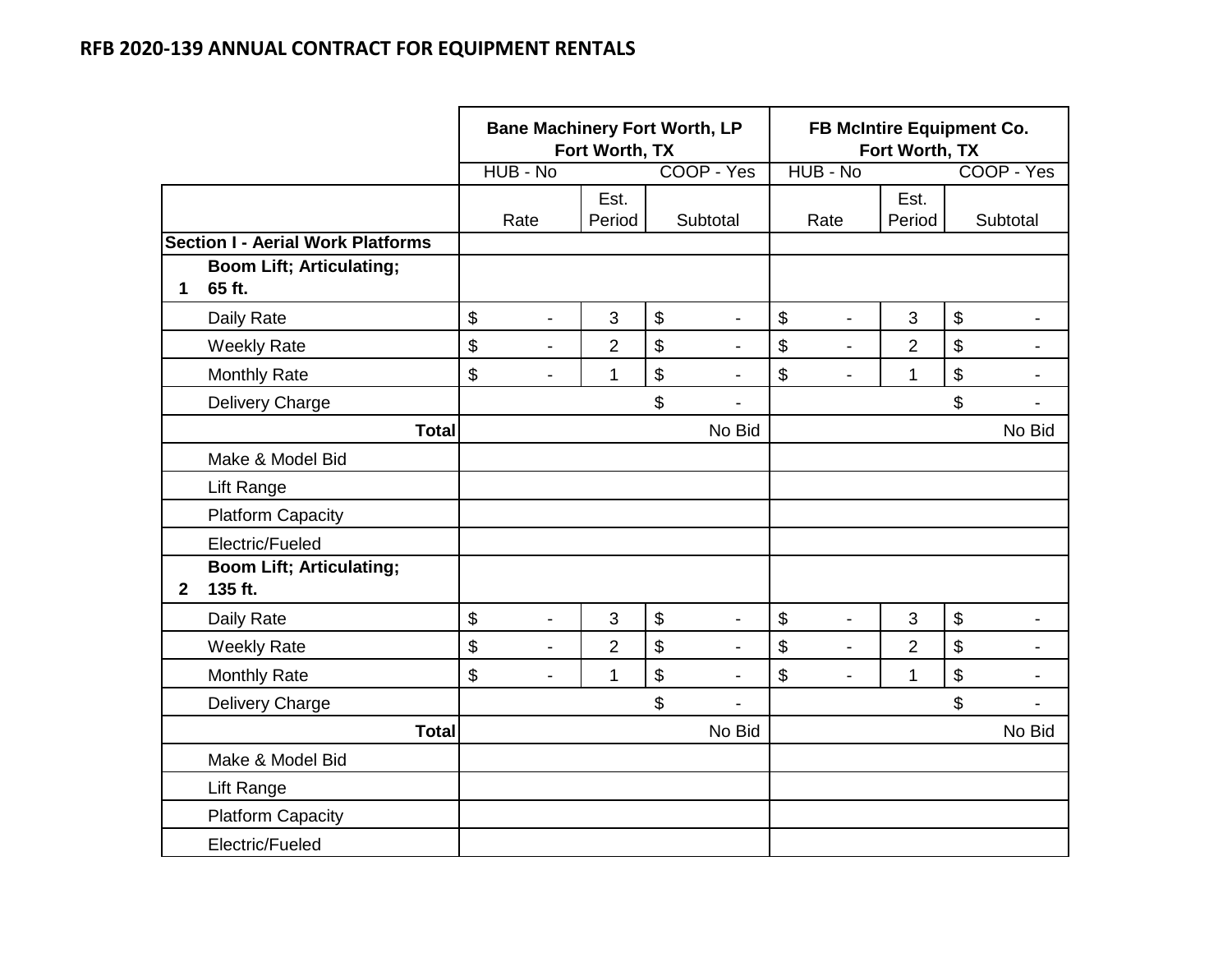|              |                                            |          |                | <b>Holt Texas, LTD</b><br>San Antonio, TX |                            |                |                           | <b>Kirby-Smith Machinery</b><br>Fort Worth, TX |                |                           |                          |
|--------------|--------------------------------------------|----------|----------------|-------------------------------------------|----------------------------|----------------|---------------------------|------------------------------------------------|----------------|---------------------------|--------------------------|
|              |                                            | HUB - No |                |                                           |                            | COOP - Yes     |                           | HUB - No                                       |                |                           | COOP - Yes               |
|              |                                            |          | Rate           | Est.<br>Period                            |                            | Subtotal       |                           | Rate                                           | Est.<br>Period |                           | Subtotal                 |
|              | <b>Section I - Aerial Work Platforms</b>   |          |                |                                           |                            |                |                           |                                                |                |                           |                          |
| 1            | <b>Boom Lift; Articulating;</b><br>65 ft.  |          |                |                                           |                            |                |                           |                                                |                |                           |                          |
|              | Daily Rate                                 | \$       | $\overline{a}$ | 3                                         | $\boldsymbol{\mathsf{\$}}$ |                | $\mathfrak{S}$            | $\overline{a}$                                 | 3              | \$                        | $\blacksquare$           |
|              | <b>Weekly Rate</b>                         | \$       | $\blacksquare$ | $\overline{2}$                            | \$                         | $\overline{a}$ | \$                        | $\overline{a}$                                 | $\overline{2}$ | \$                        | -                        |
|              | <b>Monthly Rate</b>                        | \$       | $\overline{a}$ | 1                                         | \$                         | $\blacksquare$ | \$                        | $\blacksquare$                                 | $\mathbf{1}$   | \$                        | $\overline{\phantom{0}}$ |
|              | Delivery Charge                            |          |                |                                           | \$                         | $\overline{a}$ |                           |                                                |                | \$                        | $\blacksquare$           |
|              | <b>Total</b>                               |          |                |                                           |                            | No Bid         |                           |                                                |                |                           | No Bid                   |
|              | Make & Model Bid                           |          |                |                                           |                            |                |                           |                                                |                |                           |                          |
|              | Lift Range                                 |          |                |                                           |                            |                |                           |                                                |                |                           |                          |
|              | <b>Platform Capacity</b>                   |          |                |                                           |                            |                |                           |                                                |                |                           |                          |
|              | Electric/Fueled                            |          |                |                                           |                            |                |                           |                                                |                |                           |                          |
| $\mathbf{2}$ | <b>Boom Lift; Articulating;</b><br>135 ft. |          |                |                                           |                            |                |                           |                                                |                |                           |                          |
|              | Daily Rate                                 | \$       | $\overline{a}$ | 3                                         | $\boldsymbol{\mathsf{S}}$  |                | $\boldsymbol{\mathsf{S}}$ | L,                                             | 3              | $\boldsymbol{\mathsf{S}}$ |                          |
|              | <b>Weekly Rate</b>                         | \$       | $\overline{a}$ | $\overline{2}$                            | \$                         | $\overline{a}$ | \$                        | L,                                             | $\overline{2}$ | \$                        | $\blacksquare$           |
|              | <b>Monthly Rate</b>                        | \$       | $\blacksquare$ | 1                                         | \$                         |                | \$                        | $\blacksquare$                                 | $\mathbf{1}$   | $\mathfrak{S}$            | -                        |
|              | Delivery Charge                            |          |                |                                           | \$                         |                |                           |                                                |                | \$                        | ٠                        |
|              | <b>Total</b>                               |          |                |                                           |                            | No Bid         |                           |                                                |                |                           | No Bid                   |
|              | Make & Model Bid                           |          |                |                                           |                            |                |                           |                                                |                |                           |                          |
|              | Lift Range                                 |          |                |                                           |                            |                |                           |                                                |                |                           |                          |
|              | <b>Platform Capacity</b>                   |          |                |                                           |                            |                |                           |                                                |                |                           |                          |
|              | Electric/Fueled                            |          |                |                                           |                            |                |                           |                                                |                |                           |                          |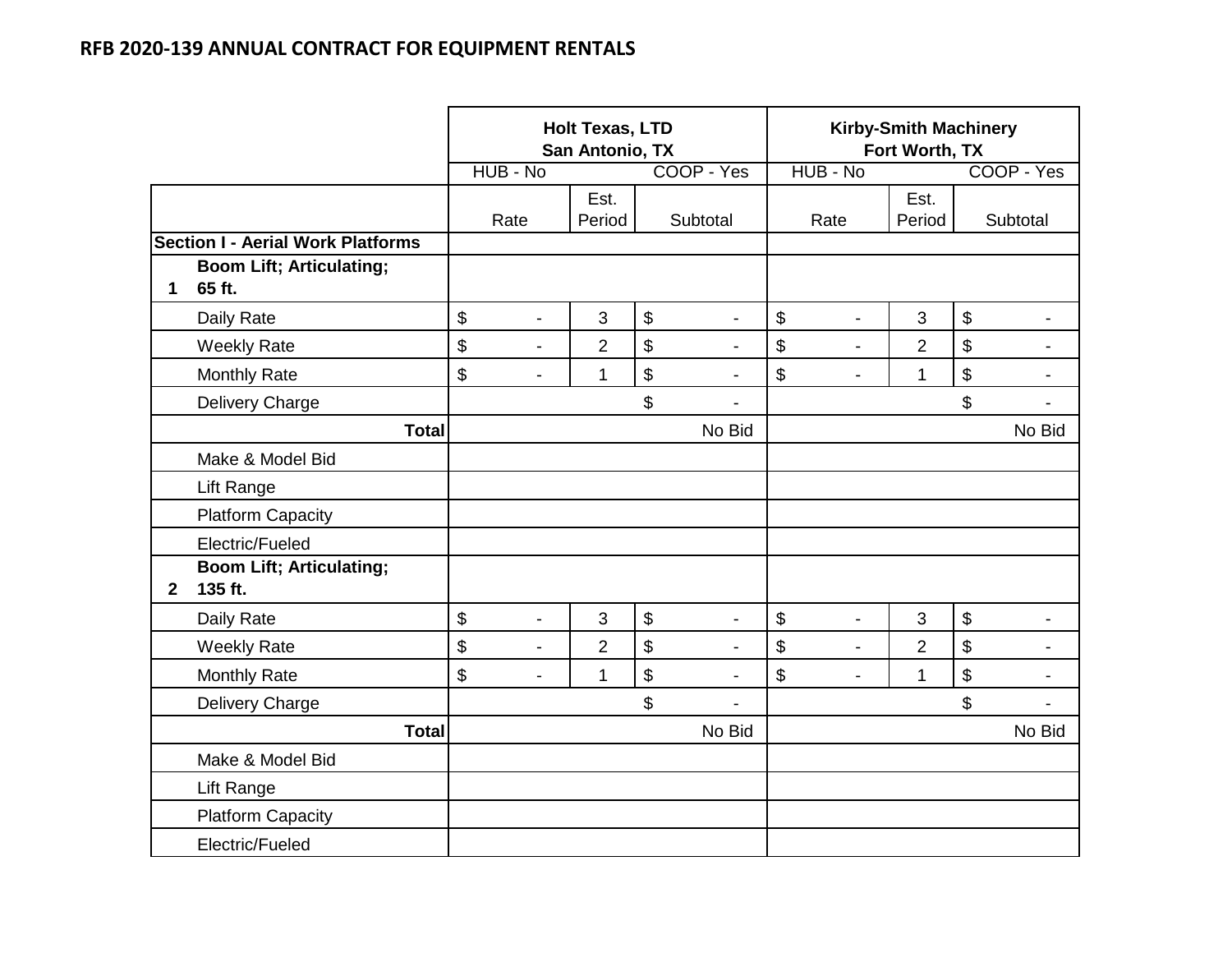|              |                                            |                                | <b>RB Everett Co.</b><br><b>Haltom City, TX</b> |                   |                          | <b>RDO Equipment Co.</b><br>Fort Worth, TX |                |                            |                          |
|--------------|--------------------------------------------|--------------------------------|-------------------------------------------------|-------------------|--------------------------|--------------------------------------------|----------------|----------------------------|--------------------------|
|              |                                            | HUB - No                       |                                                 |                   | COOP - Yes               | HUB - No                                   |                |                            | COOP - Yes               |
|              |                                            | Rate                           | Est.<br>Period                                  |                   | Subtotal                 | Rate                                       | Est.<br>Period |                            | Subtotal                 |
|              | <b>Section I - Aerial Work Platforms</b>   |                                |                                                 |                   |                          |                                            |                |                            |                          |
| 1            | <b>Boom Lift; Articulating;</b><br>65 ft.  |                                |                                                 |                   |                          |                                            |                |                            |                          |
|              | Daily Rate                                 | \$<br>$\blacksquare$           | 3                                               | $\mathfrak{S}$    | $\blacksquare$           | \$<br>$\blacksquare$                       | 3              | $\boldsymbol{\mathsf{\$}}$ | $\blacksquare$           |
|              | <b>Weekly Rate</b>                         | \$<br>$\blacksquare$           | $\overline{2}$                                  | \$                |                          | \$                                         | $\overline{2}$ | $\boldsymbol{\mathsf{\$}}$ |                          |
|              | <b>Monthly Rate</b>                        | \$<br>$\blacksquare$           | $\mathbf 1$                                     | $\boldsymbol{\$}$ | $\overline{a}$           | \$<br>$\blacksquare$                       | 1              | $\boldsymbol{\mathsf{\$}}$ | -                        |
|              | <b>Delivery Charge</b>                     |                                |                                                 | \$                | $\overline{a}$           |                                            |                | \$                         | $\overline{\phantom{0}}$ |
|              | <b>Total</b>                               |                                |                                                 |                   | No Bid                   |                                            |                |                            | No Bid                   |
|              | Make & Model Bid                           |                                |                                                 |                   |                          |                                            |                |                            |                          |
|              | Lift Range                                 |                                |                                                 |                   |                          |                                            |                |                            |                          |
|              | <b>Platform Capacity</b>                   |                                |                                                 |                   |                          |                                            |                |                            |                          |
|              | Electric/Fueled                            |                                |                                                 |                   |                          |                                            |                |                            |                          |
| $\mathbf{2}$ | <b>Boom Lift; Articulating;</b><br>135 ft. |                                |                                                 |                   |                          |                                            |                |                            |                          |
|              | Daily Rate                                 | \$<br>$\overline{\phantom{a}}$ | 3                                               | $\mathfrak{S}$    | $\overline{\phantom{a}}$ | \$<br>$\overline{a}$                       | 3              | $\boldsymbol{\$}$          |                          |
|              | <b>Weekly Rate</b>                         | \$<br>$\overline{a}$           | $\overline{2}$                                  | \$                | $\overline{\phantom{a}}$ | \$<br>$\overline{a}$                       | $\overline{2}$ | $\boldsymbol{\mathsf{S}}$  | $\overline{\phantom{0}}$ |
|              | <b>Monthly Rate</b>                        | \$<br>$\overline{\phantom{a}}$ | 1                                               | \$                | $\blacksquare$           | \$<br>$\blacksquare$                       | 1              | $\boldsymbol{\$}$          | $\blacksquare$           |
|              | Delivery Charge                            |                                |                                                 | \$                |                          |                                            |                | \$                         | $\overline{a}$           |
|              | <b>Total</b>                               |                                |                                                 |                   | No Bid                   |                                            |                |                            | No Bid                   |
|              | Make & Model Bid                           |                                |                                                 |                   |                          |                                            |                |                            |                          |
|              | Lift Range                                 |                                |                                                 |                   |                          |                                            |                |                            |                          |
|              | <b>Platform Capacity</b>                   |                                |                                                 |                   |                          |                                            |                |                            |                          |
|              | Electric/Fueled                            |                                |                                                 |                   |                          |                                            |                |                            |                          |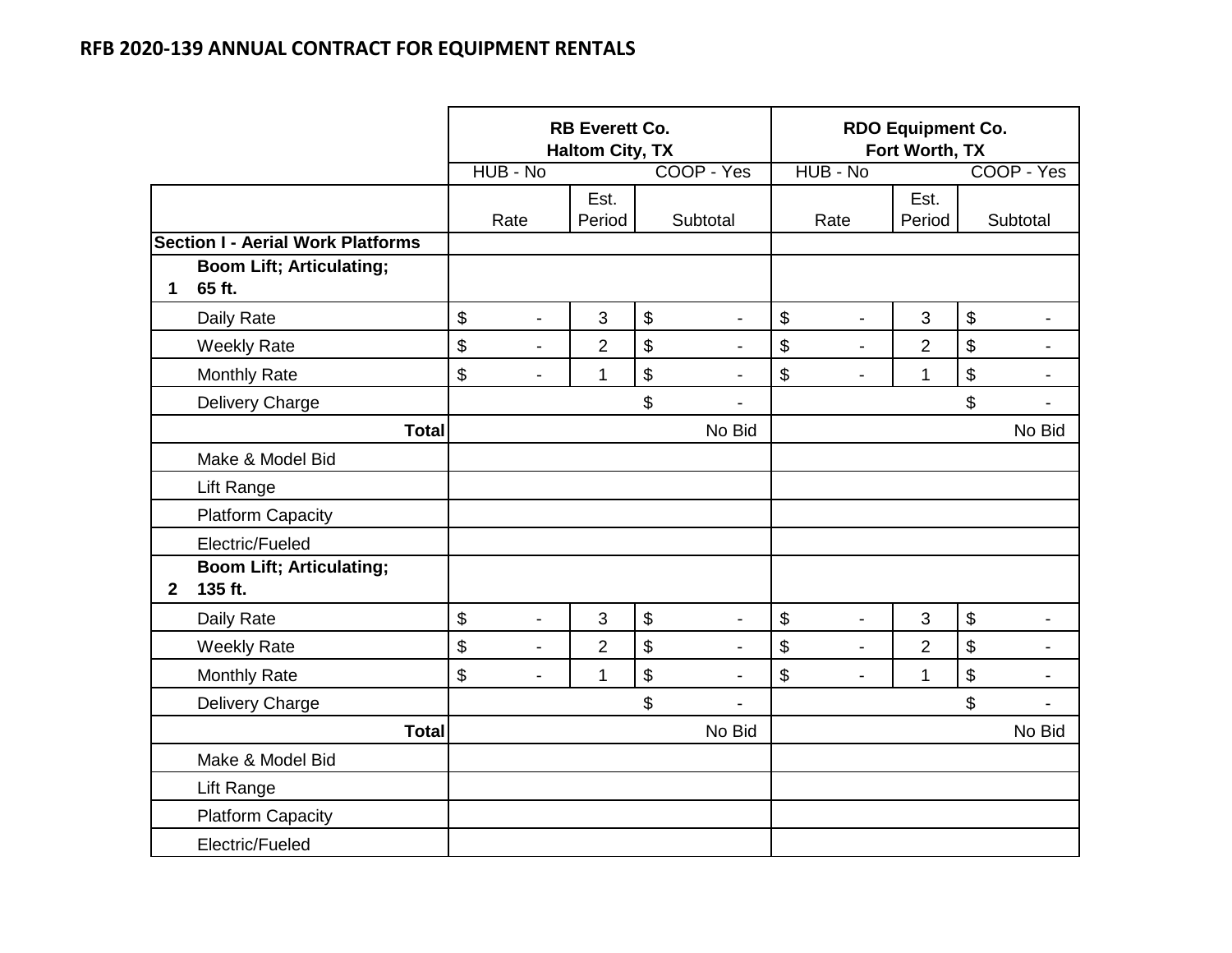|                |                                            | <b>ROMCO Equipment Company, LLC</b> | Fort Worth, TX |            |        |
|----------------|--------------------------------------------|-------------------------------------|----------------|------------|--------|
|                |                                            | HUB - No                            |                | COOP - Yes |        |
|                |                                            | Rate                                | Est.<br>Period | Subtotal   |        |
|                | <b>Section I - Aerial Work Platforms</b>   |                                     |                |            |        |
| 1              | <b>Boom Lift; Articulating;</b><br>65 ft.  |                                     |                |            |        |
|                | Daily Rate                                 | \$<br>$\blacksquare$                | 3              | \$         |        |
|                | <b>Weekly Rate</b>                         | \$                                  | $\overline{2}$ | \$         |        |
|                | <b>Monthly Rate</b>                        | \$<br>$\blacksquare$                | $\mathbf 1$    | \$         |        |
|                | Delivery Charge                            |                                     |                | \$         |        |
|                | <b>Total</b>                               |                                     |                |            | No Bid |
|                | Make & Model Bid                           |                                     |                |            |        |
|                | Lift Range                                 |                                     |                |            |        |
|                | <b>Platform Capacity</b>                   |                                     |                |            |        |
|                | Electric/Fueled                            |                                     |                |            |        |
| $\overline{2}$ | <b>Boom Lift; Articulating;</b><br>135 ft. |                                     |                |            |        |
|                | Daily Rate                                 | \$                                  | 3              | \$         |        |
|                | <b>Weekly Rate</b>                         | \$                                  | $\overline{2}$ | \$         |        |
|                | <b>Monthly Rate</b>                        | \$                                  | 1              | \$         |        |
|                | Delivery Charge                            |                                     |                | \$         |        |
|                | <b>Total</b>                               |                                     |                |            | No Bid |
|                | Make & Model Bid                           |                                     |                |            |        |
|                | Lift Range                                 |                                     |                |            |        |
|                | <b>Platform Capacity</b>                   |                                     |                |            |        |
|                | Electric/Fueled                            |                                     |                |            |        |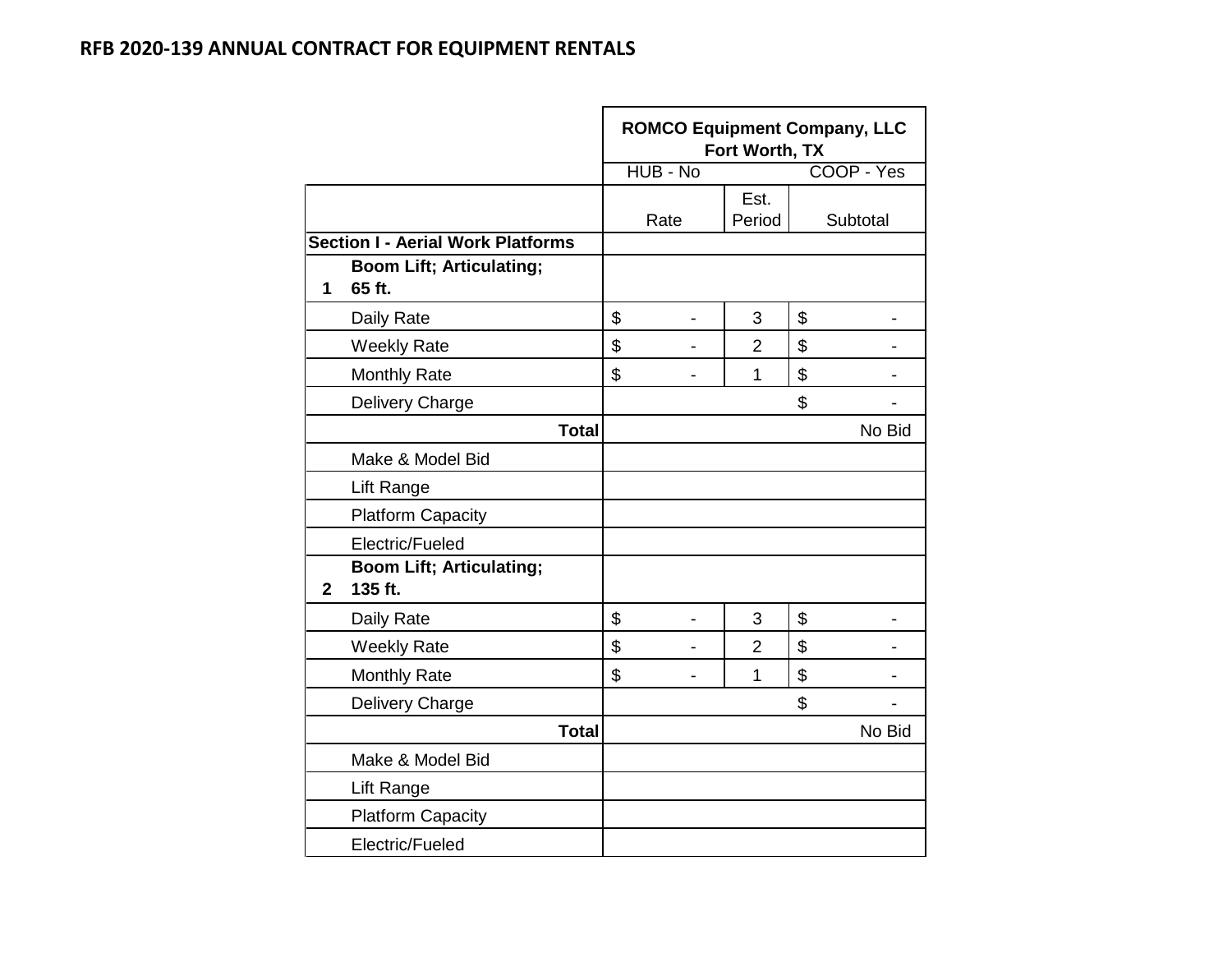|              |                                                   | <b>Bane Machinery Fort Worth, LP</b><br>Fort Worth, TX |                |                      |    | FB McIntire Equipment Co.<br>Fort Worth, TX |                |                 |  |
|--------------|---------------------------------------------------|--------------------------------------------------------|----------------|----------------------|----|---------------------------------------------|----------------|-----------------|--|
|              |                                                   | HUB - No                                               |                | COOP - Yes           |    | HUB - No                                    |                | COOP - Yes      |  |
|              |                                                   | Rate                                                   | Est.<br>Period | Subtotal             |    | Rate                                        | Est.<br>Period | Subtotal        |  |
|              | <b>Section I - Aerial Work Platforms</b>          |                                                        |                |                      |    |                                             |                |                 |  |
| $\mathbf{3}$ | Boom Lift; Towable, Electric,<br>30 - 60 ft. Lift |                                                        |                |                      |    |                                             |                |                 |  |
|              | Daily Rate                                        | \$<br>$\blacksquare$                                   | 3              | \$                   | \$ |                                             | 3              | \$              |  |
|              | <b>Weekly Rate</b>                                | \$<br>-                                                | $\overline{2}$ | \$                   | \$ |                                             | $\overline{2}$ | \$              |  |
|              | <b>Monthly Rate</b>                               | \$<br>$\overline{\phantom{0}}$                         | 1              | \$                   | \$ |                                             | 1              | \$              |  |
|              | Delivery Charge                                   |                                                        |                | \$                   |    |                                             |                | \$              |  |
|              | <b>Total</b>                                      |                                                        |                | No Bid               |    |                                             |                | No Bid          |  |
|              | Make & Model Bid                                  |                                                        |                |                      |    |                                             |                |                 |  |
|              | Lift Range                                        |                                                        |                |                      |    |                                             |                |                 |  |
|              | <b>Platform Capacity</b>                          |                                                        |                |                      |    |                                             |                |                 |  |
|              | Electric/Fueled                                   |                                                        |                |                      |    |                                             |                |                 |  |
| 4            | <b>Crane with Operator;</b><br>25 ton             |                                                        |                |                      |    |                                             | P              |                 |  |
|              | Daily Rate                                        | \$<br>$\overline{a}$                                   | 3              | \$<br>$\blacksquare$ | \$ | 140.00                                      | $\mathbf{3}$   | 3,360.00<br>\$  |  |
|              | <b>Weekly Rate</b>                                | \$<br>$\overline{\phantom{a}}$                         | $\overline{2}$ | \$                   | \$ | 140.00                                      | $\mathbf{2}$   | 11,200.00<br>\$ |  |
|              | <b>Monthly Rate</b>                               | \$<br>$\overline{\phantom{a}}$                         | 1              | \$<br>$\blacksquare$ | \$ | 105.00                                      | 1              | \$23,520.00     |  |
|              | Delivery Charge                                   |                                                        |                | \$                   |    |                                             |                | \$<br>190.00    |  |
|              | <b>Total</b>                                      |                                                        |                | No Bid               |    |                                             |                | \$38,270.00     |  |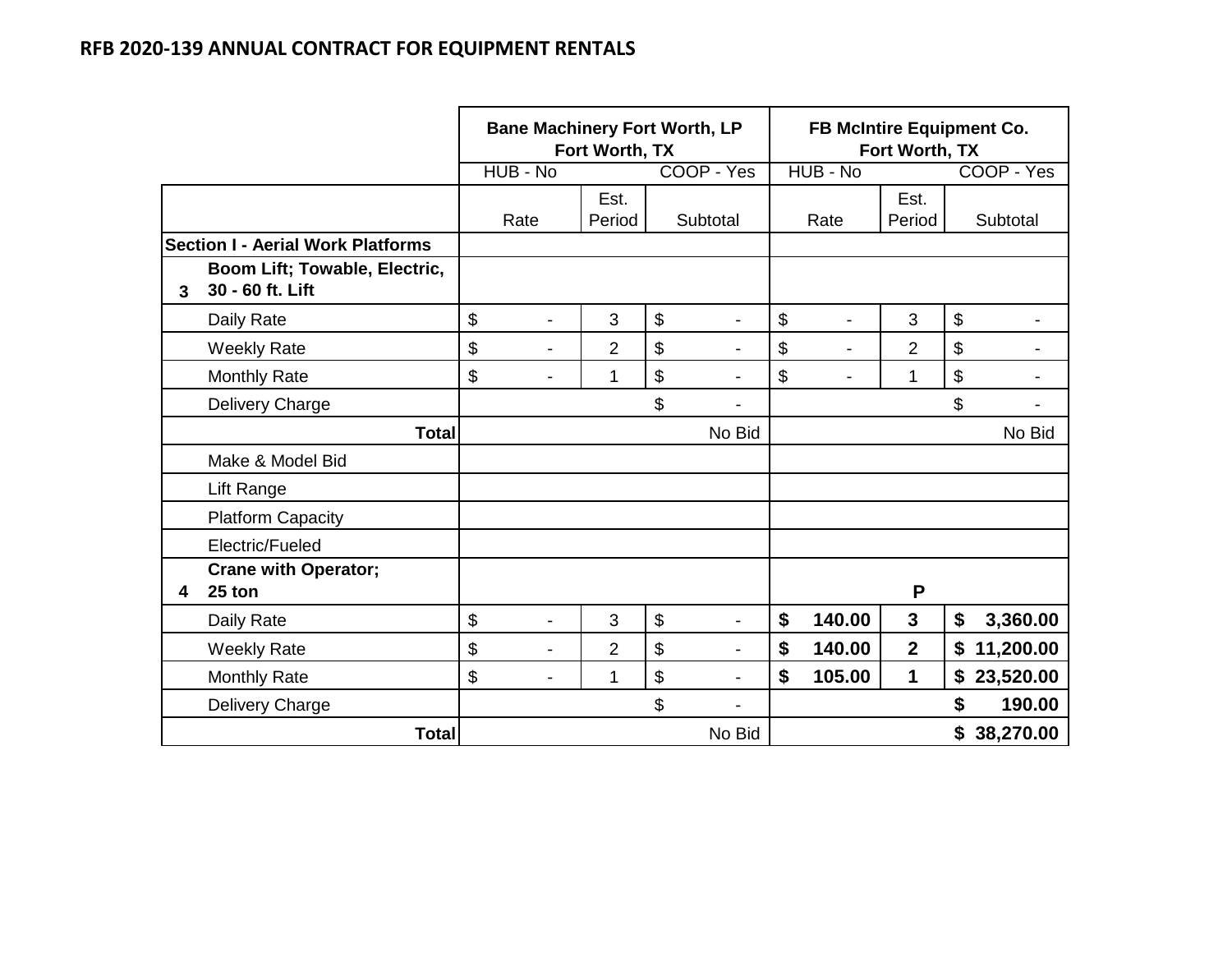|              |                                                   |          |                          | <b>Holt Texas, LTD</b><br>San Antonio, TX |                           |                | <b>Kirby-Smith Machinery</b><br>Fort Worth, TX<br>HUB - No |                |                |                |            |
|--------------|---------------------------------------------------|----------|--------------------------|-------------------------------------------|---------------------------|----------------|------------------------------------------------------------|----------------|----------------|----------------|------------|
|              |                                                   | HUB - No |                          |                                           |                           | COOP - Yes     |                                                            |                |                |                | COOP - Yes |
|              |                                                   | Rate     |                          | Est.<br>Period                            |                           | Subtotal       |                                                            | Rate           | Est.<br>Period |                | Subtotal   |
|              | <b>Section I - Aerial Work Platforms</b>          |          |                          |                                           |                           |                |                                                            |                |                |                |            |
| $\mathbf{3}$ | Boom Lift; Towable, Electric,<br>30 - 60 ft. Lift |          |                          |                                           |                           |                |                                                            |                |                |                |            |
|              | Daily Rate                                        | \$       | $\overline{\phantom{a}}$ | 3                                         | $\mathfrak{S}$            |                | \$                                                         |                | 3              | $\mathfrak{S}$ |            |
|              | <b>Weekly Rate</b>                                | \$       | $\blacksquare$           | $\overline{2}$                            | \$                        | $\blacksquare$ | \$                                                         | $\blacksquare$ | $\overline{2}$ | \$             |            |
|              | <b>Monthly Rate</b>                               | \$       | $\blacksquare$           | 1                                         | $\boldsymbol{\mathsf{S}}$ |                | \$                                                         | $\blacksquare$ | 1              | \$             |            |
|              | Delivery Charge                                   |          |                          |                                           | \$                        |                |                                                            |                |                | \$             |            |
|              | <b>Total</b>                                      |          |                          |                                           |                           | No Bid         |                                                            |                |                |                | No Bid     |
|              | Make & Model Bid                                  |          |                          |                                           |                           |                |                                                            |                |                |                |            |
|              | Lift Range                                        |          |                          |                                           |                           |                |                                                            |                |                |                |            |
|              | <b>Platform Capacity</b>                          |          |                          |                                           |                           |                |                                                            |                |                |                |            |
|              | Electric/Fueled                                   |          |                          |                                           |                           |                |                                                            |                |                |                |            |
| 4            | <b>Crane with Operator;</b><br>25 ton             |          |                          |                                           |                           |                |                                                            |                |                |                |            |
|              | Daily Rate                                        | \$       | $\blacksquare$           | 3                                         | \$                        |                | \$                                                         | $\blacksquare$ | 3              | \$             |            |
|              | <b>Weekly Rate</b>                                | \$       | $\overline{\phantom{a}}$ | $\overline{2}$                            | \$                        |                | \$                                                         | $\blacksquare$ | $\overline{2}$ | \$             |            |
|              | <b>Monthly Rate</b>                               | \$       | $\blacksquare$           | 1                                         | $\boldsymbol{\$}$         | $\blacksquare$ | \$                                                         | $\blacksquare$ | 1              | \$             |            |
|              | Delivery Charge                                   |          |                          |                                           | \$                        |                |                                                            |                |                | \$             |            |
|              | <b>Total</b>                                      |          |                          |                                           |                           | No Bid         |                                                            |                |                |                | No Bid     |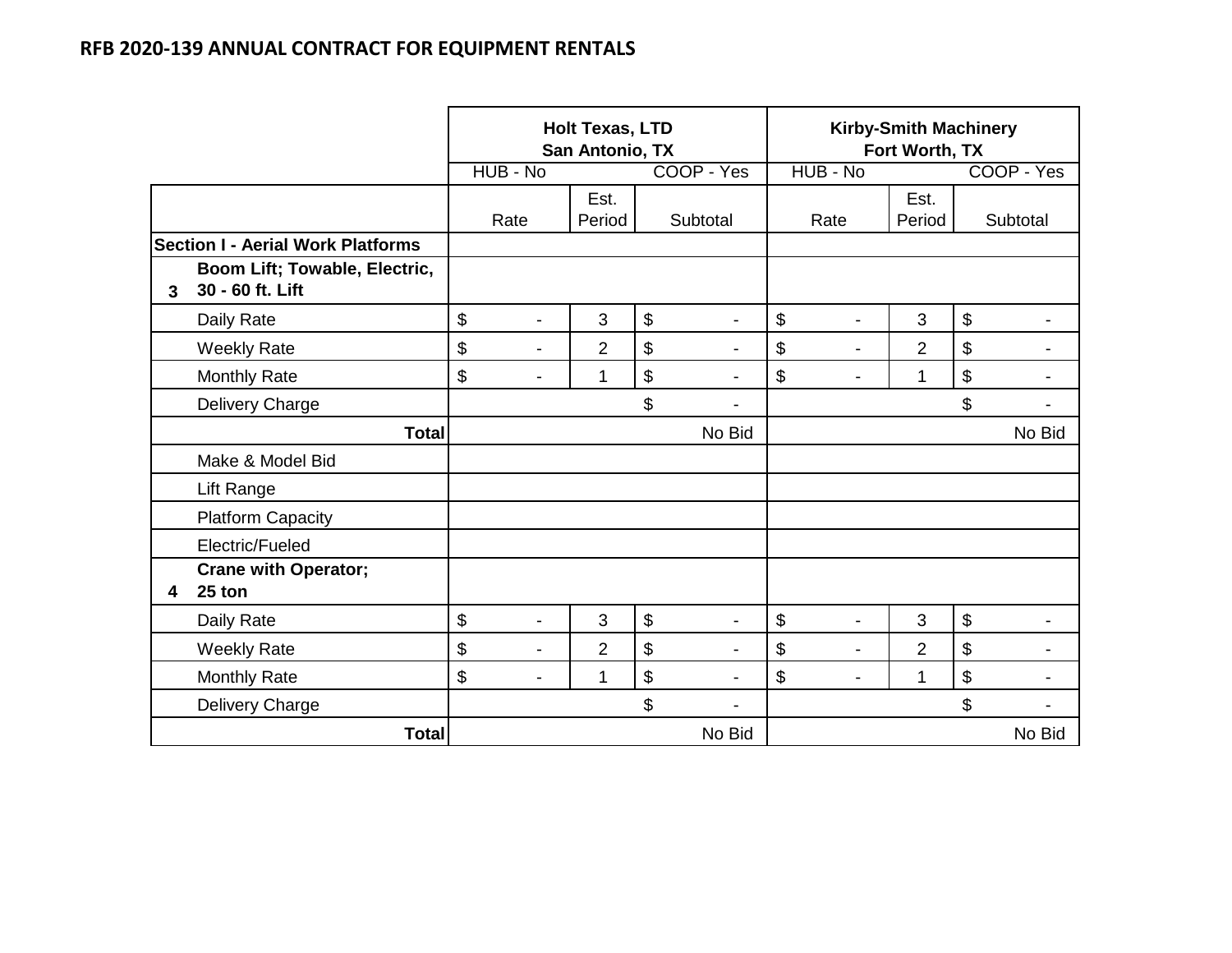|              |                                                   | HUB - No             | <b>RB Everett Co.</b><br><b>Haltom City, TX</b> | COOP - Yes                     |                       | <b>RDO Equipment Co.</b><br>Fort Worth, TX<br>HUB - No |                |                                           | COOP - Yes |
|--------------|---------------------------------------------------|----------------------|-------------------------------------------------|--------------------------------|-----------------------|--------------------------------------------------------|----------------|-------------------------------------------|------------|
|              |                                                   |                      |                                                 |                                |                       |                                                        |                |                                           |            |
|              |                                                   | Rate                 | Est.<br>Period                                  | Subtotal                       | Rate                  |                                                        | Est.<br>Period |                                           | Subtotal   |
|              | <b>Section I - Aerial Work Platforms</b>          |                      |                                                 |                                |                       |                                                        |                |                                           |            |
| $\mathbf{3}$ | Boom Lift; Towable, Electric,<br>30 - 60 ft. Lift |                      |                                                 |                                |                       |                                                        |                |                                           |            |
|              | Daily Rate                                        | \$<br>$\blacksquare$ | 3                                               | \$                             | \$                    |                                                        | 3              | $\boldsymbol{\$}$                         |            |
|              | <b>Weekly Rate</b>                                | \$<br>-              | $\overline{2}$                                  | \$<br>$\blacksquare$           | \$                    | $\blacksquare$                                         | $\overline{2}$ | $\boldsymbol{\mathsf{S}}$                 |            |
|              | <b>Monthly Rate</b>                               | \$<br>-              | 1                                               | \$<br>$\overline{\phantom{0}}$ | \$                    | $\blacksquare$                                         | 1              | $\boldsymbol{\mathsf{S}}$                 |            |
|              | Delivery Charge                                   |                      |                                                 | \$                             |                       |                                                        |                | \$                                        |            |
|              | <b>Total</b>                                      |                      |                                                 | No Bid                         |                       |                                                        |                |                                           | No Bid     |
|              | Make & Model Bid                                  |                      |                                                 |                                |                       |                                                        |                |                                           |            |
|              | Lift Range                                        |                      |                                                 |                                |                       |                                                        |                |                                           |            |
|              | <b>Platform Capacity</b>                          |                      |                                                 |                                |                       |                                                        |                |                                           |            |
|              | Electric/Fueled                                   |                      |                                                 |                                |                       |                                                        |                |                                           |            |
| 4            | <b>Crane with Operator;</b><br>25 ton             |                      |                                                 |                                |                       |                                                        |                |                                           |            |
|              | Daily Rate                                        | \$<br>$\overline{a}$ | 3                                               | \$<br>$\blacksquare$           | $\boldsymbol{\theta}$ |                                                        | 3              | $\, \, \raisebox{12pt}{$\scriptstyle \$}$ |            |
|              | <b>Weekly Rate</b>                                | \$<br>$\overline{a}$ | $\overline{2}$                                  | \$                             | \$                    | $\blacksquare$                                         | $\overline{2}$ | $\boldsymbol{\mathsf{S}}$                 |            |
|              | <b>Monthly Rate</b>                               | \$<br>Ξ.             | 1                                               | \$                             | \$                    | $\blacksquare$                                         | 1              | \$                                        |            |
|              | Delivery Charge                                   |                      |                                                 | \$                             |                       |                                                        |                | \$                                        |            |
|              | <b>Total</b>                                      |                      |                                                 | No Bid                         |                       |                                                        |                |                                           | No Bid     |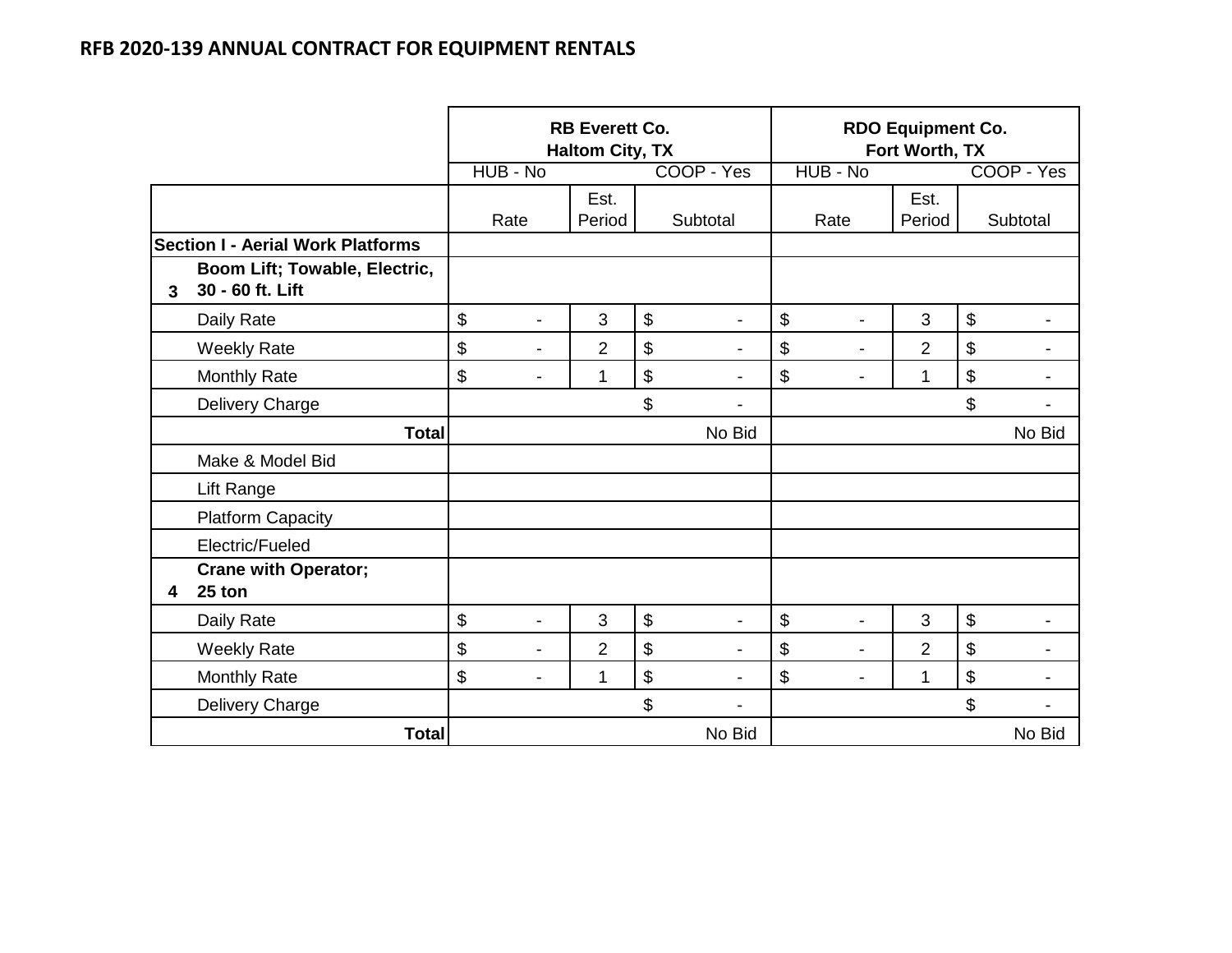|   |                                                   |          | Fort Worth, TX | <b>ROMCO Equipment Company, LLC</b> |
|---|---------------------------------------------------|----------|----------------|-------------------------------------|
|   |                                                   | HUB - No |                | COOP - Yes                          |
|   |                                                   | Rate     | Est.<br>Period | Subtotal                            |
|   | <b>Section I - Aerial Work Platforms</b>          |          |                |                                     |
| 3 | Boom Lift; Towable, Electric,<br>30 - 60 ft. Lift |          |                |                                     |
|   | Daily Rate                                        | \$       | 3              | \$                                  |
|   | <b>Weekly Rate</b>                                | \$       | $\overline{2}$ | \$                                  |
|   | <b>Monthly Rate</b>                               | \$       | 1              | \$                                  |
|   | Delivery Charge                                   |          |                | \$                                  |
|   | <b>Total</b>                                      |          |                | No Bid                              |
|   | Make & Model Bid                                  |          |                |                                     |
|   | Lift Range                                        |          |                |                                     |
|   | <b>Platform Capacity</b>                          |          |                |                                     |
|   | Electric/Fueled                                   |          |                |                                     |
| 4 | <b>Crane with Operator;</b><br>25 ton             |          |                |                                     |
|   | Daily Rate                                        | \$       | 3              | \$                                  |
|   | <b>Weekly Rate</b>                                | \$       | $\overline{2}$ | \$                                  |
|   | <b>Monthly Rate</b>                               | \$       | 1              | \$                                  |
|   | Delivery Charge                                   |          |                | \$                                  |
|   | <b>Total</b>                                      |          |                | No Bid                              |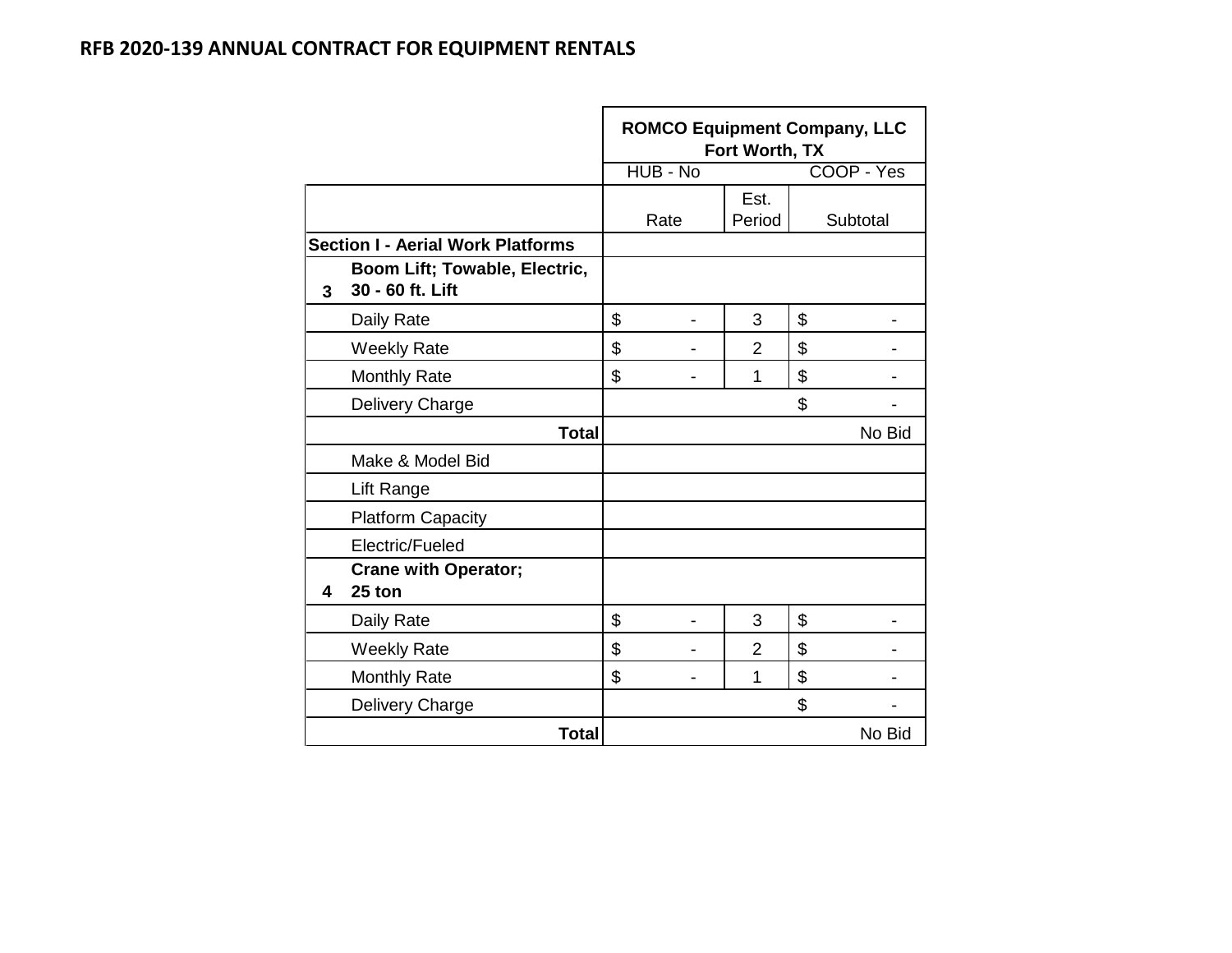|   |                                          | <b>Bane Machinery Fort Worth, LP</b><br>Fort Worth, TX |                |                |    |                          | <b>FB McIntire Equipment Co.</b><br>Fort Worth, TX |          |                |    |             |
|---|------------------------------------------|--------------------------------------------------------|----------------|----------------|----|--------------------------|----------------------------------------------------|----------|----------------|----|-------------|
|   |                                          | HUB - No                                               |                |                |    | COOP - Yes               |                                                    | HUB - No |                |    | COOP - Yes  |
|   |                                          | Rate                                                   |                | Est.<br>Period |    | Subtotal                 |                                                    | Rate     | Est.<br>Period |    | Subtotal    |
|   | <b>Section I - Aerial Work Platforms</b> |                                                        |                |                |    |                          |                                                    |          |                |    |             |
| 5 | <b>Crane with Operator;</b><br>50 ton    |                                                        |                |                |    |                          |                                                    |          | P              |    |             |
|   | Daily Rate                               | $\boldsymbol{\mathsf{S}}$                              | -              | 3              | \$ | $\overline{\phantom{a}}$ | \$                                                 | 212.00   | $\mathbf{3}$   | \$ | 5,088.00    |
|   | <b>Weekly Rate</b>                       | \$                                                     | $\blacksquare$ | 2              | \$ | $\overline{\phantom{a}}$ | \$                                                 | 212.00   | $\overline{2}$ | \$ | 16,960.00   |
|   | <b>Monthly Rate</b>                      | \$                                                     | $\blacksquare$ | 1              | \$ | $\overline{\phantom{a}}$ | \$                                                 | 159.00   | 1              |    | \$35,616.00 |
|   | Delivery Charge                          |                                                        |                |                | \$ | $\blacksquare$           |                                                    |          |                | \$ | 209.00      |
|   | <b>Total</b>                             |                                                        |                |                |    | No Bid                   |                                                    |          |                |    | \$57,873.00 |
| 6 | <b>Crane with Operator;</b><br>60 ton    |                                                        |                |                |    |                          |                                                    |          | P              |    |             |
|   | Daily Rate                               | \$                                                     | $\blacksquare$ | 3              | \$ |                          | \$                                                 | 227.00   | 3              | \$ | 5,448.00    |
|   | <b>Weekly Rate</b>                       | \$                                                     | $\blacksquare$ | 2              | \$ |                          | \$                                                 | 227.00   | $\overline{2}$ | \$ | 18,160.00   |
|   | <b>Monthly Rate</b>                      | \$                                                     | $\blacksquare$ | 1              | \$ |                          | \$                                                 | 172.00   | 1              | \$ | 38,528.00   |
|   | Delivery Charge                          |                                                        |                |                | \$ |                          |                                                    |          |                | \$ | 277.00      |
|   | Total                                    | No Bid                                                 |                |                |    |                          |                                                    |          |                |    | \$62,413.00 |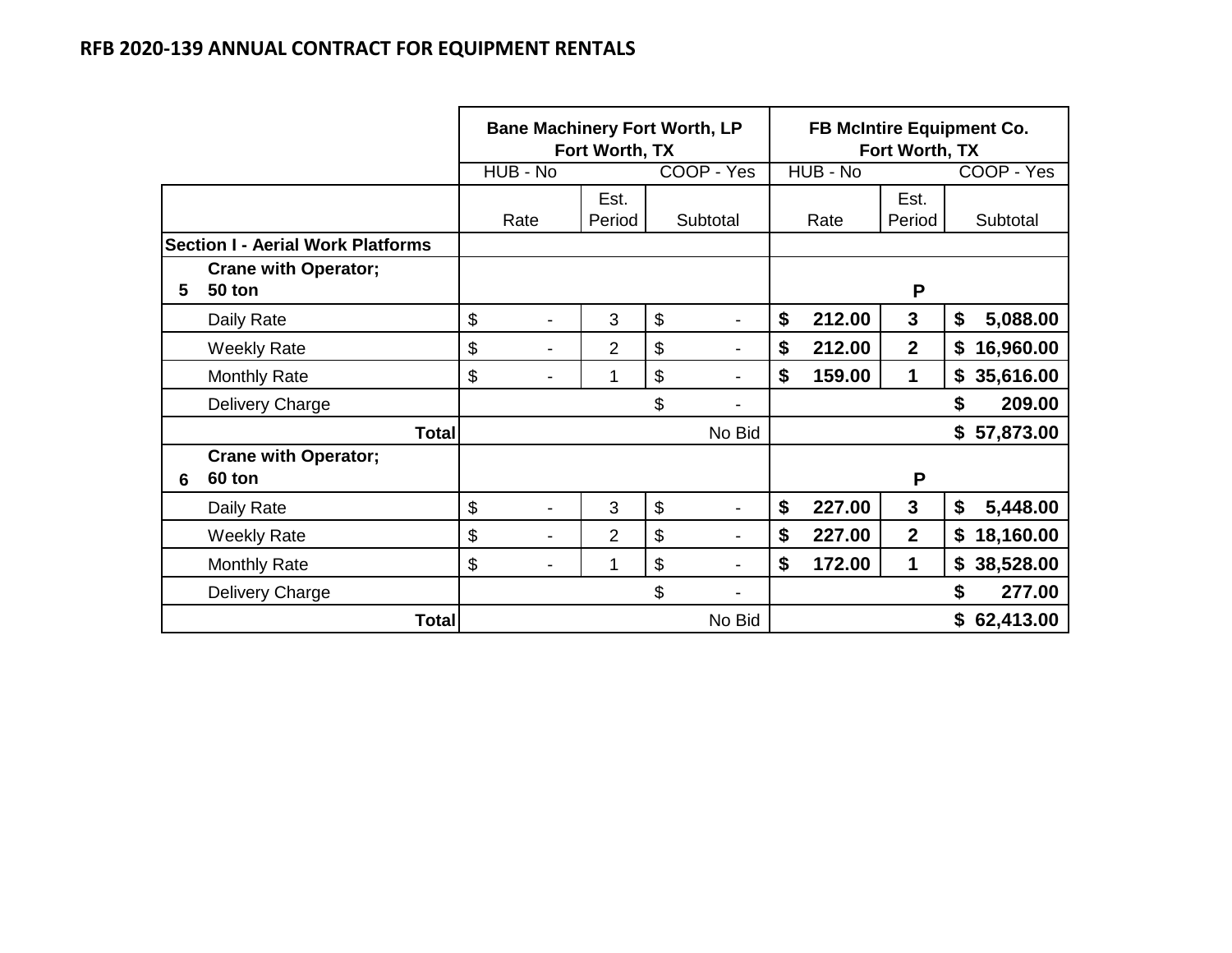|   |                                          |                                | <b>Holt Texas, LTD</b><br>San Antonio, TX |                           |                | <b>Kirby-Smith Machinery</b><br>Fort Worth, TX |                |                           |
|---|------------------------------------------|--------------------------------|-------------------------------------------|---------------------------|----------------|------------------------------------------------|----------------|---------------------------|
|   |                                          | HUB - No                       |                                           |                           | COOP - Yes     | HUB - No                                       |                | COOP - Yes                |
|   |                                          | Rate                           | Est.<br>Period                            |                           | Subtotal       | Rate                                           | Est.<br>Period | Subtotal                  |
|   | <b>Section I - Aerial Work Platforms</b> |                                |                                           |                           |                |                                                |                |                           |
| 5 | <b>Crane with Operator;</b><br>50 ton    |                                |                                           |                           |                |                                                |                |                           |
|   | Daily Rate                               | \$<br>$\blacksquare$           | 3                                         | $\boldsymbol{\mathsf{S}}$ | $\blacksquare$ | \$                                             | 3              | $\boldsymbol{\mathsf{S}}$ |
|   | <b>Weekly Rate</b>                       | \$<br>$\blacksquare$           | $\overline{2}$                            | \$                        | $\blacksquare$ | \$<br>$\overline{\phantom{a}}$                 | $\overline{2}$ | \$                        |
|   | <b>Monthly Rate</b>                      | \$<br>$\overline{\phantom{0}}$ | 1                                         | \$                        | -              | \$                                             | 1              | \$                        |
|   | Delivery Charge                          |                                |                                           | \$                        | -              |                                                |                | \$                        |
|   | <b>Total</b>                             |                                |                                           |                           | No Bid         |                                                |                | No Bid                    |
| 6 | <b>Crane with Operator;</b><br>60 ton    |                                |                                           |                           |                |                                                |                |                           |
|   | Daily Rate                               | \$                             | 3                                         | \$                        |                | \$                                             | 3              | $\$\$                     |
|   | <b>Weekly Rate</b>                       | \$<br>$\blacksquare$           | $\overline{2}$                            | \$                        |                | \$<br>$\blacksquare$                           | 2              | \$                        |
|   | <b>Monthly Rate</b>                      | \$                             | 1                                         | \$                        |                | \$                                             | 1              | \$                        |
|   | Delivery Charge                          |                                |                                           | $\boldsymbol{\mathsf{S}}$ |                |                                                |                | \$                        |
|   | <b>Total</b>                             |                                |                                           |                           | No Bid         |                                                |                | No Bid                    |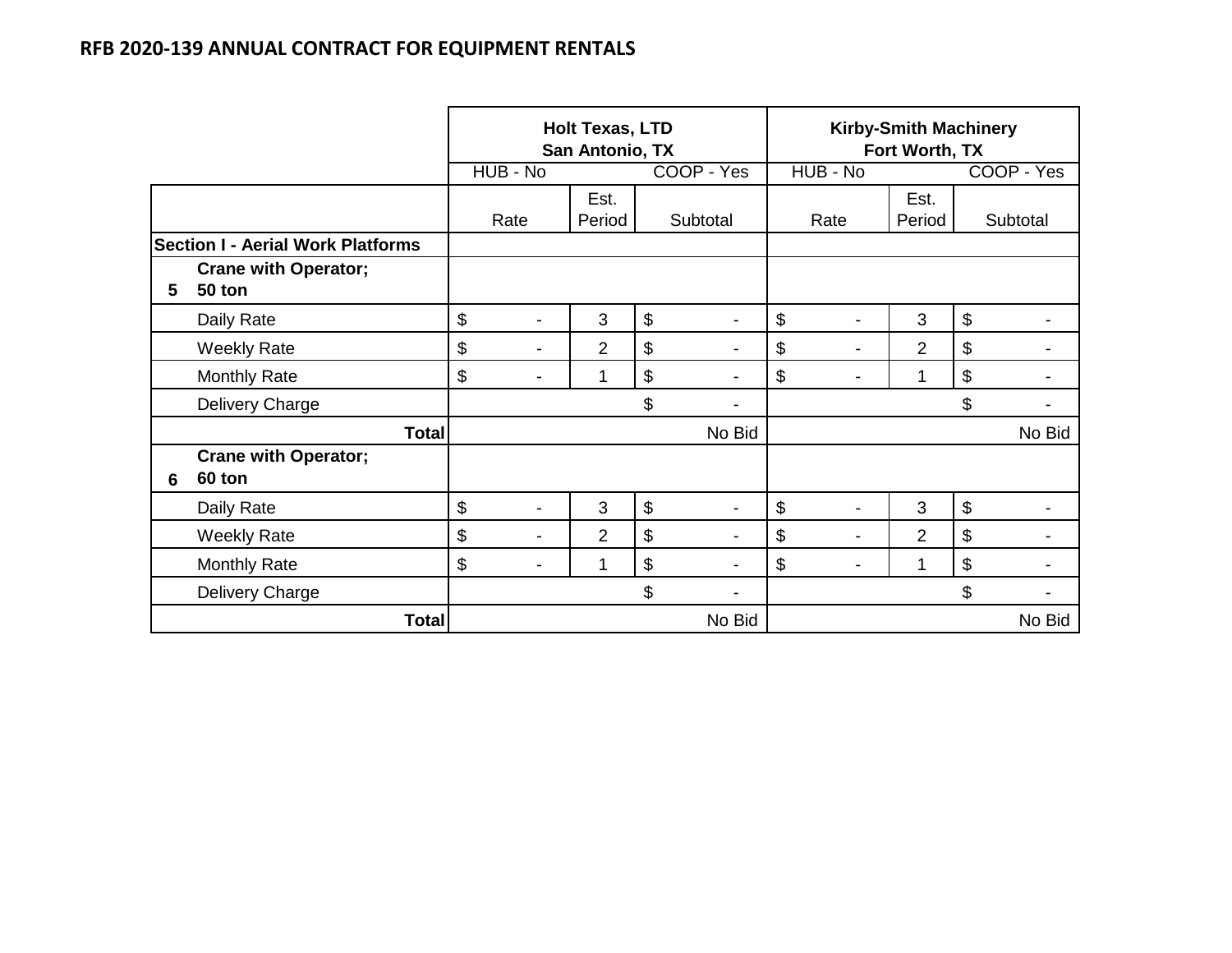|   |                                          |                      | <b>RB Everett Co.</b><br><b>Haltom City, TX</b> |                                | <b>RDO Equipment Co.</b><br>Fort Worth, TX |                |            |
|---|------------------------------------------|----------------------|-------------------------------------------------|--------------------------------|--------------------------------------------|----------------|------------|
|   |                                          | HUB - No             |                                                 | COOP - Yes                     | HUB - No                                   |                | COOP - Yes |
|   |                                          | Rate                 | Est.<br>Period                                  | Subtotal                       | Rate                                       | Est.<br>Period | Subtotal   |
|   | <b>Section I - Aerial Work Platforms</b> |                      |                                                 |                                |                                            |                |            |
| 5 | <b>Crane with Operator;</b><br>50 ton    |                      |                                                 |                                |                                            |                |            |
|   | Daily Rate                               | \$<br>$\blacksquare$ | 3                                               | \$<br>$\blacksquare$           | \$<br>$\blacksquare$                       | 3              | $\$\$      |
|   | <b>Weekly Rate</b>                       | \$<br>$\blacksquare$ | $\overline{2}$                                  | \$<br>$\blacksquare$           | \$<br>$\blacksquare$                       | $\overline{2}$ | \$         |
|   | <b>Monthly Rate</b>                      | \$<br>$\blacksquare$ | 1                                               | \$<br>$\blacksquare$           | \$<br>$\blacksquare$                       | 1              | \$         |
|   | Delivery Charge                          |                      |                                                 | \$<br>$\overline{\phantom{a}}$ |                                            |                | \$         |
|   | <b>Total</b>                             |                      |                                                 | No Bid                         |                                            |                | No Bid     |
| 6 | <b>Crane with Operator;</b><br>60 ton    |                      |                                                 |                                |                                            |                |            |
|   | Daily Rate                               | \$                   | 3                                               | \$                             | \$                                         | 3              | \$         |
|   | <b>Weekly Rate</b>                       | \$<br>$\blacksquare$ | $\overline{2}$                                  | \$                             | \$<br>$\blacksquare$                       | $\overline{2}$ | \$         |
|   | <b>Monthly Rate</b>                      | \$<br>$\blacksquare$ | 1                                               | \$                             | \$<br>$\overline{a}$                       | 1              | \$         |
|   | Delivery Charge                          |                      |                                                 | \$                             |                                            |                | \$         |
|   | <b>Total</b>                             |                      |                                                 | No Bid                         |                                            |                | No Bid     |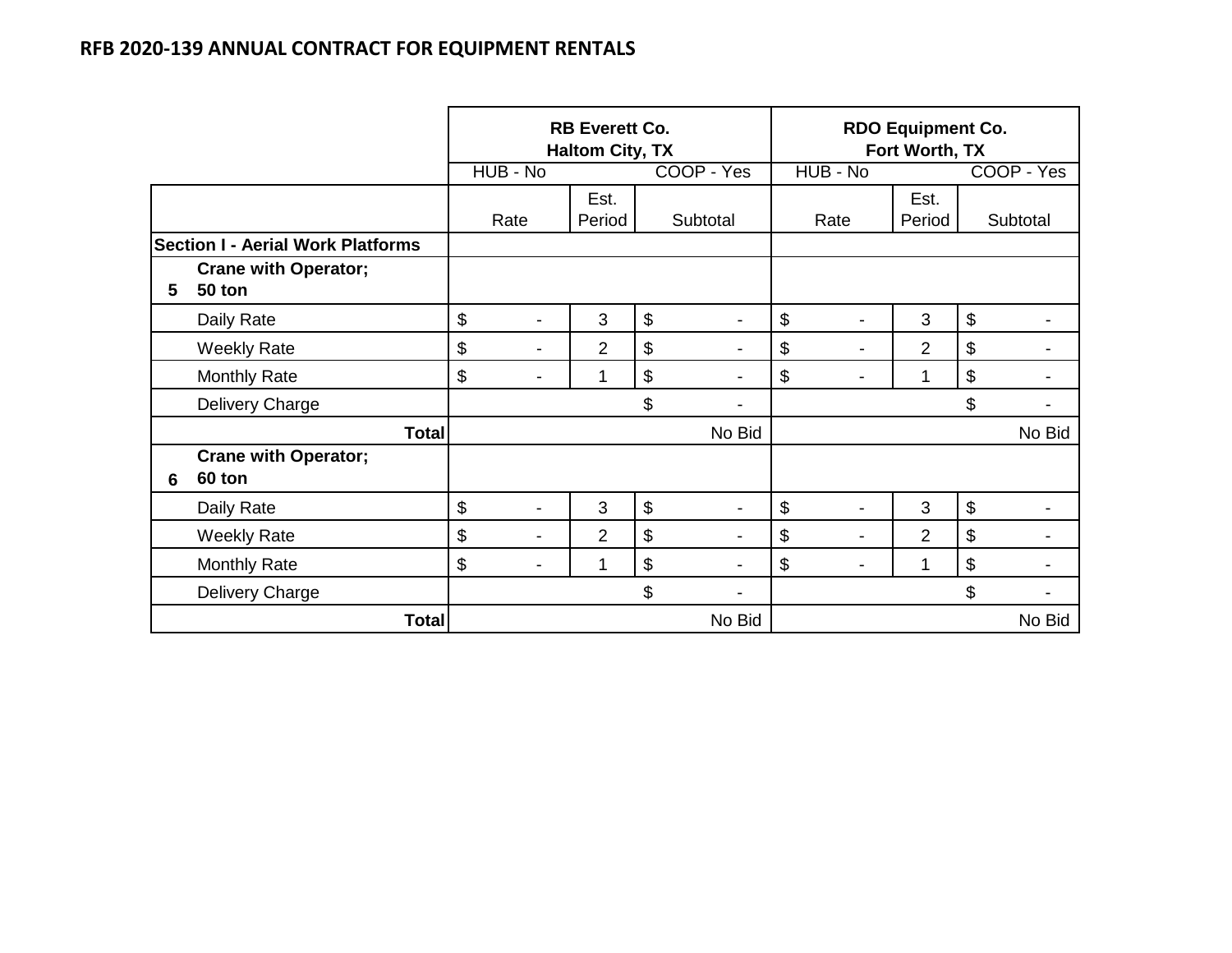|   |                                          | <b>ROMCO Equipment Company, LLC</b><br>Fort Worth, TX |                |    |            |  |  |  |  |  |  |
|---|------------------------------------------|-------------------------------------------------------|----------------|----|------------|--|--|--|--|--|--|
|   |                                          | HUB - No                                              |                |    | COOP - Yes |  |  |  |  |  |  |
|   |                                          | Rate                                                  | Est.<br>Period |    | Subtotal   |  |  |  |  |  |  |
|   | <b>Section I - Aerial Work Platforms</b> |                                                       |                |    |            |  |  |  |  |  |  |
| 5 | <b>Crane with Operator;</b><br>50 ton    |                                                       |                |    |            |  |  |  |  |  |  |
|   | Daily Rate                               | \$                                                    | 3              | \$ |            |  |  |  |  |  |  |
|   | <b>Weekly Rate</b>                       | \$                                                    | $\overline{2}$ | \$ |            |  |  |  |  |  |  |
|   | <b>Monthly Rate</b>                      | \$                                                    | 1              | \$ |            |  |  |  |  |  |  |
|   | Delivery Charge                          |                                                       |                | \$ |            |  |  |  |  |  |  |
|   | <b>Total</b>                             |                                                       |                |    | No Bid     |  |  |  |  |  |  |
| 6 | <b>Crane with Operator;</b><br>60 ton    |                                                       |                |    |            |  |  |  |  |  |  |
|   | Daily Rate                               | \$                                                    | 3              | \$ |            |  |  |  |  |  |  |
|   | <b>Weekly Rate</b>                       | \$                                                    | 2              | \$ |            |  |  |  |  |  |  |
|   | <b>Monthly Rate</b>                      | \$                                                    | 1              | \$ |            |  |  |  |  |  |  |
|   | Delivery Charge                          |                                                       |                | \$ |            |  |  |  |  |  |  |
|   | Total                                    |                                                       |                |    | No Bid     |  |  |  |  |  |  |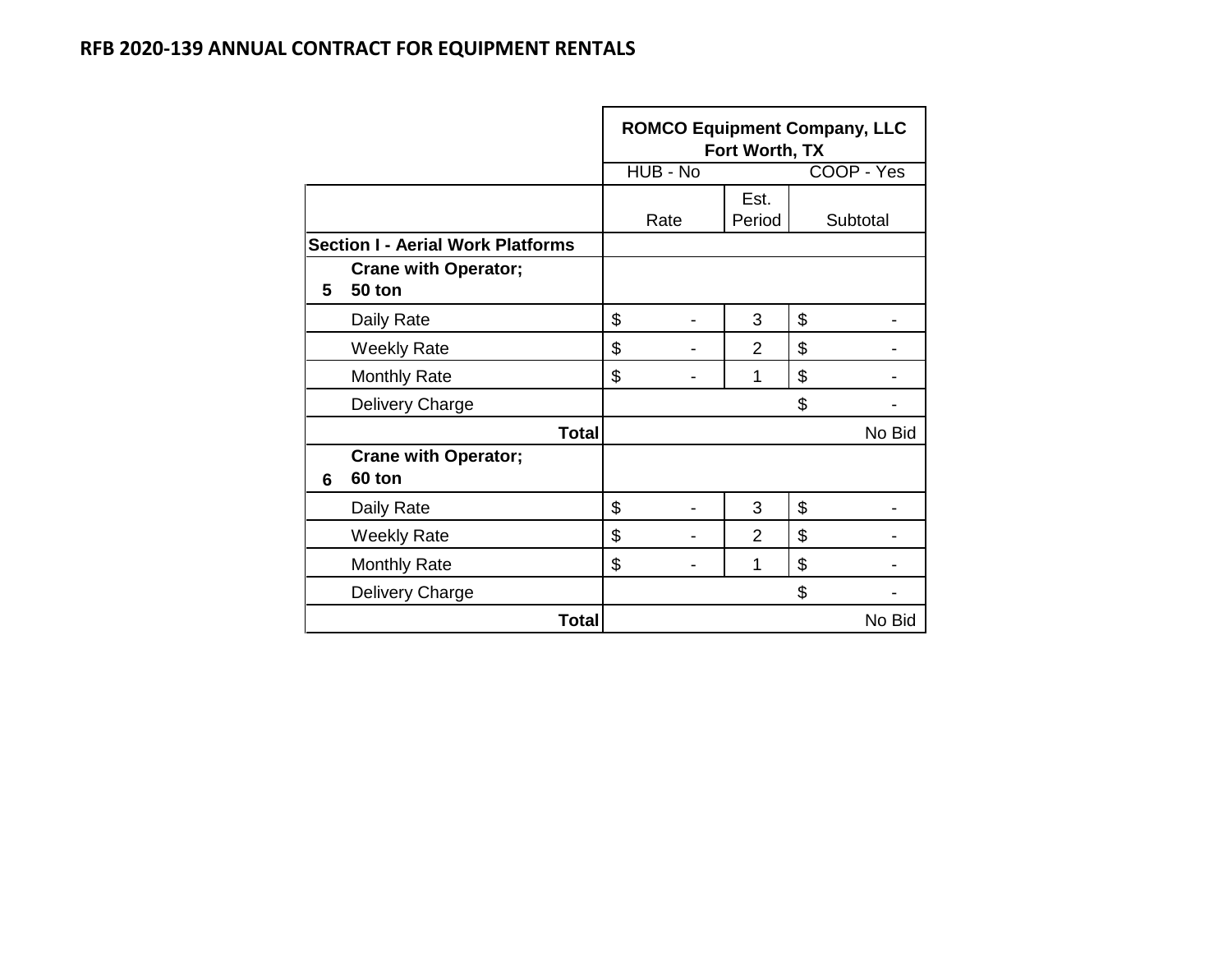|                |                                          | <b>Bane Machinery Fort Worth, LP</b> | Fort Worth, TX |                      |                | FB McIntire Equipment Co. | Fort Worth, TX |                 |
|----------------|------------------------------------------|--------------------------------------|----------------|----------------------|----------------|---------------------------|----------------|-----------------|
|                |                                          | HUB - No                             |                | COOP - Yes           |                | HUB - No                  |                | COOP - Yes      |
|                |                                          | Rate                                 | Est.<br>Period | Subtotal             |                | Rate                      | Est.<br>Period | Subtotal        |
|                | <b>Section I - Aerial Work Platforms</b> |                                      |                |                      |                |                           |                |                 |
| $\overline{7}$ | <b>Crane with Operator;</b><br>70 ton    |                                      |                |                      |                |                           | P              |                 |
|                | Daily Rate                               | \$<br>$\blacksquare$                 | 3              | \$<br>$\overline{a}$ | \$             | 290.00                    | $\mathbf{3}$   | \$<br>6,960.00  |
|                | <b>Weekly Rate</b>                       | \$<br>$\overline{\phantom{0}}$       | $\overline{2}$ | \$                   | \$             | 290.00                    | $\mathbf{2}$   | \$23,200.00     |
|                | <b>Monthly Rate</b>                      | \$<br>$\blacksquare$                 | 1              | \$<br>$\overline{a}$ | \$             | 218.00                    | 1              | \$<br>48,832.00 |
|                | Delivery Charge                          |                                      |                | \$                   |                |                           |                | \$<br>390.00    |
|                | <b>Total</b>                             |                                      |                | No Bid               |                |                           |                | \$79,382.00     |
| 8              | <b>Fork Lift with</b><br>5,000 lb. Lift; |                                      |                |                      |                |                           |                |                 |
|                | Daily Rate                               | \$<br>$\overline{\phantom{a}}$       | 3              | \$                   | \$             |                           | 3              | \$              |
|                | <b>Weekly Rate</b>                       | \$<br>-                              | $\overline{2}$ | \$                   | $\mathfrak{S}$ |                           | $\overline{2}$ | \$              |
|                | <b>Monthly Rate</b>                      | \$<br>$\blacksquare$                 | 1              | \$                   | \$             |                           | 1              | \$              |
|                | Delivery Charge                          |                                      |                | \$                   |                |                           |                | \$              |
|                | <b>Total</b>                             |                                      |                | No Bid               |                |                           |                | No Bid          |
|                | Make & Model Bid                         |                                      |                |                      |                |                           |                |                 |
|                | Lift Range                               |                                      |                |                      |                |                           |                |                 |
|                | <b>Lift Capacity</b>                     |                                      |                |                      |                |                           |                |                 |
|                | <b>Operating Weight</b>                  |                                      |                |                      |                |                           |                |                 |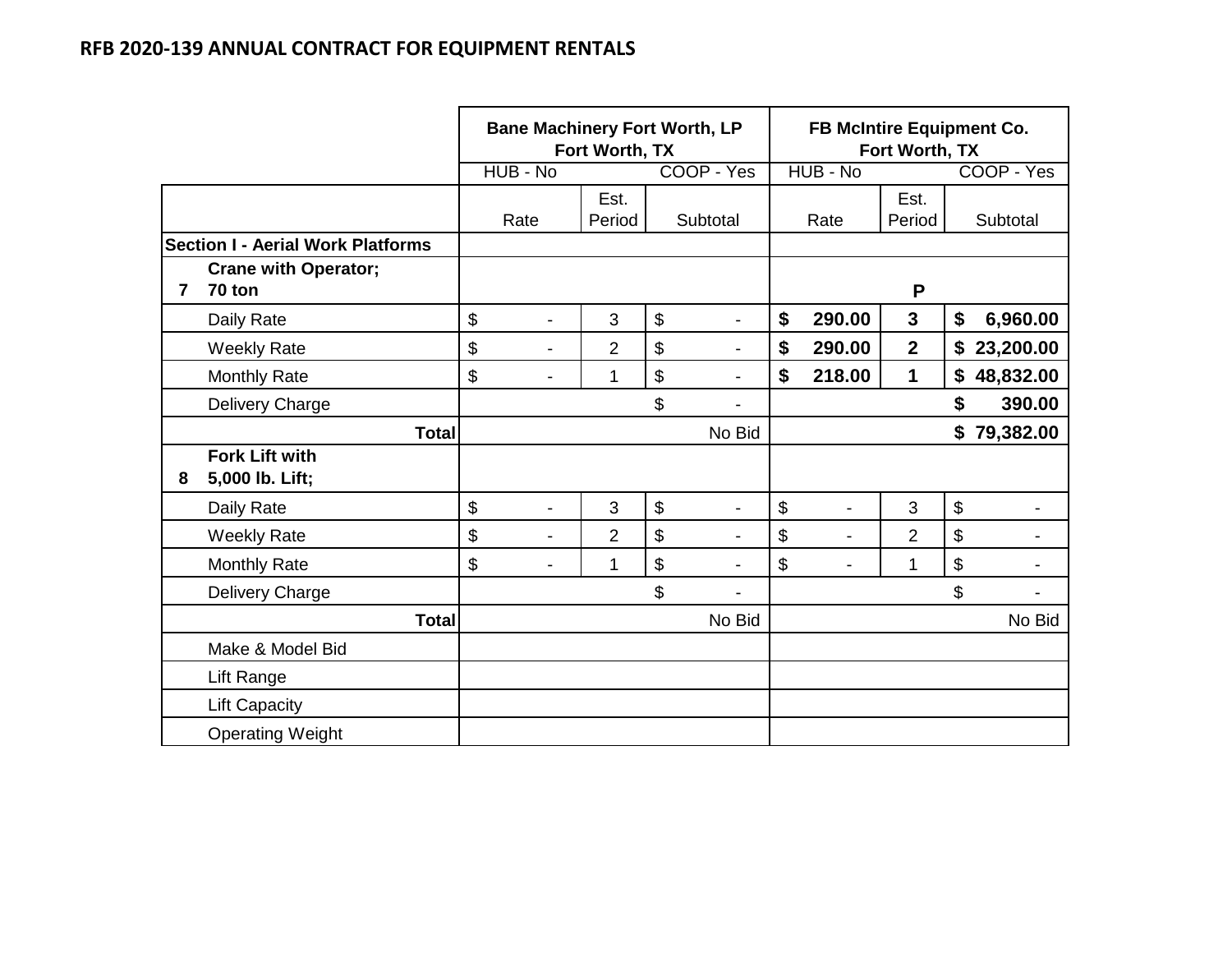|                |                                          | HUB - No             | <b>Holt Texas, LTD</b><br>San Antonio, TX |                           | COOP - Yes               | HUB - No                       | <b>Kirby-Smith Machinery</b><br>Fort Worth, TX | COOP - Yes     |
|----------------|------------------------------------------|----------------------|-------------------------------------------|---------------------------|--------------------------|--------------------------------|------------------------------------------------|----------------|
|                |                                          |                      |                                           |                           |                          |                                |                                                |                |
|                |                                          | Rate                 | Est.<br>Period                            |                           | Subtotal                 | Rate                           | Est.<br>Period                                 | Subtotal       |
|                | <b>Section I - Aerial Work Platforms</b> |                      |                                           |                           |                          |                                |                                                |                |
| $\overline{7}$ | <b>Crane with Operator;</b><br>70 ton    |                      |                                           |                           |                          |                                |                                                |                |
|                | Daily Rate                               | \$<br>$\overline{a}$ | 3                                         | \$                        |                          | \$                             | 3                                              | \$             |
|                | <b>Weekly Rate</b>                       | \$<br>$\blacksquare$ | $\overline{2}$                            | $\boldsymbol{\mathsf{S}}$ |                          | \$<br>$\blacksquare$           | $\overline{2}$                                 | \$             |
|                | <b>Monthly Rate</b>                      | \$                   | 1                                         | \$                        |                          | \$                             | 1                                              | \$             |
|                | Delivery Charge                          |                      |                                           | \$                        |                          |                                |                                                | \$             |
|                | <b>Total</b>                             |                      |                                           |                           | No Bid                   |                                |                                                | No Bid         |
| 8              | <b>Fork Lift with</b><br>5,000 lb. Lift; |                      |                                           |                           |                          |                                |                                                |                |
|                | Daily Rate                               | \$<br>$\overline{a}$ | 3                                         | $\boldsymbol{\mathsf{S}}$ | $\overline{\phantom{a}}$ | \$<br>$\overline{\phantom{a}}$ | 3                                              | $\mathfrak{S}$ |
|                | <b>Weekly Rate</b>                       | \$<br>$\blacksquare$ | $\overline{2}$                            | $\boldsymbol{\mathsf{S}}$ |                          | \$<br>$\blacksquare$           | $\overline{2}$                                 | $\mathfrak{S}$ |
|                | <b>Monthly Rate</b>                      | \$<br>$\blacksquare$ | 1                                         | $\boldsymbol{\$}$         |                          | \$                             | 1                                              | \$             |
|                | Delivery Charge                          |                      |                                           | \$                        |                          |                                |                                                | \$             |
|                | <b>Total</b>                             |                      |                                           |                           | No Bid                   |                                |                                                | No Bid         |
|                | Make & Model Bid                         |                      |                                           |                           |                          |                                |                                                |                |
|                | Lift Range                               |                      |                                           |                           |                          |                                |                                                |                |
|                | <b>Lift Capacity</b>                     |                      |                                           |                           |                          |                                |                                                |                |
|                | <b>Operating Weight</b>                  |                      |                                           |                           |                          |                                |                                                |                |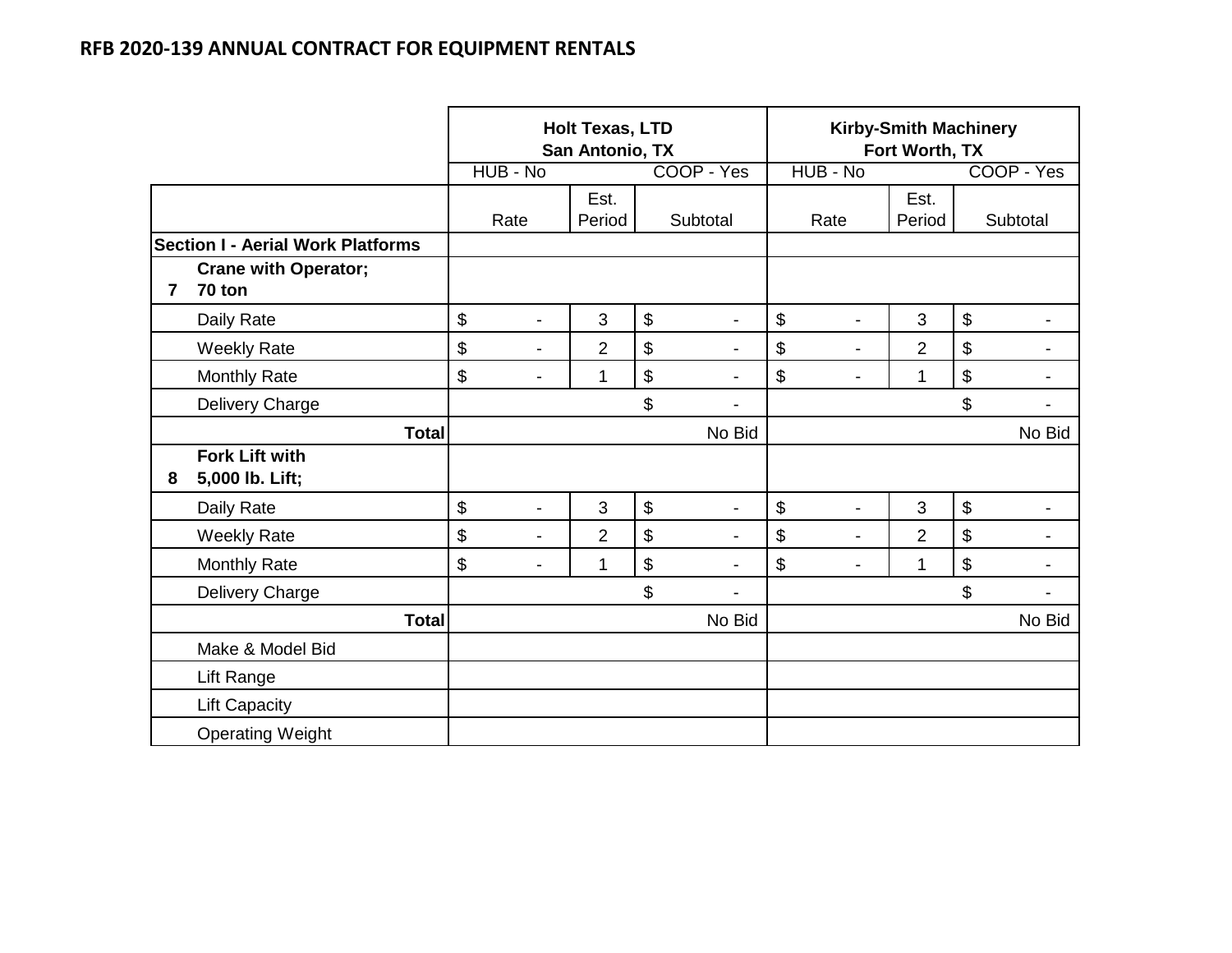|                |                                          |                                | <b>RB Everett Co.</b><br><b>Haltom City, TX</b> |                      |                      | <b>RDO Equipment Co.</b><br>Fort Worth, TX |                           |
|----------------|------------------------------------------|--------------------------------|-------------------------------------------------|----------------------|----------------------|--------------------------------------------|---------------------------|
|                |                                          | HUB - No                       |                                                 | COOP - Yes           | HUB - No             |                                            | COOP - Yes                |
|                |                                          |                                | Est.                                            |                      |                      | Est.                                       |                           |
|                |                                          | Rate                           | Period                                          | Subtotal             | Rate                 | Period                                     | Subtotal                  |
|                | <b>Section I - Aerial Work Platforms</b> |                                |                                                 |                      |                      |                                            |                           |
| $\overline{7}$ | <b>Crane with Operator;</b><br>70 ton    |                                |                                                 |                      |                      |                                            |                           |
|                | Daily Rate                               | \$                             | 3                                               | \$                   | \$                   | 3                                          | $\boldsymbol{\theta}$     |
|                | <b>Weekly Rate</b>                       | \$<br>$\blacksquare$           | $\overline{2}$                                  | \$                   | \$<br>$\blacksquare$ | $\overline{2}$                             | $\boldsymbol{\$}$         |
|                | <b>Monthly Rate</b>                      | \$<br>۰                        | 1                                               | \$                   | \$<br>L.             | 1                                          | \$                        |
|                | Delivery Charge                          |                                |                                                 | \$                   |                      |                                            | \$                        |
|                | <b>Total</b>                             |                                |                                                 | No Bid               |                      |                                            | No Bid                    |
| 8              | <b>Fork Lift with</b><br>5,000 lb. Lift; |                                |                                                 |                      |                      |                                            |                           |
|                | Daily Rate                               | \$<br>$\overline{a}$           | 3                                               | \$<br>$\overline{a}$ | \$<br>$\overline{a}$ | 3                                          | $\boldsymbol{\$}$         |
|                | <b>Weekly Rate</b>                       | \$<br>$\overline{\phantom{0}}$ | $\overline{2}$                                  | \$                   | \$<br>$\overline{a}$ | $\overline{2}$                             | $\boldsymbol{\mathsf{S}}$ |
|                | <b>Monthly Rate</b>                      | \$<br>$\blacksquare$           | 1                                               | \$<br>$\blacksquare$ | \$                   | 1                                          | \$                        |
|                | Delivery Charge                          |                                |                                                 | \$                   |                      |                                            | \$                        |
|                | <b>Total</b>                             |                                |                                                 | No Bid               |                      |                                            | No Bid                    |
|                | Make & Model Bid                         |                                |                                                 |                      |                      |                                            |                           |
|                | Lift Range                               |                                |                                                 |                      |                      |                                            |                           |
|                | <b>Lift Capacity</b>                     |                                |                                                 |                      |                      |                                            |                           |
|                | <b>Operating Weight</b>                  |                                |                                                 |                      |                      |                                            |                           |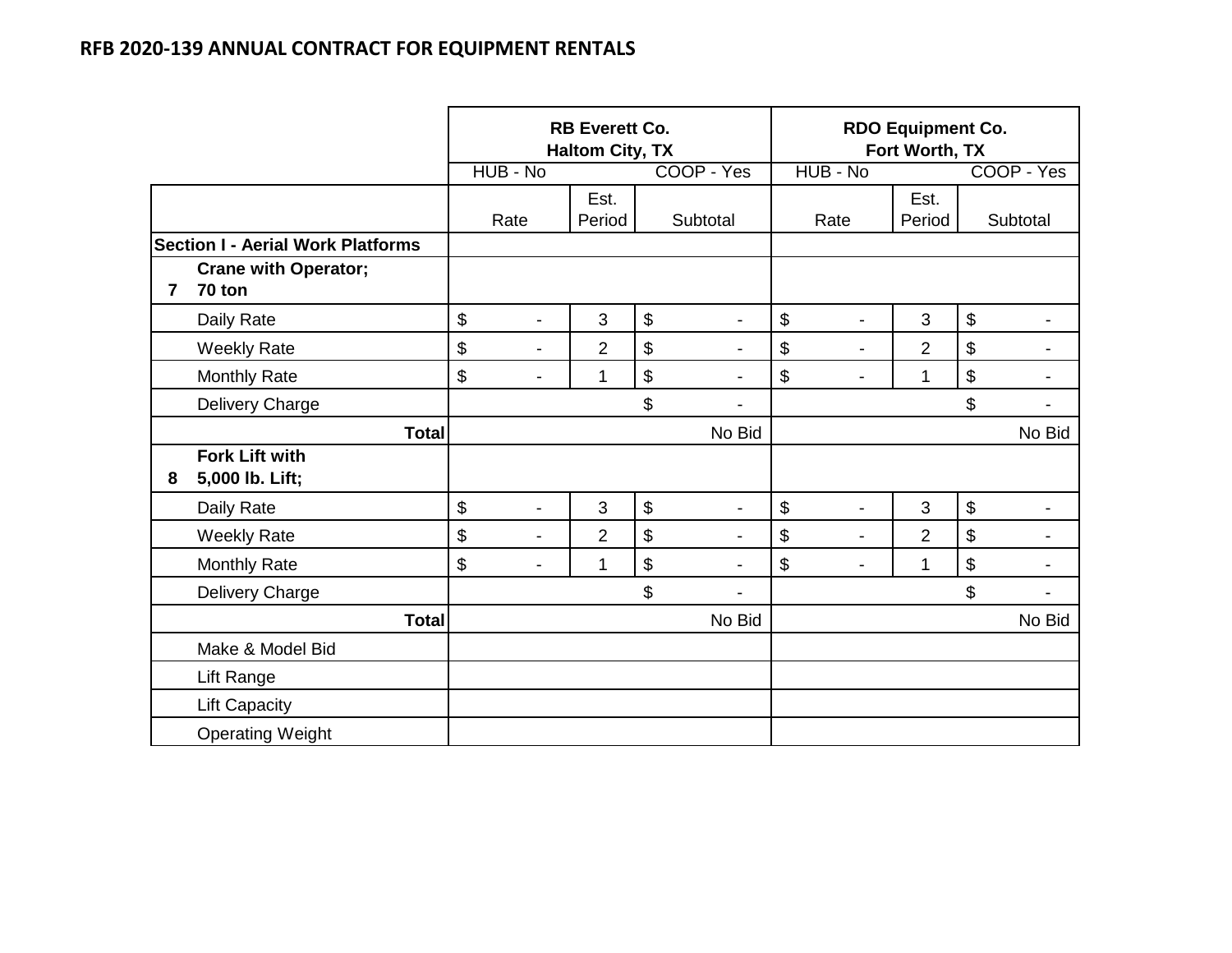|                |                                          | HUB - No | Fort Worth, TX | <b>ROMCO Equipment Company, LLC</b><br>COOP - Yes |
|----------------|------------------------------------------|----------|----------------|---------------------------------------------------|
|                |                                          |          |                |                                                   |
|                |                                          | Rate     | Est.<br>Period | Subtotal                                          |
|                | <b>Section I - Aerial Work Platforms</b> |          |                |                                                   |
| $\overline{7}$ | <b>Crane with Operator;</b><br>70 ton    |          |                |                                                   |
|                | Daily Rate                               | \$       | 3              | \$                                                |
|                | <b>Weekly Rate</b>                       | \$       | $\overline{2}$ | \$                                                |
|                | <b>Monthly Rate</b>                      | \$       | 1              | \$                                                |
|                | Delivery Charge                          |          |                | \$                                                |
|                | <b>Total</b>                             |          |                | No Bid                                            |
| 8              | <b>Fork Lift with</b><br>5,000 lb. Lift; |          |                |                                                   |
|                | Daily Rate                               | \$       | 3              | \$                                                |
|                | <b>Weekly Rate</b>                       | \$       | $\overline{2}$ | \$                                                |
|                | <b>Monthly Rate</b>                      | \$       | 1              | \$                                                |
|                | Delivery Charge                          |          |                | \$                                                |
|                | <b>Total</b>                             |          |                | No Bid                                            |
|                | Make & Model Bid                         |          |                |                                                   |
|                | Lift Range                               |          |                |                                                   |
|                | <b>Lift Capacity</b>                     |          |                |                                                   |
|                | <b>Operating Weight</b>                  |          |                |                                                   |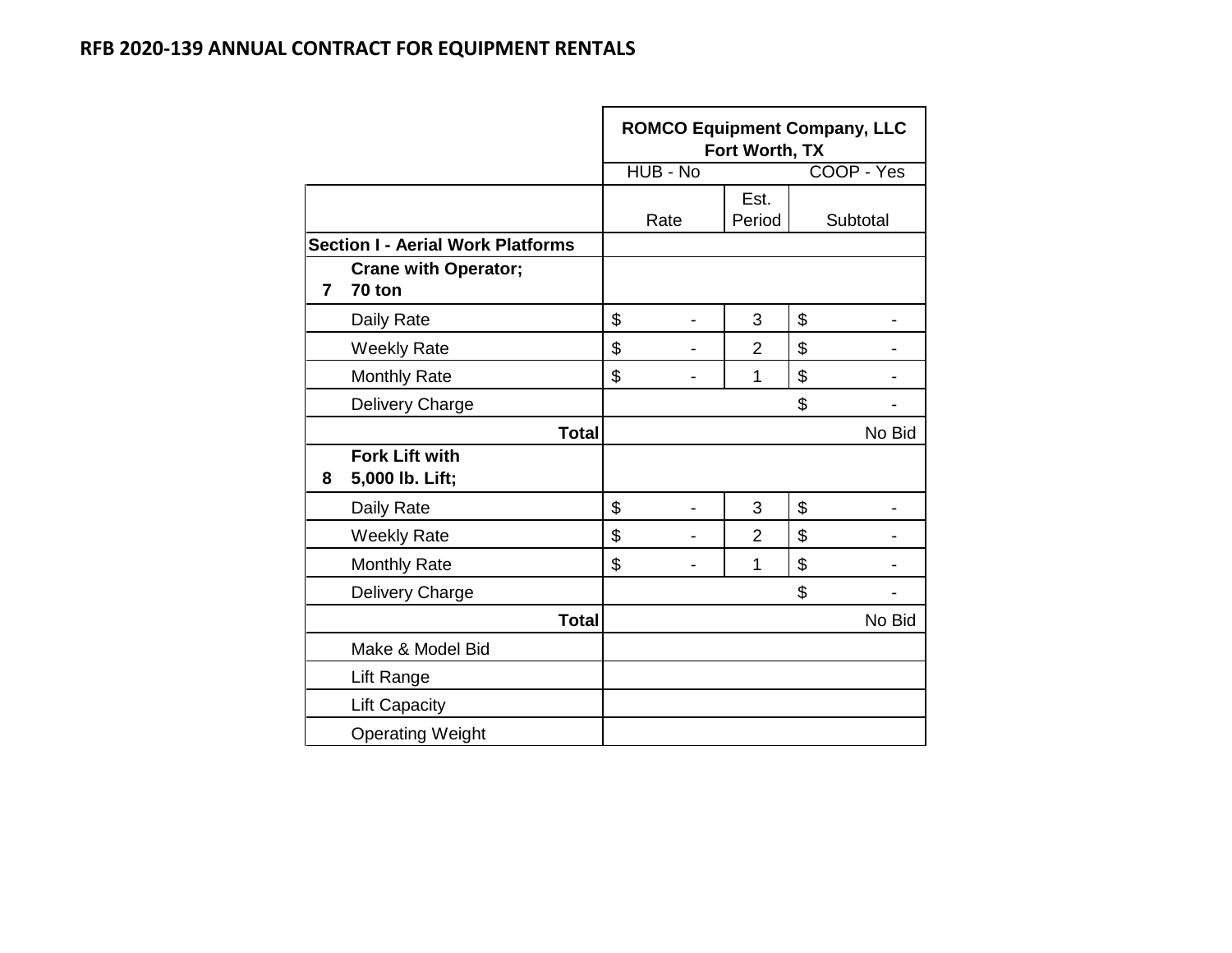|    |                                                        | <b>Bane Machinery Fort Worth, LP</b> | Fort Worth, TX |                                |                           | FB McIntire Equipment Co. | Fort Worth, TX |    |                |
|----|--------------------------------------------------------|--------------------------------------|----------------|--------------------------------|---------------------------|---------------------------|----------------|----|----------------|
|    |                                                        | HUB - No                             |                | COOP - Yes                     |                           | HUB - No                  |                |    | COOP - Yes     |
|    |                                                        | Rate                                 | Est.<br>Period | Subtotal                       |                           | Rate                      | Est.<br>Period |    | Subtotal       |
|    | <b>Section I - Aerial Work Platforms</b>               |                                      |                |                                |                           |                           |                |    |                |
| 9  | Telehandler with 8,000 lb. Lift;<br>SkyTrak 8042       |                                      |                |                                |                           |                           |                |    |                |
|    | Daily Rate                                             | \$<br>$\overline{\phantom{0}}$       | 3              | \$<br>$\overline{\phantom{0}}$ | \$                        | $\overline{a}$            | 3              | \$ | $\blacksquare$ |
|    | <b>Weekly Rate</b>                                     | \$<br>$\blacksquare$                 | $\overline{2}$ | \$                             | \$                        | $\blacksquare$            | $\overline{2}$ | \$ |                |
|    | Monthly Rate                                           | \$<br>L,                             | $\mathbf{1}$   | \$<br>$\blacksquare$           | \$                        | $\overline{\phantom{0}}$  | 1              | \$ | $\blacksquare$ |
|    | Delivery Charge                                        |                                      |                | \$<br>Ĭ.                       |                           |                           |                | \$ | $\blacksquare$ |
|    | <b>Total</b>                                           |                                      |                | No Bid                         |                           |                           |                |    | No Bid         |
|    | Make & Model Bid                                       |                                      |                |                                |                           |                           |                |    |                |
|    | Lift Range                                             |                                      |                |                                |                           |                           |                |    |                |
|    | <b>Lift Capacity</b>                                   |                                      |                |                                |                           |                           |                |    |                |
|    | <b>Operating Weight</b>                                |                                      |                |                                |                           |                           |                |    |                |
| 10 | <b>Insulated Bucket; Truck</b><br><b>Mounted: 38ft</b> |                                      |                |                                |                           |                           |                |    |                |
|    | Daily Rate                                             | \$<br>$\blacksquare$                 | 3              | \$<br>$\blacksquare$           | $\boldsymbol{\mathsf{S}}$ | $\blacksquare$            | 3              | \$ |                |
|    | <b>Weekly Rate</b>                                     | \$<br>L,                             | $\overline{2}$ | \$                             | \$                        | $\blacksquare$            | $\overline{2}$ | \$ |                |
|    | <b>Monthly Rate</b>                                    | \$<br>$\blacksquare$                 | 1              | \$<br>$\blacksquare$           | \$                        | $\blacksquare$            | 1              | \$ | $\blacksquare$ |
|    | Delivery Charge                                        |                                      |                | \$                             |                           |                           |                | \$ |                |
|    | <b>Total</b>                                           |                                      |                | No Bid                         |                           |                           |                |    | No Bid         |
|    | Make & Model Bid                                       |                                      |                |                                |                           |                           |                |    |                |
|    | <b>Lift Range</b>                                      |                                      |                |                                |                           |                           |                |    |                |
|    | <b>Lift Capacity</b>                                   |                                      |                |                                |                           |                           |                |    |                |
|    | <b>Operating Weight</b>                                |                                      |                |                                |                           |                           |                |    |                |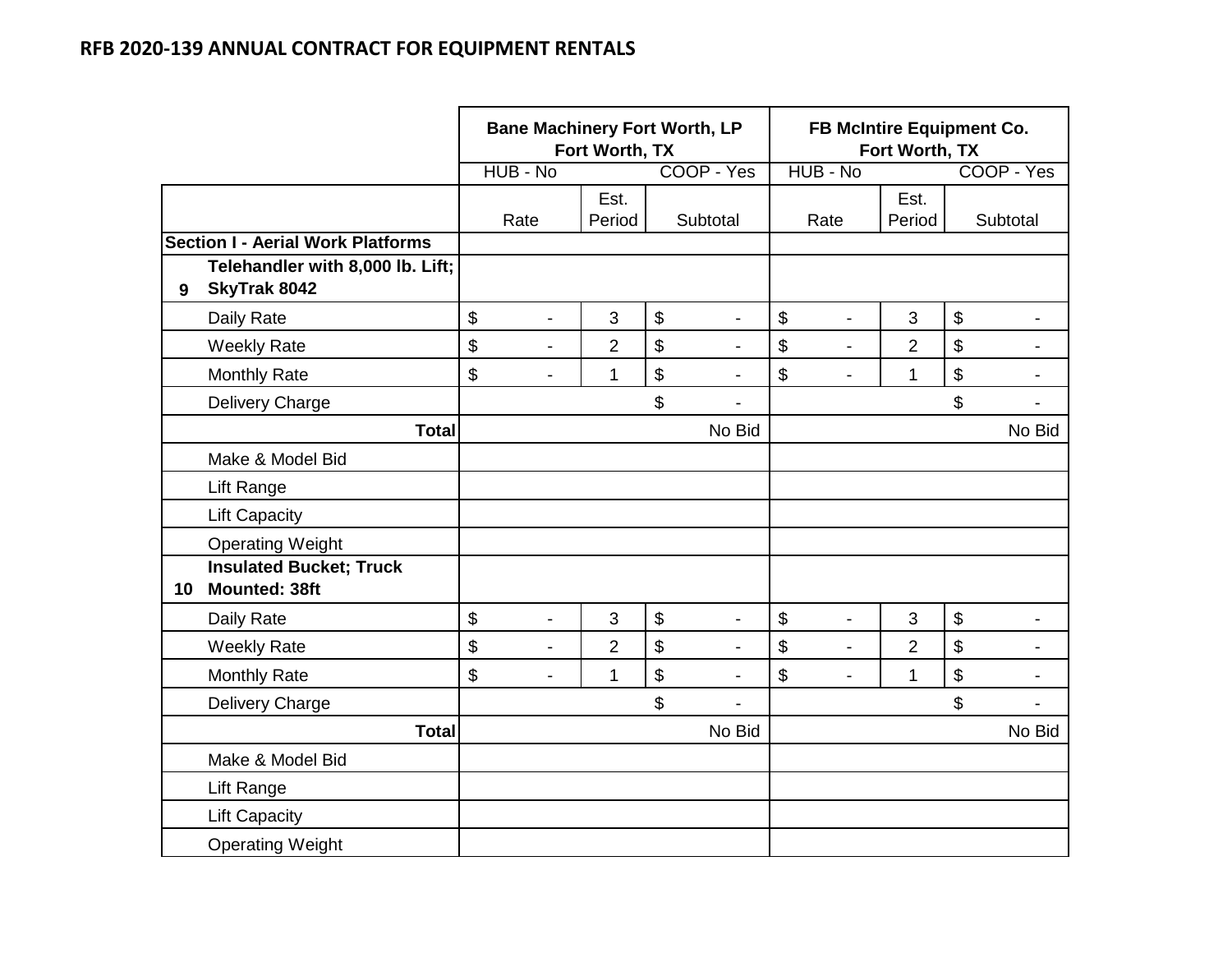|    |                                                        |          |                          | <b>Holt Texas, LTD</b><br>San Antonio, TX |                      |                |                | <b>Kirby-Smith Machinery</b><br>Fort Worth, TX |               |                |
|----|--------------------------------------------------------|----------|--------------------------|-------------------------------------------|----------------------|----------------|----------------|------------------------------------------------|---------------|----------------|
|    |                                                        | HUB - No |                          |                                           | COOP - Yes           |                | HUB - No       |                                                |               | COOP - Yes     |
|    |                                                        | Rate     |                          | Est.<br>Period                            | Subtotal             |                | Rate           | Est.<br>Period                                 |               | Subtotal       |
|    | <b>Section I - Aerial Work Platforms</b>               |          |                          |                                           |                      |                |                |                                                |               |                |
| 9  | Telehandler with 8,000 lb. Lift;<br>SkyTrak 8042       |          |                          |                                           |                      |                |                | P                                              |               |                |
|    | Daily Rate                                             | \$       |                          | 3                                         | \$<br>L,             | \$             | 966.00         | 3                                              | \$            | 2,898.00       |
|    | <b>Weekly Rate</b>                                     | \$       | $\overline{a}$           | $\overline{2}$                            | \$<br>٠              | \$             | 966.00         | $\overline{2}$                                 | \$            | 1,932.00       |
|    | <b>Monthly Rate</b>                                    | \$       | $\overline{\phantom{0}}$ | 1                                         | \$<br>L,             | \$             | 2,900.00       | 1                                              | \$            | 2,900.00       |
|    | <b>Delivery Charge</b>                                 |          |                          |                                           | \$<br>$\overline{a}$ |                |                |                                                | \$            | 800.00         |
|    | <b>Total</b>                                           |          |                          |                                           | No Bid               |                |                |                                                | \$            | 8,530.00       |
|    | Make & Model Bid                                       |          |                          |                                           |                      | Sky Trak 8042  |                |                                                |               |                |
|    | <b>Lift Range</b>                                      |          |                          |                                           |                      | 42 ft.         |                |                                                |               |                |
|    | <b>Lift Capacity</b>                                   |          |                          |                                           |                      |                |                | 8000 lbs.                                      |               |                |
|    | <b>Operating Weight</b>                                |          |                          |                                           |                      |                |                | 26,230 lbs.                                    |               |                |
| 10 | <b>Insulated Bucket; Truck</b><br><b>Mounted: 38ft</b> |          |                          |                                           |                      |                |                |                                                |               |                |
|    | Daily Rate                                             | \$       |                          | 3                                         | \$                   | $\mathfrak{S}$ |                | 3                                              | $\mathsf{\$}$ |                |
|    | <b>Weekly Rate</b>                                     | \$       | $\overline{a}$           | $\overline{2}$                            | \$<br>$\blacksquare$ | \$             | $\blacksquare$ | $\overline{2}$                                 | \$            | $\blacksquare$ |
|    | <b>Monthly Rate</b>                                    | \$       | $\overline{\phantom{0}}$ | 1                                         | \$<br>$\blacksquare$ | \$             | $\blacksquare$ | 1                                              | \$            | $\blacksquare$ |
|    | Delivery Charge                                        |          |                          |                                           | \$                   |                |                |                                                | \$            | $\blacksquare$ |
|    | <b>Total</b>                                           |          |                          |                                           | No Bid               |                |                |                                                |               | No Bid         |
|    | Make & Model Bid                                       |          |                          |                                           |                      |                |                |                                                |               |                |
|    | Lift Range                                             |          |                          |                                           |                      |                |                |                                                |               |                |
|    | <b>Lift Capacity</b>                                   |          |                          |                                           |                      |                |                |                                                |               |                |
|    | <b>Operating Weight</b>                                |          |                          |                                           |                      |                |                |                                                |               |                |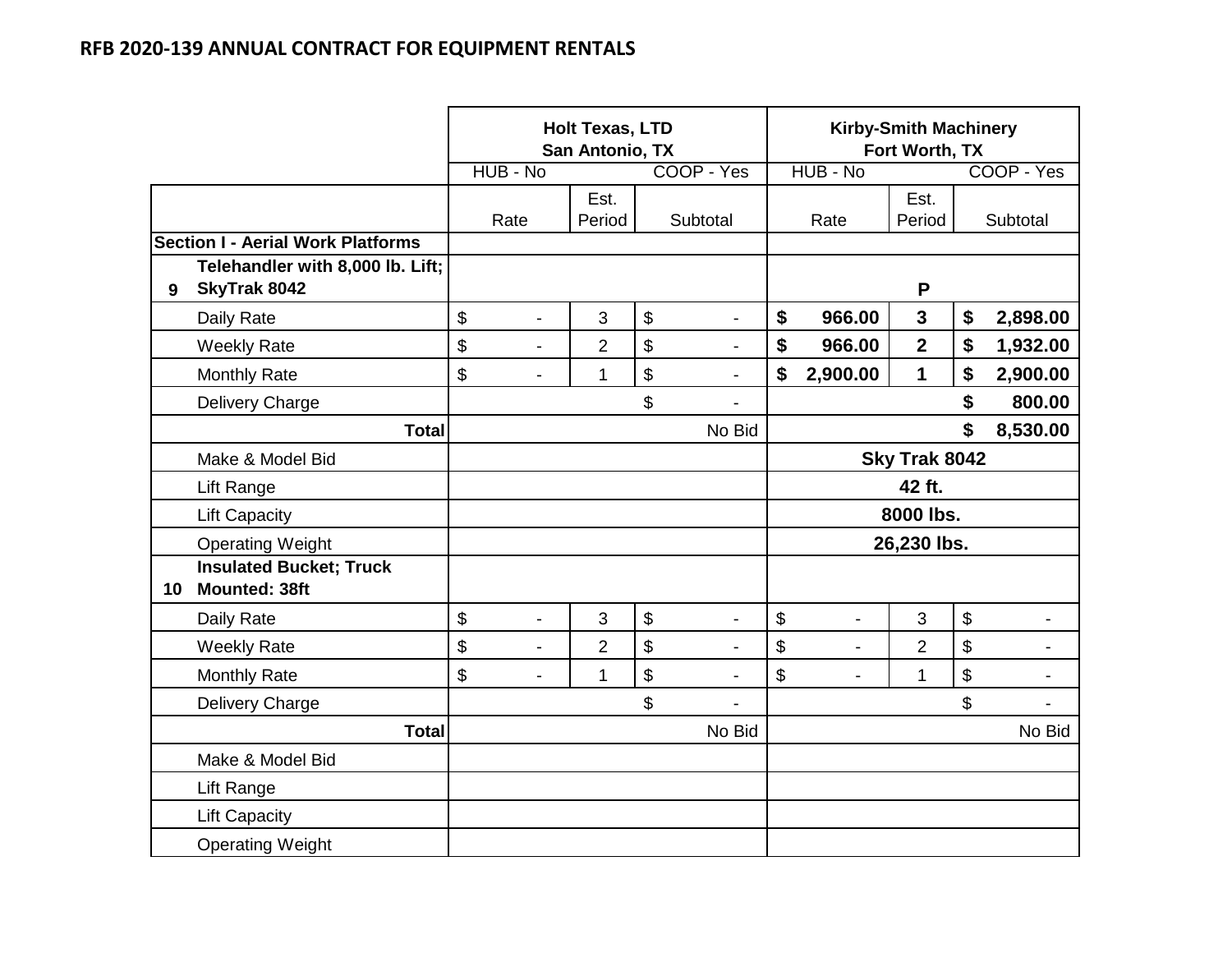|    |                                                        |                                | <b>RB Everett Co.</b><br><b>Haltom City, TX</b> |                           |                          |                      | <b>RDO Equipment Co.</b><br>Fort Worth, TX |                            |                          |
|----|--------------------------------------------------------|--------------------------------|-------------------------------------------------|---------------------------|--------------------------|----------------------|--------------------------------------------|----------------------------|--------------------------|
|    |                                                        | HUB - No                       |                                                 |                           | COOP - Yes               | HUB - No             |                                            |                            | COOP - Yes               |
|    |                                                        | Rate                           | Est.<br>Period                                  |                           | Subtotal                 | Rate                 | Est.<br>Period                             |                            | Subtotal                 |
|    | <b>Section I - Aerial Work Platforms</b>               |                                |                                                 |                           |                          |                      |                                            |                            |                          |
| 9  | Telehandler with 8,000 lb. Lift;<br>SkyTrak 8042       |                                |                                                 |                           |                          |                      |                                            |                            |                          |
|    | Daily Rate                                             | \$<br>$\blacksquare$           | 3                                               | $\boldsymbol{\mathsf{S}}$ | $\overline{\phantom{a}}$ | \$<br>$\blacksquare$ | 3                                          | $\boldsymbol{\mathsf{\$}}$ | -                        |
|    | <b>Weekly Rate</b>                                     | \$<br>$\blacksquare$           | $\overline{2}$                                  | \$                        |                          | \$                   | $\overline{2}$                             | $\boldsymbol{\mathsf{\$}}$ |                          |
|    | <b>Monthly Rate</b>                                    | \$<br>$\blacksquare$           | $\mathbf{1}$                                    | $\boldsymbol{\$}$         | $\overline{a}$           | \$<br>$\blacksquare$ | 1                                          | $\boldsymbol{\$}$          | -                        |
|    | Delivery Charge                                        |                                |                                                 | \$                        | $\overline{a}$           |                      |                                            | \$                         | $\overline{\phantom{0}}$ |
|    | <b>Total</b>                                           |                                |                                                 |                           | No Bid                   |                      |                                            |                            | No Bid                   |
|    | Make & Model Bid                                       |                                |                                                 |                           |                          |                      |                                            |                            |                          |
|    | Lift Range                                             |                                |                                                 |                           |                          |                      |                                            |                            |                          |
|    | <b>Lift Capacity</b>                                   |                                |                                                 |                           |                          |                      |                                            |                            |                          |
|    | <b>Operating Weight</b>                                |                                |                                                 |                           |                          |                      |                                            |                            |                          |
| 10 | <b>Insulated Bucket; Truck</b><br><b>Mounted: 38ft</b> |                                |                                                 |                           |                          |                      |                                            |                            |                          |
|    | Daily Rate                                             | \$<br>$\overline{\phantom{a}}$ | 3                                               | $\mathfrak{S}$            | $\overline{\phantom{a}}$ | \$<br>$\overline{a}$ | 3                                          | $\boldsymbol{\$}$          |                          |
|    | <b>Weekly Rate</b>                                     | \$<br>$\overline{a}$           | $\overline{2}$                                  | \$                        | $\overline{\phantom{0}}$ | \$<br>$\overline{a}$ | $\overline{2}$                             | $\boldsymbol{\mathsf{S}}$  | $\overline{\phantom{0}}$ |
|    | <b>Monthly Rate</b>                                    | \$<br>$\overline{\phantom{a}}$ | 1                                               | \$                        | $\blacksquare$           | \$<br>$\blacksquare$ | 1                                          | $\boldsymbol{\$}$          | $\overline{\phantom{0}}$ |
|    | Delivery Charge                                        |                                |                                                 | \$                        |                          |                      |                                            | \$                         |                          |
|    | <b>Total</b>                                           |                                |                                                 |                           | No Bid                   |                      |                                            |                            | No Bid                   |
|    | Make & Model Bid                                       |                                |                                                 |                           |                          |                      |                                            |                            |                          |
|    | Lift Range                                             |                                |                                                 |                           |                          |                      |                                            |                            |                          |
|    | <b>Lift Capacity</b>                                   |                                |                                                 |                           |                          |                      |                                            |                            |                          |
|    | <b>Operating Weight</b>                                |                                |                                                 |                           |                          |                      |                                            |                            |                          |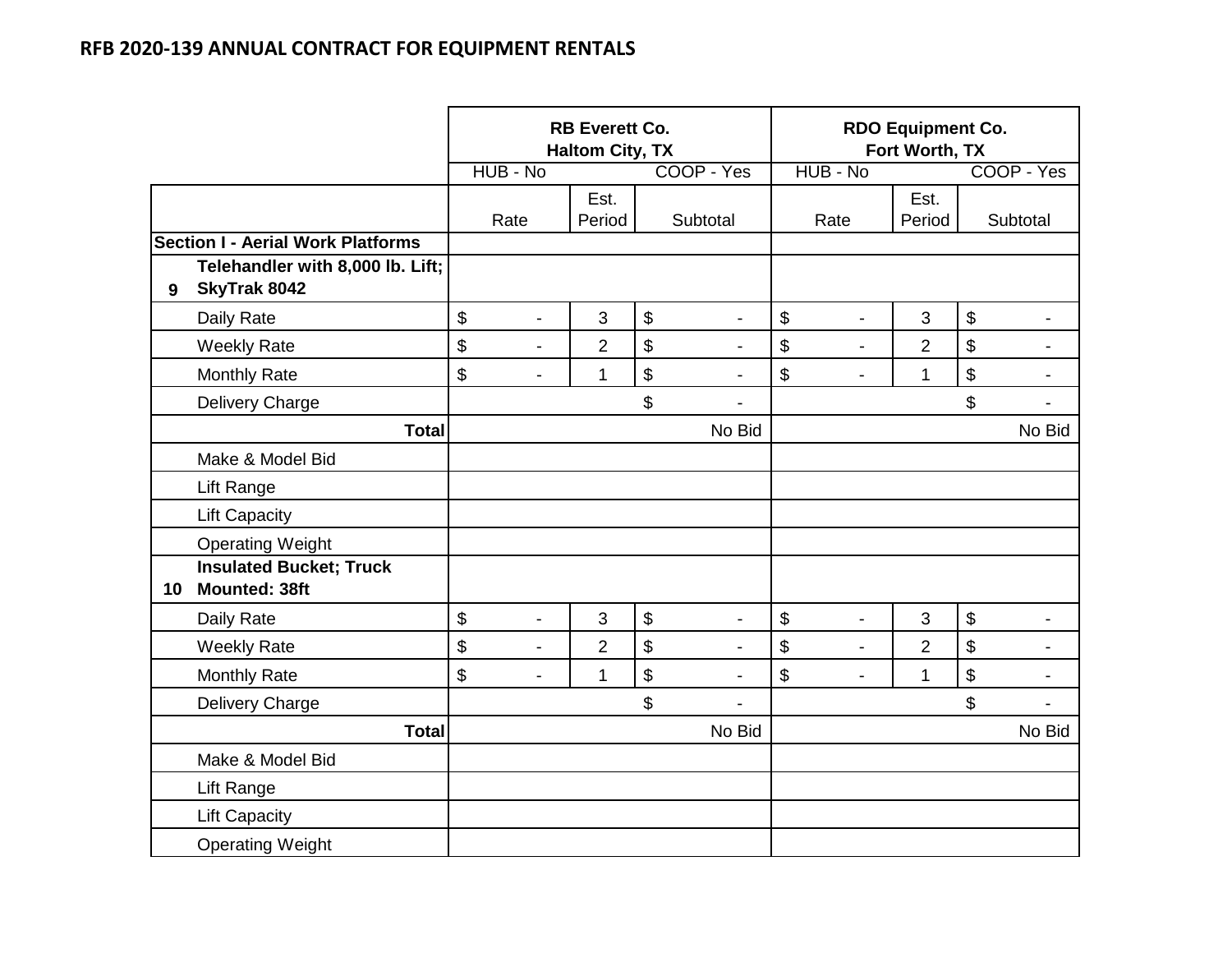|    |                                                        | <b>ROMCO Equipment Company, LLC</b> | Fort Worth, TX |            |        |
|----|--------------------------------------------------------|-------------------------------------|----------------|------------|--------|
|    |                                                        | HUB - No                            |                | COOP - Yes |        |
|    |                                                        | Rate                                | Est.<br>Period | Subtotal   |        |
|    | <b>Section I - Aerial Work Platforms</b>               |                                     |                |            |        |
| 9  | Telehandler with 8,000 lb. Lift;<br>SkyTrak 8042       |                                     |                |            |        |
|    | Daily Rate                                             | \$<br>-                             | 3              | \$         |        |
|    | <b>Weekly Rate</b>                                     | \$                                  | 2              | \$         |        |
|    | <b>Monthly Rate</b>                                    | \$                                  | $\overline{1}$ | \$         |        |
|    | Delivery Charge                                        |                                     |                | \$         |        |
|    | <b>Total</b>                                           |                                     |                |            | No Bid |
|    | Make & Model Bid                                       |                                     |                |            |        |
|    | Lift Range                                             |                                     |                |            |        |
|    | <b>Lift Capacity</b>                                   |                                     |                |            |        |
|    | <b>Operating Weight</b>                                |                                     |                |            |        |
| 10 | <b>Insulated Bucket; Truck</b><br><b>Mounted: 38ft</b> |                                     |                |            |        |
|    | Daily Rate                                             | \$                                  | 3              | \$         |        |
|    | <b>Weekly Rate</b>                                     | \$                                  | 2              | \$         |        |
|    | <b>Monthly Rate</b>                                    | \$                                  | 1              | \$         |        |
|    | Delivery Charge                                        |                                     |                | \$         |        |
|    | <b>Total</b>                                           |                                     |                |            | No Bid |
|    | Make & Model Bid                                       |                                     |                |            |        |
|    | Lift Range                                             |                                     |                |            |        |
|    | <b>Lift Capacity</b>                                   |                                     |                |            |        |
|    | <b>Operating Weight</b>                                |                                     |                |            |        |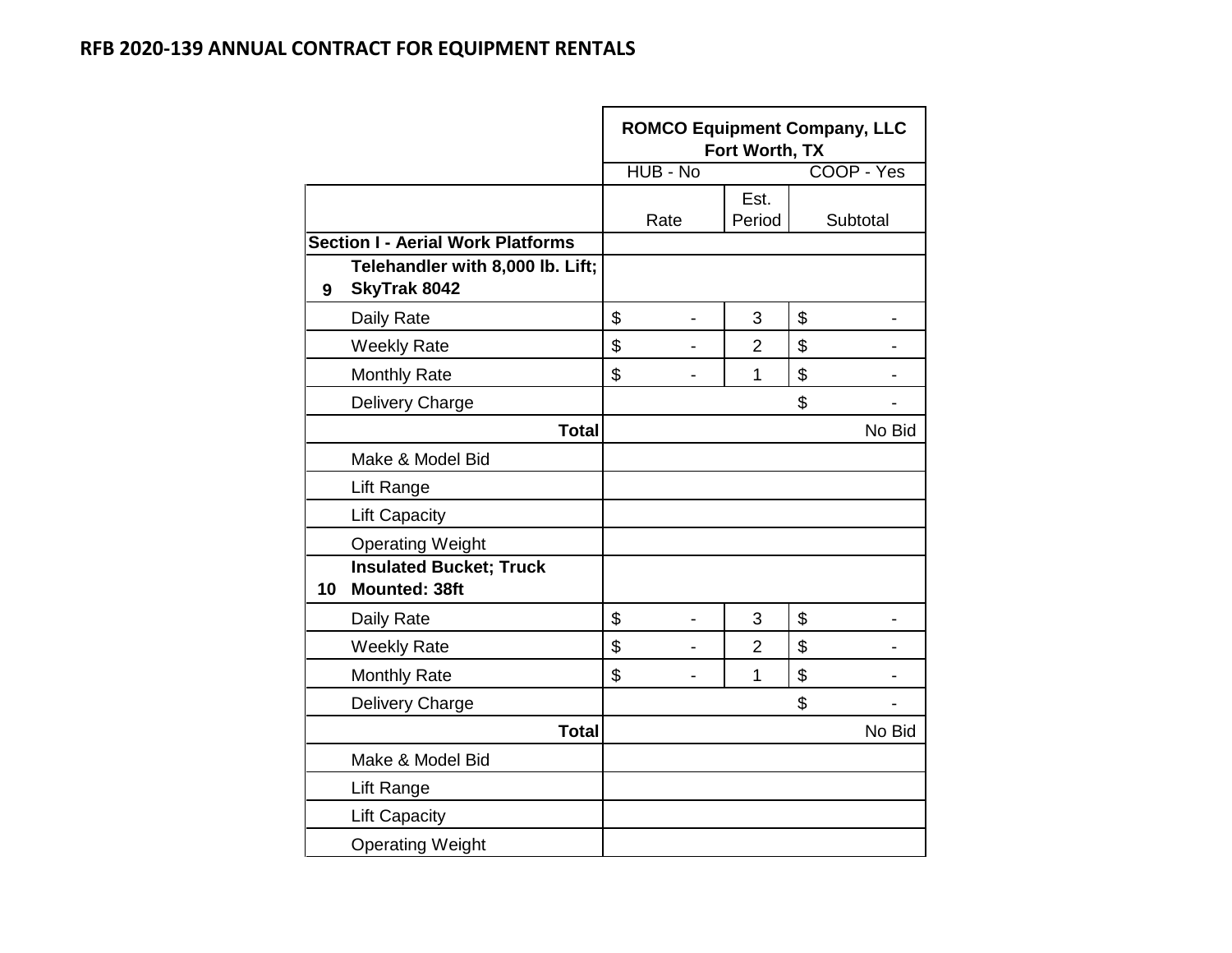|                 |                                                              | <b>Bane Machinery Fort Worth, LP</b> | Fort Worth, TX |                                |                           | FB McIntire Equipment Co. | Fort Worth, TX |                           |                |
|-----------------|--------------------------------------------------------------|--------------------------------------|----------------|--------------------------------|---------------------------|---------------------------|----------------|---------------------------|----------------|
|                 |                                                              | HUB - No                             |                | COOP - Yes                     |                           | HUB - No                  |                |                           | COOP - Yes     |
|                 |                                                              | Rate                                 | Est.<br>Period | Subtotal                       |                           | Rate                      | Est.<br>Period |                           | Subtotal       |
|                 | <b>Section I - Aerial Work Platforms</b>                     |                                      |                |                                |                           |                           |                |                           |                |
| 11              | <b>Scissor Lift; 32ft Lifting</b><br><b>Height; Electric</b> |                                      |                |                                |                           |                           |                |                           |                |
|                 | Daily Rate                                                   | \$<br>$\overline{\phantom{a}}$       | 3              | \$<br>$\overline{\phantom{a}}$ | \$                        | $\overline{\phantom{0}}$  | 3              | \$                        | $\blacksquare$ |
|                 | <b>Weekly Rate</b>                                           | \$<br>$\overline{\phantom{a}}$       | $\overline{2}$ | \$                             | $\mathfrak{S}$            | $\blacksquare$            | $\overline{2}$ | \$                        |                |
|                 | <b>Monthly Rate</b>                                          | \$<br>$\overline{\phantom{a}}$       | 1              | \$<br>$\blacksquare$           | \$                        | $\overline{\phantom{0}}$  | 1              | \$                        | $\blacksquare$ |
|                 | Delivery Charge                                              |                                      |                | \$<br>$\overline{a}$           |                           |                           |                | \$                        | $\blacksquare$ |
|                 | <b>Total</b>                                                 |                                      |                | No Bid                         |                           |                           |                |                           | No Bid         |
|                 | Make & Model Bid                                             |                                      |                |                                |                           |                           |                |                           |                |
|                 | Lift Range                                                   |                                      |                |                                |                           |                           |                |                           |                |
|                 | <b>Lift Capacity</b>                                         |                                      |                |                                |                           |                           |                |                           |                |
|                 | <b>Operating Weight</b>                                      |                                      |                |                                |                           |                           |                |                           |                |
| 12 <sup>1</sup> | <b>Scissor Lift; 32ft Lifting</b><br>Height; Gasoline        |                                      |                |                                |                           |                           |                |                           |                |
|                 | Daily Rate                                                   | \$<br>$\blacksquare$                 | 3              | \$<br>$\overline{\phantom{a}}$ | $\boldsymbol{\mathsf{S}}$ | ÷,                        | 3              | $\boldsymbol{\mathsf{S}}$ |                |
|                 | <b>Weekly Rate</b>                                           | \$<br>$\blacksquare$                 | $\overline{2}$ | \$                             | $\mathfrak{S}$            |                           | $\overline{2}$ | \$                        |                |
|                 | <b>Monthly Rate</b>                                          | \$<br>$\overline{\phantom{a}}$       | 1              | \$<br>$\overline{a}$           | \$                        | $\blacksquare$            | $\mathbf{1}$   | \$                        | $\blacksquare$ |
|                 | Delivery Charge                                              |                                      |                | \$                             |                           |                           |                | \$                        |                |
|                 | <b>Total</b>                                                 |                                      |                | No Bid                         |                           |                           |                |                           | No Bid         |
|                 | Make & Model Bid                                             |                                      |                |                                |                           |                           |                |                           |                |
|                 | Lift Range                                                   |                                      |                |                                |                           |                           |                |                           |                |
|                 | <b>Lift Capacity</b>                                         |                                      |                |                                |                           |                           |                |                           |                |
|                 | <b>Operating Weight</b>                                      |                                      |                |                                |                           |                           |                |                           |                |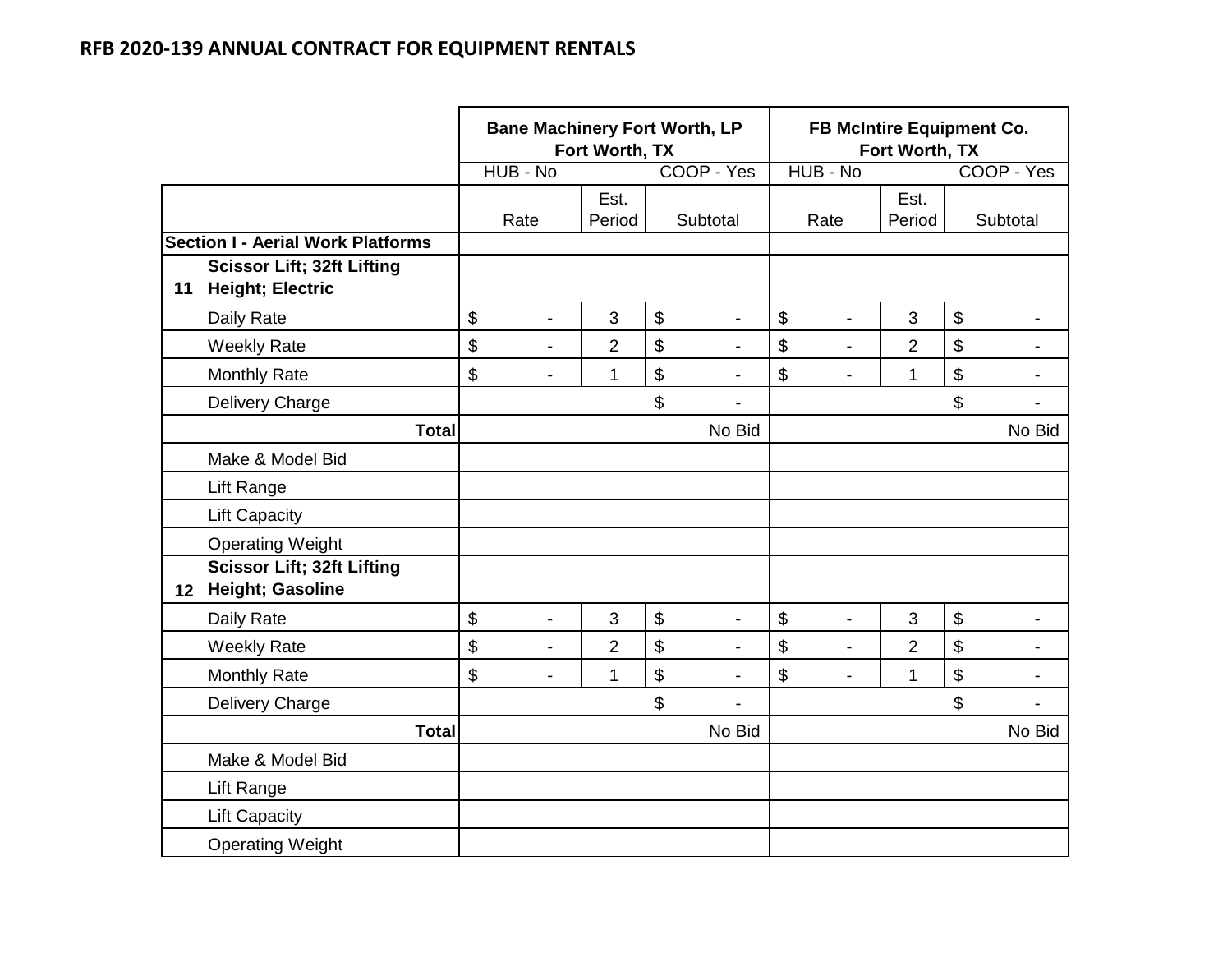|                 |                                                              |          |                | <b>Holt Texas, LTD</b><br>San Antonio, TX |                            |                          |                      | <b>Kirby-Smith Machinery</b><br>Fort Worth, TX |                   |                |
|-----------------|--------------------------------------------------------------|----------|----------------|-------------------------------------------|----------------------------|--------------------------|----------------------|------------------------------------------------|-------------------|----------------|
|                 |                                                              | HUB - No |                |                                           |                            | COOP - Yes               | HUB - No             |                                                |                   | COOP - Yes     |
|                 |                                                              | Rate     |                | Est.<br>Period                            |                            | Subtotal                 | Rate                 | Est.<br>Period                                 |                   | Subtotal       |
|                 | <b>Section I - Aerial Work Platforms</b>                     |          |                |                                           |                            |                          |                      |                                                |                   |                |
| 11              | <b>Scissor Lift; 32ft Lifting</b><br><b>Height; Electric</b> |          |                |                                           |                            |                          |                      |                                                |                   |                |
|                 | Daily Rate                                                   | \$       | $\overline{a}$ | 3                                         | $\boldsymbol{\mathsf{\$}}$ |                          | \$<br>$\blacksquare$ | 3                                              | $\boldsymbol{\$}$ |                |
|                 | <b>Weekly Rate</b>                                           | \$       | $\blacksquare$ | $\overline{2}$                            | \$                         |                          | \$<br>$\overline{a}$ | $\overline{2}$                                 | \$                |                |
|                 | <b>Monthly Rate</b>                                          | \$       | $\overline{a}$ | 1                                         | $\mathfrak{S}$             | $\overline{\phantom{a}}$ | \$<br>$\blacksquare$ | $\mathbf{1}$                                   | \$                | $\blacksquare$ |
|                 | Delivery Charge                                              |          |                |                                           | \$                         |                          |                      |                                                | \$                | $\blacksquare$ |
|                 | <b>Total</b>                                                 |          |                |                                           |                            | No Bid                   |                      |                                                |                   | No Bid         |
|                 | Make & Model Bid                                             |          |                |                                           |                            |                          |                      |                                                |                   |                |
|                 | Lift Range                                                   |          |                |                                           |                            |                          |                      |                                                |                   |                |
|                 | <b>Lift Capacity</b>                                         |          |                |                                           |                            |                          |                      |                                                |                   |                |
|                 | <b>Operating Weight</b>                                      |          |                |                                           |                            |                          |                      |                                                |                   |                |
| 12 <sub>2</sub> | <b>Scissor Lift; 32ft Lifting</b><br><b>Height; Gasoline</b> |          |                |                                           |                            |                          |                      |                                                |                   |                |
|                 | Daily Rate                                                   | \$       | $\overline{a}$ | 3                                         | $\boldsymbol{\mathsf{S}}$  |                          | \$<br>$\overline{a}$ | 3                                              | $\$\$             |                |
|                 | <b>Weekly Rate</b>                                           | \$       | $\overline{a}$ | $\overline{2}$                            | \$                         | $\overline{a}$           | \$<br>$\overline{a}$ | $\overline{2}$                                 | \$                |                |
|                 | <b>Monthly Rate</b>                                          | \$       | $\blacksquare$ | 1                                         | $\mathfrak{S}$             |                          | \$<br>$\overline{a}$ | $\mathbf{1}$                                   | \$                | $\blacksquare$ |
|                 | Delivery Charge                                              |          |                |                                           | \$                         |                          |                      |                                                | \$                |                |
|                 | <b>Total</b>                                                 |          |                |                                           |                            | No Bid                   |                      |                                                |                   | No Bid         |
|                 | Make & Model Bid                                             |          |                |                                           |                            |                          |                      |                                                |                   |                |
|                 | Lift Range                                                   |          |                |                                           |                            |                          |                      |                                                |                   |                |
|                 | <b>Lift Capacity</b>                                         |          |                |                                           |                            |                          |                      |                                                |                   |                |
|                 | <b>Operating Weight</b>                                      |          |                |                                           |                            |                          |                      |                                                |                   |                |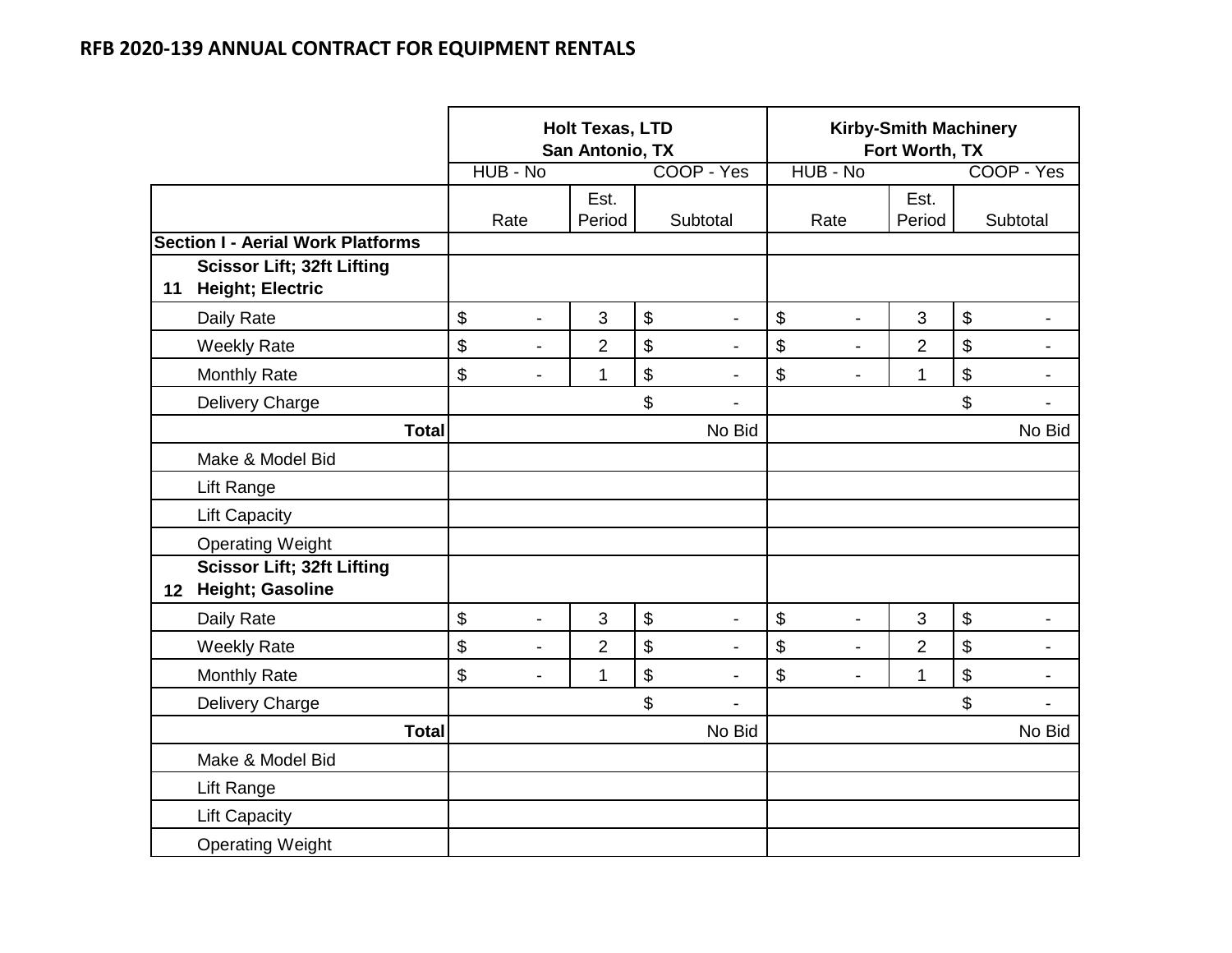|                 |                                                              |          |                          | <b>RB Everett Co.</b><br><b>Haltom City, TX</b> |                                |                                | <b>RDO Equipment Co.</b><br>Fort Worth, TX |                            |                          |
|-----------------|--------------------------------------------------------------|----------|--------------------------|-------------------------------------------------|--------------------------------|--------------------------------|--------------------------------------------|----------------------------|--------------------------|
|                 |                                                              | HUB - No |                          |                                                 | COOP - Yes                     | HUB - No                       |                                            |                            | COOP - Yes               |
|                 |                                                              | Rate     |                          | Est.<br>Period                                  | Subtotal                       | Rate                           | Est.<br>Period                             |                            | Subtotal                 |
|                 | <b>Section I - Aerial Work Platforms</b>                     |          |                          |                                                 |                                |                                |                                            |                            |                          |
| 11              | <b>Scissor Lift; 32ft Lifting</b><br><b>Height; Electric</b> |          |                          |                                                 |                                |                                |                                            |                            |                          |
|                 | Daily Rate                                                   | \$       | $\overline{a}$           | 3                                               | \$<br>$\blacksquare$           | \$<br>$\overline{a}$           | 3                                          | $\boldsymbol{\$}$          | $\blacksquare$           |
|                 | <b>Weekly Rate</b>                                           | \$       | $\blacksquare$           | $\overline{2}$                                  | \$                             | \$<br>$\overline{a}$           | $\overline{2}$                             | $\boldsymbol{\mathsf{\$}}$ | $\blacksquare$           |
|                 | <b>Monthly Rate</b>                                          | \$       | $\blacksquare$           | 1                                               | \$<br>$\blacksquare$           | \$<br>$\blacksquare$           | 1                                          | $\, \, \$$                 | $\blacksquare$           |
|                 | Delivery Charge                                              |          |                          |                                                 | \$<br>$\overline{\phantom{a}}$ |                                |                                            | \$                         | $\overline{\phantom{0}}$ |
|                 | <b>Total</b>                                                 |          |                          |                                                 | No Bid                         |                                |                                            |                            | No Bid                   |
|                 | Make & Model Bid                                             |          |                          |                                                 |                                |                                |                                            |                            |                          |
|                 | Lift Range                                                   |          |                          |                                                 |                                |                                |                                            |                            |                          |
|                 | <b>Lift Capacity</b>                                         |          |                          |                                                 |                                |                                |                                            |                            |                          |
|                 | <b>Operating Weight</b>                                      |          |                          |                                                 |                                |                                |                                            |                            |                          |
| 12 <sup>1</sup> | <b>Scissor Lift; 32ft Lifting</b><br><b>Height; Gasoline</b> |          |                          |                                                 |                                |                                |                                            |                            |                          |
|                 | Daily Rate                                                   | \$       | $\blacksquare$           | 3                                               | \$<br>$\overline{\phantom{a}}$ | \$<br>$\overline{a}$           | 3                                          | $\boldsymbol{\mathsf{\$}}$ |                          |
|                 | <b>Weekly Rate</b>                                           | \$       | L,                       | $\overline{2}$                                  | \$                             | \$<br>$\overline{a}$           | $\overline{2}$                             | \$                         | $\blacksquare$           |
|                 | <b>Monthly Rate</b>                                          | \$       | $\overline{\phantom{0}}$ | 1                                               | \$<br>$\overline{\phantom{0}}$ | \$<br>$\overline{\phantom{a}}$ | 1                                          | $\boldsymbol{\$}$          | $\blacksquare$           |
|                 | Delivery Charge                                              |          |                          |                                                 | \$                             |                                |                                            | \$                         | $\blacksquare$           |
|                 | <b>Total</b>                                                 |          |                          |                                                 | No Bid                         |                                |                                            |                            | No Bid                   |
|                 | Make & Model Bid                                             |          |                          |                                                 |                                |                                |                                            |                            |                          |
|                 | Lift Range                                                   |          |                          |                                                 |                                |                                |                                            |                            |                          |
|                 | <b>Lift Capacity</b>                                         |          |                          |                                                 |                                |                                |                                            |                            |                          |
|                 | <b>Operating Weight</b>                                      |          |                          |                                                 |                                |                                |                                            |                            |                          |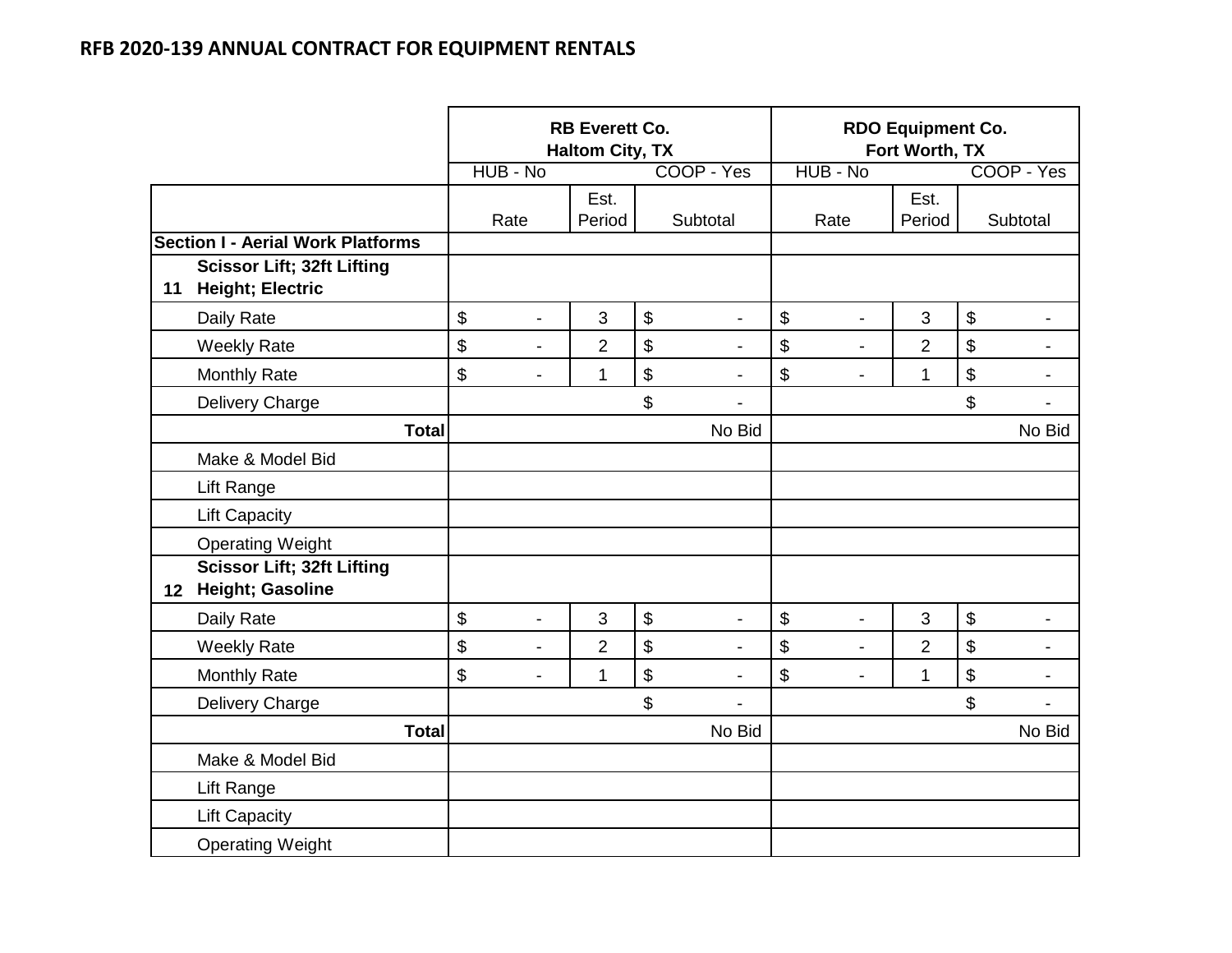|                 |                                                              | <b>ROMCO Equipment Company, LLC</b> | Fort Worth, TX |            |        |
|-----------------|--------------------------------------------------------------|-------------------------------------|----------------|------------|--------|
|                 |                                                              | HUB - No                            |                | COOP - Yes |        |
|                 |                                                              | Rate                                | Est.<br>Period | Subtotal   |        |
|                 | <b>Section I - Aerial Work Platforms</b>                     |                                     |                |            |        |
| 11              | <b>Scissor Lift; 32ft Lifting</b><br><b>Height; Electric</b> |                                     |                |            |        |
|                 | Daily Rate                                                   | \$<br>$\blacksquare$                | 3              | \$         |        |
|                 | <b>Weekly Rate</b>                                           | \$                                  | $\overline{2}$ | \$         |        |
|                 | <b>Monthly Rate</b>                                          | \$                                  | $\overline{1}$ | \$         |        |
|                 | Delivery Charge                                              |                                     |                | \$         |        |
|                 | <b>Total</b>                                                 |                                     |                |            | No Bid |
|                 | Make & Model Bid                                             |                                     |                |            |        |
|                 | Lift Range                                                   |                                     |                |            |        |
|                 | <b>Lift Capacity</b>                                         |                                     |                |            |        |
|                 | <b>Operating Weight</b>                                      |                                     |                |            |        |
| 12 <sup>1</sup> | <b>Scissor Lift; 32ft Lifting</b><br>Height; Gasoline        |                                     |                |            |        |
|                 | Daily Rate                                                   | \$                                  | 3              | \$         |        |
|                 | <b>Weekly Rate</b>                                           | \$                                  | 2              | \$         |        |
|                 | <b>Monthly Rate</b>                                          | \$                                  | 1              | \$         |        |
|                 | Delivery Charge                                              |                                     |                | \$         |        |
|                 | <b>Total</b>                                                 |                                     |                |            | No Bid |
|                 | Make & Model Bid                                             |                                     |                |            |        |
|                 | Lift Range                                                   |                                     |                |            |        |
|                 | <b>Lift Capacity</b>                                         |                                     |                |            |        |
|                 | <b>Operating Weight</b>                                      |                                     |                |            |        |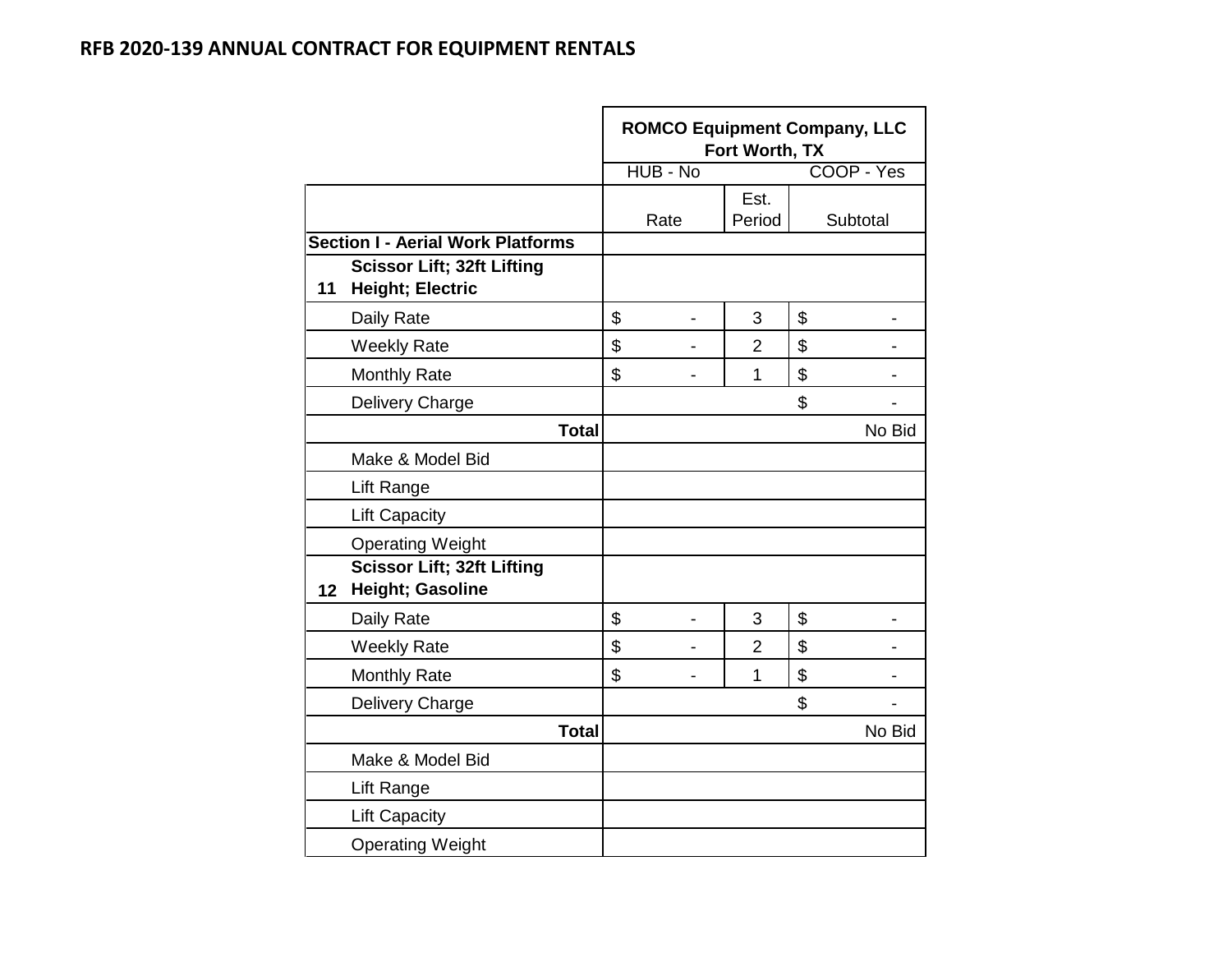|    |                                                       | <b>Bane Machinery Fort Worth, LP</b> | Fort Worth, TX   |                |                           |                          | FB McIntire Equipment Co.<br>Fort Worth, TX |                           |                |
|----|-------------------------------------------------------|--------------------------------------|------------------|----------------|---------------------------|--------------------------|---------------------------------------------|---------------------------|----------------|
|    |                                                       | HUB - No                             |                  | COOP - Yes     |                           | HUB - No                 |                                             |                           | COOP - Yes     |
|    |                                                       | Rate                                 | Est.<br>Period   | Subtotal       |                           | Rate                     | Est.<br>Period                              |                           | Subtotal       |
|    | <b>Section II - Compaction</b>                        |                                      |                  |                |                           |                          |                                             |                           |                |
| 13 | <b>Compactor; Single Drum 66</b><br>inch; 15,000 lbs. |                                      | S                |                |                           |                          |                                             |                           |                |
|    | Daily Rate                                            | \$<br>360.00                         | 3                | \$<br>1,080.00 | $\boldsymbol{\mathsf{S}}$ | $\overline{\phantom{a}}$ | 3                                           | $\boldsymbol{\mathsf{S}}$ |                |
|    | <b>Weekly Rate</b>                                    | \$<br>1,080.00                       | $\overline{2}$   | \$<br>2,160.00 | $\boldsymbol{\mathsf{S}}$ |                          | $\overline{2}$                              | \$                        |                |
|    | <b>Monthly Rate</b>                                   | \$<br>3,230.00                       | $\mathcal I$     | \$<br>3,230.00 | $\mathbb S$               | $\overline{\phantom{a}}$ | $\mathbf{1}$                                | \$                        |                |
|    | Delivery Charge                                       |                                      |                  | \$<br>900.00   |                           |                          |                                             | \$                        |                |
|    | <b>Total</b>                                          |                                      |                  | \$<br>7,370.00 |                           |                          |                                             |                           | No Bid         |
|    | Make & Model Bid                                      |                                      | Dynapac CA1500D  |                |                           |                          |                                             |                           |                |
|    | <b>Compaction Width</b>                               |                                      | 66 inches        |                |                           |                          |                                             |                           |                |
|    | <b>Operating Weight</b>                               |                                      | 15,500 lbs.      |                |                           |                          |                                             |                           |                |
| 14 | Steel Pad Foot; 84 inch;<br>23,000 lbs.               |                                      | S                |                |                           |                          |                                             |                           |                |
|    | Daily Rate                                            | \$<br>450.00                         | 3                | \$<br>1,350.00 | $\mathfrak{S}$            | $\overline{\phantom{a}}$ | 3                                           | $\boldsymbol{\mathsf{S}}$ |                |
|    | <b>Weekly Rate</b>                                    | \$<br>1,360.00                       | $\overline{c}$   | \$<br>2,720.00 | $\mathfrak{S}$            | $\blacksquare$           | $\overline{2}$                              | \$                        |                |
|    | Monthly Rate                                          | \$<br>4,080.00                       | $\mathcal I$     | \$<br>4,080.00 | $\mathfrak{S}$            | $\blacksquare$           | 1                                           | \$                        | $\blacksquare$ |
|    | Delivery Charge                                       |                                      |                  | \$<br>900.00   |                           |                          |                                             | \$                        |                |
|    | <b>Total</b>                                          |                                      |                  | \$<br>9,050.00 |                           |                          |                                             |                           | No Bid         |
|    | Make & Model Bid                                      |                                      | Dynapac CA2500PD |                |                           |                          |                                             |                           |                |
|    | <b>Compaction Width</b>                               |                                      | 84 inches        |                |                           |                          |                                             |                           |                |
|    | <b>Operating Weight</b>                               |                                      | 57, 500 lbs.     |                |                           |                          |                                             |                           |                |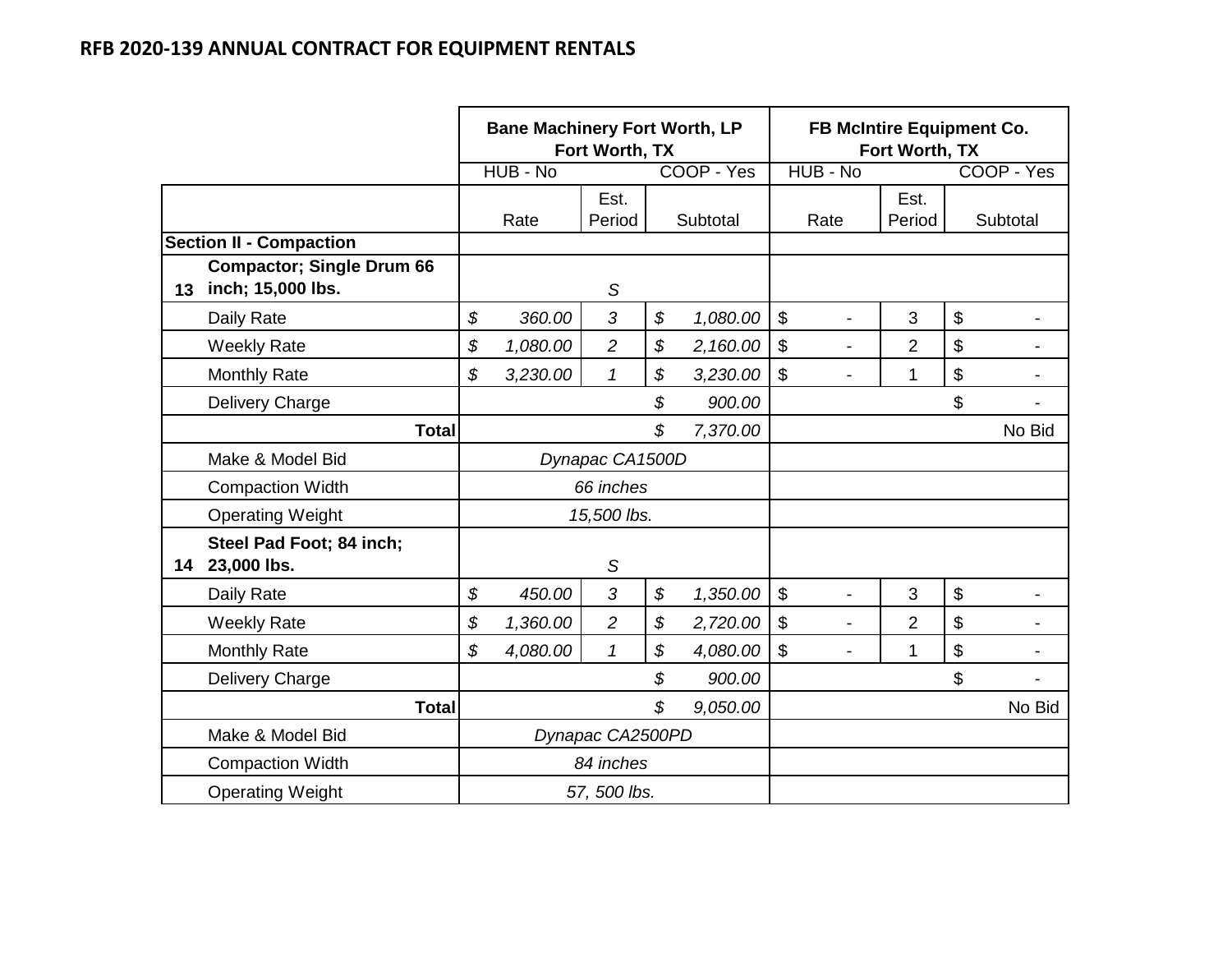|    |                                                       |                | <b>Holt Texas, LTD</b><br>San Antonio, TX |                 | <b>Kirby-Smith Machinery</b><br>Fort Worth, TX |                                 |                         |        |            |
|----|-------------------------------------------------------|----------------|-------------------------------------------|-----------------|------------------------------------------------|---------------------------------|-------------------------|--------|------------|
|    |                                                       | HUB - No       |                                           | COOP - Yes      |                                                | HUB - No                        |                         |        | COOP - Yes |
|    |                                                       | Rate           | Est.<br>Period                            | Subtotal        |                                                | Rate                            | Est.<br>Period          |        | Subtotal   |
|    | <b>Section II - Compaction</b>                        |                |                                           |                 |                                                |                                 |                         |        |            |
| 13 | <b>Compactor; Single Drum 66</b><br>inch; 15,000 lbs. |                |                                           |                 |                                                | Does Not Meet Specification for | <b>Operating Weight</b> |        |            |
|    | Daily Rate                                            | \$<br>450.00   | 3                                         | \$<br>1,350.00  | $\mathfrak{S}$                                 | 1,000.00                        | 3                       | \$     | 3,000.00   |
|    | <b>Weekly Rate</b>                                    | \$<br>1,295.00 | $\overline{2}$                            | \$<br>2,590.00  | $\mathfrak{S}$                                 | 2,000.00                        | $\overline{2}$          | \$     | 4,000.00   |
|    | <b>Monthly Rate</b>                                   | \$<br>3,600.00 | $\mathbf{1}$                              | \$<br>3,600.00  | $\mathbb S$<br>\$<br>3,000.00<br>1             |                                 |                         |        | 3,000.00   |
|    | Delivery Charge                                       |                |                                           | \$<br>666.00    | \$                                             |                                 |                         |        | 800.00     |
|    | <b>Total</b>                                          |                |                                           | \$<br>8,206.00  | \$                                             |                                 |                         |        | 10,800.00  |
|    | Make & Model Bid                                      |                | CAT C544                                  |                 |                                                |                                 | <b>HAMM H7I</b>         |        |            |
|    | <b>Compaction Width</b>                               |                | 66 inches                                 |                 |                                                |                                 | 66 inches               |        |            |
|    | <b>Operating Weight</b>                               |                | 16,500 lbs.                               |                 |                                                |                                 | 14,418.3 lbs.           |        |            |
| 14 | Steel Pad Foot; 84 inch;<br>23,000 lbs.               |                |                                           |                 |                                                |                                 |                         |        |            |
|    | Daily Rate                                            | \$<br>570.00   | 3                                         | \$<br>1,710.00  | $\mathfrak{S}$                                 | 1,400.00                        | 3                       | \$     | 4,200.00   |
|    | <b>Weekly Rate</b>                                    | \$<br>1,600.00 | $\overline{2}$                            | \$<br>3,200.00  | \$                                             | 2,800.00                        | $\overline{2}$          | \$     | 5,600.00   |
|    | <b>Monthly Rate</b>                                   | \$<br>4,500.00 | $\mathbf{1}$                              | \$<br>4,500.00  | \$                                             | 4,200.00                        | 1                       | \$     | 4,200.00   |
|    | Delivery Charge                                       |                |                                           | \$<br>666.00    | \$                                             |                                 |                         | 800.00 |            |
|    | <b>Total</b>                                          |                |                                           | \$<br>10,076.00 | \$<br>14,800.00                                |                                 |                         |        |            |
|    | Make & Model Bid                                      |                | CAT CP54B                                 |                 | HAMM H11I                                      |                                 |                         |        |            |
|    | <b>Compaction Width</b>                               |                | 84 inches                                 |                 | 84 inches                                      |                                 |                         |        |            |
|    | <b>Operating Weight</b>                               |                | 24,600 lbs.                               |                 | 23,986.3 lbs.                                  |                                 |                         |        |            |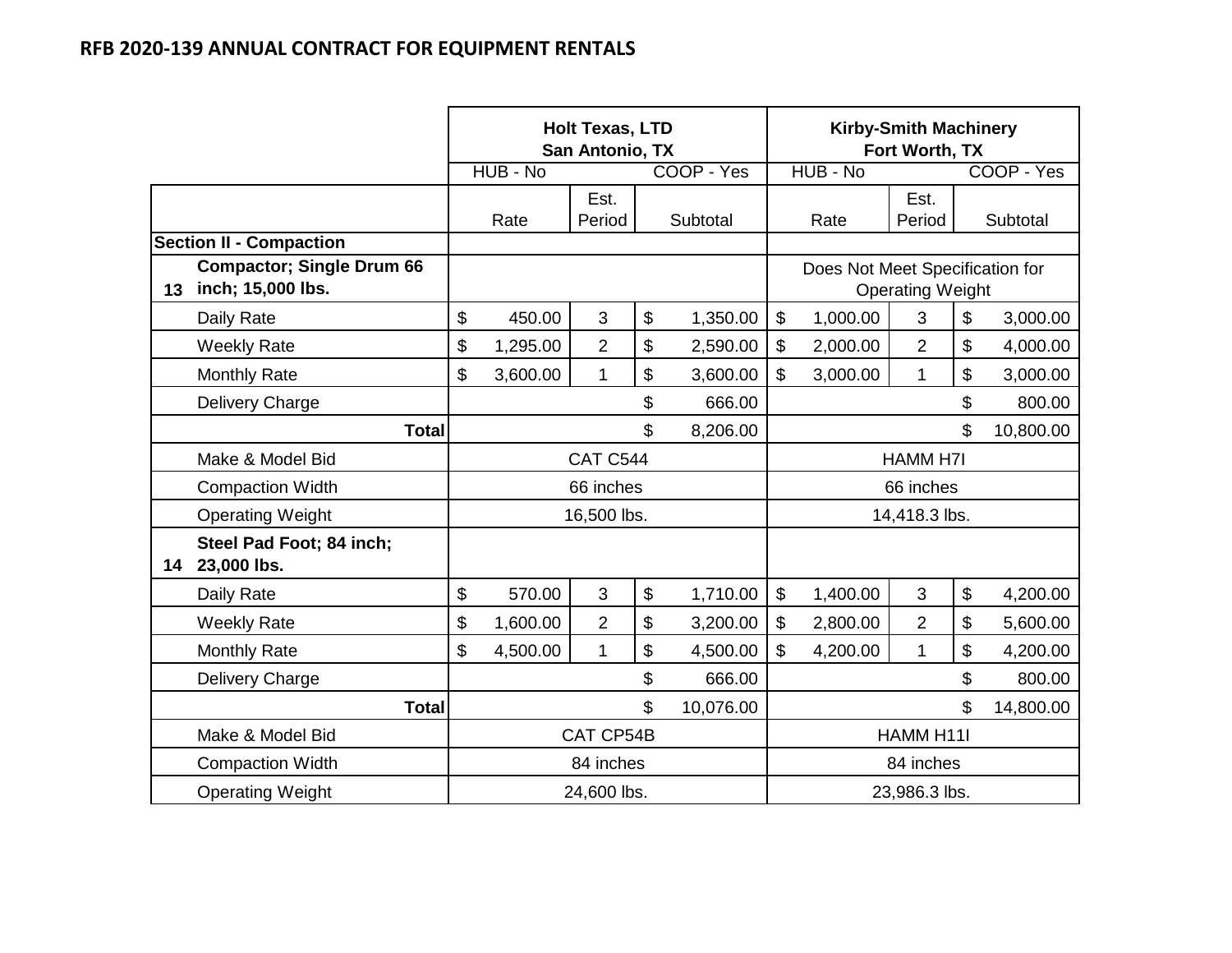|    |                                                       |                                      |          | <b>RB Everett Co.</b><br><b>Haltom City, TX</b> |    |            | <b>RDO Equipment Co.</b><br>Fort Worth, TX |                                 |                         |    |            |
|----|-------------------------------------------------------|--------------------------------------|----------|-------------------------------------------------|----|------------|--------------------------------------------|---------------------------------|-------------------------|----|------------|
|    |                                                       |                                      | HUB - No |                                                 |    | COOP - Yes |                                            | HUB - No                        |                         |    | COOP - Yes |
|    |                                                       |                                      | Rate     | Est.<br>Period                                  |    | Subtotal   |                                            | Rate                            | Est.<br>Period          |    | Subtotal   |
|    | <b>Section II - Compaction</b>                        |                                      |          |                                                 |    |            |                                            |                                 |                         |    |            |
| 13 | <b>Compactor; Single Drum 66</b><br>inch; 15,000 lbs. |                                      |          | P                                               |    |            |                                            | Does Not Meet Specification for | <b>Operating Weight</b> |    |            |
|    | Daily Rate                                            | \$                                   | 360.00   | $\overline{\mathbf{3}}$                         | \$ | 1,080.00   | $\boldsymbol{\mathsf{S}}$                  | 390.00                          | 3                       | \$ | 1,170.00   |
|    | <b>Weekly Rate</b>                                    | \$                                   | 1,078.00 | $\overline{2}$                                  | \$ | 2,156.00   | $\boldsymbol{\mathsf{S}}$                  | 1,166.00                        | $\overline{2}$          | \$ | 2,332.00   |
|    | <b>Monthly Rate</b>                                   | \$                                   | 3,154.00 | $\mathbf 1$                                     | \$ | 3,154.00   | \$                                         | 3,500.00                        | $\mathbf 1$             | \$ | 3,500.00   |
|    | Delivery Charge                                       |                                      |          |                                                 | \$ | 300.00     | \$                                         |                                 |                         |    | 700.00     |
|    | <b>Total</b>                                          |                                      |          |                                                 | \$ | 6,690.00   | \$                                         |                                 |                         |    | 7,702.00   |
|    | Make & Model Bid                                      |                                      |          | <b>Bomag BW177 D/PD</b>                         |    |            |                                            |                                 | HAMM H71                |    |            |
|    | <b>Compaction Width</b>                               |                                      |          | 66 inches                                       |    |            |                                            |                                 | 67 inches               |    |            |
|    | <b>Operating Weight</b>                               |                                      |          | 19,405 lbs.                                     |    |            |                                            |                                 | 14,418.3 lbs.           |    |            |
| 14 | Steel Pad Foot; 84 inch;<br>23,000 lbs.               |                                      |          | P                                               |    |            |                                            |                                 |                         |    |            |
|    | Daily Rate                                            | \$                                   | 400.00   | $\mathbf{3}$                                    | \$ | 1,200.00   | $\boldsymbol{\mathsf{S}}$                  | 555.00                          | 3                       | \$ | 1,665.00   |
|    | <b>Weekly Rate</b>                                    | \$                                   | 1,200.00 | $\overline{2}$                                  | \$ | 2,400.00   | $\mathbf{\$}$                              | 1,700.00                        | $\overline{2}$          | \$ | 3,400.00   |
|    | <b>Monthly Rate</b>                                   | \$                                   | 3,600.00 | $\mathbf 1$                                     | \$ | 3,600.00   | \$                                         | 5,000.00                        | 1                       | \$ | 5,000.00   |
|    | <b>Delivery Charge</b>                                |                                      |          |                                                 | \$ | 300.00     | \$                                         |                                 |                         |    | 700.00     |
|    | <b>Total</b>                                          |                                      |          |                                                 | \$ | 7,500.00   | \$                                         |                                 |                         |    | 10,765.00  |
|    | Make & Model Bid                                      | <b>Bomag BW211PD</b><br>Sakai SV640T |          |                                                 |    |            |                                            |                                 |                         |    |            |
|    | <b>Compaction Width</b>                               | 84 inches<br>84 inches               |          |                                                 |    |            |                                            |                                 |                         |    |            |
|    | <b>Operating Weight</b>                               |                                      |          | 26,900 lbs.                                     |    |            | 29,820 lbs.                                |                                 |                         |    |            |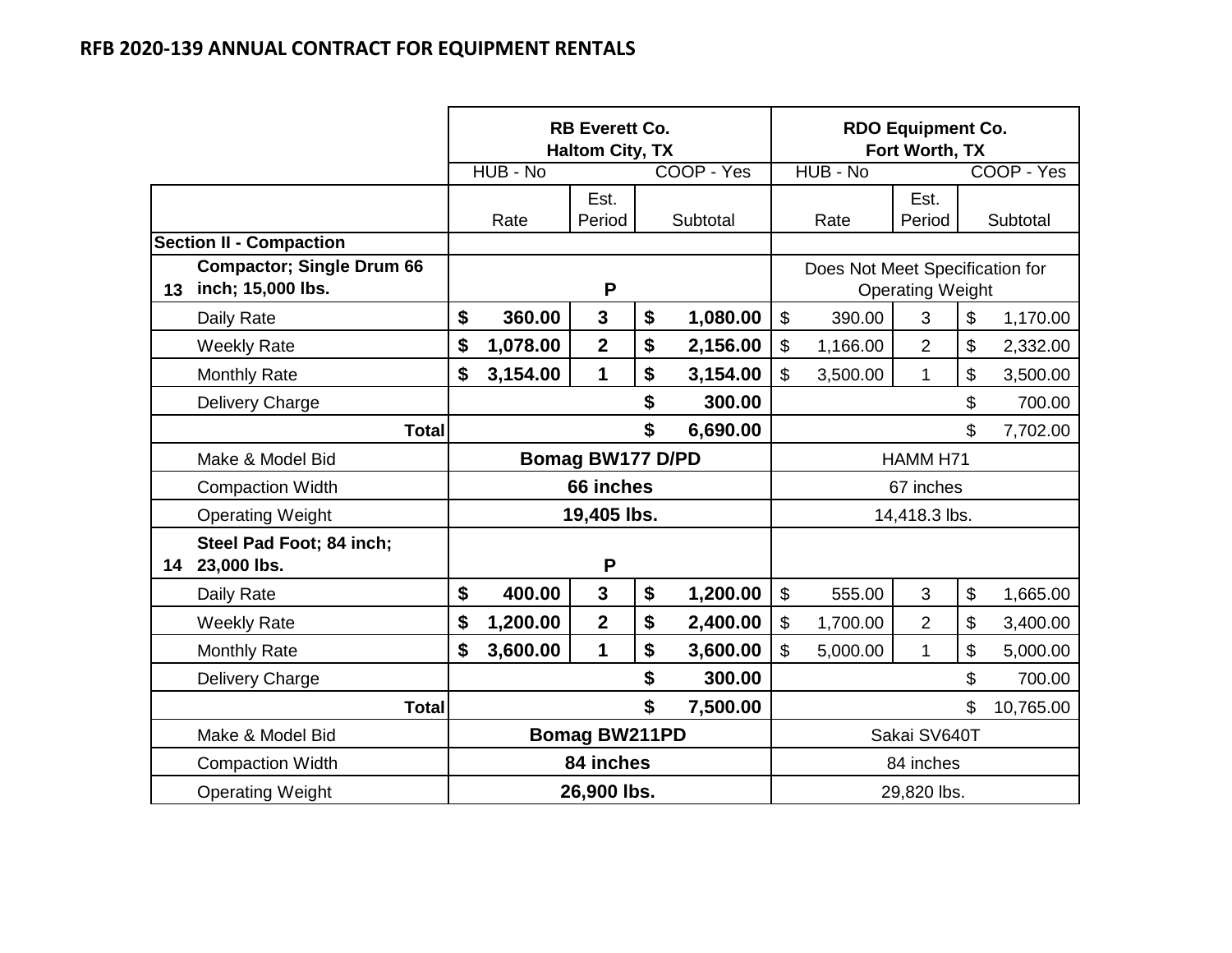|    |                                                       | <b>ROMCO Equipment Company, LLC</b><br>Fort Worth, TX |          |                |                |            |  |  |
|----|-------------------------------------------------------|-------------------------------------------------------|----------|----------------|----------------|------------|--|--|
|    |                                                       |                                                       | HUB - No |                |                | COOP - Yes |  |  |
|    |                                                       |                                                       | Rate     | Est.<br>Period |                | Subtotal   |  |  |
|    | <b>Section II - Compaction</b>                        |                                                       |          |                |                |            |  |  |
| 13 | <b>Compactor; Single Drum 66</b><br>inch; 15,000 lbs. |                                                       |          | A              |                |            |  |  |
|    | Daily Rate                                            | \$                                                    | 377.00   | 3              | \$<br>1,131.00 |            |  |  |
|    | <b>Weekly Rate</b>                                    | \$                                                    | 1,133.00 | $\overline{2}$ | \$             | 2,266.00   |  |  |
|    | <b>Monthly Rate</b>                                   | \$                                                    | 3,400.00 | $\mathbf{1}$   | \$             | 3,400.00   |  |  |
|    | Delivery Charge                                       |                                                       |          |                | \$             | 1,000.00   |  |  |
|    | Total                                                 |                                                       |          |                | \$<br>7,797.00 |            |  |  |
|    | Make & Model Bid                                      |                                                       |          | Volvo SD75     |                |            |  |  |
|    | <b>Compaction Width</b>                               |                                                       |          | 66 inches      |                |            |  |  |
|    | <b>Operating Weight</b>                               |                                                       |          | 15,400 lbs.    |                |            |  |  |
| 14 | Steel Pad Foot; 84 inch;<br>23,000 lbs.               |                                                       |          | A              |                |            |  |  |
|    | Daily Rate                                            | \$                                                    | 472.00   | 3              | $\mathfrak{S}$ | 1,416.00   |  |  |
|    | <b>Weekly Rate</b>                                    | \$                                                    | 1,416.00 | $\overline{2}$ | \$             | 2,832.00   |  |  |
|    | <b>Monthly Rate</b>                                   | \$                                                    | 4,250.00 | 1              | \$             | 4,250.00   |  |  |
|    | Delivery Charge                                       |                                                       |          |                | \$             | 1,000.00   |  |  |
|    | <b>Total</b>                                          |                                                       |          | \$<br>9,498.00 |                |            |  |  |
|    | Make & Model Bid                                      |                                                       |          | Volvo SD115F   |                |            |  |  |
|    | <b>Compaction Width</b>                               |                                                       |          | 84 inches      |                |            |  |  |
|    | <b>Operating Weight</b>                               |                                                       |          | 25,865 lbs.    |                |            |  |  |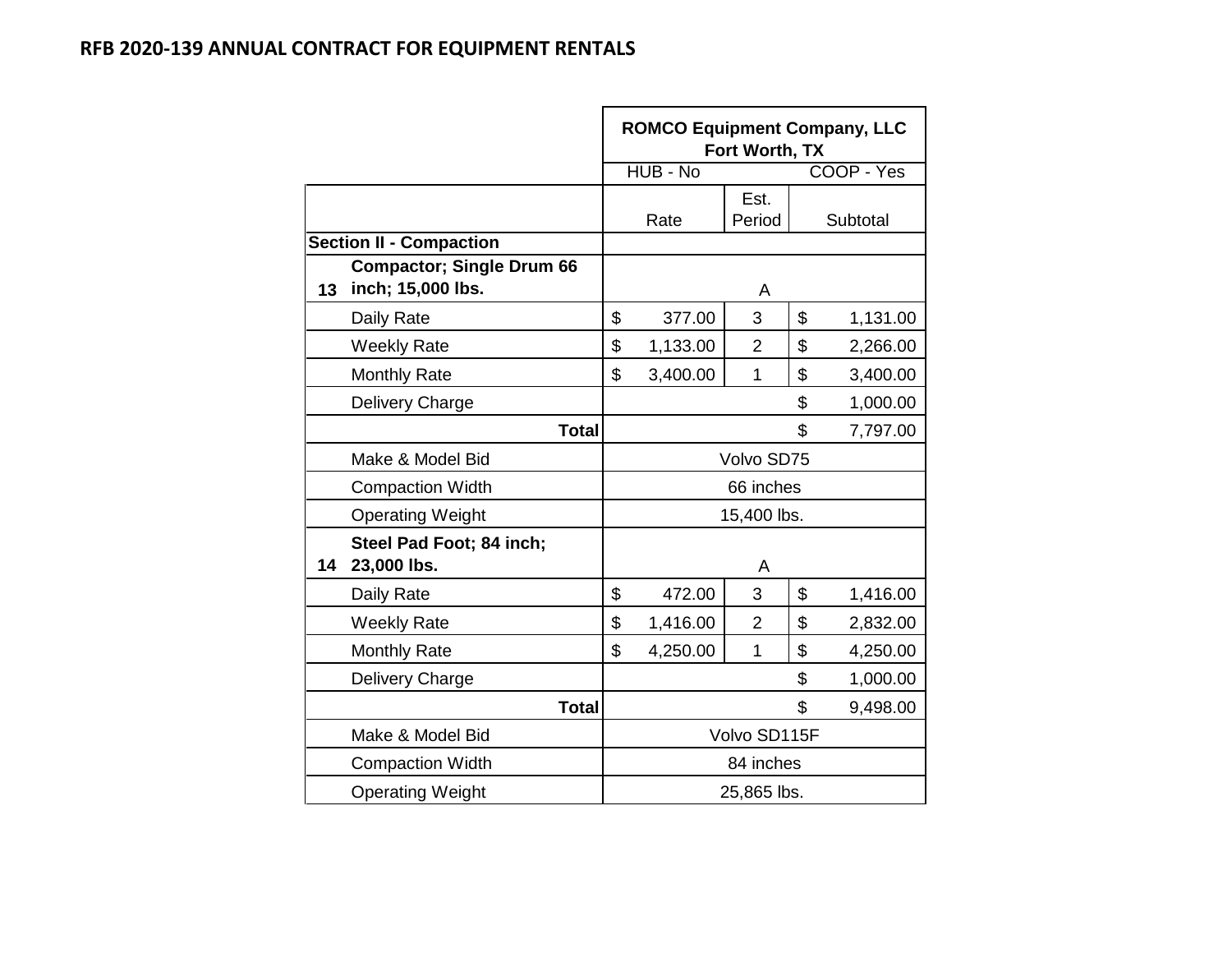|    |                                                     | <b>Bane Machinery Fort Worth, LP</b> | Fort Worth, TX        |                                |                           |                | FB McIntire Equipment Co.<br>Fort Worth, TX |                |                          |  |  |  |
|----|-----------------------------------------------------|--------------------------------------|-----------------------|--------------------------------|---------------------------|----------------|---------------------------------------------|----------------|--------------------------|--|--|--|
|    |                                                     | HUB - No                             |                       | COOP - Yes                     |                           | HUB - No       |                                             |                | COOP - Yes               |  |  |  |
|    |                                                     | Rate                                 | Est.<br>Period        | Subtotal                       |                           | Rate           | Est.<br>Period                              |                | Subtotal                 |  |  |  |
| 15 | Steel Pad Foot; 120 inch;<br>44,000 lbs.            |                                      |                       |                                |                           |                |                                             |                |                          |  |  |  |
|    | Daily Rate                                          | \$<br>$\overline{\phantom{a}}$       | 3                     | \$                             | \$                        |                | 3                                           | $\mathfrak{S}$ |                          |  |  |  |
|    | <b>Weekly Rate</b>                                  | \$<br>$\overline{a}$                 | $\overline{2}$        | \$                             | $\boldsymbol{\mathsf{S}}$ |                | $\overline{2}$                              | \$             |                          |  |  |  |
|    | <b>Monthly Rate</b>                                 | \$<br>$\blacksquare$                 | 1                     | \$                             | \$                        |                | 1                                           | \$             |                          |  |  |  |
|    | Delivery Charge                                     |                                      |                       | \$<br>$\overline{\phantom{a}}$ |                           |                |                                             | \$             |                          |  |  |  |
|    | <b>Total</b>                                        |                                      |                       | No Bid                         |                           |                |                                             |                | No Bid                   |  |  |  |
|    | Make & Model Bid                                    |                                      |                       |                                |                           |                |                                             |                |                          |  |  |  |
|    | <b>Compaction Width</b>                             |                                      |                       |                                |                           |                |                                             |                |                          |  |  |  |
|    | <b>Operating Weight</b>                             |                                      |                       |                                |                           |                |                                             |                |                          |  |  |  |
| 16 | <b>Steel Double Drum;</b><br>51<br>inch; 8,000 lbs. |                                      | P                     |                                |                           |                |                                             |                |                          |  |  |  |
|    | Daily Rate                                          | \$<br>220.00                         | 3                     | \$<br>660.00                   | $\boldsymbol{\mathsf{S}}$ |                | 3                                           | $\mathfrak{S}$ |                          |  |  |  |
|    | <b>Weekly Rate</b>                                  | \$<br>650.00                         | $\overline{2}$        | \$<br>1,300.00                 | \$                        | $\blacksquare$ | $\overline{2}$                              | \$             | $\overline{\phantom{0}}$ |  |  |  |
|    | <b>Monthly Rate</b>                                 | \$<br>1,950.00                       | 1                     | \$<br>1,950.00                 | \$                        |                | 1                                           | \$             |                          |  |  |  |
|    | Delivery Charge                                     |                                      |                       | \$<br>900.00                   |                           |                |                                             | \$             |                          |  |  |  |
|    | <b>Total</b>                                        |                                      |                       | \$<br>4,810.00                 |                           |                |                                             |                | No Bid                   |  |  |  |
|    | Make & Model Bid                                    |                                      | <b>Dynapac CC1300</b> |                                |                           |                |                                             |                |                          |  |  |  |
|    | <b>Compaction Width</b>                             |                                      | 51 inches             |                                |                           |                |                                             |                |                          |  |  |  |
|    | <b>Operating Weight</b>                             |                                      | 8,600 lbs.            |                                |                           |                |                                             |                |                          |  |  |  |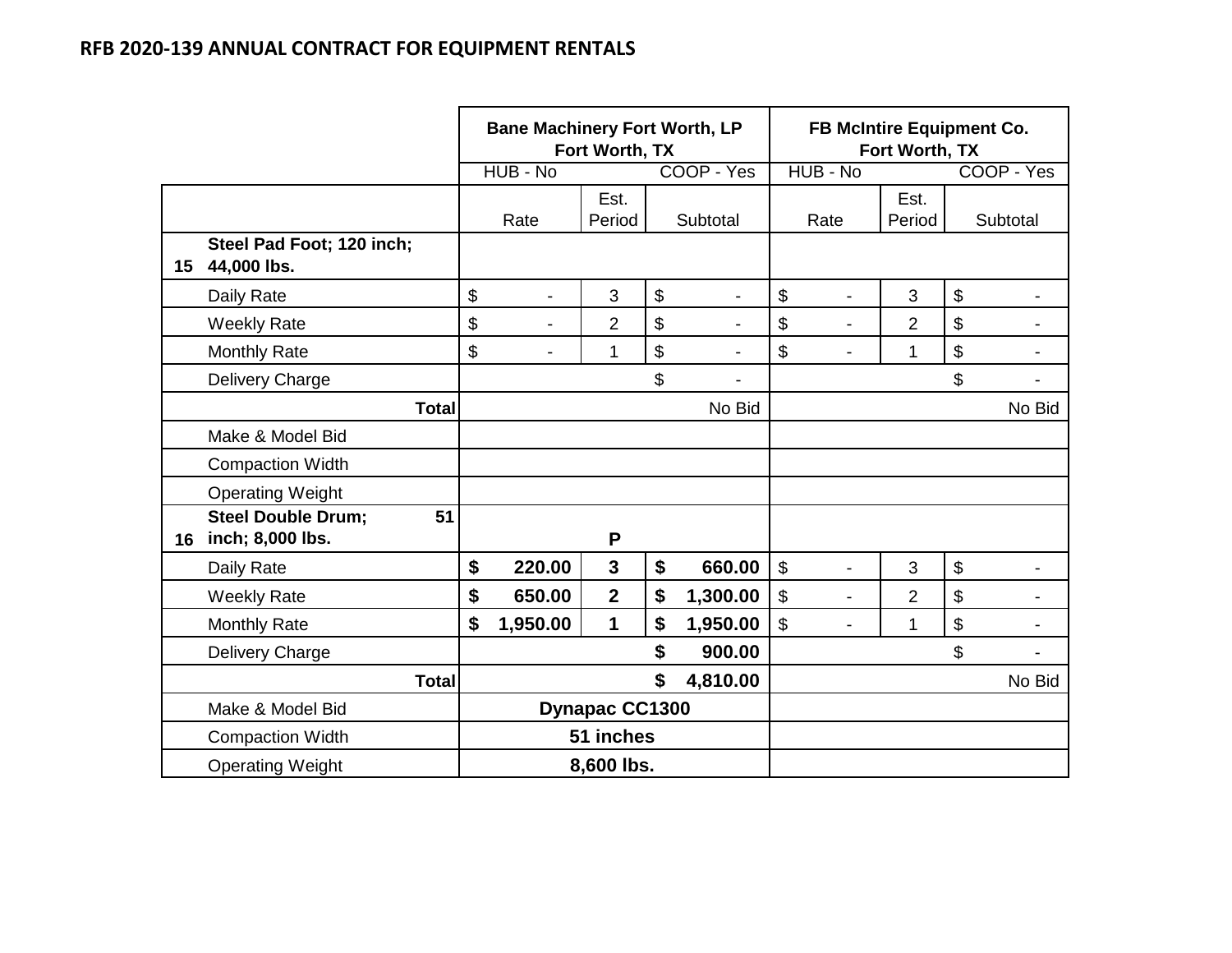|    |                                                     | <b>Holt Texas, LTD</b><br>San Antonio, TX |                |                 |    |                          |                | <b>Kirby-Smith Machinery</b><br>Fort Worth, TX |                |                |            |  |
|----|-----------------------------------------------------|-------------------------------------------|----------------|-----------------|----|--------------------------|----------------|------------------------------------------------|----------------|----------------|------------|--|
|    |                                                     |                                           | HUB - No       |                 |    | COOP - Yes               |                | HUB - No                                       |                |                | COOP - Yes |  |
|    |                                                     |                                           | Rate           | Est.<br>Period  |    | Subtotal                 |                | Rate                                           | Est.<br>Period |                | Subtotal   |  |
| 15 | Steel Pad Foot; 120 inch;<br>44,000 lbs.            |                                           |                | P               |    |                          |                |                                                |                |                |            |  |
|    | Daily Rate                                          | \$                                        | 2,530.00       | $\mathbf{3}$    | \$ | 7,590.00                 | $\mathfrak{S}$ |                                                | 3              | $\mathfrak{S}$ |            |  |
|    | <b>Weekly Rate</b>                                  | \$                                        | 6,320.00       | $\overline{2}$  | \$ | 12,640.00                | $\mathfrak{S}$ | $\overline{\phantom{0}}$                       | $\overline{2}$ | \$             |            |  |
|    | <b>Monthly Rate</b>                                 | \$                                        | 14,220.00      | 1               | \$ | 14,220.00                | \$             | $\overline{\phantom{0}}$                       | 1              | \$             |            |  |
|    | Delivery Charge                                     |                                           |                |                 | \$ | 704.00                   |                |                                                |                | \$             |            |  |
|    | <b>Total</b>                                        |                                           |                |                 | \$ | 35,154.00                |                |                                                |                |                | No Bid     |  |
|    | Make & Model Bid                                    |                                           |                | <b>CAT 815F</b> |    |                          |                |                                                |                |                |            |  |
|    | <b>Compaction Width</b>                             |                                           |                | 84 inches       |    |                          |                |                                                |                |                |            |  |
|    | <b>Operating Weight</b>                             |                                           |                | 45,757 lbs.     |    |                          |                |                                                |                |                |            |  |
| 16 | <b>Steel Double Drum;</b><br>51<br>inch; 8,000 lbs. |                                           |                |                 |    |                          |                |                                                |                |                |            |  |
|    | Daily Rate                                          | \$                                        |                | $\mathfrak{B}$  | \$ | -                        | \$             | 700.00                                         | 3              | \$             | 2,100.00   |  |
|    | <b>Weekly Rate</b>                                  | \$                                        | $\overline{a}$ | $\overline{2}$  | \$ | $\overline{\phantom{0}}$ | \$             | 1,400.00                                       | $\overline{2}$ | \$             | 2,800.00   |  |
|    | <b>Monthly Rate</b>                                 | \$                                        |                | 1               | \$ |                          | $\mathbb{S}$   | 2,100.00                                       | $\mathbf{1}$   | \$             | 2,100.00   |  |
|    | Delivery Charge                                     |                                           |                |                 | \$ |                          |                |                                                |                | \$             | 600.00     |  |
|    | <b>Total</b>                                        |                                           |                |                 |    | No Bid                   |                |                                                |                | \$             | 7,600.00   |  |
|    | Make & Model Bid                                    |                                           |                |                 |    |                          |                |                                                | HAMM HD13      |                |            |  |
|    | <b>Compaction Width</b>                             |                                           |                |                 |    |                          |                |                                                | 51 inches      |                |            |  |
|    | <b>Operating Weight</b>                             |                                           |                |                 |    |                          |                |                                                | 8,742.82 lbs.  |                |            |  |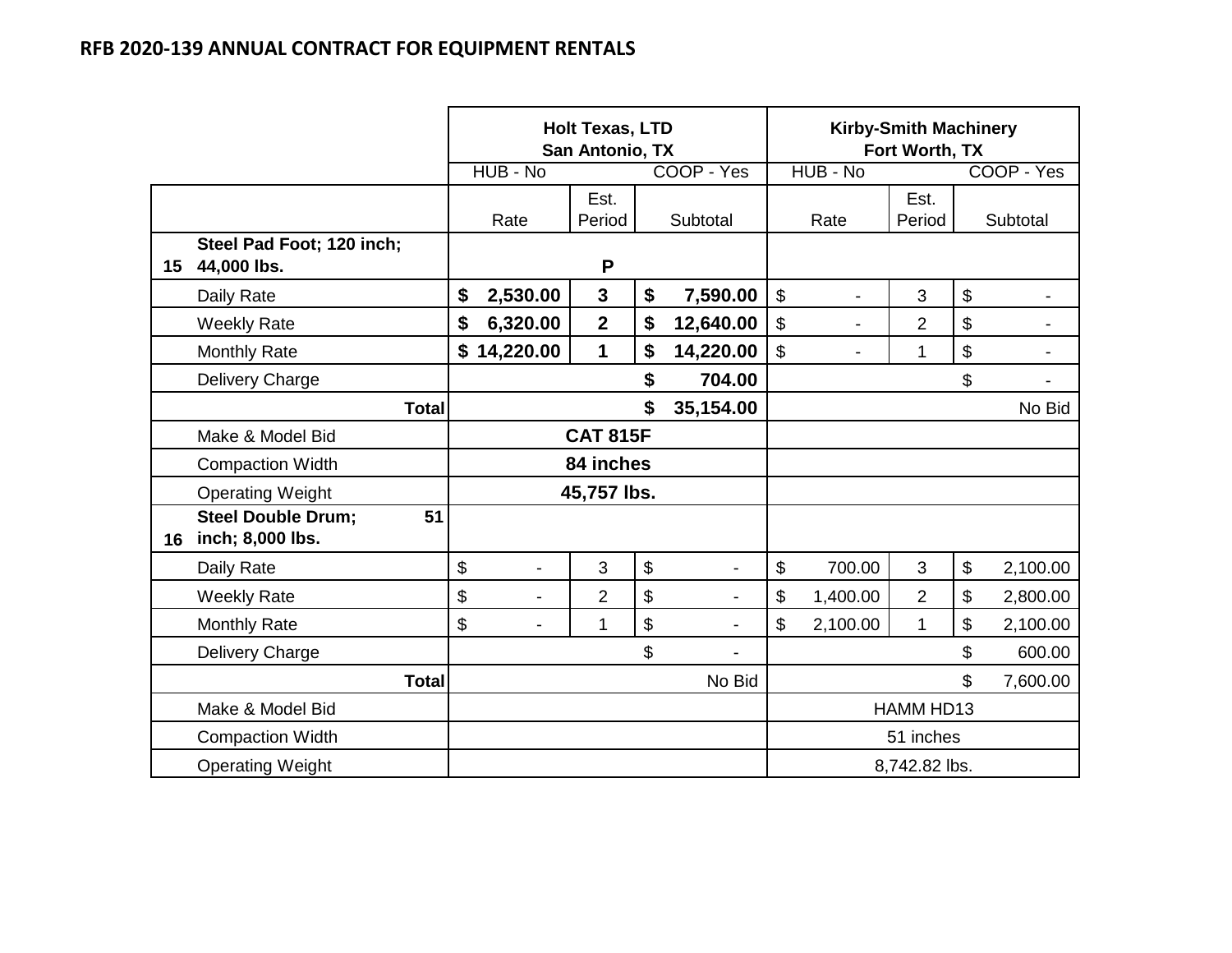|    |                                                     | <b>RB Everett Co.</b><br><b>Haltom City, TX</b> |                          |                 |    |                |                           | <b>RDO Equipment Co.</b><br>Fort Worth, TX |                |                           |            |  |
|----|-----------------------------------------------------|-------------------------------------------------|--------------------------|-----------------|----|----------------|---------------------------|--------------------------------------------|----------------|---------------------------|------------|--|
|    |                                                     |                                                 | HUB - No                 |                 |    | COOP - Yes     |                           | HUB - No                                   |                |                           | COOP - Yes |  |
|    |                                                     |                                                 | Rate                     | Est.<br>Period  |    | Subtotal       |                           | Rate                                       | Est.<br>Period |                           | Subtotal   |  |
| 15 | Steel Pad Foot; 120 inch;<br>44,000 lbs.            |                                                 |                          |                 |    |                |                           |                                            |                |                           |            |  |
|    | Daily Rate                                          | \$                                              |                          | 3               | \$ |                | \$                        |                                            | 3              | $\boldsymbol{\mathsf{S}}$ |            |  |
|    | <b>Weekly Rate</b>                                  | \$                                              | $\overline{\phantom{0}}$ | $\overline{2}$  | \$ |                | \$                        | $\overline{\phantom{0}}$                   | $\overline{2}$ | $\boldsymbol{\mathsf{S}}$ |            |  |
|    | <b>Monthly Rate</b>                                 | \$                                              |                          | 1               | \$ |                | \$                        | $\blacksquare$                             | 1              | $\boldsymbol{\$}$         |            |  |
|    | Delivery Charge                                     |                                                 |                          |                 | \$ | $\blacksquare$ |                           |                                            |                | \$                        |            |  |
|    | <b>Total</b>                                        |                                                 |                          |                 |    | No Bid         |                           |                                            |                |                           | No Bid     |  |
|    | Make & Model Bid                                    |                                                 |                          |                 |    |                |                           |                                            |                |                           |            |  |
|    | <b>Compaction Width</b>                             |                                                 |                          |                 |    |                |                           |                                            |                |                           |            |  |
|    | <b>Operating Weight</b>                             |                                                 |                          |                 |    |                |                           |                                            |                |                           |            |  |
| 16 | <b>Steel Double Drum:</b><br>51<br>inch; 8,000 lbs. |                                                 |                          | S               |    |                |                           |                                            |                |                           |            |  |
|    | Daily Rate                                          | \$                                              | 254.00                   | 3               | \$ | 762.00         | $\boldsymbol{\mathsf{S}}$ | 511.00                                     | 3              | $\boldsymbol{\mathsf{S}}$ | 1,533.00   |  |
|    | <b>Weekly Rate</b>                                  | \$                                              | 760.00                   | $\overline{c}$  | \$ | 1,520.00       | \$                        | 1,533.00                                   | $\overline{2}$ | $\boldsymbol{\mathsf{S}}$ | 3,066.00   |  |
|    | <b>Monthly Rate</b>                                 | \$                                              | 2,280.00                 | $\mathcal I$    | \$ | 2,280.00       | \$                        | 4,600.00                                   | $\mathbf{1}$   | $\mathfrak{S}$            | 4,600.00   |  |
|    | Delivery Charge                                     |                                                 |                          |                 | \$ | 300.00         |                           |                                            |                | \$                        | 700.00     |  |
|    | <b>Total</b>                                        |                                                 |                          |                 | \$ | 4,862.00       |                           |                                            |                | \$                        | 9,899.00   |  |
|    | Make & Model Bid                                    |                                                 |                          | Bomag BW138AD-5 |    |                |                           |                                            | HAMM HD13IVV   |                           |            |  |
|    | <b>Compaction Width</b>                             |                                                 |                          | 54 inches       |    |                |                           |                                            | 51 inches      |                           |            |  |
|    | <b>Operating Weight</b>                             |                                                 |                          | 9,300 lbs.      |    |                |                           |                                            | 80,000 lbs.    |                           |            |  |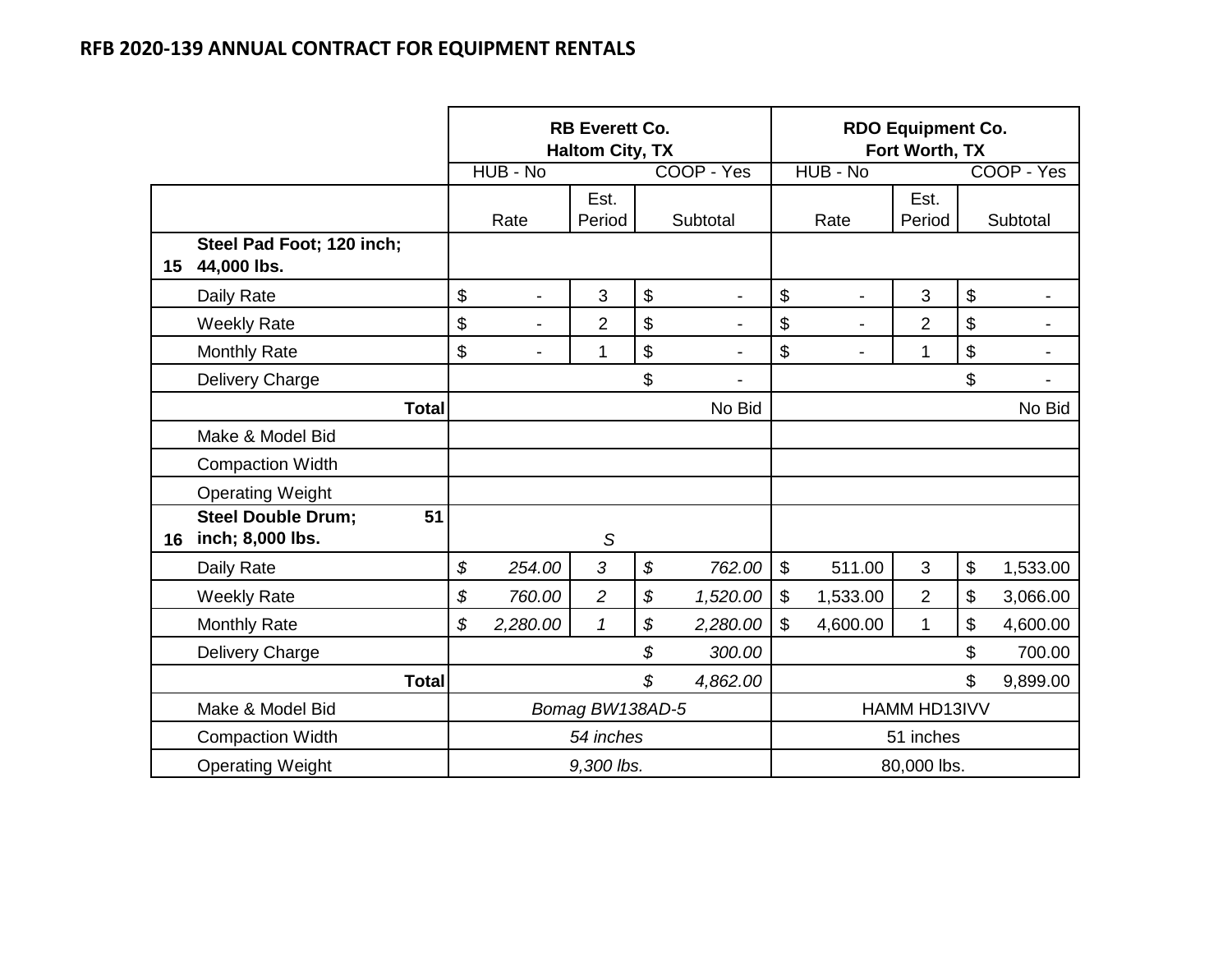|    |                                                     | <b>ROMCO Equipment Company, LLC</b><br>Fort Worth, TX |          |                |    |            |  |  |  |
|----|-----------------------------------------------------|-------------------------------------------------------|----------|----------------|----|------------|--|--|--|
|    |                                                     |                                                       | HUB - No |                |    | COOP - Yes |  |  |  |
|    |                                                     |                                                       | Rate     | Est.<br>Period |    | Subtotal   |  |  |  |
| 15 | Steel Pad Foot; 120 inch;<br>44,000 lbs.            |                                                       |          |                |    |            |  |  |  |
|    | Daily Rate                                          | \$                                                    |          | 3              | \$ |            |  |  |  |
|    | <b>Weekly Rate</b>                                  | \$                                                    |          | $\overline{2}$ | \$ |            |  |  |  |
|    | <b>Monthly Rate</b>                                 | \$                                                    |          | 1              | \$ |            |  |  |  |
|    | Delivery Charge                                     | \$                                                    |          |                | \$ |            |  |  |  |
|    | <b>Total</b>                                        |                                                       |          |                |    | No Bid     |  |  |  |
|    | Make & Model Bid                                    |                                                       |          |                |    |            |  |  |  |
|    | <b>Compaction Width</b>                             |                                                       |          |                |    |            |  |  |  |
|    | <b>Operating Weight</b>                             |                                                       |          |                |    |            |  |  |  |
| 16 | <b>Steel Double Drum;</b><br>51<br>inch; 8,000 lbs. |                                                       |          | A              |    |            |  |  |  |
|    | Daily Rate                                          | \$                                                    | 264.00   | 3              | \$ | 792.00     |  |  |  |
|    | <b>Weekly Rate</b>                                  | \$                                                    | 793.00   | $\overline{2}$ | \$ | 1,586.00   |  |  |  |
|    | <b>Monthly Rate</b>                                 | \$                                                    | 2,380.00 | 1              | \$ | 2,380.00   |  |  |  |
|    | Delivery Charge                                     |                                                       |          |                | \$ | 1,000.00   |  |  |  |
|    | <b>Total</b>                                        |                                                       |          |                | \$ | 5,758.00   |  |  |  |
|    | Make & Model Bid                                    |                                                       |          | Volvo DD35     |    |            |  |  |  |
|    | <b>Compaction Width</b>                             |                                                       |          | 51 inches      |    |            |  |  |  |
|    | <b>Operating Weight</b>                             |                                                       |          | 8,185 lbs.     |    |            |  |  |  |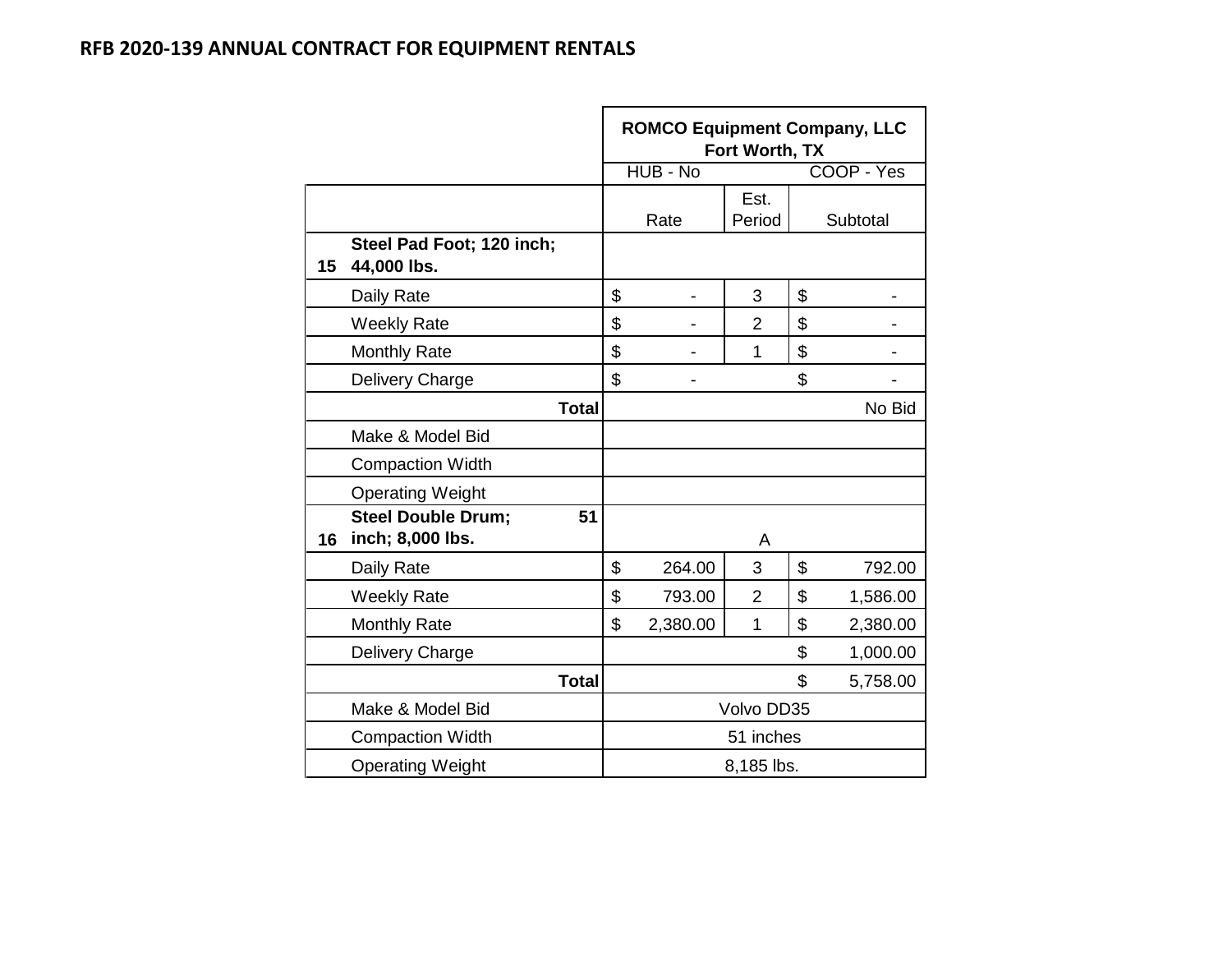|    |                                                   | <b>Bane Machinery Fort Worth, LP</b> | Fort Worth, TX          |                 | FB McIntire Equipment Co.<br>Fort Worth, TX           |                |    |            |  |  |
|----|---------------------------------------------------|--------------------------------------|-------------------------|-----------------|-------------------------------------------------------|----------------|----|------------|--|--|
|    |                                                   | HUB - No                             |                         | COOP - Yes      | HUB - No                                              |                |    | COOP - Yes |  |  |
|    |                                                   | Rate                                 | Est.<br>Period          | Subtotal        | Rate                                                  | Est.<br>Period |    | Subtotal   |  |  |
|    | <b>Section II - Compaction</b>                    |                                      |                         |                 |                                                       |                |    |            |  |  |
| 17 | <b>Steel Double Drum;</b><br>66 inch; 20,000 lbs. |                                      | P                       |                 |                                                       |                |    |            |  |  |
|    | Daily Rate                                        | \$<br>395.00                         | 3                       | \$<br>1,185.00  | $\boldsymbol{\mathsf{S}}$<br>$\overline{a}$           | 3              | \$ |            |  |  |
|    | <b>Weekly Rate</b>                                | \$<br>1,190.00                       | $\overline{2}$          | \$<br>2,380.00  | $\boldsymbol{\mathsf{S}}$<br>$\overline{\phantom{0}}$ | $\overline{2}$ | \$ |            |  |  |
|    | <b>Monthly Rate</b>                               | \$<br>3,570.00                       | 1                       | \$<br>3,570.00  | \$                                                    | 1              | \$ |            |  |  |
|    | Delivery Charge                                   |                                      |                         | \$<br>900.00    |                                                       |                | \$ |            |  |  |
|    | <b>Total</b>                                      |                                      |                         | \$<br>8,035.00  |                                                       |                |    | No Bid     |  |  |
|    | Make & Model Bid                                  |                                      | <b>Dynapac CC384HF</b>  |                 |                                                       |                |    |            |  |  |
|    | <b>Compaction Width</b>                           |                                      | 68 inches               |                 |                                                       |                |    |            |  |  |
|    | <b>Operating Weight</b>                           |                                      | 20,700 lbs.             |                 |                                                       |                |    |            |  |  |
| 18 | <b>Steel Pad Foot:</b><br>84<br>inch; 28,000 lbs. | Does Not Meet Specification for      | <b>Operating Weight</b> |                 |                                                       |                |    |            |  |  |
|    | Daily Rate                                        | \$<br>510.00                         | 3                       | \$<br>1,530.00  | $\boldsymbol{\mathsf{S}}$<br>L,                       | 3              | \$ |            |  |  |
|    | <b>Weekly Rate</b>                                | \$<br>1,530.00                       | $\overline{2}$          | \$<br>3,060.00  | $\boldsymbol{\mathsf{S}}$<br>$\blacksquare$           | $\overline{2}$ | \$ |            |  |  |
|    | <b>Monthly Rate</b>                               | \$<br>4,590.00                       | $\mathbf{1}$            | \$<br>4,590.00  | \$<br>$\overline{\phantom{0}}$                        | 1              | \$ |            |  |  |
|    | Delivery Charge                                   |                                      |                         | \$<br>900.00    |                                                       |                | \$ |            |  |  |
|    | <b>Total</b>                                      |                                      |                         | \$<br>10,080.00 |                                                       |                |    | No Bid     |  |  |
|    | Make & Model Bid                                  |                                      | Dynapac CC624HF         |                 |                                                       |                |    |            |  |  |
|    | <b>Compaction Width</b>                           |                                      | 84 inches               |                 |                                                       |                |    |            |  |  |
|    | <b>Operating Weight</b>                           |                                      | 26,500 lbs.             |                 |                                                       |                |    |            |  |  |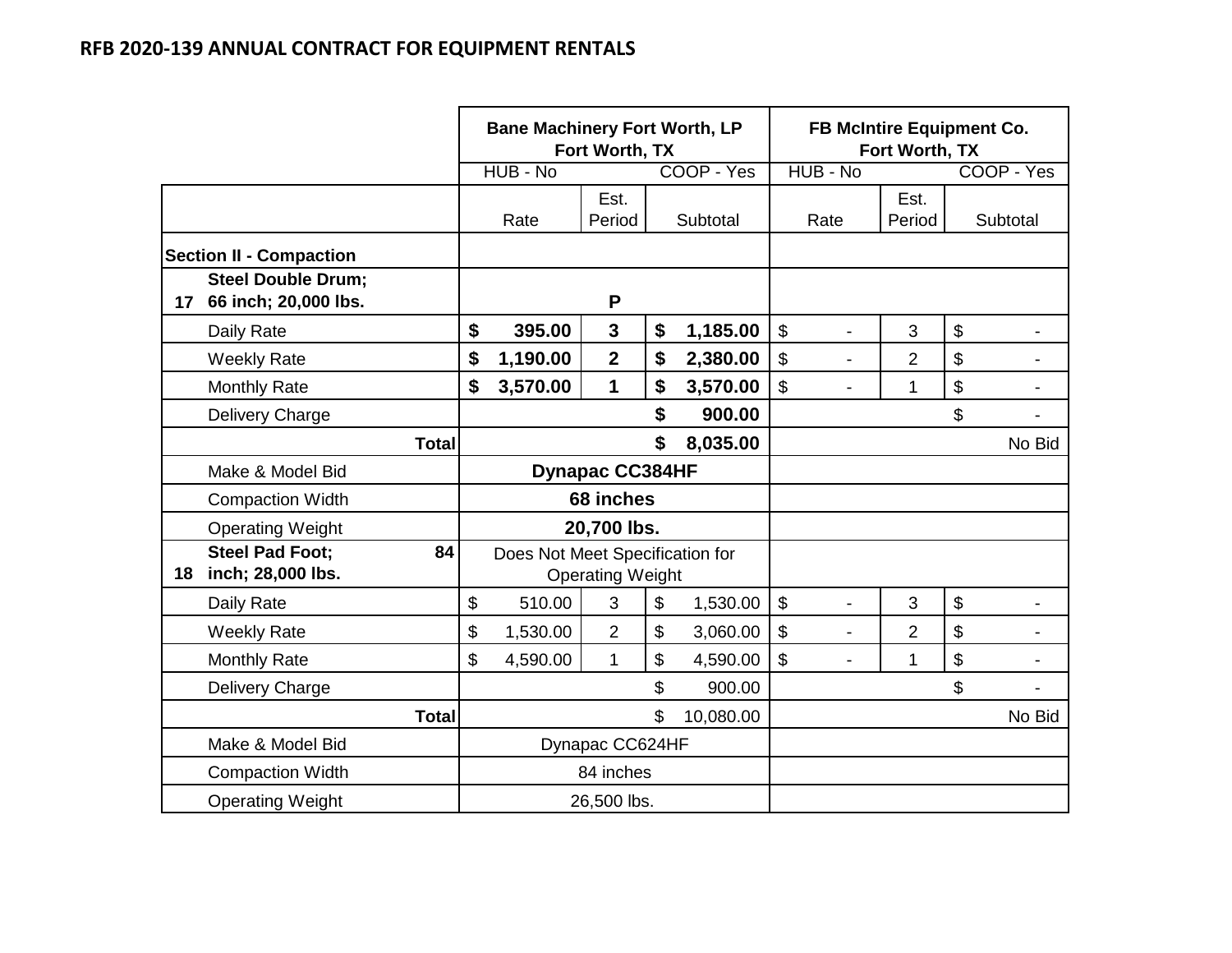|    |                                                   | <b>Holt Texas, LTD</b><br><b>Kirby-Smith Machinery</b><br>Fort Worth, TX<br>San Antonio, TX |          |                |    |            |              |                                 |                         |           |            |
|----|---------------------------------------------------|---------------------------------------------------------------------------------------------|----------|----------------|----|------------|--------------|---------------------------------|-------------------------|-----------|------------|
|    |                                                   |                                                                                             | HUB - No |                |    | COOP - Yes |              | HUB - No                        |                         |           | COOP - Yes |
|    |                                                   |                                                                                             | Rate     | Est.<br>Period |    | Subtotal   |              | Rate                            | Est.<br>Period          |           | Subtotal   |
|    | <b>Section II - Compaction</b>                    |                                                                                             |          |                |    |            |              |                                 |                         |           |            |
| 17 | <b>Steel Double Drum;</b><br>66 inch; 20,000 lbs. |                                                                                             |          |                |    |            |              | Does Not Meet Specification for | <b>Operating Weight</b> |           |            |
|    | Daily Rate                                        | \$                                                                                          | 690.00   | 3              | \$ | 2,070.00   | \$           | 1,450.00                        | 3                       | \$        | 4,350.00   |
|    | <b>Weekly Rate</b>                                | \$                                                                                          | 1,720.00 | $\overline{2}$ | \$ | 3,440.00   | \$           | 2,900.00                        | $\overline{2}$          | \$        | 5,800.00   |
|    | <b>Monthly Rate</b>                               | \$                                                                                          | 3,870.00 | 1              | \$ | 3,870.00   | \$           | 4,350.00                        | $\mathbf{1}$            | \$        | 4,350.00   |
|    | Delivery Charge                                   |                                                                                             |          |                | \$ | 666.00     |              |                                 |                         | \$        | 800.00     |
|    | <b>Total</b>                                      |                                                                                             |          |                | \$ | 10,046.00  | \$           |                                 |                         |           | 15,300.00  |
|    | Make & Model Bid                                  |                                                                                             |          | CAT CB10       |    |            |              |                                 | HAMM HD90               |           |            |
|    | <b>Compaction Width</b>                           |                                                                                             |          | 67 inches      |    |            |              |                                 | 66 inches               |           |            |
|    | <b>Operating Weight</b>                           |                                                                                             |          | 23,200 lbs.    |    |            |              |                                 | 18,760 lbs.             |           |            |
| 18 | <b>Steel Pad Foot:</b><br>84<br>inch; 28,000 lbs. |                                                                                             |          | A              |    |            |              | Does Not Meet Specification for | <b>Operating Weight</b> |           |            |
|    | Daily Rate                                        | \$                                                                                          | 900.00   | 3              | \$ | 2,700.00   | $\mathbb{S}$ | 1,800.00                        | 3                       | \$        | 5,400.00   |
|    | <b>Weekly Rate</b>                                | \$                                                                                          | 2,240.00 | $\overline{2}$ | \$ | 4,480.00   | \$           | 3,600.00                        | $\overline{2}$          | \$        | 7,200.00   |
|    | <b>Monthly Rate</b>                               | \$                                                                                          | 5,040.00 | $\mathbf{1}$   | \$ | 5,040.00   | $\mathbb{S}$ | 5,400.00                        | $\mathbf{1}$            | \$        | 5,400.00   |
|    | <b>Delivery Charge</b>                            |                                                                                             |          |                | \$ | 704.00     |              |                                 |                         | \$        | 800.00     |
|    | <b>Total</b>                                      |                                                                                             |          |                | \$ | 12,924.00  | \$           |                                 |                         | 18,800.00 |            |
|    | Make & Model Bid                                  |                                                                                             |          | CAT CB15       |    |            | HAMM HD140   |                                 |                         |           |            |
|    | <b>Compaction Width</b>                           |                                                                                             |          | 84 inches      |    |            | 84 inches    |                                 |                         |           |            |
|    | <b>Operating Weight</b>                           |                                                                                             |          | 34,400 lbs.    |    |            | 24,400 lbs.  |                                 |                         |           |            |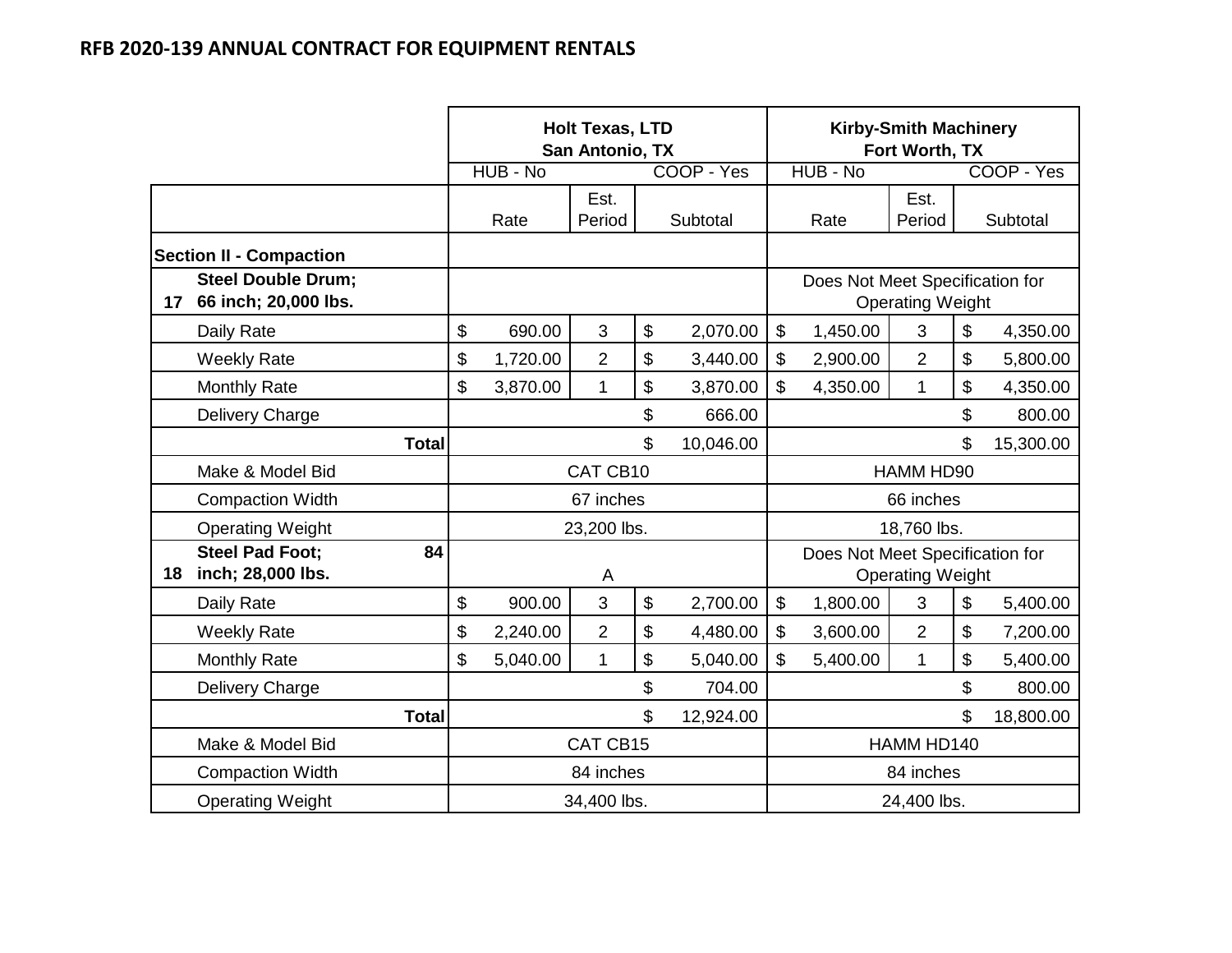|    |                                                      |              |                      | <b>RB Everett Co.</b><br><b>Haltom City, TX</b> |    |            | <b>RDO Equipment Co.</b><br>Fort Worth, TX |                |                |    |                |
|----|------------------------------------------------------|--------------|----------------------|-------------------------------------------------|----|------------|--------------------------------------------|----------------|----------------|----|----------------|
|    |                                                      |              | HUB - No             |                                                 |    | COOP - Yes |                                            | HUB - No       |                |    | COOP - Yes     |
|    |                                                      |              | Rate                 | Est.<br>Period                                  |    | Subtotal   |                                            | Rate           | Est.<br>Period |    | Subtotal       |
|    | <b>Section II - Compaction</b>                       |              |                      |                                                 |    |            |                                            |                |                |    |                |
|    | <b>Steel Double Drum;</b><br>17 66 inch; 20,000 lbs. |              |                      | $\mathcal{S}$                                   |    |            |                                            |                |                |    |                |
|    | Daily Rate                                           | \$           | 479.00               | 3                                               | \$ | 1,437.00   | $\boldsymbol{\mathsf{S}}$                  | $\overline{a}$ | 3              | \$ |                |
|    | <b>Weekly Rate</b>                                   | \$           | 1,437.00             | $\overline{c}$                                  | \$ | 2,874.00   | $\boldsymbol{\mathsf{S}}$                  | $\blacksquare$ | $\overline{2}$ | \$ | $\blacksquare$ |
|    | <b>Monthly Rate</b>                                  | \$           | 4,310.00             | $\mathcal I$                                    | \$ | 4,310.00   | $\mathsf{\$}$                              | $\overline{a}$ | $\mathbf{1}$   | \$ |                |
|    | Delivery Charge                                      |              |                      |                                                 | \$ | 300.00     |                                            |                |                | \$ |                |
|    |                                                      | <b>Total</b> |                      |                                                 | \$ | 8,921.00   |                                            |                |                |    | No Bid         |
|    | Make & Model Bid                                     |              |                      | Bomag BW161AD                                   |    |            |                                            |                |                |    |                |
|    | <b>Compaction Width</b>                              |              |                      | 66 inches                                       |    |            |                                            |                |                |    |                |
|    | <b>Operating Weight</b>                              |              |                      | 22,046 lbs.                                     |    |            |                                            |                |                |    |                |
| 18 | <b>Steel Pad Foot:</b><br>inch; 28,000 lbs.          | 84           |                      | P                                               |    |            |                                            |                |                |    |                |
|    | Daily Rate                                           | \$           | 618.00               | $\mathbf{3}$                                    | \$ | 1,854.00   | $\boldsymbol{\mathsf{S}}$                  | 722.00         | 3              | \$ | 2,166.00       |
|    | <b>Weekly Rate</b>                                   | \$           | 1,854.00             | $\overline{2}$                                  | \$ | 3,708.00   | $\boldsymbol{\mathsf{S}}$                  | 2,166.00       | $\overline{2}$ | \$ | 4,332.00       |
|    | <b>Monthly Rate</b>                                  | \$           | 5,500.00             | $\mathbf 1$                                     | \$ | 5,500.00   | \$                                         | 6,500.00       | $\mathbf{1}$   | \$ | 6,500.00       |
|    | Delivery Charge                                      |              |                      |                                                 | \$ | 300.00     |                                            |                |                | \$ | 700.00         |
|    |                                                      | <b>Total</b> |                      |                                                 | \$ | 11,362.00  |                                            |                |                | \$ | 13,698.00      |
|    | Make & Model Bid                                     |              | <b>Bomag BW206AD</b> |                                                 |    |            | Sakai SW990                                |                |                |    |                |
|    | <b>Compaction Width</b>                              |              | 84 inches            |                                                 |    |            | 84 inches                                  |                |                |    |                |
|    | <b>Operating Weight</b>                              |              |                      | 28,245 lbs.                                     |    |            | 29,000 lbs.                                |                |                |    |                |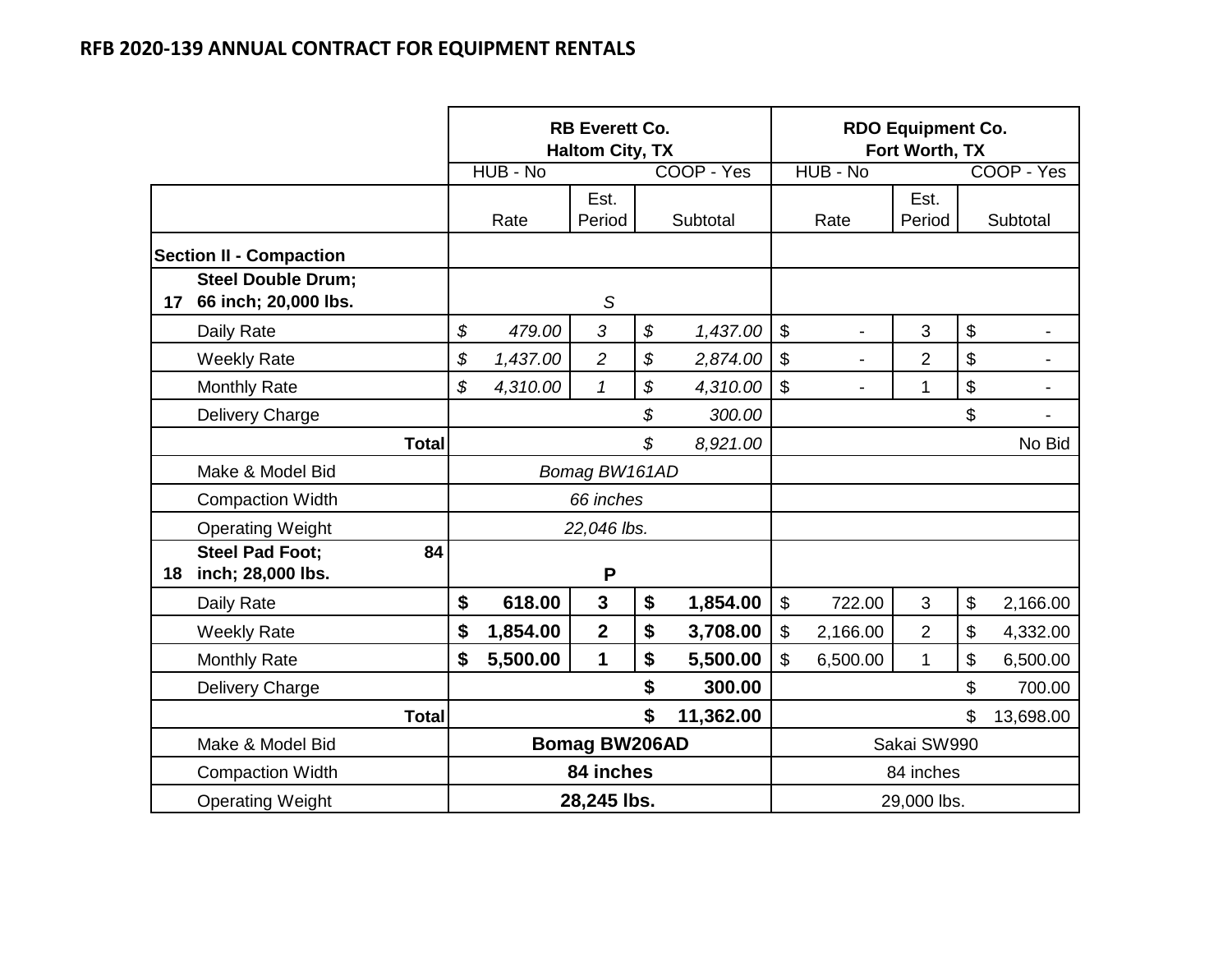|    |                                                   |              | <b>ROMCO Equipment Company, LLC</b><br>Fort Worth, TX |          |                |                 |            |  |  |  |
|----|---------------------------------------------------|--------------|-------------------------------------------------------|----------|----------------|-----------------|------------|--|--|--|
|    |                                                   |              |                                                       | HUB - No |                |                 | COOP - Yes |  |  |  |
|    |                                                   |              |                                                       | Rate     | Est.<br>Period |                 | Subtotal   |  |  |  |
|    | <b>Section II - Compaction</b>                    |              |                                                       |          |                |                 |            |  |  |  |
| 17 | <b>Steel Double Drum;</b><br>66 inch; 20,000 lbs. |              |                                                       |          | A              |                 |            |  |  |  |
|    | Daily Rate                                        |              | \$                                                    | 500.00   | 3              | \$              | 1,500.00   |  |  |  |
|    | <b>Weekly Rate</b>                                |              | \$                                                    | 1,501.00 | $\overline{2}$ | \$              | 3,002.00   |  |  |  |
|    | <b>Monthly Rate</b>                               |              | \$                                                    | 4,505.00 | $\mathbf{1}$   | \$              | 4,505.00   |  |  |  |
|    | Delivery Charge                                   |              |                                                       |          |                | \$              | 1,000.00   |  |  |  |
|    |                                                   | <b>Total</b> |                                                       |          |                | \$              | 10,007.00  |  |  |  |
|    | Make & Model Bid                                  |              |                                                       |          | Volvo DD110    |                 |            |  |  |  |
|    | <b>Compaction Width</b>                           |              |                                                       |          | 66 inches      |                 |            |  |  |  |
|    | <b>Operating Weight</b>                           |              |                                                       |          | 24,350 lbs.    |                 |            |  |  |  |
| 18 | <b>Steel Pad Foot;</b><br>inch; 28,000 lbs.       | 84           |                                                       |          | S              |                 |            |  |  |  |
|    | Daily Rate                                        |              | \$                                                    | 642.00   | 3              | \$              | 1,926.00   |  |  |  |
|    | <b>Weekly Rate</b>                                |              | \$                                                    | 1,926.00 | $\overline{2}$ | \$              | 3,852.00   |  |  |  |
|    | <b>Monthly Rate</b>                               |              | \$                                                    | 5,780.00 | $\overline{1}$ | \$              | 5,780.00   |  |  |  |
|    | Delivery Charge                                   |              |                                                       |          |                | \$              | 1,000.00   |  |  |  |
|    |                                                   | <b>Total</b> |                                                       |          |                | \$<br>12,558.00 |            |  |  |  |
|    | Make & Model Bid                                  |              |                                                       |          | Volvo DD140    |                 |            |  |  |  |
|    | <b>Compaction Width</b>                           |              |                                                       |          | 84 inches      |                 |            |  |  |  |
|    | <b>Operating Weight</b>                           |              |                                                       |          | 30,500 lbs.    |                 |            |  |  |  |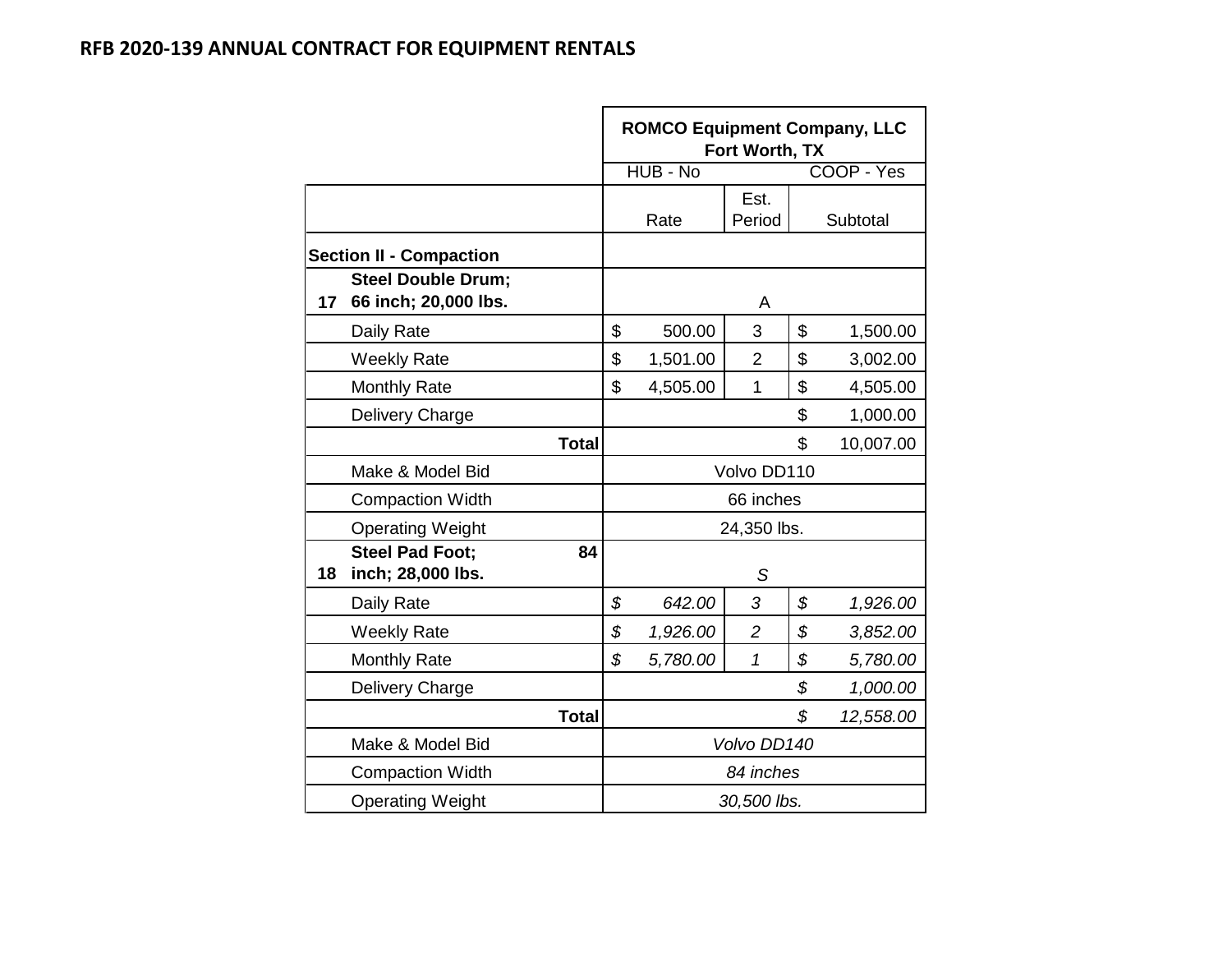|    |                                                            | <b>Bane Machinery Fort Worth, LP</b><br>Fort Worth, TX |                                 |                         |    |                          |                           | FB McIntire Equipment Co.<br>Fort Worth, TX |                |                           |                          |  |
|----|------------------------------------------------------------|--------------------------------------------------------|---------------------------------|-------------------------|----|--------------------------|---------------------------|---------------------------------------------|----------------|---------------------------|--------------------------|--|
|    |                                                            |                                                        | HUB - No                        |                         |    | COOP - Yes               |                           | HUB - No                                    |                |                           | COOP - Yes               |  |
|    |                                                            |                                                        | Rate                            | Est.<br>Period          |    | Subtotal                 |                           | Rate                                        | Est.<br>Period |                           | Subtotal                 |  |
| 19 | Roller; Pneumatic, 78 inch;<br>Tires 10:00-20; 28,000 lbs. |                                                        |                                 |                         |    |                          |                           |                                             |                |                           |                          |  |
|    | Daily Rate                                                 | \$                                                     |                                 | 3                       | \$ |                          | $\boldsymbol{\mathsf{S}}$ | L,                                          | 3              | \$                        |                          |  |
|    | <b>Weekly Rate</b>                                         | \$                                                     | $\blacksquare$                  | $\overline{2}$          | \$ |                          | \$                        | $\blacksquare$                              | $\overline{2}$ | \$                        |                          |  |
|    | <b>Monthly Rate</b>                                        | \$                                                     | $\blacksquare$                  | 1                       | \$ |                          | \$                        |                                             | $\mathbf{1}$   | \$                        |                          |  |
|    | Delivery Charge                                            |                                                        |                                 |                         | \$ | $\overline{\phantom{a}}$ |                           |                                             |                | \$                        |                          |  |
|    | <b>Total</b>                                               |                                                        |                                 |                         |    | No Bid                   |                           |                                             |                |                           | No Bid                   |  |
|    | Make & Model Bid                                           |                                                        |                                 |                         |    |                          |                           |                                             |                |                           |                          |  |
|    | <b>Compaction Width</b>                                    |                                                        |                                 |                         |    |                          |                           |                                             |                |                           |                          |  |
|    | <b>Tire Size</b>                                           |                                                        |                                 |                         |    |                          |                           |                                             |                |                           |                          |  |
|    | <b>Operating Weight</b>                                    |                                                        |                                 |                         |    |                          |                           |                                             |                |                           |                          |  |
| 20 | Roller; Pneumatic,<br>9<br>Wheel; 25,000 lbs.              |                                                        | Does Not Meet Specification for | <b>Operating Weight</b> |    |                          |                           |                                             |                |                           |                          |  |
|    | Daily Rate                                                 | \$                                                     | 340.00                          | 3                       | \$ | 1,020.00                 | $\boldsymbol{\mathsf{S}}$ | $\overline{a}$                              | 3              | $\boldsymbol{\mathsf{S}}$ | $\blacksquare$           |  |
|    | <b>Weekly Rate</b>                                         | \$                                                     | 1,020.00                        | $\overline{2}$          | \$ | 2,040.00                 | $\boldsymbol{\$}$         | $\overline{\phantom{0}}$                    | $\overline{2}$ | \$                        | $\overline{\phantom{a}}$ |  |
|    | <b>Monthly Rate</b>                                        | \$                                                     | 3,060.00                        | $\mathbf{1}$            | \$ | 3,060.00                 | $\boldsymbol{\mathsf{S}}$ | $\blacksquare$                              | $\mathbf{1}$   | \$                        | $\blacksquare$           |  |
|    | Delivery Charge                                            |                                                        |                                 |                         | \$ | 900.00                   |                           |                                             |                | \$                        | $\blacksquare$           |  |
|    | <b>Total</b>                                               | \$<br>7,020.00                                         |                                 |                         |    |                          |                           |                                             |                |                           | No Bid                   |  |
|    | Make & Model Bid                                           | Dynapac CP1200                                         |                                 |                         |    |                          |                           |                                             |                |                           |                          |  |
|    | <b>Compaction Width</b>                                    | 69 inches                                              |                                 |                         |    |                          |                           |                                             |                |                           |                          |  |
|    | <b>Operating Weight</b>                                    | 22,800 lbs.                                            |                                 |                         |    |                          |                           |                                             |                |                           |                          |  |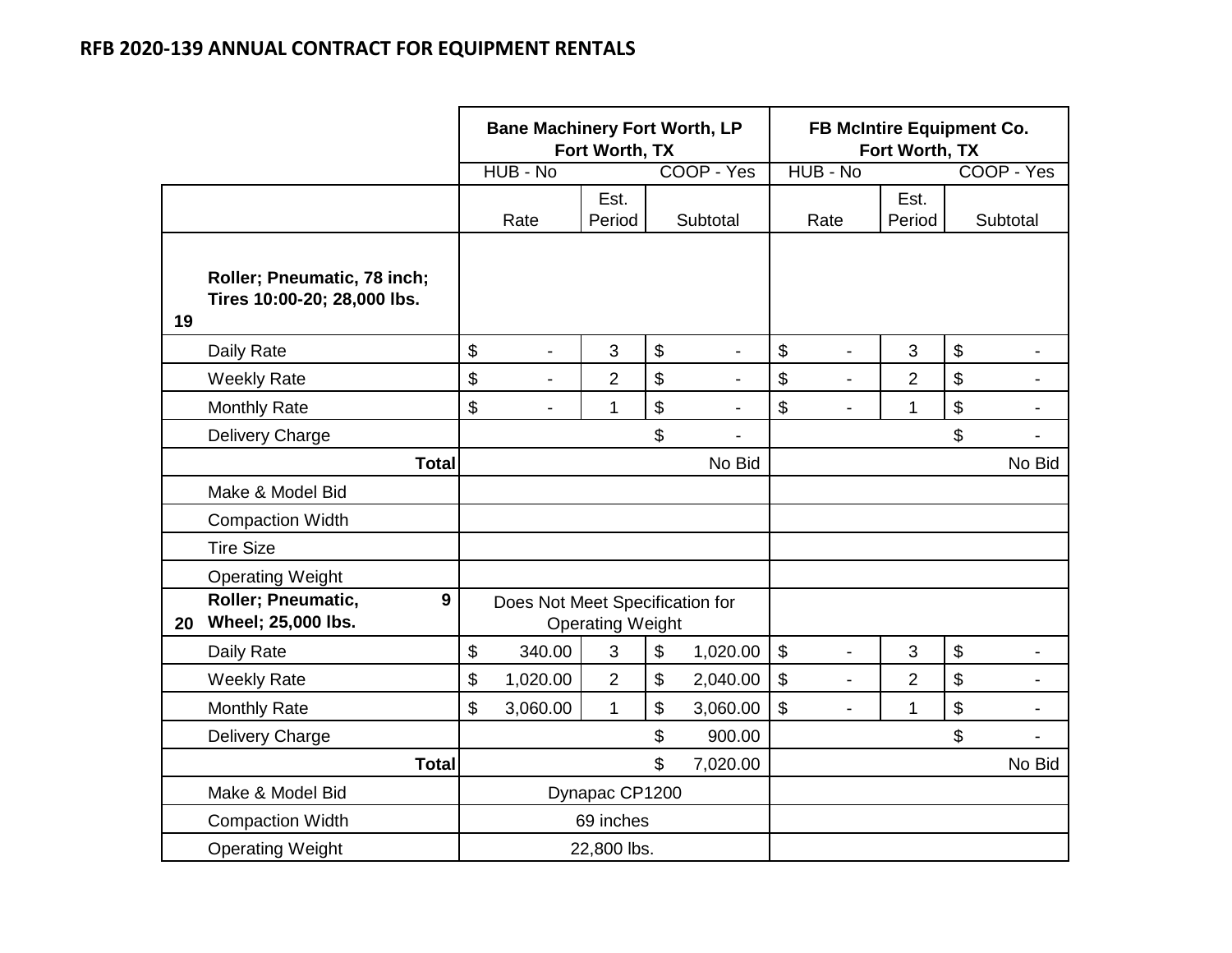|    |                                                            |                            |                | <b>Holt Texas, LTD</b><br>San Antonio, TX |                       |                          |              |                                 | <b>Kirby-Smith Machinery</b><br>Fort Worth, TX |           |            |
|----|------------------------------------------------------------|----------------------------|----------------|-------------------------------------------|-----------------------|--------------------------|--------------|---------------------------------|------------------------------------------------|-----------|------------|
|    |                                                            |                            | HUB - No       |                                           |                       | COOP - Yes               |              | HUB - No                        |                                                |           | COOP - Yes |
|    |                                                            |                            | Rate           | Est.<br>Period                            |                       | Subtotal                 |              | Rate                            | Est.<br>Period                                 |           | Subtotal   |
| 19 | Roller; Pneumatic, 78 inch;<br>Tires 10:00-20; 28,000 lbs. |                            |                |                                           |                       |                          |              |                                 | A                                              |           |            |
|    | Daily Rate                                                 | \$                         | $\overline{a}$ | 3                                         | \$                    | $\blacksquare$           | \$           | 3,135.00                        | 3                                              | \$        | 9,405.00   |
|    | <b>Weekly Rate</b>                                         | \$                         |                | $\overline{2}$                            | \$                    |                          | \$           | 3,135.00                        | $\overline{2}$                                 | \$        | 6,270.00   |
|    | <b>Monthly Rate</b>                                        | \$                         | $\overline{a}$ | 1                                         | \$                    | $\blacksquare$           | \$           | 4,700.00                        | $\mathbf{1}$                                   | \$        | 4,700.00   |
|    | Delivery Charge                                            |                            |                |                                           | \$                    | $\overline{\phantom{a}}$ |              |                                 |                                                | \$        | 800.00     |
|    | <b>Total</b>                                               |                            |                |                                           |                       | No Bid                   |              |                                 |                                                | \$        | 21,175.00  |
|    | Make & Model Bid                                           |                            |                |                                           |                       |                          | HAMM GRW180  |                                 |                                                |           |            |
|    | <b>Compaction Width</b>                                    |                            |                |                                           |                       |                          |              |                                 | 78 inches                                      |           |            |
|    | <b>Tire Size</b>                                           |                            |                |                                           |                       |                          |              |                                 | 11.00 x 20                                     |           |            |
|    | <b>Operating Weight</b>                                    |                            |                |                                           |                       |                          |              |                                 | 37,331 lbs.                                    |           |            |
| 20 | <b>Roller: Pneumatic,</b><br>9<br>Wheel; 25,000 lbs.       |                            |                | A                                         |                       |                          |              | Does Not Meet Specification for | <b>Operating Weight</b>                        |           |            |
|    | Daily Rate                                                 | \$                         | 770.00         | 3                                         | \$                    | 2,310.00                 | \$           | 3,165.00                        | 3                                              | \$        | 9,495.00   |
|    | <b>Weekly Rate</b>                                         | \$                         | 1,920.00       | $\overline{2}$                            | \$                    | 3,840.00                 | $\mathbb{S}$ | 3,165.00                        | $\overline{2}$                                 | \$        | 6,330.00   |
|    | <b>Monthly Rate</b>                                        | \$                         | 4,320.00       | $\mathbf{1}$                              | \$                    | 4,320.00                 | \$           | 4,745.00                        | $\mathbf{1}$                                   | \$        | 4,745.00   |
|    | Delivery Charge                                            |                            |                |                                           | \$                    | 666.00                   | \$<br>800.00 |                                 |                                                |           |            |
|    | <b>Total</b>                                               |                            |                |                                           | \$<br>11,136.00<br>\$ |                          |              |                                 |                                                | 21,370.00 |            |
|    | Make & Model Bid                                           |                            |                | CAT CW16                                  |                       |                          |              |                                 | HAMM GRW280                                    |           |            |
|    | <b>Compaction Width</b>                                    |                            |                | 69 inches                                 |                       |                          |              |                                 | 78 inches                                      |           |            |
|    | <b>Operating Weight</b>                                    | 33,069 lbs.<br>23,125 lbs. |                |                                           |                       |                          |              |                                 |                                                |           |            |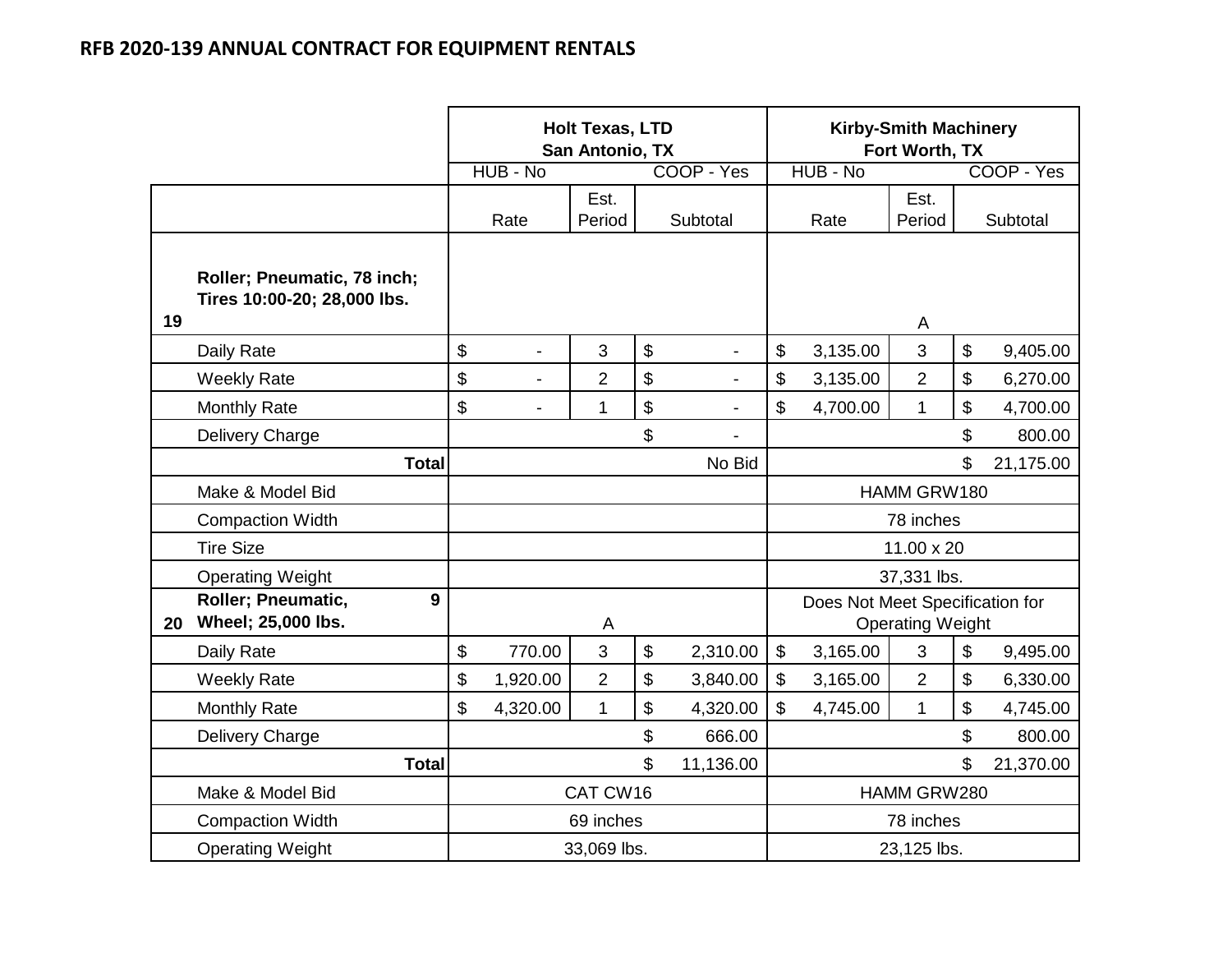|    |                                                            |              |          | <b>RB Everett Co.</b><br><b>Haltom City, TX</b> |                            |            | <b>RDO Equipment Co.</b><br>Fort Worth, TX |                         |                            |            |
|----|------------------------------------------------------------|--------------|----------|-------------------------------------------------|----------------------------|------------|--------------------------------------------|-------------------------|----------------------------|------------|
|    |                                                            |              | HUB - No |                                                 |                            | COOP - Yes | HUB - No                                   |                         |                            | COOP - Yes |
|    |                                                            |              | Rate     | Est.<br>Period                                  |                            | Subtotal   | Rate                                       | Est.<br>Period          |                            | Subtotal   |
| 19 | Roller; Pneumatic, 78 inch;<br>Tires 10:00-20; 28,000 lbs. |              |          | S                                               |                            |            | Does Not Meet Specification for            | <b>Operating Weight</b> |                            |            |
|    | Daily Rate                                                 | \$           | 540.00   | 3                                               | $\boldsymbol{\mathcal{S}}$ | 1,620.00   | $\sqrt[6]{\frac{1}{2}}$<br>705.00          | 3                       | \$                         | 2,115.00   |
|    | <b>Weekly Rate</b>                                         | \$           | 1,600.00 | $\overline{2}$                                  | \$                         | 3,200.00   | \$<br>2,116.00                             | $\overline{2}$          | $\boldsymbol{\theta}$      | 4,232.00   |
|    | <b>Monthly Rate</b>                                        | \$           | 4,800.00 | $\mathbf{1}$                                    | \$                         | 4,800.00   | \$<br>6,350.00                             | $\mathbf{1}$            | \$                         | 6,350.00   |
|    | Delivery Charge                                            |              |          |                                                 | \$                         | 300.00     |                                            |                         | \$                         | 700.00     |
|    | <b>Total</b>                                               |              |          |                                                 | \$                         | 9,920.00   |                                            |                         | \$                         | 13,397.00  |
|    | Make & Model Bid                                           |              |          | Bomag BW28RH                                    |                            |            |                                            | Sakai GW751             |                            |            |
|    | <b>Compaction Width</b>                                    |              |          | 80 inches                                       |                            |            | 77 inches                                  |                         |                            |            |
|    | <b>Tire Size</b>                                           |              |          | 11.00 x 20 18PR                                 |                            |            |                                            | 14/70-20, 12PR (OR)     |                            |            |
|    | <b>Operating Weight</b>                                    |              |          | 30,000 lbs.                                     |                            |            |                                            | 19,960 lbs.             |                            |            |
| 20 | $\overline{9}$<br>Roller; Pneumatic,<br>Wheel; 25,000 lbs. |              |          | P                                               |                            |            |                                            |                         |                            |            |
|    | Daily Rate                                                 | \$           | 235.00   | $\overline{3}$                                  | \$                         | 705.00     | $\boldsymbol{\mathsf{\$}}$                 | 3                       | $\boldsymbol{\$}$          |            |
|    | <b>Weekly Rate</b>                                         | \$           | 700.00   | $\overline{2}$                                  | \$                         | 1,400.00   | \$<br>$\blacksquare$                       | $\overline{2}$          | $\boldsymbol{\mathsf{S}}$  | -          |
|    | <b>Monthly Rate</b>                                        | \$           | 2,100.00 | 1                                               | \$                         | 2,100.00   | \$                                         | 1                       | $\boldsymbol{\mathsf{\$}}$ |            |
|    | Delivery Charge                                            | \$<br>300.00 |          |                                                 |                            |            |                                            |                         | \$                         |            |
|    | <b>Total</b>                                               |              |          |                                                 | \$                         | 4,505.00   |                                            |                         |                            | No Bid     |
|    | Make & Model Bid                                           |              |          | <b>Bomag BW11RH</b>                             |                            |            |                                            |                         |                            |            |
|    | <b>Compaction Width</b>                                    |              |          | 68 inches                                       |                            |            |                                            |                         |                            |            |
|    | <b>Operating Weight</b>                                    |              |          | 68,000 lbs.                                     |                            |            |                                            |                         |                            |            |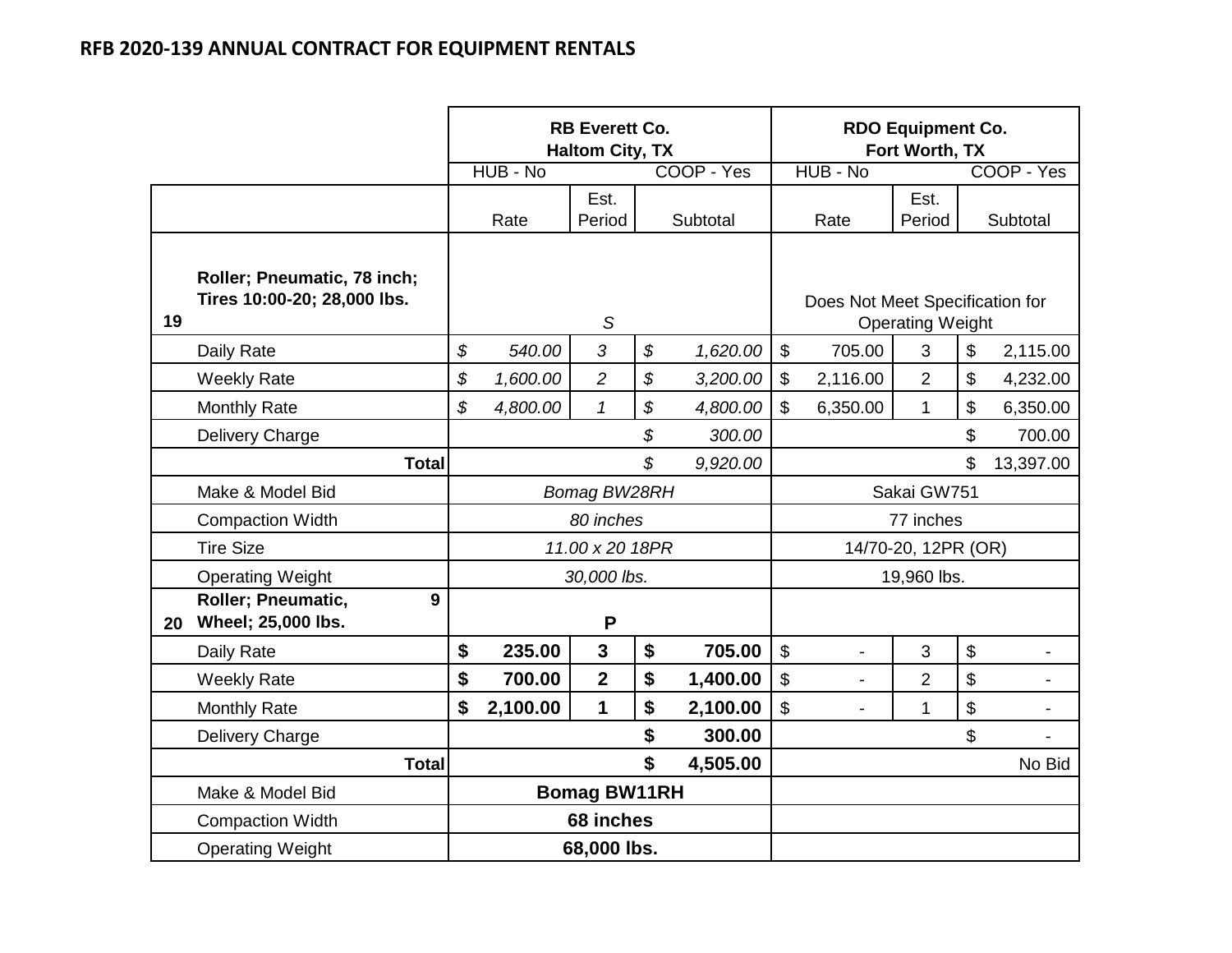|    |                                                            | <b>ROMCO Equipment Company, LLC</b><br>Fort Worth, TX |          |                     |    |            |  |  |  |
|----|------------------------------------------------------------|-------------------------------------------------------|----------|---------------------|----|------------|--|--|--|
|    |                                                            |                                                       | HUB - No |                     |    | COOP - Yes |  |  |  |
|    |                                                            |                                                       | Rate     | Est.<br>Period      |    | Subtotal   |  |  |  |
| 19 | Roller; Pneumatic, 78 inch;<br>Tires 10:00-20; 28,000 lbs. |                                                       |          | P                   |    |            |  |  |  |
|    | Daily Rate                                                 | \$                                                    | 492.00   | 3                   | \$ | 1,476.00   |  |  |  |
|    | <b>Weekly Rate</b>                                         | \$                                                    | 1,473.00 | $\mathbf 2$         | \$ | 2,946.00   |  |  |  |
|    | <b>Monthly Rate</b>                                        | \$                                                    | 4,420.00 | 1                   | \$ | 4,420.00   |  |  |  |
|    | Delivery Charge                                            |                                                       |          |                     | \$ | 1,000.00   |  |  |  |
|    | <b>Total</b>                                               | \$<br>9,842.00                                        |          |                     |    |            |  |  |  |
|    | Make & Model Bid                                           |                                                       |          | <b>Volvo PTR240</b> |    |            |  |  |  |
|    | <b>Compaction Width</b>                                    |                                                       |          | 99 inches           |    |            |  |  |  |
|    | <b>Tire Size</b>                                           |                                                       |          | 10:00-20            |    |            |  |  |  |
|    | <b>Operating Weight</b>                                    |                                                       |          | 50,000 lbs.         |    |            |  |  |  |
| 20 | <b>Roller</b> ; Pneumatic,<br>9<br>Wheel; 25,000 lbs.      |                                                       |          | S                   |    |            |  |  |  |
|    | Daily Rate                                                 | \$                                                    | 322.00   | 3                   | \$ | 966.00     |  |  |  |
|    | <b>Weekly Rate</b>                                         | \$                                                    | 963.00   | $\overline{c}$      | \$ | 1,926.00   |  |  |  |
|    | <b>Monthly Rate</b>                                        | \$                                                    | 2,890.00 | 1                   | \$ | 2,890.00   |  |  |  |
|    | Delivery Charge                                            | \$<br>1,000.00                                        |          |                     |    |            |  |  |  |
|    | <b>Total</b>                                               |                                                       |          |                     | \$ | 6,782.00   |  |  |  |
|    | Make & Model Bid                                           |                                                       |          | Volvo PT-125        |    |            |  |  |  |
|    | <b>Compaction Width</b>                                    |                                                       |          | 74 inches           |    |            |  |  |  |
|    | <b>Operating Weight</b>                                    |                                                       |          | 25,000 lbs.         |    |            |  |  |  |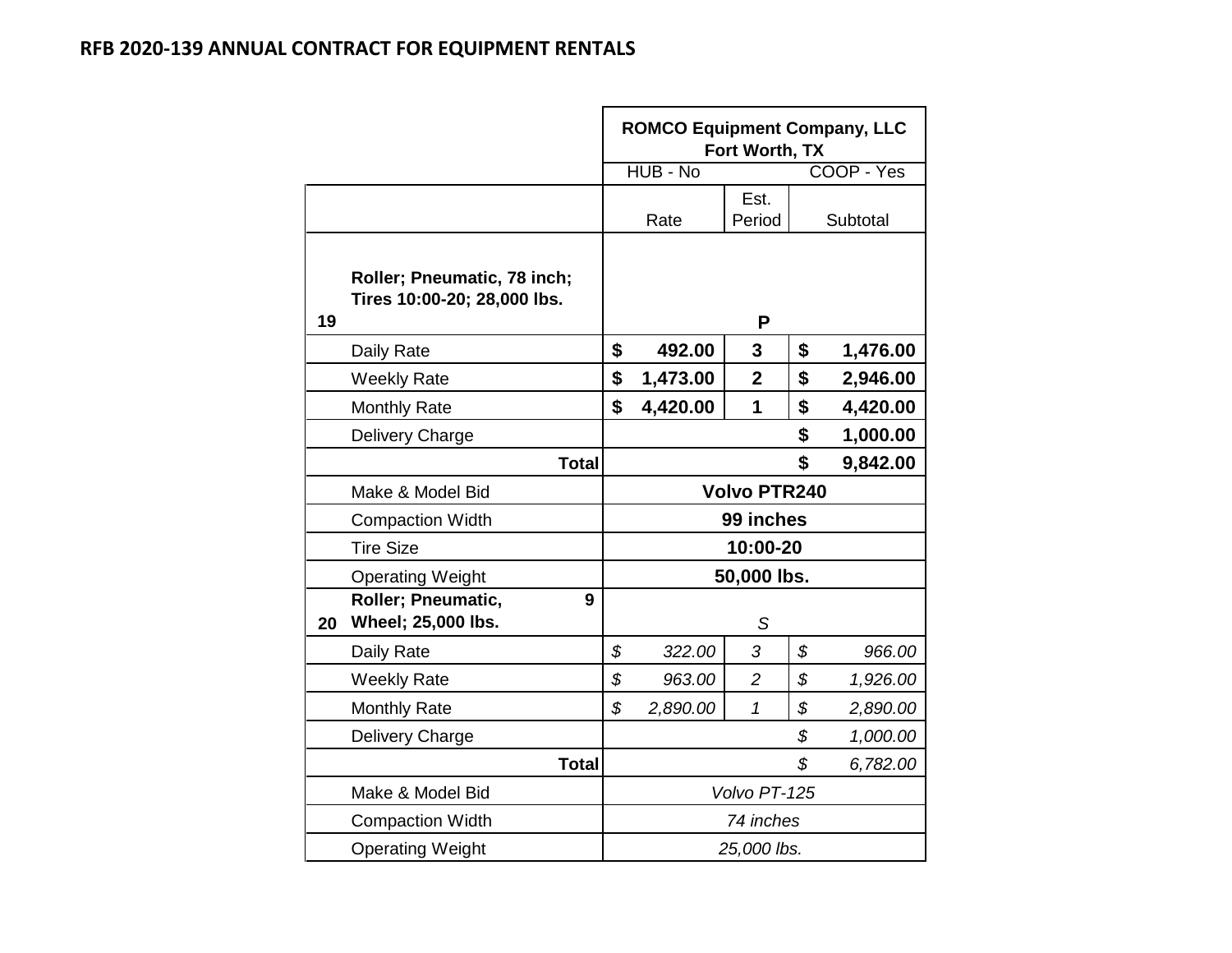|         |                                                                            |                                | Fort Worth, TX | <b>Bane Machinery Fort Worth, LP</b>              | FB McIntire Equipment Co.<br>Fort Worth, TX           |                |                                                       |  |  |  |
|---------|----------------------------------------------------------------------------|--------------------------------|----------------|---------------------------------------------------|-------------------------------------------------------|----------------|-------------------------------------------------------|--|--|--|
|         |                                                                            | HUB - No                       |                | COOP - Yes                                        | HUB - No                                              |                | COOP - Yes                                            |  |  |  |
|         |                                                                            | Rate                           | Est.<br>Period | Subtotal                                          | Rate                                                  | Est.<br>Period | Subtotal                                              |  |  |  |
|         | <b>Section III - Earth Moving</b>                                          |                                |                |                                                   |                                                       |                |                                                       |  |  |  |
| 21      | <b>Backhoe; Rubber Tire; with</b><br><b>Dirt Bucket;</b><br>15,000<br>lbs. |                                |                |                                                   |                                                       |                |                                                       |  |  |  |
|         | Daily Rate                                                                 | \$<br>$\overline{\phantom{a}}$ | 3              | $\boldsymbol{\theta}$<br>$\overline{\phantom{a}}$ | \$<br>$\overline{\phantom{a}}$                        | 3              | $\boldsymbol{\mathsf{S}}$<br>$\overline{\phantom{a}}$ |  |  |  |
|         | <b>Weekly Rate</b>                                                         | \$<br>$\overline{\phantom{a}}$ | $\overline{2}$ | \$                                                | \$<br>$\overline{\phantom{a}}$                        | 2              | \$<br>$\blacksquare$                                  |  |  |  |
|         | <b>Monthly Rate</b>                                                        | \$<br>$\overline{\phantom{a}}$ | $\mathbf 1$    | $\boldsymbol{\theta}$<br>$\overline{\phantom{0}}$ | $\boldsymbol{\mathsf{S}}$<br>$\overline{\phantom{a}}$ | 1              | $\boldsymbol{\mathsf{S}}$<br>$\overline{a}$           |  |  |  |
|         | Delivery Charge                                                            |                                |                | \$<br>$\blacksquare$                              |                                                       |                | \$<br>$\overline{a}$                                  |  |  |  |
|         | <b>Total</b>                                                               |                                |                | No Bid                                            |                                                       |                | No Bid                                                |  |  |  |
|         | Make & Model Bid                                                           |                                |                |                                                   |                                                       |                |                                                       |  |  |  |
|         | <b>Operating Weight</b>                                                    |                                |                |                                                   |                                                       |                |                                                       |  |  |  |
| $22 \,$ | <b>Backhoe; Rubber Tire; with</b><br><b>Rock Bucket;</b><br>15,000<br>lbs. |                                |                |                                                   |                                                       |                |                                                       |  |  |  |
|         | Daily Rate                                                                 | \$<br>$\overline{\phantom{a}}$ | 3              | \$<br>$\blacksquare$                              | $\boldsymbol{\mathsf{S}}$<br>$\blacksquare$           | 3              | $\boldsymbol{\mathsf{S}}$<br>$\blacksquare$           |  |  |  |
|         | <b>Weekly Rate</b>                                                         | \$<br>$\overline{\phantom{a}}$ | $\overline{2}$ | \$<br>$\blacksquare$                              | $\boldsymbol{\mathsf{S}}$<br>$\overline{\phantom{a}}$ | $\overline{2}$ | \$<br>$\blacksquare$                                  |  |  |  |
|         | <b>Monthly Rate</b>                                                        | \$<br>$\overline{\phantom{a}}$ | 1              | \$<br>$\blacksquare$                              | \$<br>$\blacksquare$                                  | $\mathbf{1}$   | $\boldsymbol{\mathsf{S}}$<br>$\overline{a}$           |  |  |  |
|         | Delivery Charge                                                            |                                |                | \$<br>$\blacksquare$                              |                                                       |                | \$<br>$\blacksquare$                                  |  |  |  |
|         | <b>Total</b>                                                               |                                |                | No Bid                                            |                                                       |                | No Bid                                                |  |  |  |
|         | Make & Model Bid                                                           |                                |                |                                                   |                                                       |                |                                                       |  |  |  |
|         | <b>Operating Weight</b>                                                    |                                |                |                                                   |                                                       |                |                                                       |  |  |  |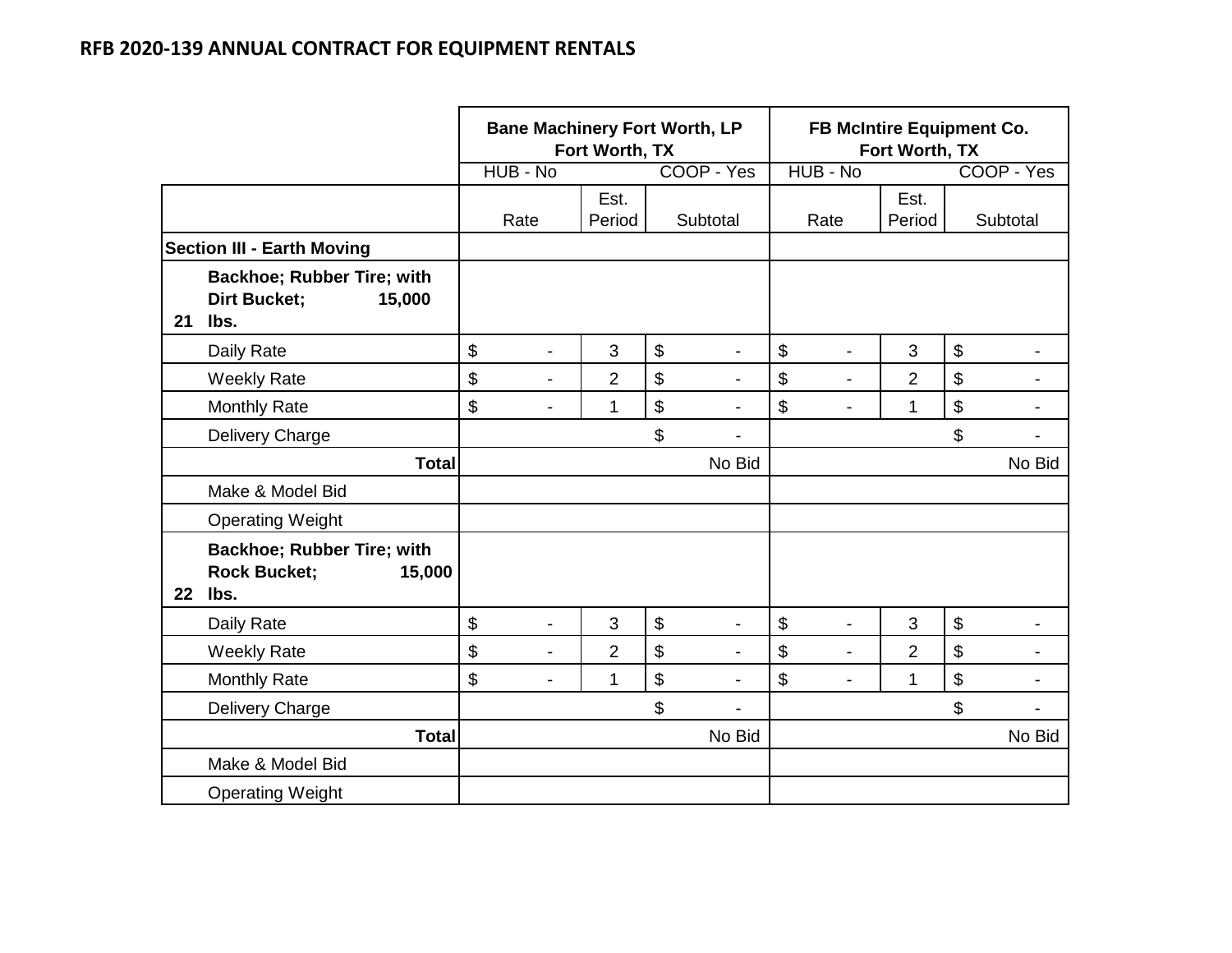|         |                                                                            |                                | <b>Holt Texas, LTD</b><br>San Antonio, TX |                      | <b>Kirby-Smith Machinery</b><br>Fort Worth, TX             |                                 |                         |          |            |
|---------|----------------------------------------------------------------------------|--------------------------------|-------------------------------------------|----------------------|------------------------------------------------------------|---------------------------------|-------------------------|----------|------------|
|         |                                                                            | HUB - No                       |                                           | COOP - Yes           |                                                            | HUB - No                        |                         |          | COOP - Yes |
|         |                                                                            | Rate                           | Est.<br>Period                            | Subtotal             |                                                            | Rate                            | Est.<br>Period          |          | Subtotal   |
|         | <b>Section III - Earth Moving</b>                                          |                                |                                           |                      |                                                            |                                 |                         |          |            |
| 21      | <b>Backhoe; Rubber Tire; with</b><br><b>Dirt Bucket;</b><br>15,000<br>lbs. |                                |                                           |                      | Does Not Meet Specification for<br><b>Operating Weight</b> |                                 |                         |          |            |
|         | Daily Rate                                                                 | \$<br>$\overline{\phantom{0}}$ | 3                                         | \$<br>$\blacksquare$ | \$                                                         | 618.00                          | 3                       | \$       | 1,854.00   |
|         | <b>Weekly Rate</b>                                                         | \$<br>-                        | $\overline{2}$                            | \$                   | \$                                                         | 1,240.00                        | $\overline{2}$          | \$       | 2,480.00   |
|         | <b>Monthly Rate</b>                                                        | \$<br>$\overline{\phantom{0}}$ | 1                                         | \$<br>$\blacksquare$ | \$                                                         | 1,860.00                        | \$                      | 1,860.00 |            |
|         | Delivery Charge                                                            |                                |                                           | \$                   |                                                            |                                 | \$                      | 600.00   |            |
|         | <b>Total</b>                                                               |                                |                                           | No Bid               | \$                                                         |                                 |                         |          | 6,794.00   |
|         | Make & Model Bid                                                           |                                |                                           |                      |                                                            |                                 | John Deere 310          |          |            |
|         | <b>Operating Weight</b>                                                    |                                |                                           |                      |                                                            |                                 | 14,669 lbs.             |          |            |
| $22 \,$ | <b>Backhoe; Rubber Tire; with</b><br><b>Rock Bucket;</b><br>15,000<br>lbs. |                                |                                           |                      |                                                            | Does Not Meet Specification for | <b>Operating Weight</b> |          |            |
|         | Daily Rate                                                                 | \$<br>$\blacksquare$           | 3                                         | \$<br>$\blacksquare$ | \$                                                         | 618.00                          | 3                       | \$       | 1,854.00   |
|         | <b>Weekly Rate</b>                                                         | \$<br>$\overline{a}$           | $\overline{2}$                            | \$<br>$\blacksquare$ | \$                                                         | 1,240.00                        | $\overline{2}$          | \$       | 2,480.00   |
|         | <b>Monthly Rate</b>                                                        | \$                             | 1                                         | \$<br>$\blacksquare$ | \$                                                         | 1,860.00                        | $\mathbf{1}$            | \$       | 1,860.00   |
|         | Delivery Charge                                                            |                                |                                           | \$<br>$\blacksquare$ | \$                                                         |                                 |                         |          | 600.00     |
|         | <b>Total</b>                                                               |                                |                                           | No Bid               | \$                                                         |                                 |                         |          | 6,794.00   |
|         | Make & Model Bid                                                           |                                |                                           |                      |                                                            |                                 | John Deere 310          |          |            |
|         | <b>Operating Weight</b>                                                    |                                |                                           |                      | 14,669 lbs.                                                |                                 |                         |          |            |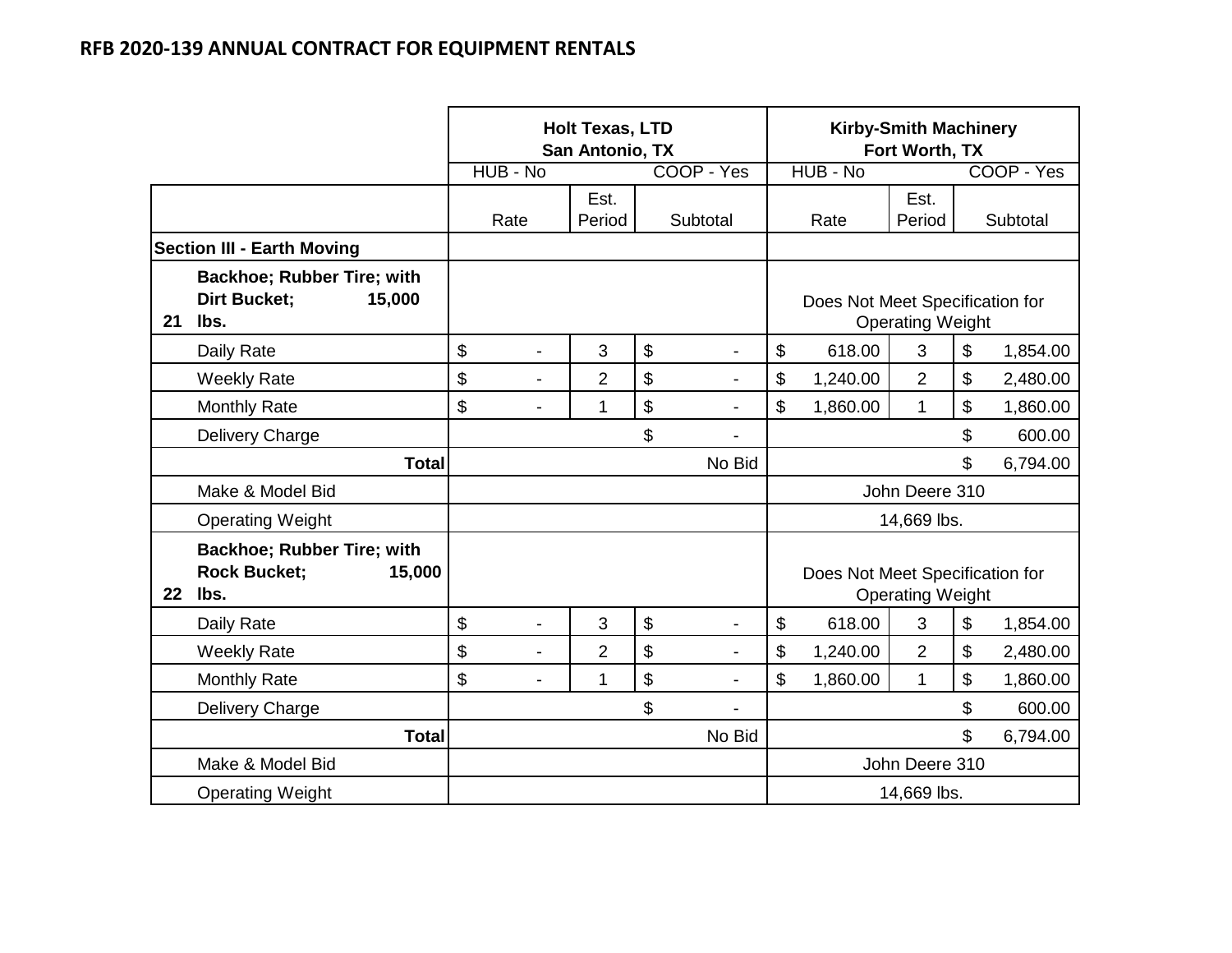|         |                                                                     | <b>RB Everett Co.</b><br><b>Haltom City, TX</b> |                |    |                          |                 | <b>RDO Equipment Co.</b><br>Fort Worth, TX |                         |                  |            |
|---------|---------------------------------------------------------------------|-------------------------------------------------|----------------|----|--------------------------|-----------------|--------------------------------------------|-------------------------|------------------|------------|
|         |                                                                     | HUB - No                                        |                |    | COOP - Yes               |                 | HUB - No                                   |                         |                  | COOP - Yes |
|         |                                                                     | Rate                                            | Est.<br>Period |    | Subtotal                 |                 | Rate                                       | Est.<br>Period          |                  | Subtotal   |
|         | <b>Section III - Earth Moving</b>                                   |                                                 |                |    |                          |                 |                                            |                         |                  |            |
| 21      | Backhoe; Rubber Tire; with<br><b>Dirt Bucket;</b><br>15,000<br>lbs. |                                                 |                |    |                          |                 | Does Not Meet Specification for            | <b>Operating Weight</b> |                  |            |
|         | Daily Rate                                                          | \$<br>$\overline{\phantom{0}}$                  | 3              | \$ | $\overline{\phantom{a}}$ | \$              | 166.00                                     | 3                       | \$               | 498.00     |
|         | <b>Weekly Rate</b>                                                  | \$<br>$\overline{\phantom{0}}$                  | $\overline{2}$ | \$ | $\blacksquare$           | \$              | 500.00                                     | $\overline{2}$          | \$               | 1,000.00   |
|         | <b>Monthly Rate</b>                                                 | \$<br>$\overline{a}$                            | 1              | \$ | $\blacksquare$           | \$              | 1,500.00                                   | \$                      | 1,500.00         |            |
|         | Delivery Charge                                                     |                                                 |                | \$ |                          | \$              |                                            |                         |                  | 500.00     |
|         | <b>Total</b>                                                        |                                                 |                |    | No Bid                   |                 |                                            |                         | \$               | 3,498.00   |
|         | Make & Model Bid                                                    |                                                 |                |    |                          |                 |                                            | John Deere 310L         |                  |            |
|         | <b>Operating Weight</b>                                             |                                                 |                |    |                          |                 |                                            | 14,669 lbs.             |                  |            |
| $22 \,$ | Backhoe; Rubber Tire; with<br><b>Rock Bucket:</b><br>15,000<br>lbs. |                                                 |                |    |                          |                 | Does Not Meet Specification for            | <b>Operating Weight</b> |                  |            |
|         | Daily Rate                                                          | \$<br>$\blacksquare$                            | 3              | \$ | $\blacksquare$           | \$              | 166.00                                     | 3                       | $$\mathfrak{s}$$ | 498.00     |
|         | <b>Weekly Rate</b>                                                  | \$<br>$\overline{\phantom{0}}$                  | 2              | \$ | $\overline{\phantom{a}}$ | \$              | 500.00                                     | $\overline{2}$          | \$               | 1,000.00   |
|         | <b>Monthly Rate</b>                                                 | \$<br>$\blacksquare$                            | 1              | \$ | $\overline{\phantom{0}}$ | \$              | 1,500.00                                   | 1                       | \$               | 1,500.00   |
|         | Delivery Charge                                                     |                                                 |                | \$ | $\blacksquare$           | \$              |                                            |                         |                  | 500.00     |
|         | <b>Total</b>                                                        |                                                 |                |    | No Bid                   | \$              |                                            |                         |                  | 3,498.00   |
|         | Make & Model Bid                                                    |                                                 |                |    |                          | John Deere 310L |                                            |                         |                  |            |
|         | <b>Operating Weight</b>                                             |                                                 |                |    |                          | 14,669 lbs.     |                                            |                         |                  |            |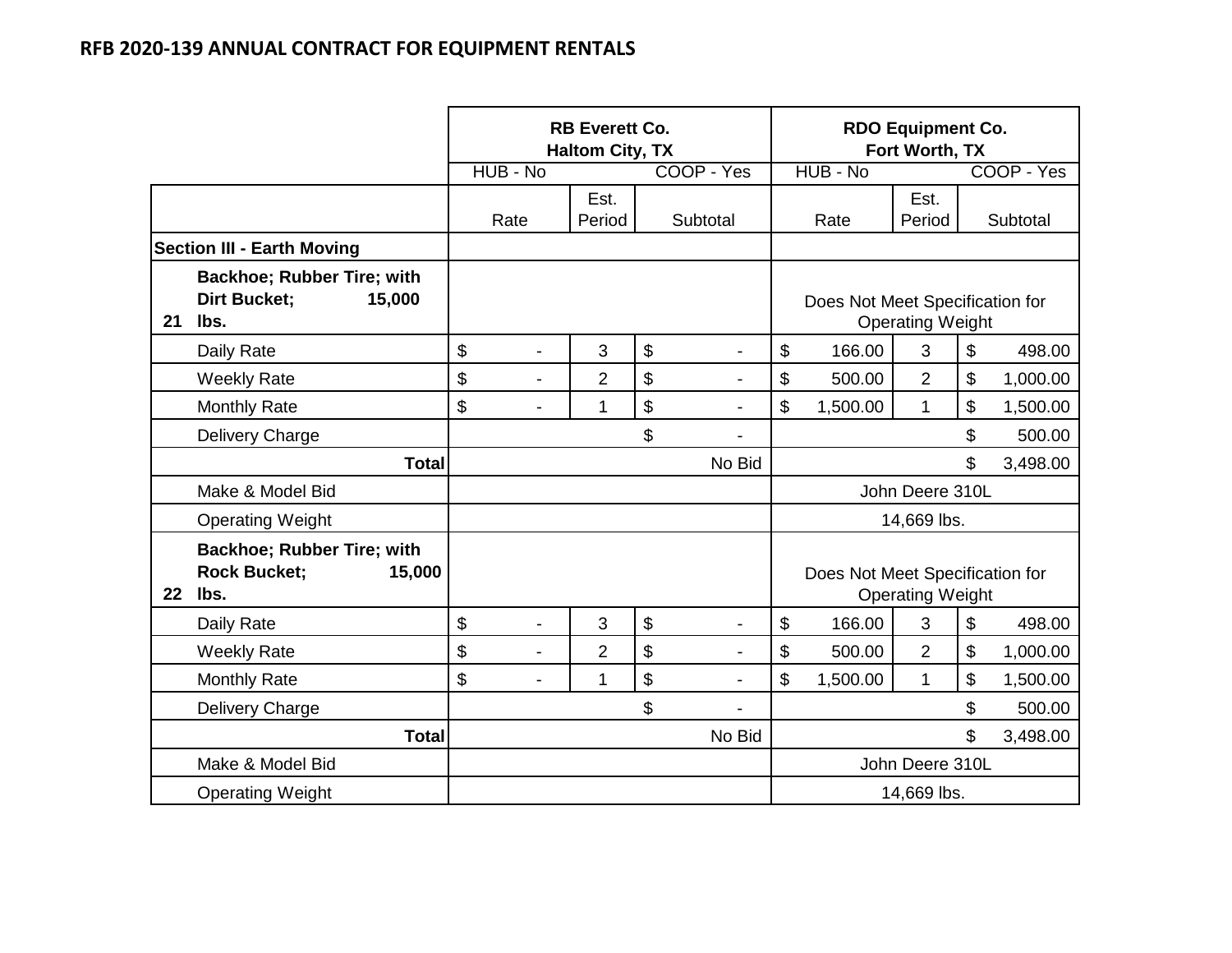|    |                                                                     | <b>ROMCO Equipment Company, LLC</b><br>Fort Worth, TX |                |    |            |  |  |  |  |  |
|----|---------------------------------------------------------------------|-------------------------------------------------------|----------------|----|------------|--|--|--|--|--|
|    |                                                                     | HUB - No                                              |                |    | COOP - Yes |  |  |  |  |  |
|    |                                                                     | Rate                                                  | Est.<br>Period |    | Subtotal   |  |  |  |  |  |
|    | <b>Section III - Earth Moving</b>                                   |                                                       |                |    |            |  |  |  |  |  |
| 21 | Backhoe; Rubber Tire; with<br><b>Dirt Bucket;</b><br>15,000<br>lbs. |                                                       |                |    |            |  |  |  |  |  |
|    | Daily Rate                                                          | \$                                                    | 3              | \$ |            |  |  |  |  |  |
|    | <b>Weekly Rate</b>                                                  | \$                                                    | $\overline{2}$ | \$ |            |  |  |  |  |  |
|    | <b>Monthly Rate</b>                                                 | \$                                                    | 1              | \$ |            |  |  |  |  |  |
|    | Delivery Charge                                                     |                                                       |                | \$ |            |  |  |  |  |  |
|    | <b>Total</b>                                                        |                                                       |                |    | No Bid     |  |  |  |  |  |
|    | Make & Model Bid                                                    |                                                       |                |    |            |  |  |  |  |  |
|    | <b>Operating Weight</b>                                             |                                                       |                |    |            |  |  |  |  |  |
| 22 | Backhoe; Rubber Tire; with<br><b>Rock Bucket;</b><br>15,000<br>lbs. |                                                       |                |    |            |  |  |  |  |  |
|    | Daily Rate                                                          | \$                                                    | 3              | \$ |            |  |  |  |  |  |
|    | <b>Weekly Rate</b>                                                  | \$                                                    | 2              | \$ |            |  |  |  |  |  |
|    | <b>Monthly Rate</b>                                                 | \$                                                    | $\mathbf 1$    | \$ |            |  |  |  |  |  |
|    | Delivery Charge                                                     |                                                       |                | \$ |            |  |  |  |  |  |
|    | <b>Total</b>                                                        |                                                       |                |    | No Bid     |  |  |  |  |  |
|    | Make & Model Bid                                                    |                                                       |                |    |            |  |  |  |  |  |
|    | <b>Operating Weight</b>                                             |                                                       |                |    |            |  |  |  |  |  |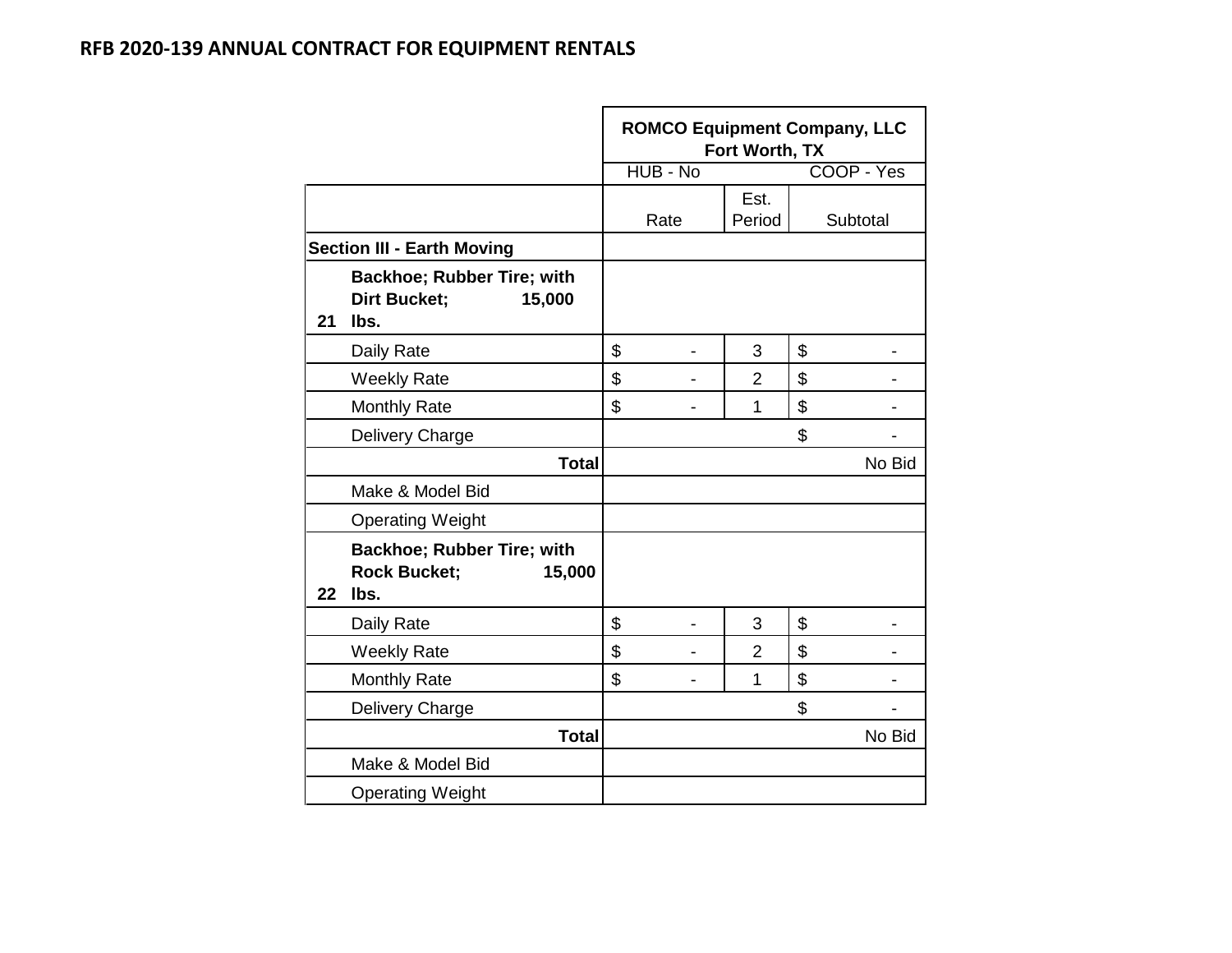|    |                                   | <b>Bane Machinery Fort Worth, LP</b><br>Fort Worth, TX |                          |                  |       | FB McIntire Equipment Co.<br>Fort Worth, TX |                         |                |                |                           |            |
|----|-----------------------------------|--------------------------------------------------------|--------------------------|------------------|-------|---------------------------------------------|-------------------------|----------------|----------------|---------------------------|------------|
|    |                                   |                                                        | HUB - No                 |                  |       | COOP - Yes                                  | HUB - No                |                |                |                           | COOP - Yes |
|    |                                   |                                                        | Rate                     | Est.<br>Period   |       | Subtotal                                    | Rate                    |                | Est.<br>Period |                           | Subtotal   |
| 23 | Dozer, 20,000 lbs.                |                                                        |                          | $\mathcal{S}$    |       |                                             |                         |                |                |                           |            |
|    | Daily Rate                        | \$                                                     | 610.00                   | 3                | \$    | 1,830.00                                    | $\boldsymbol{\$}$       |                | 3              | $\boldsymbol{\theta}$     |            |
|    | <b>Weekly Rate</b>                | \$                                                     | 1,815.00                 | $\overline{2}$   | \$    | 3,630.00                                    | $\sqrt[6]{\frac{1}{2}}$ |                | 2              | \$                        |            |
|    | <b>Monthly Rate</b>               | \$                                                     | 5,440.00                 | $\mathcal I$     | \$    | 5,440.00                                    | $\mathfrak{S}$          |                | 1              | $\boldsymbol{\mathsf{S}}$ |            |
|    | Delivery Charge                   |                                                        |                          |                  | \$    | 900.00                                      |                         |                |                | \$                        |            |
|    | <b>Total</b>                      |                                                        |                          |                  | \$    | 11,800.00                                   |                         |                |                |                           | No Bid     |
|    | Make & Model Bid                  |                                                        |                          | Liebherr PR716XL |       |                                             |                         |                |                |                           |            |
|    | <b>Operating Weight</b>           |                                                        |                          | 30,000 lbs.      |       |                                             |                         |                |                |                           |            |
|    | <b>Section III - Earth Moving</b> |                                                        |                          |                  |       |                                             |                         |                |                |                           |            |
| 24 | Dozer, 82,000 lbs.                |                                                        |                          |                  |       |                                             |                         |                |                |                           |            |
|    | Daily Rate                        | \$                                                     | $\blacksquare$           | 3                | $\$\$ |                                             | \$                      |                | 3              | $\boldsymbol{\mathsf{S}}$ |            |
|    | <b>Weekly Rate</b>                | \$                                                     | $\overline{\phantom{a}}$ | $\overline{2}$   | \$    |                                             | \$                      | $\blacksquare$ | $\overline{2}$ | \$                        |            |
|    | <b>Monthly Rate</b>               | \$                                                     | $\overline{a}$           | 1                | \$    |                                             | \$                      |                | 1              | \$                        |            |
|    | Delivery Charge                   |                                                        |                          |                  | \$    |                                             |                         |                |                | \$                        |            |
|    | <b>Total</b>                      |                                                        |                          |                  |       | No Bid                                      |                         |                |                |                           | No Bid     |
|    | Make & Model Bid                  |                                                        |                          |                  |       |                                             |                         |                |                |                           |            |
|    | <b>Operating Weight</b>           |                                                        |                          |                  |       |                                             |                         |                |                |                           |            |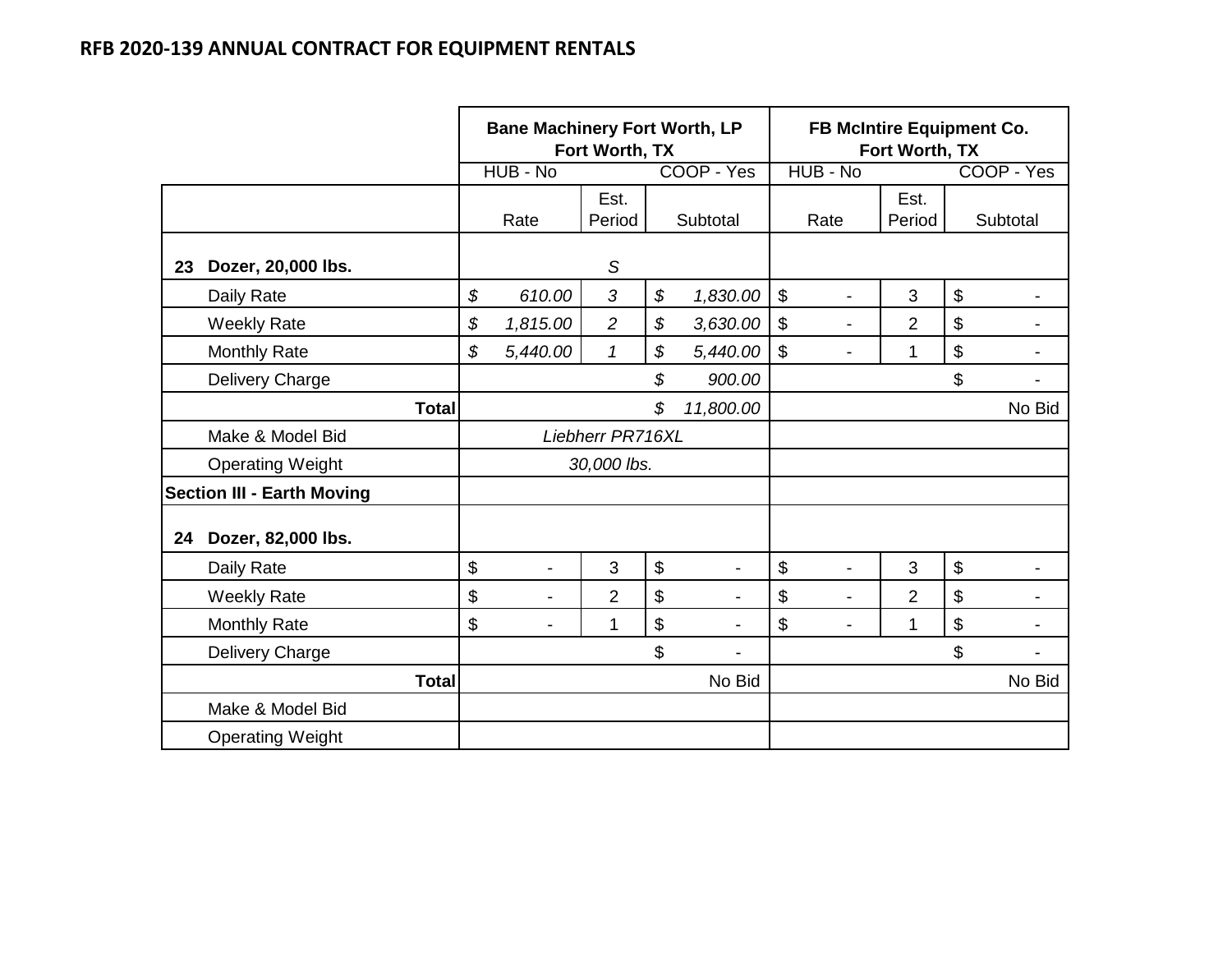|    |                                   | <b>Holt Texas, LTD</b><br>San Antonio, TX |           |                                                                    |           |             | <b>Kirby-Smith Machinery</b><br>Fort Worth, TX |                                 |                         |           |            |
|----|-----------------------------------|-------------------------------------------|-----------|--------------------------------------------------------------------|-----------|-------------|------------------------------------------------|---------------------------------|-------------------------|-----------|------------|
|    |                                   |                                           | HUB - No  |                                                                    |           | COOP - Yes  |                                                | HUB - No                        |                         |           | COOP - Yes |
|    |                                   |                                           | Rate      | Est.<br>Period                                                     |           | Subtotal    |                                                | Rate                            | Est.<br>Period          |           | Subtotal   |
| 23 | Dozer, 20,000 lbs.                |                                           |           | A                                                                  |           |             |                                                |                                 |                         |           |            |
|    | Daily Rate                        | \$                                        | 1,185.00  | $\mathfrak{B}$                                                     | \$        | 3,555.00    | $\mathfrak{S}$                                 | 6,132.00                        | 3                       | \$        | 18,396.00  |
|    | <b>Weekly Rate</b>                | \$                                        | 2,960.00  | $\overline{2}$                                                     | \$        | 5,920.00    | \$                                             | 6,132.00                        | $\overline{2}$          | \$        | 12,264.00  |
|    | <b>Monthly Rate</b>               | \$                                        | 6,660.00  | 1                                                                  | \$        | 6,660.00    | \$                                             | 9,200.00                        | $\mathbf{1}$            | \$        | 9,200.00   |
|    | Delivery Charge                   | \$<br>704.00                              |           |                                                                    |           |             |                                                | \$<br>1,100.00                  |                         |           |            |
|    | <b>Total</b>                      |                                           |           |                                                                    | 16,839.00 |             |                                                |                                 | \$                      | 40,960.00 |            |
|    | Make & Model Bid                  |                                           |           | <b>CAT D6K</b>                                                     |           |             |                                                |                                 | Komatsu D65EX           |           |            |
|    | <b>Operating Weight</b>           |                                           |           | 29,500 lbs.                                                        |           |             | 45,630 lbs.                                    |                                 |                         |           |            |
|    | <b>Section III - Earth Moving</b> |                                           |           |                                                                    |           |             |                                                |                                 |                         |           |            |
| 24 | Dozer, 82,000 lbs.                |                                           |           | S                                                                  |           |             |                                                | Does Not Meet Specification for | <b>Operating Weight</b> |           |            |
|    | Daily Rate                        | \$                                        | 3,890.00  | 3                                                                  | \$        | 11,670.00   | $\mathfrak{S}$                                 | 4,500.00                        | 3                       | \$        | 13,500.00  |
|    | <b>Weekly Rate</b>                | \$                                        | 9,720.00  | $\overline{c}$                                                     | \$        | 19,440.00   | \$                                             | 9,000.00                        | $\overline{2}$          | \$        | 18,000.00  |
|    | <b>Monthly Rate</b>               | \$                                        | 21,870.00 | \$<br>13,500.00<br>$\mathbf{1}$<br>$\mathbf{1}$<br>21,870.00<br>\$ |           |             |                                                |                                 | \$                      | 13,500.00 |            |
|    | Delivery Charge                   | \$<br>1,396.00                            |           |                                                                    |           |             |                                                |                                 | \$                      | 1,400.00  |            |
|    | <b>Total</b>                      | \$<br>54,376.00                           |           |                                                                    |           |             |                                                |                                 |                         | \$        | 46,400.00  |
|    | Make & Model Bid                  | CAT D8T                                   |           |                                                                    |           |             |                                                | Komatsu D85EX                   |                         |           |            |
|    | <b>Operating Weight</b>           |                                           |           | 87,700 lbs.                                                        |           | 62,645 lbs. |                                                |                                 |                         |           |            |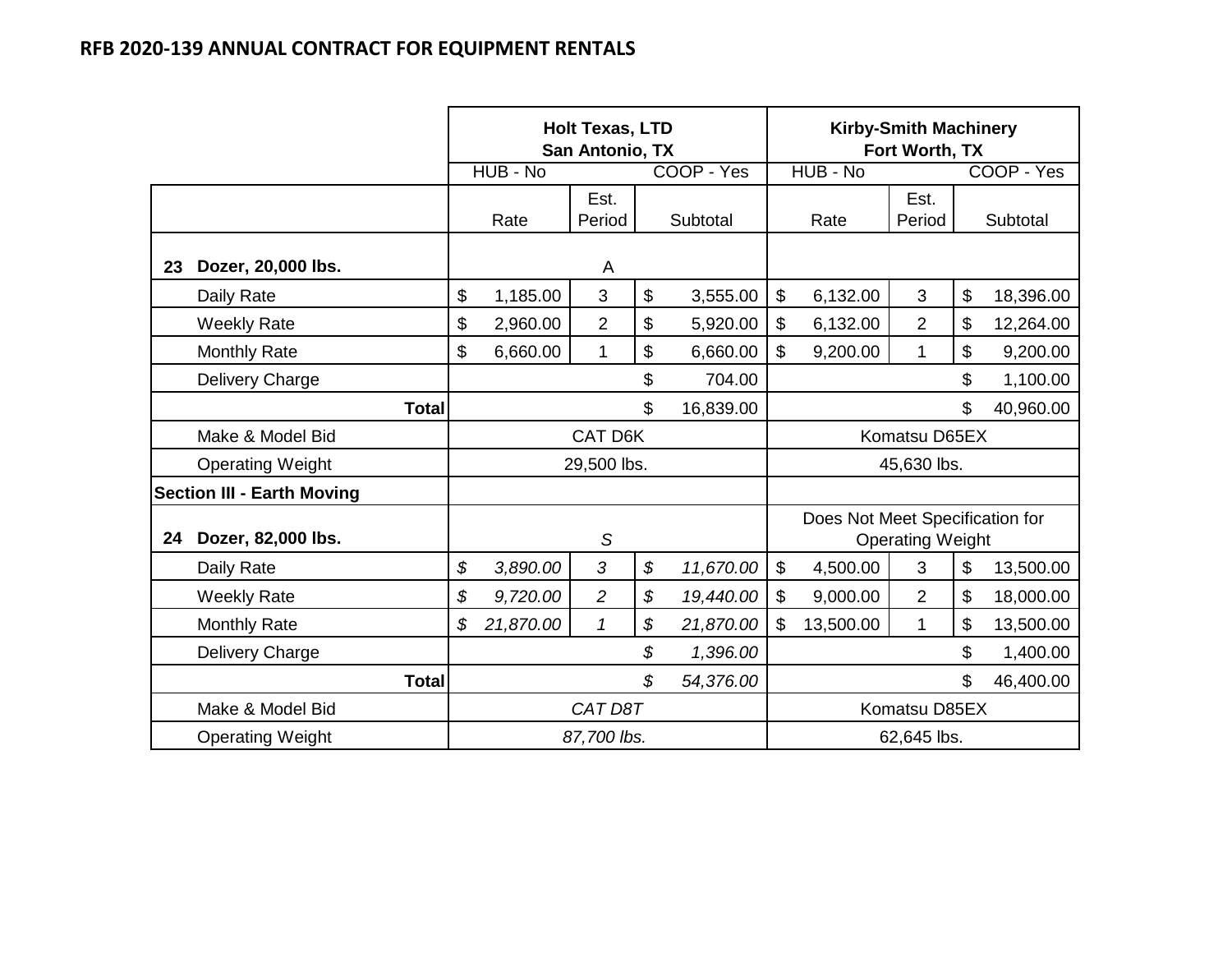|    |                                   |        |                          | <b>RB Everett Co.</b><br><b>Haltom City, TX</b> |    |                          | <b>RDO Equipment Co.</b><br>Fort Worth, TX |                  |                    |    |             |
|----|-----------------------------------|--------|--------------------------|-------------------------------------------------|----|--------------------------|--------------------------------------------|------------------|--------------------|----|-------------|
|    |                                   |        | HUB - No                 |                                                 |    | COOP - Yes               |                                            | HUB - No         |                    |    | COOP - Yes  |
|    |                                   |        | Rate                     | Est.<br>Period                                  |    | Subtotal                 |                                            | Rate             | Est.<br>Period     |    | Subtotal    |
| 23 | Dozer, 20,000 lbs.                |        |                          |                                                 |    |                          |                                            |                  | P                  |    |             |
|    | Daily Rate                        | \$     | $\blacksquare$           | 3                                               | \$ | -                        | \$                                         | 575.00           | 3                  | \$ | 1,725.00    |
|    | <b>Weekly Rate</b>                | \$     | $\overline{a}$           | $\overline{2}$                                  | \$ | -                        | \$                                         | 1,725.00         | $\mathbf{2}$       | \$ | 3,450.00    |
|    | <b>Monthly Rate</b>               | \$     | $\overline{\phantom{0}}$ | 1                                               | \$ | -                        | \$                                         | 5,175.00         | 1                  | \$ | 5,175.00    |
|    | Delivery Charge                   |        |                          |                                                 | \$ |                          |                                            |                  |                    | \$ | 700.00      |
|    | <b>Total</b>                      |        |                          |                                                 |    | No Bid                   |                                            |                  |                    |    | \$11,050.00 |
|    | Make & Model Bid                  |        |                          |                                                 |    |                          | John Deere 550K                            |                  |                    |    |             |
|    | <b>Operating Weight</b>           |        |                          |                                                 |    |                          |                                            |                  | 19,758-21,000 lbs. |    |             |
|    | <b>Section III - Earth Moving</b> |        |                          |                                                 |    |                          |                                            |                  |                    |    |             |
| 24 | Dozer, 82,000 lbs.                |        |                          |                                                 |    |                          |                                            |                  | P                  |    |             |
|    | Daily Rate                        | \$     | $\overline{a}$           | 3                                               | \$ | -                        | \$                                         | 1,833.00         | $\mathbf{3}$       | \$ | 5,499.00    |
|    | <b>Weekly Rate</b>                | \$     | $\overline{a}$           | $\overline{2}$                                  | \$ | $\overline{\phantom{0}}$ | \$                                         | 5,500.00         | $\mathbf{2}$       |    | \$11,000.00 |
|    | <b>Monthly Rate</b>               | \$     | $\overline{a}$           | 1                                               | \$ | -                        | \$                                         | 16,500.00        | 1                  |    | \$16,500.00 |
|    | Delivery Charge                   |        |                          |                                                 | \$ |                          |                                            |                  |                    | \$ | 2,500.00    |
|    | <b>Total</b>                      | No Bid |                          |                                                 |    |                          |                                            |                  |                    |    | \$35,499.00 |
|    | Make & Model Bid                  |        |                          |                                                 |    |                          |                                            | John Deere 1050K |                    |    |             |
|    | <b>Operating Weight</b>           |        |                          |                                                 |    |                          | 94,300-95,000 lbs.                         |                  |                    |    |             |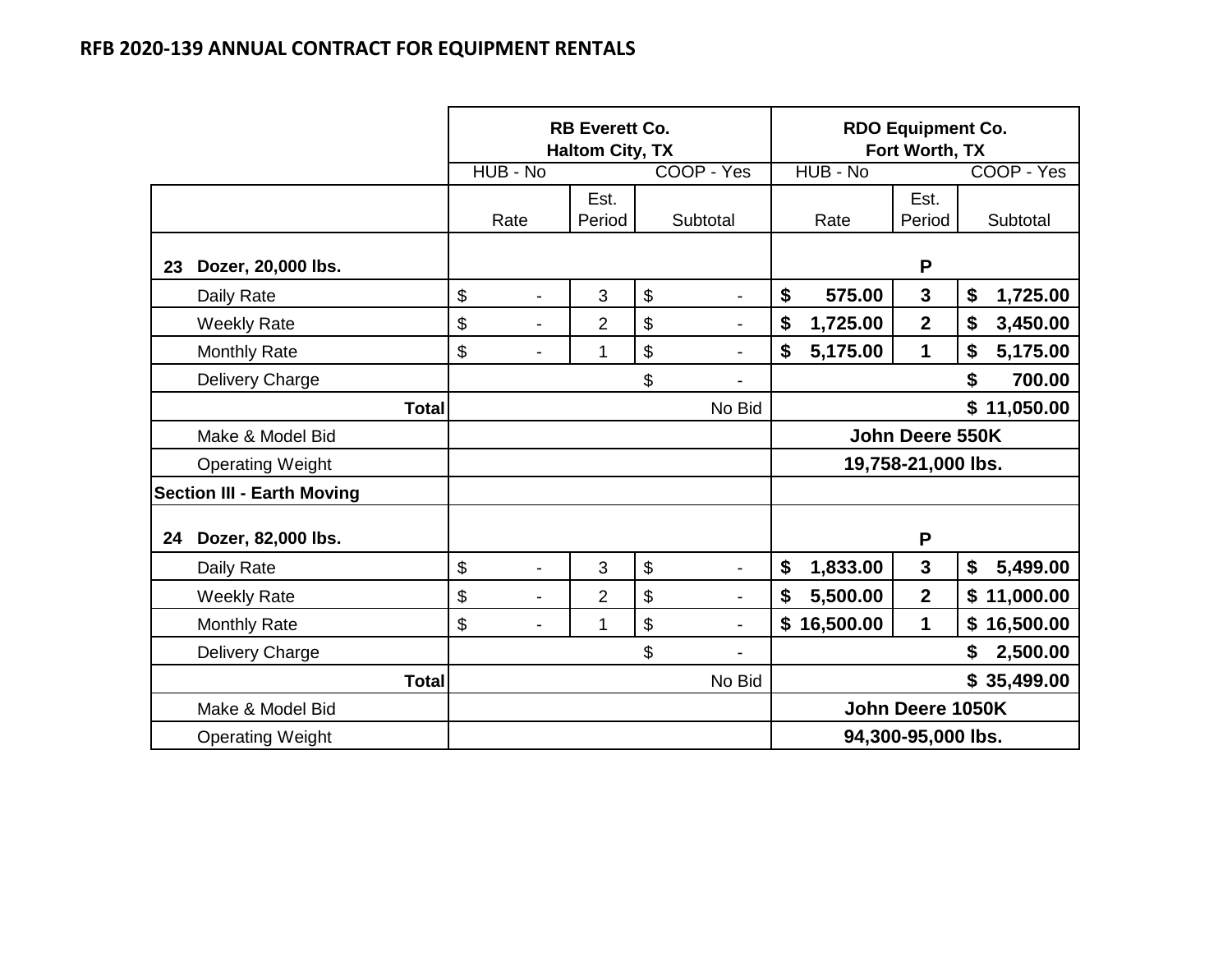|    |                                   | <b>ROMCO Equipment Company, LLC</b><br>Fort Worth, TX<br>HUB - No<br>COOP - Yes |      |                |    |          |  |  |  |  |
|----|-----------------------------------|---------------------------------------------------------------------------------|------|----------------|----|----------|--|--|--|--|
|    |                                   |                                                                                 |      | Est.           |    |          |  |  |  |  |
|    |                                   |                                                                                 | Rate | Period         |    | Subtotal |  |  |  |  |
| 23 | Dozer, 20,000 lbs.                |                                                                                 |      |                |    |          |  |  |  |  |
|    | Daily Rate                        | \$                                                                              |      | 3              | \$ |          |  |  |  |  |
|    | <b>Weekly Rate</b>                | \$                                                                              |      | $\overline{2}$ | \$ |          |  |  |  |  |
|    | <b>Monthly Rate</b>               | \$                                                                              |      | 1              | \$ |          |  |  |  |  |
|    | Delivery Charge                   |                                                                                 |      |                | \$ |          |  |  |  |  |
|    | <b>Total</b>                      |                                                                                 |      |                |    | No Bid   |  |  |  |  |
|    | Make & Model Bid                  |                                                                                 |      |                |    |          |  |  |  |  |
|    | <b>Operating Weight</b>           |                                                                                 |      |                |    |          |  |  |  |  |
|    | <b>Section III - Earth Moving</b> |                                                                                 |      |                |    |          |  |  |  |  |
| 24 | Dozer, 82,000 lbs.                |                                                                                 |      |                |    |          |  |  |  |  |
|    | Daily Rate                        | \$                                                                              |      | 3              | \$ |          |  |  |  |  |
|    | <b>Weekly Rate</b>                | \$                                                                              |      | $\overline{2}$ | \$ |          |  |  |  |  |
|    | <b>Monthly Rate</b>               | \$                                                                              |      | 1              | \$ |          |  |  |  |  |
|    | Delivery Charge                   |                                                                                 |      |                | \$ |          |  |  |  |  |
|    | <b>Total</b>                      |                                                                                 |      |                |    | No Bid   |  |  |  |  |
|    | Make & Model Bid                  |                                                                                 |      |                |    |          |  |  |  |  |
|    | <b>Operating Weight</b>           |                                                                                 |      |                |    |          |  |  |  |  |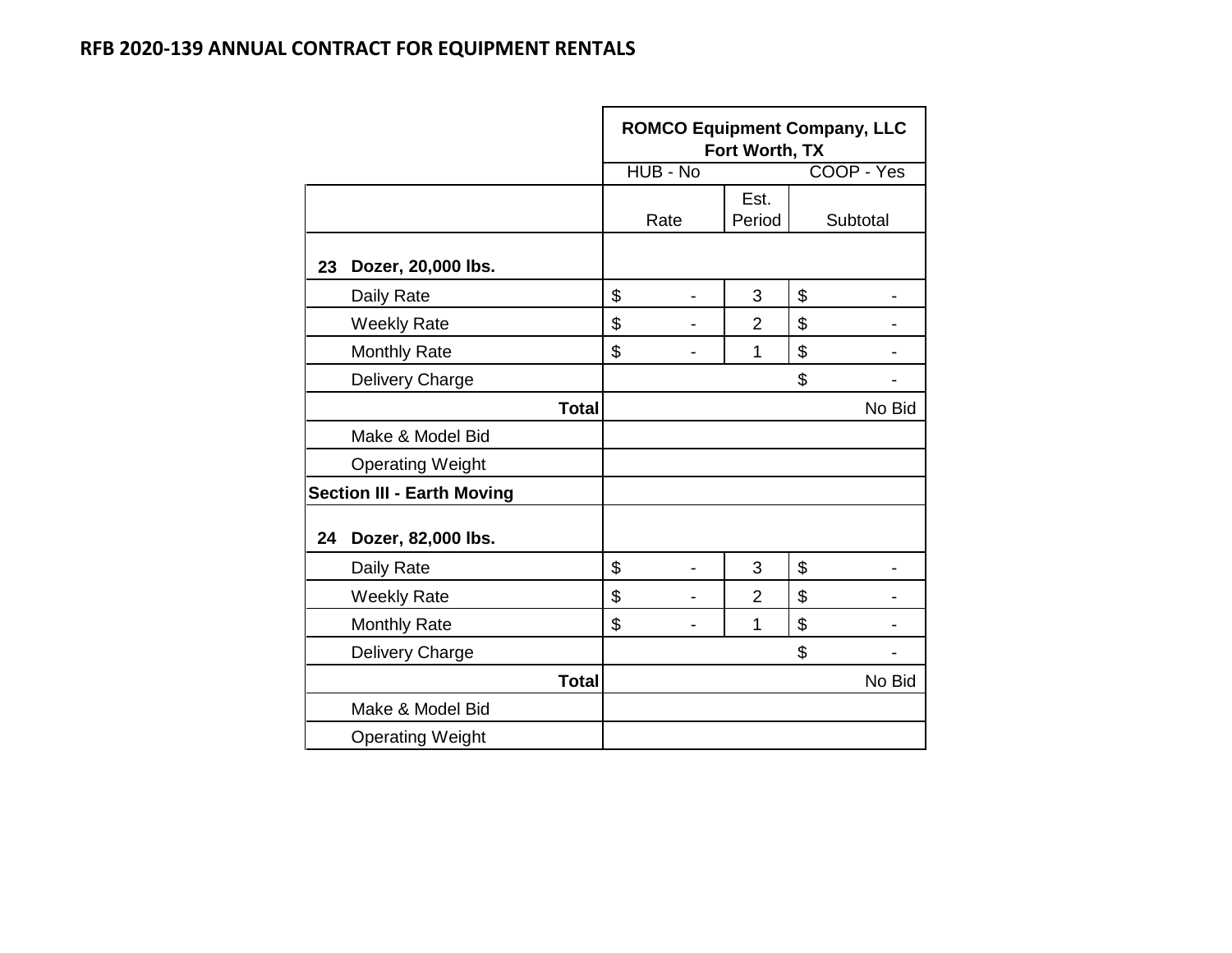|    |                                                                | <b>Bane Machinery Fort Worth, LP</b><br>Fort Worth, TX |                          |                |    | FB McIntire Equipment Co.<br>Fort Worth, TX |                           |                          |                |                           |            |
|----|----------------------------------------------------------------|--------------------------------------------------------|--------------------------|----------------|----|---------------------------------------------|---------------------------|--------------------------|----------------|---------------------------|------------|
|    |                                                                |                                                        | HUB - No                 |                |    | COOP - Yes                                  |                           | HUB - No                 |                |                           | COOP - Yes |
|    |                                                                |                                                        | Rate                     | Est.<br>Period |    | Subtotal                                    |                           | Rate                     | Est.<br>Period |                           | Subtotal   |
| 25 | <b>Excavator Track with Dirt</b><br><b>Bucket, 35,000 lbs.</b> |                                                        |                          | S              |    |                                             |                           |                          |                |                           |            |
|    | Daily Rate                                                     | \$                                                     | 455.00                   | 3              | \$ | 1,365.00                                    | $\boldsymbol{\mathsf{S}}$ |                          | 3              | $\boldsymbol{\mathsf{S}}$ |            |
|    | <b>Weekly Rate</b>                                             | \$                                                     | 1,360.00                 | $\overline{2}$ | \$ | 2,720.00                                    | $\boldsymbol{\mathsf{S}}$ | -                        | $\overline{2}$ | \$                        |            |
|    | <b>Monthly Rate</b>                                            | \$                                                     | 4,080.00                 | $\mathcal I$   | \$ | 4,080.00                                    | $\boldsymbol{\mathsf{S}}$ |                          | 1              | \$                        |            |
|    | Delivery Charge                                                |                                                        |                          |                | \$ | 900.00                                      |                           |                          |                | \$                        |            |
|    | <b>Total</b>                                                   |                                                        |                          |                | \$ | 9,065.00                                    |                           |                          |                |                           | No Bid     |
|    | Make & Model Bid                                               |                                                        | Kobelco SK170LC/LB 160X4 |                |    |                                             |                           |                          |                |                           |            |
|    | <b>Operating Weight</b>                                        |                                                        |                          | 38,000 lbs.    |    |                                             |                           |                          |                |                           |            |
| 26 | <b>Excavator Track with Rock</b><br><b>Bucket, 35,000 lbs.</b> |                                                        |                          | S              |    |                                             |                           |                          |                |                           |            |
|    | Daily Rate                                                     | \$                                                     | 455.00                   | 3              | \$ | 1,365.00                                    | $\mathfrak{S}$            | $\blacksquare$           | 3              | $\mathfrak{S}$            |            |
|    | <b>Weekly Rate</b>                                             | \$                                                     | 1,360.00                 | $\overline{2}$ | \$ | 2,720.00                                    | $\boldsymbol{\mathsf{S}}$ | $\overline{\phantom{a}}$ | $\overline{2}$ | \$                        |            |
|    | <b>Monthly Rate</b>                                            | \$                                                     | 4,080.00                 | 1              | \$ | 4,080.00                                    | $\mathfrak{S}$            |                          | 1              | \$                        |            |
|    | Delivery Charge                                                |                                                        |                          |                | \$ | 900.00                                      |                           |                          |                | \$                        |            |
|    | <b>Total</b>                                                   |                                                        |                          |                | \$ | 9,065.00                                    |                           |                          |                |                           | No Bid     |
|    | Make & Model Bid                                               |                                                        | Kobelco SK170LC/LB 160X4 |                |    |                                             |                           |                          |                |                           |            |
|    | <b>Operating Weight</b>                                        |                                                        |                          | 38,000 lbs.    |    |                                             |                           |                          |                |                           |            |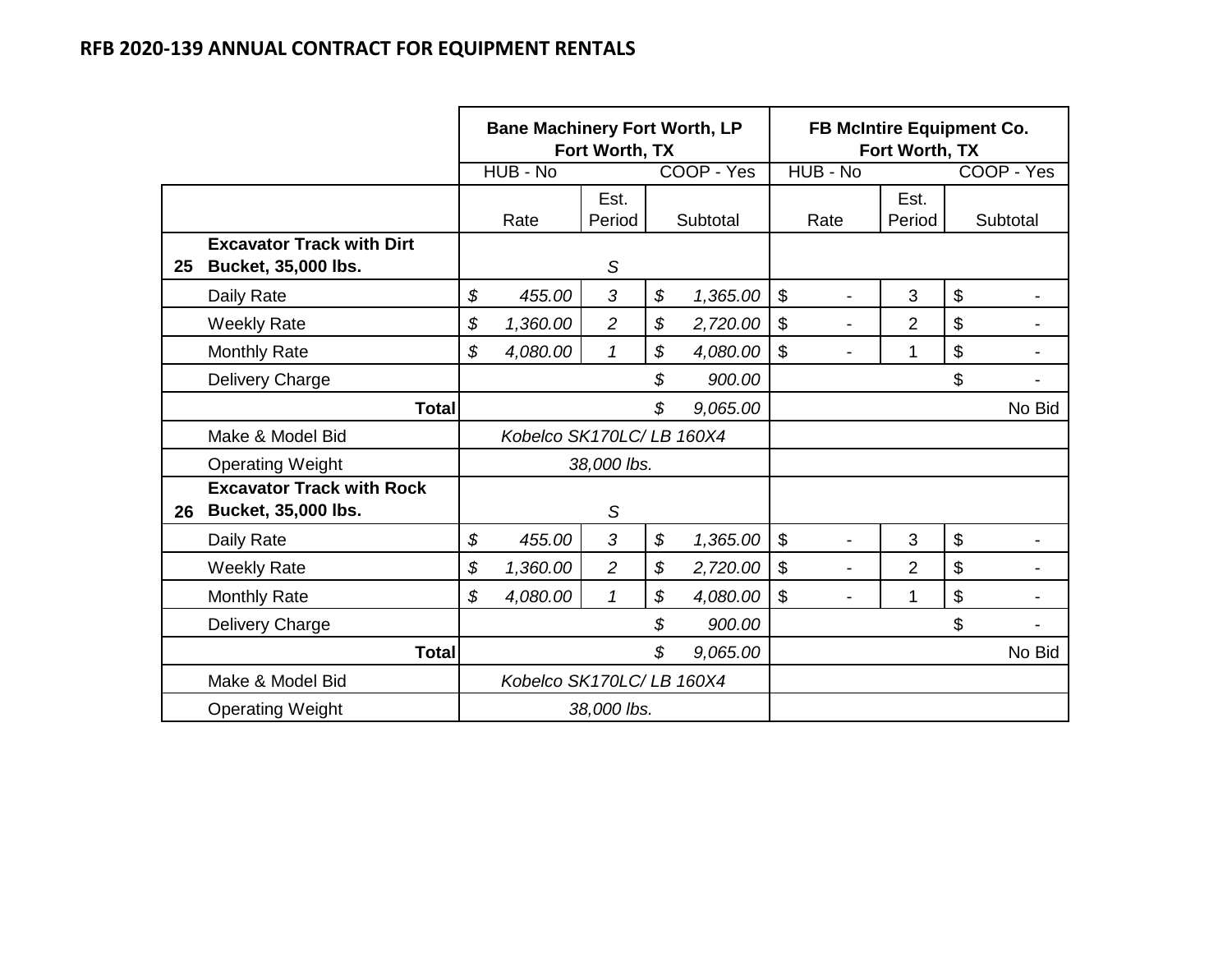|    |                                                                |                                | <b>Holt Texas, LTD</b><br>San Antonio, TX |                |                          | <b>Kirby-Smith Machinery</b><br>Fort Worth, TX |          |                |                |            |
|----|----------------------------------------------------------------|--------------------------------|-------------------------------------------|----------------|--------------------------|------------------------------------------------|----------|----------------|----------------|------------|
|    |                                                                | HUB - No                       |                                           |                | COOP - Yes               |                                                | HUB - No |                |                | COOP - Yes |
|    |                                                                | Rate                           | Est.<br>Period                            |                | Subtotal                 |                                                | Rate     | Est.<br>Period |                | Subtotal   |
| 25 | <b>Excavator Track with Dirt</b><br><b>Bucket, 35,000 lbs.</b> |                                |                                           |                |                          |                                                |          |                |                |            |
|    | Daily Rate                                                     | \$                             | 3                                         | \$             |                          | \$                                             | 1,500.00 | 3              | \$             | 4,500.00   |
|    | <b>Weekly Rate</b>                                             | \$<br>$\overline{\phantom{a}}$ | $\overline{2}$                            | \$             | $\overline{\phantom{a}}$ | \$                                             | 3,000.00 | $\overline{2}$ | \$             | 6,000.00   |
|    | <b>Monthly Rate</b>                                            | \$<br>$\blacksquare$           | 1                                         | \$             |                          | \$                                             | 4,500.00 | $\mathbf 1$    | \$             | 4,500.00   |
|    | Delivery Charge                                                |                                |                                           | \$             |                          |                                                |          |                | \$             | 800.00     |
|    | <b>Total</b>                                                   |                                |                                           |                | No Bid                   |                                                |          |                | \$             | 15,800.00  |
|    | Make & Model Bid                                               |                                |                                           |                |                          |                                                |          | Komatsu PC170  |                |            |
|    | <b>Operating Weight</b>                                        |                                |                                           |                |                          |                                                |          | 39,000 lbs.    |                |            |
| 26 | <b>Excavator Track with Rock</b><br><b>Bucket, 35,000 lbs.</b> |                                |                                           |                |                          |                                                |          |                |                |            |
|    | Daily Rate                                                     | \$<br>$\overline{\phantom{a}}$ | 3                                         | $\mathfrak{S}$ | $\overline{\phantom{a}}$ | \$                                             | 1,500.00 | 3              | $\mathfrak{S}$ | 4,500.00   |
|    | <b>Weekly Rate</b>                                             | \$                             | $\overline{2}$                            | \$             |                          | \$                                             | 3,000.00 | $\overline{2}$ | \$             | 6,000.00   |
|    | <b>Monthly Rate</b>                                            | \$                             | 1                                         | \$             |                          | \$                                             | 4,500.00 | 1              | \$             | 4,500.00   |
|    | Delivery Charge                                                |                                |                                           | \$             |                          |                                                |          |                | \$             | 800.00     |
|    | <b>Total</b>                                                   |                                |                                           |                | No Bid                   |                                                |          |                | \$             | 15,800.00  |
|    | Make & Model Bid                                               |                                |                                           |                |                          | Komatsu PC170                                  |          |                |                |            |
|    | <b>Operating Weight</b>                                        |                                |                                           |                |                          |                                                |          | 39,000 lbs.    |                |            |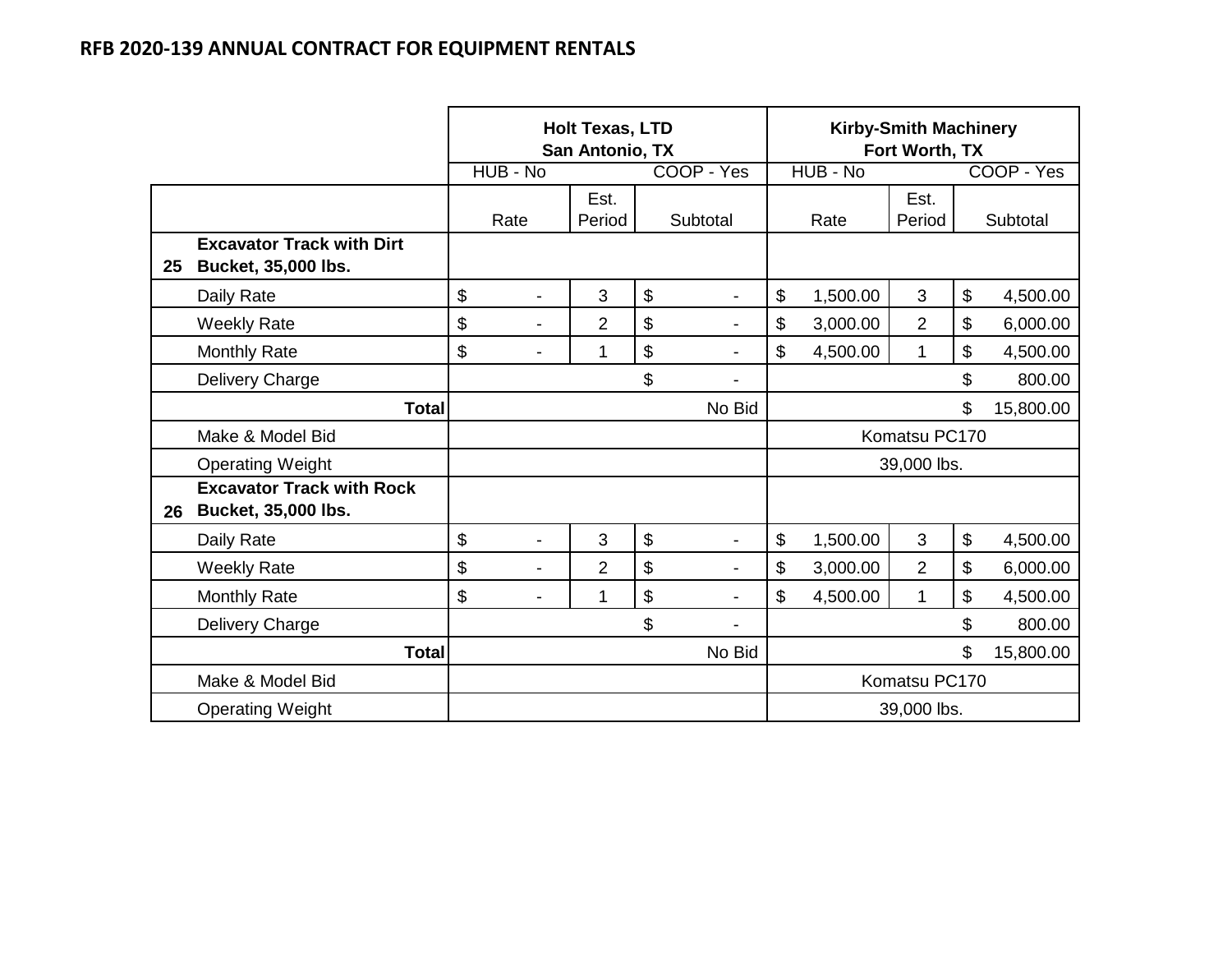|    |                                                                |                |             | <b>RB Everett Co.</b><br><b>Haltom City, TX</b> |    |                 | <b>RDO Equipment Co.</b><br>Fort Worth, TX |          |                 |                           |            |
|----|----------------------------------------------------------------|----------------|-------------|-------------------------------------------------|----|-----------------|--------------------------------------------|----------|-----------------|---------------------------|------------|
|    |                                                                |                | HUB - No    |                                                 |    | COOP - Yes      |                                            | HUB - No |                 |                           | COOP - Yes |
|    |                                                                |                | Rate        | Est.<br>Period                                  |    | Subtotal        |                                            | Rate     | Est.<br>Period  |                           | Subtotal   |
| 25 | <b>Excavator Track with Dirt</b><br><b>Bucket, 35,000 lbs.</b> |                |             | P                                               |    |                 |                                            |          |                 |                           |            |
|    | Daily Rate                                                     | \$             | 452.00      | $\mathbf{3}$                                    | \$ | 1,356.00        | $\mathfrak{S}$                             | 655.00   | 3               | $\mathfrak{S}$            | 1,965.00   |
|    | <b>Weekly Rate</b>                                             | \$             | 1,357.00    | $\overline{2}$                                  | \$ | 2,714.00        | \$                                         | 1,966.00 | $\overline{2}$  | $\boldsymbol{\mathsf{S}}$ | 3,932.00   |
|    | <b>Monthly Rate</b>                                            | \$             | 4,667.00    | 1                                               | \$ | 4,667.00        | \$                                         | 5,900.00 | $\mathbf{1}$    | \$                        | 5,900.00   |
|    | Delivery Charge                                                |                |             |                                                 | \$ | 300.00          | \$                                         |          |                 |                           | 700.00     |
|    | <b>Total</b>                                                   |                |             |                                                 | \$ | 9,037.00        |                                            |          |                 | \$                        | 12,497.00  |
|    | Make & Model Bid                                               |                |             | Doosan DX170LC                                  |    |                 |                                            |          | John Deere 160G |                           |            |
|    | <b>Operating Weight</b>                                        |                |             | 38,376 lbs.                                     |    |                 | 39,526 lbs.                                |          |                 |                           |            |
| 26 | <b>Excavator Track with Rock</b><br><b>Bucket, 35,000 lbs.</b> |                |             | P                                               |    |                 |                                            |          |                 |                           |            |
|    | Daily Rate                                                     | \$             | 452.00      | $\mathbf{3}$                                    | \$ | 1,356.00        | $\boldsymbol{\mathsf{S}}$                  | 655.00   | 3               | $\boldsymbol{\mathsf{S}}$ | 1,965.00   |
|    | <b>Weekly Rate</b>                                             | \$             | 1,357.00    | $\overline{2}$                                  | \$ | 2,714.00        | \$                                         | 1,966.00 | $\overline{2}$  | $\boldsymbol{\mathsf{S}}$ | 3,932.00   |
|    | <b>Monthly Rate</b>                                            | \$             | 4,667.00    | 1                                               | \$ | 4,667.00        | \$                                         | 5,900.00 | $\mathbf 1$     | \$                        | 5,900.00   |
|    | Delivery Charge                                                |                |             |                                                 | \$ | 300.00          |                                            |          |                 | \$                        | 700.00     |
|    | <b>Total</b>                                                   | \$             |             |                                                 |    | 9,037.00        |                                            |          |                 | \$                        | 12,497.00  |
|    | Make & Model Bid                                               | Doosan DX170LC |             |                                                 |    | John Deere 160G |                                            |          |                 |                           |            |
|    | <b>Operating Weight</b>                                        |                | 38,376 lbs. |                                                 |    |                 | 39,526 lbs.                                |          |                 |                           |            |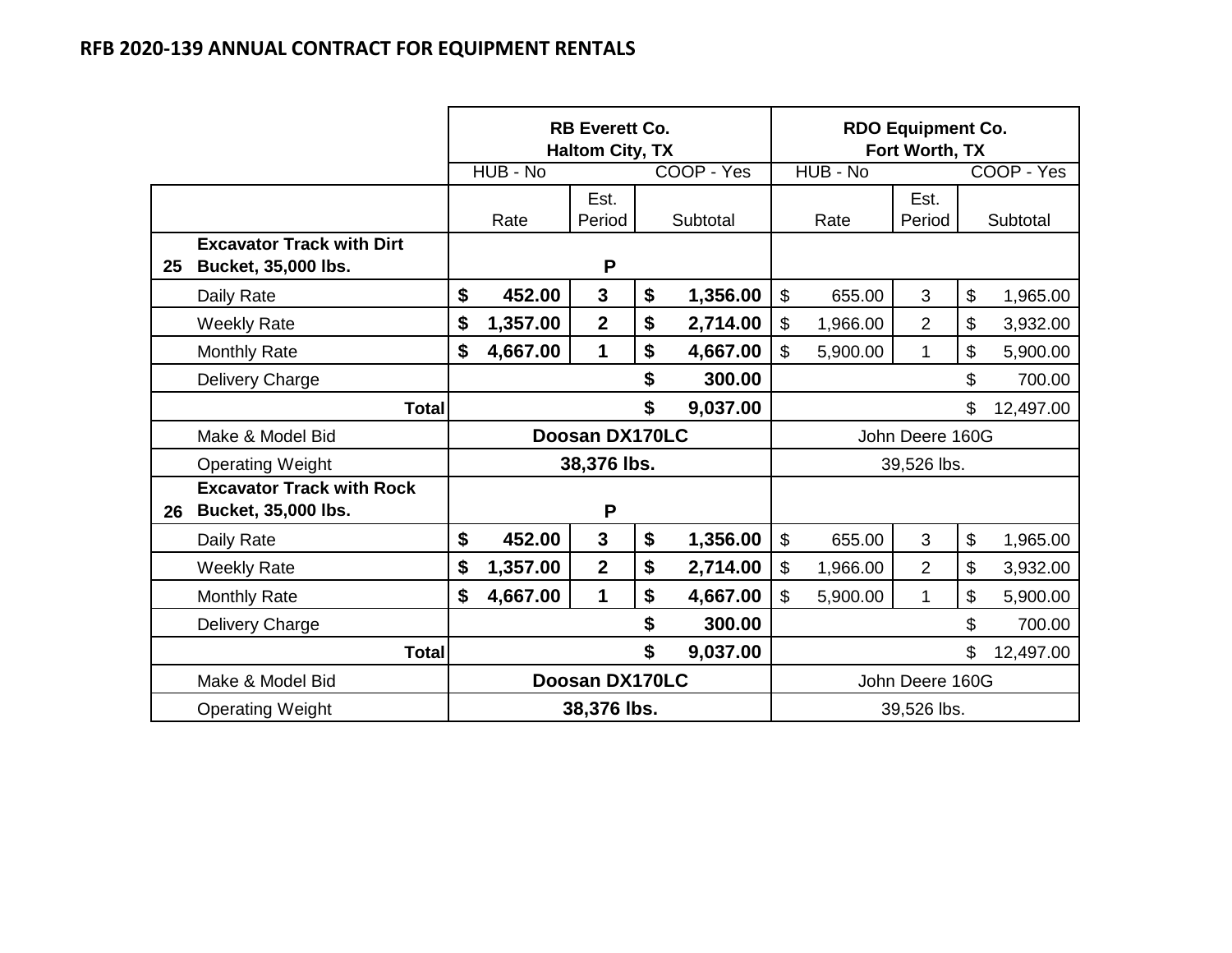|    |                                                         | <b>ROMCO Equipment Company, LLC</b><br>Fort Worth, TX |          |                |                |            |  |  |  |  |
|----|---------------------------------------------------------|-------------------------------------------------------|----------|----------------|----------------|------------|--|--|--|--|
|    |                                                         |                                                       | HUB - No |                |                | COOP - Yes |  |  |  |  |
|    |                                                         |                                                       | Rate     | Est.<br>Period |                | Subtotal   |  |  |  |  |
| 25 | <b>Excavator Track with Dirt</b><br>Bucket, 35,000 lbs. |                                                       |          | A              |                |            |  |  |  |  |
|    | Daily Rate                                              | \$                                                    | 520.00   | 3              | \$             | 1,560.00   |  |  |  |  |
|    | <b>Weekly Rate</b>                                      | \$                                                    | 1,558.00 | $\overline{2}$ | \$             | 3,116.00   |  |  |  |  |
|    | <b>Monthly Rate</b>                                     | \$                                                    | 4,675.00 | 1              | \$             | 4,675.00   |  |  |  |  |
|    | Delivery Charge                                         |                                                       |          |                | \$<br>1,150.00 |            |  |  |  |  |
|    | <b>Total</b>                                            |                                                       |          |                | \$             | 10,501.00  |  |  |  |  |
|    | Make & Model Bid                                        |                                                       |          | Volvo Ec160    |                |            |  |  |  |  |
|    | <b>Operating Weight</b>                                 |                                                       |          | 35,716 lbs.    |                |            |  |  |  |  |
| 26 | <b>Excavator Track with Rock</b><br>Bucket, 35,000 lbs. |                                                       |          | A              |                |            |  |  |  |  |
|    | Daily Rate                                              | \$                                                    | 520.00   | 3              | \$             | 1,560.00   |  |  |  |  |
|    | <b>Weekly Rate</b>                                      | \$                                                    | 1,558.00 | $\overline{2}$ | \$             | 3,116.00   |  |  |  |  |
|    | <b>Monthly Rate</b>                                     | \$                                                    | 4,675.00 | 1              | \$             | 4,675.00   |  |  |  |  |
|    | Delivery Charge                                         |                                                       |          |                | \$<br>1,150.00 |            |  |  |  |  |
|    | <b>Total</b>                                            |                                                       |          |                | \$             | 10,501.00  |  |  |  |  |
|    | Make & Model Bid                                        |                                                       |          | Volvo Ec160    |                |            |  |  |  |  |
|    | <b>Operating Weight</b>                                 |                                                       |          | 35,716 lbs.    |                |            |  |  |  |  |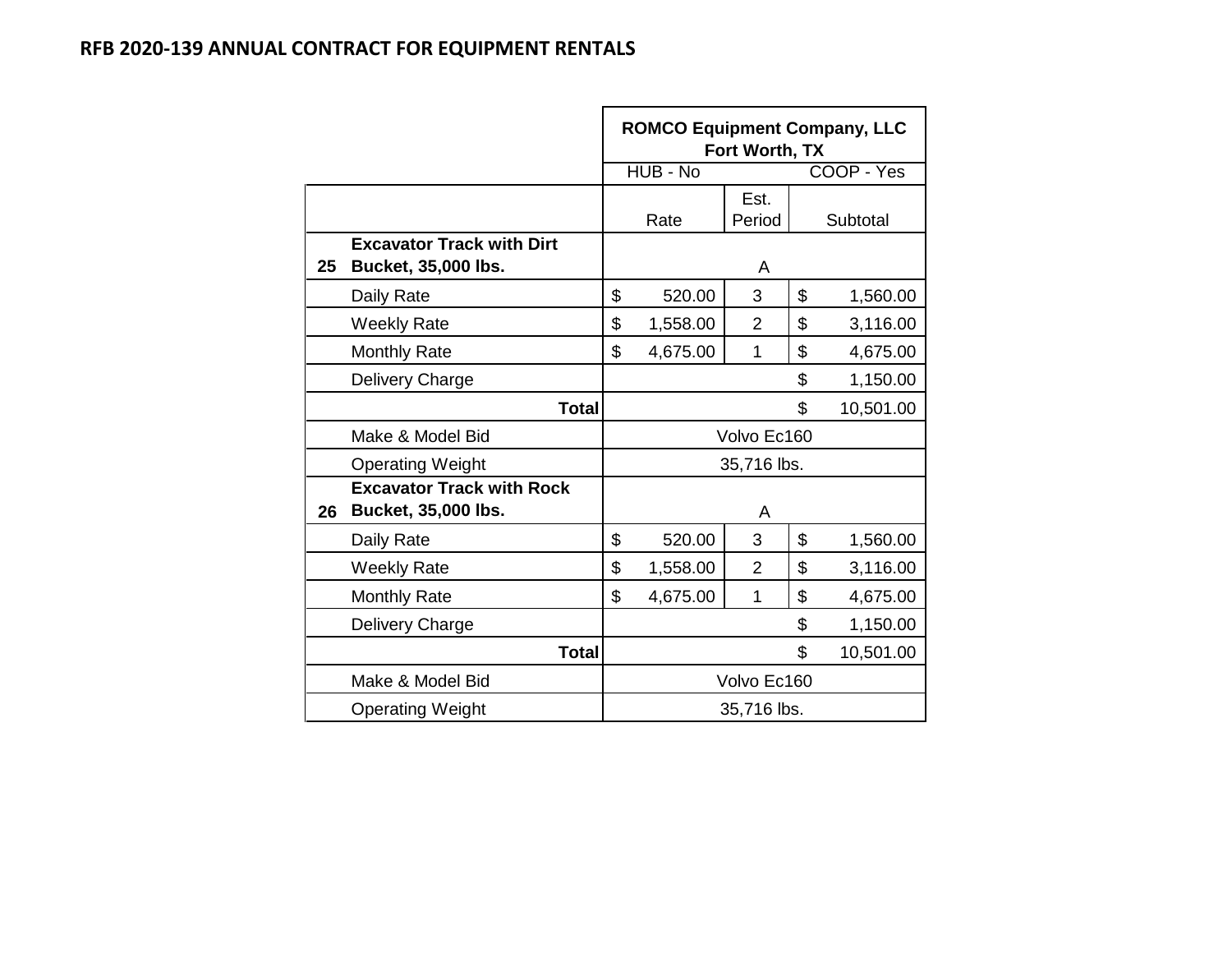|    |                                                                | <b>Bane Machinery Fort Worth, LP</b><br>Fort Worth, TX |                            |                |    |            | <b>FB McIntire Equipment Co.</b><br>Fort Worth, TX |                |    |            |  |
|----|----------------------------------------------------------------|--------------------------------------------------------|----------------------------|----------------|----|------------|----------------------------------------------------|----------------|----|------------|--|
|    |                                                                |                                                        | HUB - No                   |                |    | COOP - Yes | HUB - No                                           |                |    | COOP - Yes |  |
|    |                                                                |                                                        | Rate                       | Est.<br>Period |    | Subtotal   | Rate                                               | Est.<br>Period |    | Subtotal   |  |
| 27 | <b>Excavator Track with Dirt</b><br><b>Bucket, 56,000 lbs.</b> |                                                        |                            | S              |    |            |                                                    |                |    |            |  |
|    | Daily Rate                                                     | \$                                                     | 680.00                     | 3              | \$ | 2,040.00   | $\boldsymbol{\mathsf{S}}$                          | 3              | \$ |            |  |
|    | <b>Weekly Rate</b>                                             | \$                                                     | 2,040.00                   | $\overline{c}$ | \$ | 4,080.00   | \$                                                 | 2              | \$ |            |  |
|    | <b>Monthly Rate</b>                                            | \$                                                     | 6,120.00                   | $\mathcal I$   | \$ | 6,120.00   | $\boldsymbol{\mathsf{S}}$                          | 1              | \$ |            |  |
|    | Delivery Charge                                                |                                                        |                            |                | \$ | 900.00     |                                                    |                | \$ |            |  |
|    | <b>Total</b>                                                   |                                                        |                            |                | \$ | 13,140.00  |                                                    |                |    | No Bid     |  |
|    | Make & Model Bid                                               |                                                        | Kobelco SK260LC / LB 250X4 |                |    |            |                                                    |                |    |            |  |
|    | <b>Operating Weight</b>                                        |                                                        |                            | 56,000 lbs.    |    |            |                                                    |                |    |            |  |
|    | <b>Section III - Earth Moving</b>                              |                                                        |                            |                |    |            |                                                    |                |    |            |  |
| 28 | <b>Excavator Track with Rock</b><br><b>Bucket, 56,000 lbs.</b> |                                                        |                            | $\mathcal S$   |    |            |                                                    |                |    |            |  |
|    | Daily Rate                                                     | \$                                                     | 680.00                     | 3              | \$ | 2,040.00   | \$                                                 | 3              | \$ |            |  |
|    | <b>Weekly Rate</b>                                             | \$                                                     | 2,040.00                   | $\overline{2}$ | \$ | 4,080.00   | $\mathfrak{S}$                                     | $\overline{2}$ | \$ |            |  |
|    | <b>Monthly Rate</b>                                            | \$                                                     | 6,120.00                   | 1              | \$ | 6,120.00   | $\boldsymbol{\mathsf{S}}$                          | 1              | \$ |            |  |
|    | Delivery Charge                                                |                                                        |                            |                | \$ | 900.00     |                                                    |                | \$ |            |  |
|    | <b>Total</b>                                                   |                                                        |                            |                | \$ | 13,140.00  |                                                    |                |    | No Bid     |  |
|    | Make & Model Bid                                               |                                                        | Kobelco SK260LC / LB 250X4 |                |    |            |                                                    |                |    |            |  |
|    | <b>Operating Weight</b>                                        |                                                        |                            | 56,000 lbs.    |    |            |                                                    |                |    |            |  |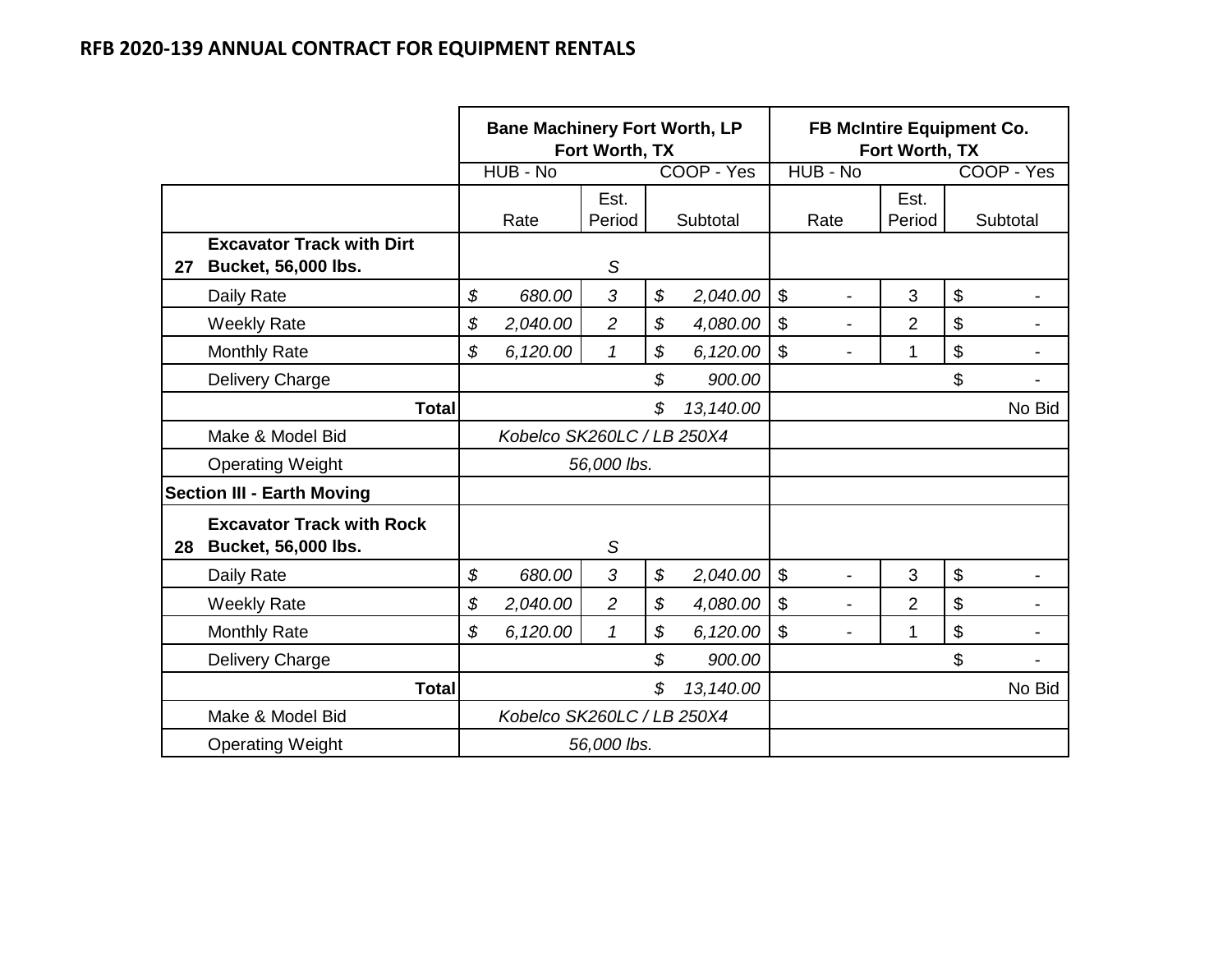|    |                                                                |                                | <b>Holt Texas, LTD</b><br>San Antonio, TX |                      |               |                                 | <b>Kirby-Smith Machinery</b><br>Fort Worth, TX |          |            |
|----|----------------------------------------------------------------|--------------------------------|-------------------------------------------|----------------------|---------------|---------------------------------|------------------------------------------------|----------|------------|
|    |                                                                | HUB - No                       |                                           | COOP - Yes           |               | HUB - No                        |                                                |          | COOP - Yes |
|    |                                                                | Rate                           | Est.<br>Period                            | Subtotal             |               | Rate                            | Est.<br>Period                                 |          | Subtotal   |
| 27 | <b>Excavator Track with Dirt</b><br><b>Bucket, 56,000 lbs.</b> |                                |                                           |                      |               | Does Not Meet Specification for | <b>Operating Weight</b>                        |          |            |
|    | Daily Rate                                                     | \$<br>$\overline{\phantom{0}}$ | 3                                         | \$<br>$\blacksquare$ | \$            | 2,200.00                        | 3                                              | \$       | 6,600.00   |
|    | <b>Weekly Rate</b>                                             | \$<br>$\overline{\phantom{0}}$ | $\overline{2}$                            | \$                   | \$            | 4,400.00                        | $\overline{2}$                                 | \$       | 8,800.00   |
|    | <b>Monthly Rate</b>                                            | \$<br>$\overline{\phantom{0}}$ | 1                                         | \$                   | \$            | 6,600.00                        | 1                                              | \$       | 6,600.00   |
|    | Delivery Charge                                                |                                |                                           | \$                   |               |                                 | \$                                             | 1,000.00 |            |
|    | <b>Total</b>                                                   |                                |                                           | No Bid               | \$            |                                 |                                                |          | 23,000.00  |
|    | Make & Model Bid                                               |                                |                                           |                      |               |                                 | Komatsu PC240                                  |          |            |
|    | <b>Operating Weight</b>                                        |                                |                                           |                      |               |                                 | 55,000 lbs.                                    |          |            |
|    | <b>Section III - Earth Moving</b>                              |                                |                                           |                      |               |                                 |                                                |          |            |
| 28 | <b>Excavator Track with Rock</b><br><b>Bucket, 56,000 lbs.</b> |                                |                                           |                      |               | Does Not Meet Specification for | <b>Operating Weight</b>                        |          |            |
|    | Daily Rate                                                     | \$<br>$\overline{\phantom{0}}$ | 3                                         | \$<br>-              | \$            | 2,200.00                        | 3                                              | \$       | 6,600.00   |
|    | <b>Weekly Rate</b>                                             | \$<br>$\overline{a}$           | $\overline{2}$                            | \$                   | \$            | 4,400.00                        | $\overline{2}$                                 | \$       | 8,800.00   |
|    | <b>Monthly Rate</b>                                            | \$<br>$\blacksquare$           | 1                                         | \$                   | \$            | 6,600.00                        | 1                                              | \$       | 6,600.00   |
|    | Delivery Charge                                                |                                |                                           | \$                   | \$            |                                 |                                                |          | 1,000.00   |
|    | <b>Total</b>                                                   |                                |                                           | No Bid               | \$            |                                 |                                                |          | 23,000.00  |
|    | Make & Model Bid                                               |                                |                                           |                      | Komatsu PC240 |                                 |                                                |          |            |
|    | <b>Operating Weight</b>                                        |                                |                                           |                      |               | 55,000 lbs.                     |                                                |          |            |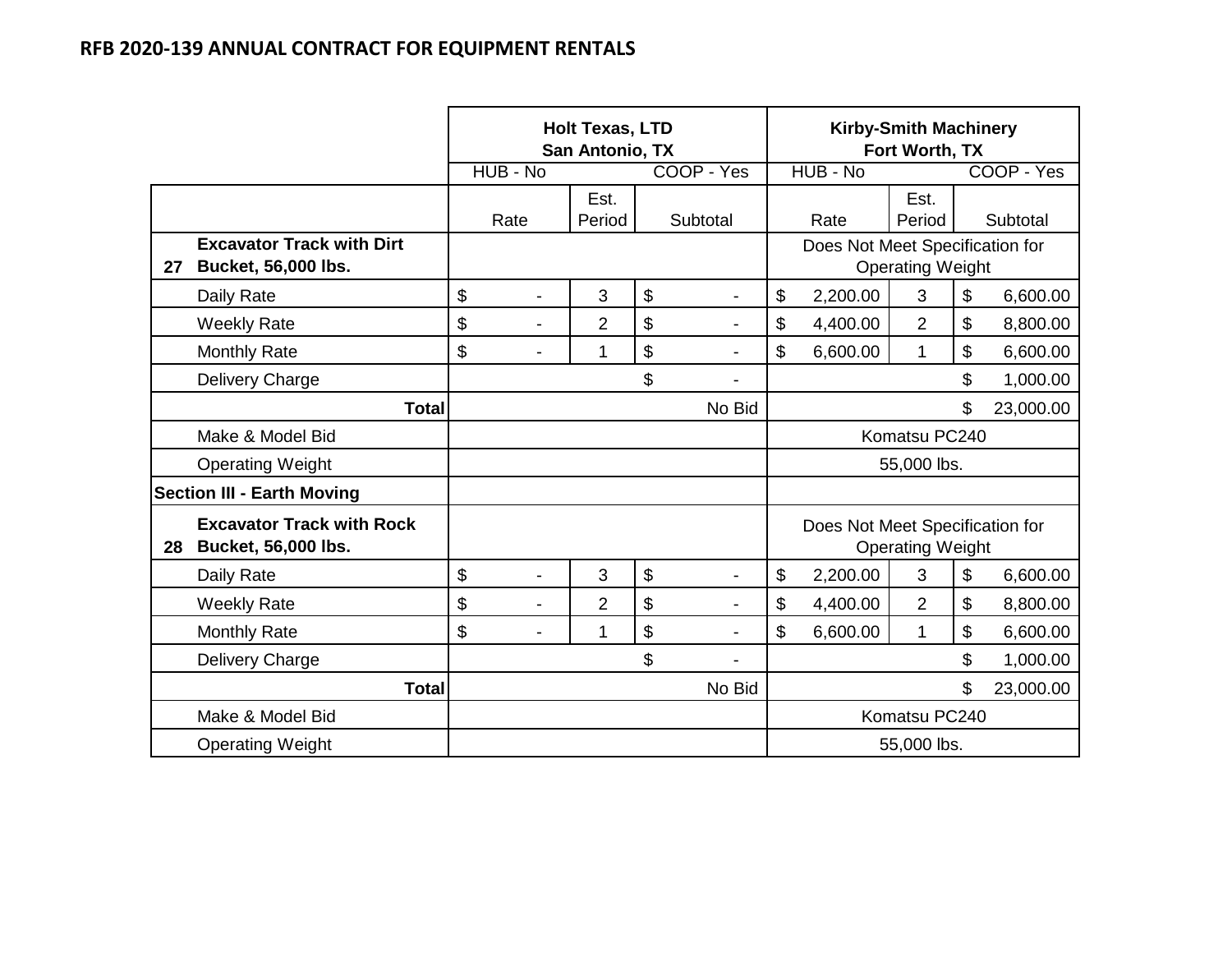|    |                                                                |                            |          | <b>RB Everett Co.</b><br><b>Haltom City, TX</b> |                 |            |                           |          | <b>RDO Equipment Co.</b><br>Fort Worth, TX |                            |            |
|----|----------------------------------------------------------------|----------------------------|----------|-------------------------------------------------|-----------------|------------|---------------------------|----------|--------------------------------------------|----------------------------|------------|
|    |                                                                |                            | HUB - No |                                                 |                 | COOP - Yes |                           | HUB - No |                                            |                            | COOP - Yes |
|    |                                                                |                            | Rate     | Est.<br>Period                                  |                 | Subtotal   |                           | Rate     | Est.<br>Period                             |                            | Subtotal   |
| 27 | <b>Excavator Track with Dirt</b><br><b>Bucket, 56,000 lbs.</b> |                            |          | P                                               |                 |            |                           |          |                                            |                            |            |
|    | Daily Rate                                                     | \$                         | 547.00   | $\mathbf{3}$                                    | \$              | 1,641.00   | \$                        | 766.00   | $\mathfrak{S}$                             | $\boldsymbol{\mathsf{S}}$  | 2,298.00   |
|    | <b>Weekly Rate</b>                                             | \$                         | 1,635.00 | $\overline{2}$                                  | \$              | 3,270.00   | \$                        | 2,300.00 | $\overline{2}$                             | $\mathfrak{S}$             | 4,600.00   |
|    | <b>Monthly Rate</b>                                            | \$                         | 4,900.00 | $\mathbf 1$                                     | \$              | 4,900.00   | \$                        | 6,900.00 | $\mathbf{1}$                               | $\boldsymbol{\mathsf{\$}}$ | 6,900.00   |
|    | <b>Delivery Charge</b>                                         |                            |          |                                                 | \$              | 300.00     | \$                        |          |                                            |                            | 700.00     |
|    | <b>Total</b>                                                   |                            |          |                                                 | \$              | 10,111.00  | \$                        |          |                                            |                            | 14,498.00  |
|    | Make & Model Bid                                               |                            |          | Doosan DX235                                    |                 |            | John Deere 245G           |          |                                            |                            |            |
|    | <b>Operating Weight</b>                                        |                            |          | 56,019 lbs.                                     |                 |            |                           |          | 56,830 lbs.                                |                            |            |
|    | <b>Section III - Earth Moving</b>                              |                            |          |                                                 |                 |            |                           |          |                                            |                            |            |
| 28 | <b>Excavator Track with Rock</b><br><b>Bucket, 56,000 lbs.</b> |                            |          | P                                               |                 |            |                           |          |                                            |                            |            |
|    | Daily Rate                                                     | \$                         | 547.00   | $\mathbf{3}$                                    | \$              | 1,641.00   | $\boldsymbol{\mathsf{S}}$ | 766.00   | 3                                          | $\boldsymbol{\mathsf{\$}}$ | 2,298.00   |
|    | <b>Weekly Rate</b>                                             | \$                         | 1,635.00 | $\overline{2}$                                  | \$              | 3,270.00   | \$                        | 2,300.00 | $\overline{2}$                             | $\boldsymbol{\mathsf{S}}$  | 4,600.00   |
|    | <b>Monthly Rate</b>                                            | \$                         | 4,900.00 | 1                                               | \$              | 4,900.00   | \$                        | 6,900.00 | $\mathbf{1}$                               | $\boldsymbol{\mathsf{S}}$  | 6,900.00   |
|    | Delivery Charge                                                |                            |          |                                                 | \$              | 300.00     | \$                        |          |                                            |                            | 700.00     |
|    | <b>Total</b>                                                   | \$<br>10,111.00            |          |                                                 |                 |            |                           |          | \$                                         | 14,498.00                  |            |
|    | Make & Model Bid                                               | Doosan DX235               |          |                                                 | John Deere 245G |            |                           |          |                                            |                            |            |
|    | <b>Operating Weight</b>                                        | 56,019 lbs.<br>56,830 lbs. |          |                                                 |                 |            |                           |          |                                            |                            |            |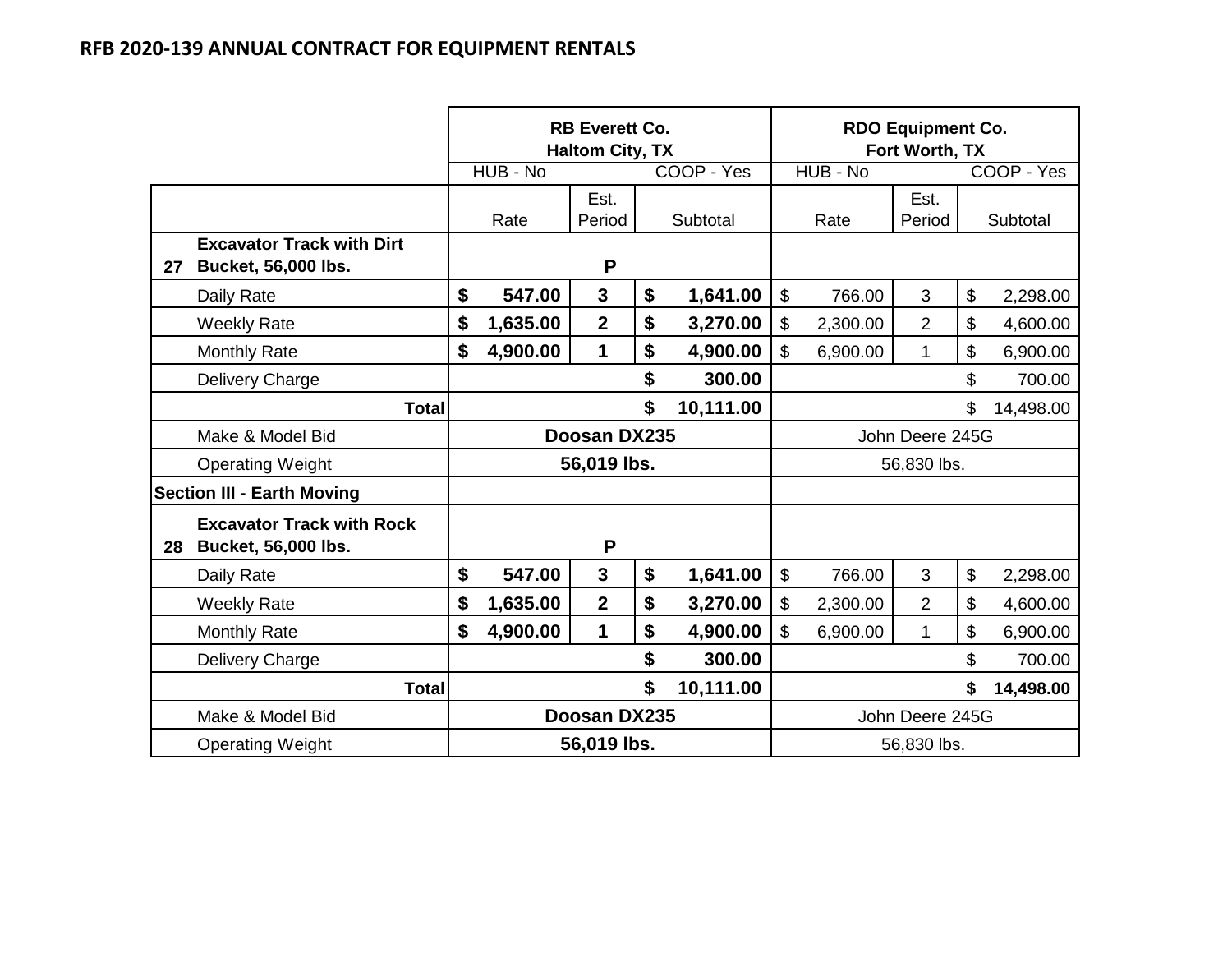|    |                                                                | <b>ROMCO Equipment Company, LLC</b> | Fort Worth, TX |    |            |
|----|----------------------------------------------------------------|-------------------------------------|----------------|----|------------|
|    |                                                                | HUB - No                            |                |    | COOP - Yes |
|    |                                                                | Rate                                | Est.<br>Period |    | Subtotal   |
| 27 | <b>Excavator Track with Dirt</b><br><b>Bucket, 56,000 lbs.</b> |                                     | A              |    |            |
|    | Daily Rate                                                     | \$<br>699.00                        | 3              | \$ | 2,097.00   |
|    | <b>Weekly Rate</b>                                             | \$<br>2,096.00                      | $\overline{2}$ | \$ | 4,192.00   |
|    | <b>Monthly Rate</b>                                            | \$<br>6,290.00                      | 1              | \$ | 6,290.00   |
|    | Delivery Charge                                                |                                     | 1,150.00       |    |            |
|    | <b>Total</b>                                                   |                                     |                | \$ | 13,729.00  |
|    | Make & Model Bid                                               |                                     | Volvo Ec250    |    |            |
|    | <b>Operating Weight</b>                                        |                                     | 56,430 lbs.    |    |            |
|    | <b>Section III - Earth Moving</b>                              |                                     |                |    |            |
| 28 | <b>Excavator Track with Rock</b><br>Bucket, 56,000 lbs.        |                                     | A              |    |            |
|    | Daily Rate                                                     | \$<br>699.00                        | 3              | \$ | 2,097.00   |
|    | <b>Weekly Rate</b>                                             | \$<br>2,096.00                      | $\overline{2}$ | \$ | 4,192.00   |
|    | <b>Monthly Rate</b>                                            | \$<br>6,290.00                      | 1              | \$ | 6,290.00   |
|    | Delivery Charge                                                |                                     |                | \$ | 1,150.00   |
|    | Total                                                          |                                     |                | \$ | 13,729.00  |
|    | Make & Model Bid                                               |                                     | Volvo Ec250    |    |            |
|    | <b>Operating Weight</b>                                        |                                     | 56,430 lbs.    |    |            |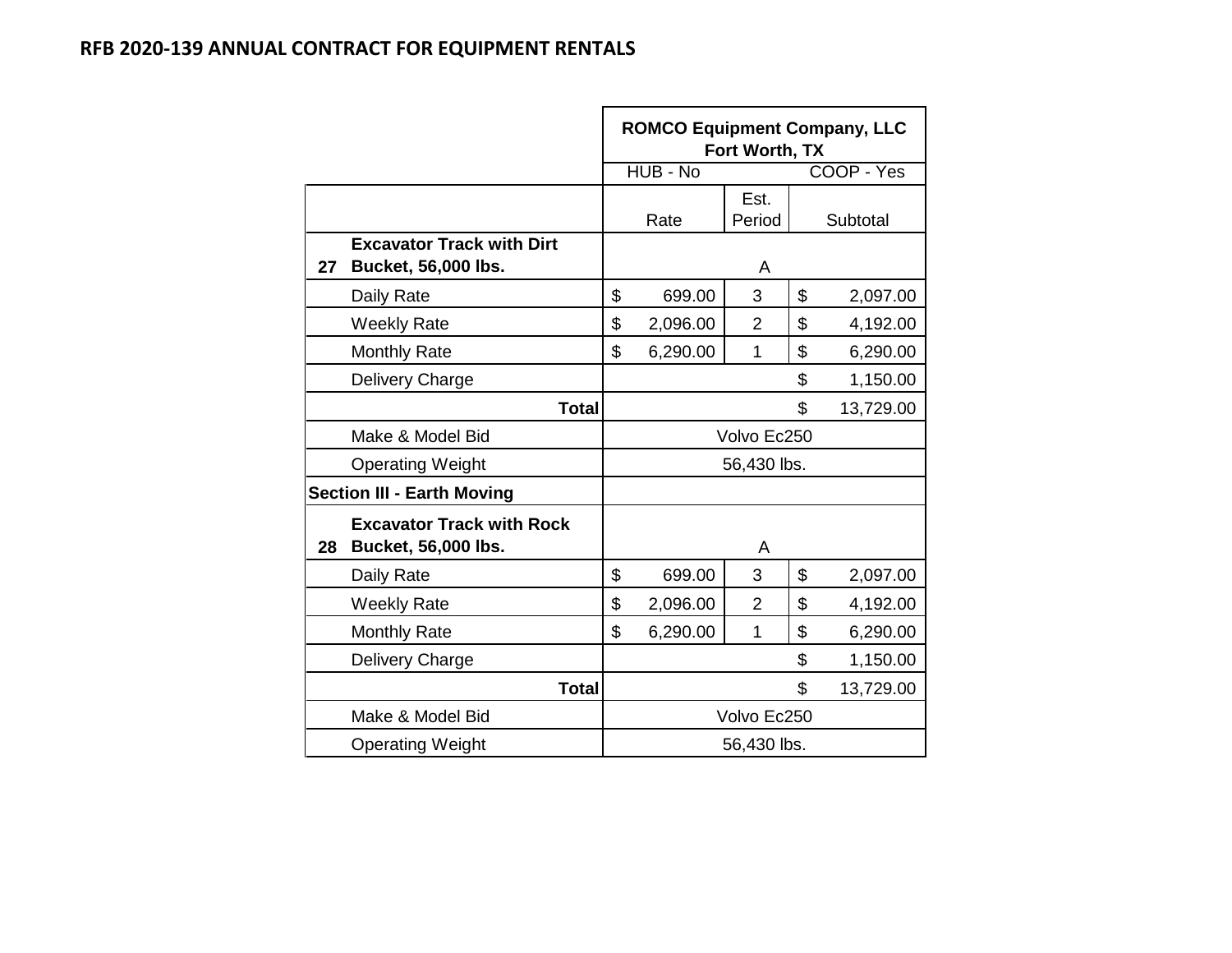|    |                                                                | <b>Bane Machinery Fort Worth, LP</b><br>Fort Worth, TX |                                 |                         |    | <b>FB McIntire Equipment Co.</b><br>Fort Worth, TX |                           |                |                |    |            |
|----|----------------------------------------------------------------|--------------------------------------------------------|---------------------------------|-------------------------|----|----------------------------------------------------|---------------------------|----------------|----------------|----|------------|
|    |                                                                |                                                        | HUB - No                        |                         |    | COOP - Yes                                         |                           | HUB - No       |                |    | COOP - Yes |
|    |                                                                |                                                        | Rate                            | Est.<br>Period          |    | Subtotal                                           |                           | Rate           | Est.<br>Period |    | Subtotal   |
| 29 | <b>Excavator Track with Dirt</b><br><b>Bucket, 69,000 lbs.</b> |                                                        | Does Not Meet Specification for | <b>Operating Weight</b> |    |                                                    |                           |                |                |    |            |
|    | Daily Rate                                                     | \$                                                     | 795.00                          | 3                       | \$ | 2,385.00                                           | \$                        |                | 3              | \$ |            |
|    | <b>Weekly Rate</b>                                             | \$                                                     | 2,380.00                        | $\overline{2}$          | \$ | 4,760.00                                           | \$                        | $\blacksquare$ | $\overline{2}$ | \$ |            |
|    | <b>Monthly Rate</b>                                            | \$                                                     | 7,140.00                        | 1                       | \$ | 7,140.00                                           | $\boldsymbol{\mathsf{S}}$ |                | 1              | \$ |            |
|    | Delivery Charge                                                |                                                        |                                 |                         | \$ | 900.00                                             |                           |                |                | \$ |            |
|    | <b>Total</b>                                                   |                                                        |                                 |                         | \$ | 15,185.00                                          |                           |                |                |    | No Bid     |
|    | Make & Model Bid                                               |                                                        | Kobelco SK300 / LB 300X4        |                         |    |                                                    |                           |                |                |    |            |
|    | <b>Operating Weight</b>                                        |                                                        |                                 | 68,000 lbs.             |    |                                                    |                           |                |                |    |            |
| 30 | <b>Excavator Track with Rock</b><br><b>Bucket, 69,000 lbs.</b> |                                                        | Does Not Meet Specification for | <b>Operating Weight</b> |    |                                                    |                           |                |                |    |            |
|    | Daily Rate                                                     | \$                                                     | 795.00                          | 3                       | \$ | 2,385.00                                           | $\boldsymbol{\mathsf{S}}$ |                | 3              | \$ |            |
|    | <b>Weekly Rate</b>                                             | \$                                                     | 2,380.00                        | $\overline{2}$          | \$ | 4,760.00                                           | $\boldsymbol{\mathsf{S}}$ |                | $\overline{2}$ | \$ |            |
|    | <b>Monthly Rate</b>                                            | \$                                                     | 7,140.00                        | 1                       | \$ | 7,140.00                                           | \$                        |                | 1              | \$ |            |
|    | Delivery Charge                                                |                                                        |                                 |                         | \$ | 900.00                                             |                           |                |                | \$ |            |
|    | <b>Total</b>                                                   |                                                        |                                 |                         | \$ | 15,185.00                                          |                           |                |                |    | No Bid     |
|    | Make & Model Bid                                               |                                                        | Kobelco SK300 / LB 300X4        |                         |    |                                                    |                           |                |                |    |            |
|    | <b>Operating Weight</b>                                        |                                                        |                                 | 68,000 lbs.             |    |                                                    |                           |                |                |    |            |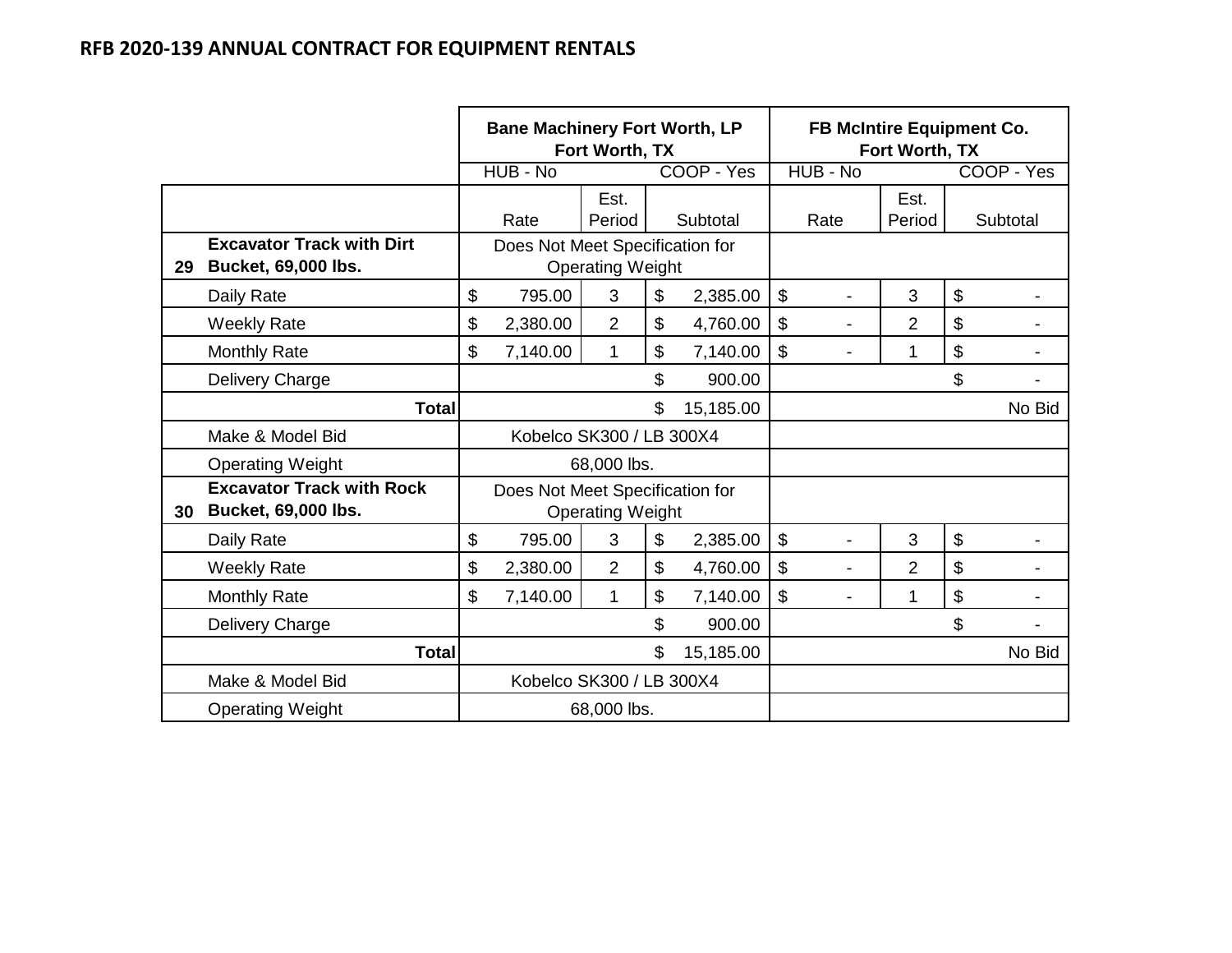|    |                                                                |                            |                                 | <b>Holt Texas, LTD</b><br>San Antonio, TX |          |            | <b>Kirby-Smith Machinery</b><br>Fort Worth, TX |                                 |                         |                |            |
|----|----------------------------------------------------------------|----------------------------|---------------------------------|-------------------------------------------|----------|------------|------------------------------------------------|---------------------------------|-------------------------|----------------|------------|
|    |                                                                |                            | HUB - No                        |                                           |          | COOP - Yes |                                                | HUB - No                        |                         |                | COOP - Yes |
|    |                                                                |                            | Rate                            | Est.<br>Period                            | Subtotal |            |                                                | Rate                            | Est.<br>Period          |                | Subtotal   |
| 29 | <b>Excavator Track with Dirt</b><br><b>Bucket, 69,000 lbs.</b> |                            | Does Not Meet Specification for | <b>Operating Weight</b>                   |          |            |                                                | Does Not Meet Specification for | <b>Operating Weight</b> |                |            |
|    | Daily Rate                                                     | \$                         | 1,490.00                        | 3                                         | \$       | 4,470.00   | \$                                             | 2,500.00                        | 3                       | \$             | 7,500.00   |
|    | <b>Weekly Rate</b>                                             | \$                         | 3,720.00                        | $\overline{2}$                            | \$       | 7,440.00   | \$                                             | 5,000.00                        | $\overline{2}$          | \$             | 10,000.00  |
|    | <b>Monthly Rate</b>                                            | \$                         | 8,370.00                        | 1                                         | \$       | 8,370.00   | \$                                             | 75,800.00                       | $\mathbf 1$             | \$             | 75,800.00  |
|    | Delivery Charge                                                |                            |                                 |                                           | \$       | 1,396.00   | \$                                             |                                 |                         |                | 1,300.00   |
|    | <b>Total</b>                                                   |                            |                                 |                                           | \$       | 21,676.00  | \$                                             |                                 |                         |                | 94,600.00  |
|    | Make & Model Bid                                               |                            |                                 | <b>CAT 330F</b>                           |          |            |                                                |                                 | Komatsu PC290           |                |            |
|    | <b>Operating Weight</b>                                        |                            |                                 | 65,000 lbs.                               |          |            |                                                |                                 | 68,000 lbs.             |                |            |
| 30 | <b>Excavator Track with Rock</b><br><b>Bucket, 69,000 lbs.</b> |                            | Does Not Meet Specification for | <b>Operating Weight</b>                   |          |            |                                                | Does Not Meet Specification for | <b>Operating Weight</b> |                |            |
|    | Daily Rate                                                     | \$                         | 1,490.00                        | 3                                         | \$       | 4,470.00   | \$                                             | 2,500.00                        | 3                       | \$             | 7,500.00   |
|    | <b>Weekly Rate</b>                                             | \$                         | 3,720.00                        | $\overline{2}$                            | \$       | 7,440.00   | \$                                             | 5,000.00                        | $\overline{2}$          | $\mathfrak{S}$ | 10,000.00  |
|    | <b>Monthly Rate</b>                                            | \$                         | 8,370.00                        | 1                                         | \$       | 8,370.00   | \$                                             | 7,500.00                        | 1                       | $\mathfrak{L}$ | 7,500.00   |
|    | Delivery Charge                                                |                            |                                 |                                           | \$       | 1,396.00   | \$                                             |                                 |                         |                | 1,300.00   |
|    | <b>Total</b>                                                   |                            |                                 |                                           | \$       | 21,676.00  | \$                                             |                                 |                         |                | 26,300.00  |
|    | Make & Model Bid                                               | <b>CAT 330F</b>            |                                 |                                           |          |            |                                                |                                 | Komatsu PC290           |                |            |
|    | <b>Operating Weight</b>                                        | 65,000 lbs.<br>68,000 lbs. |                                 |                                           |          |            |                                                |                                 |                         |                |            |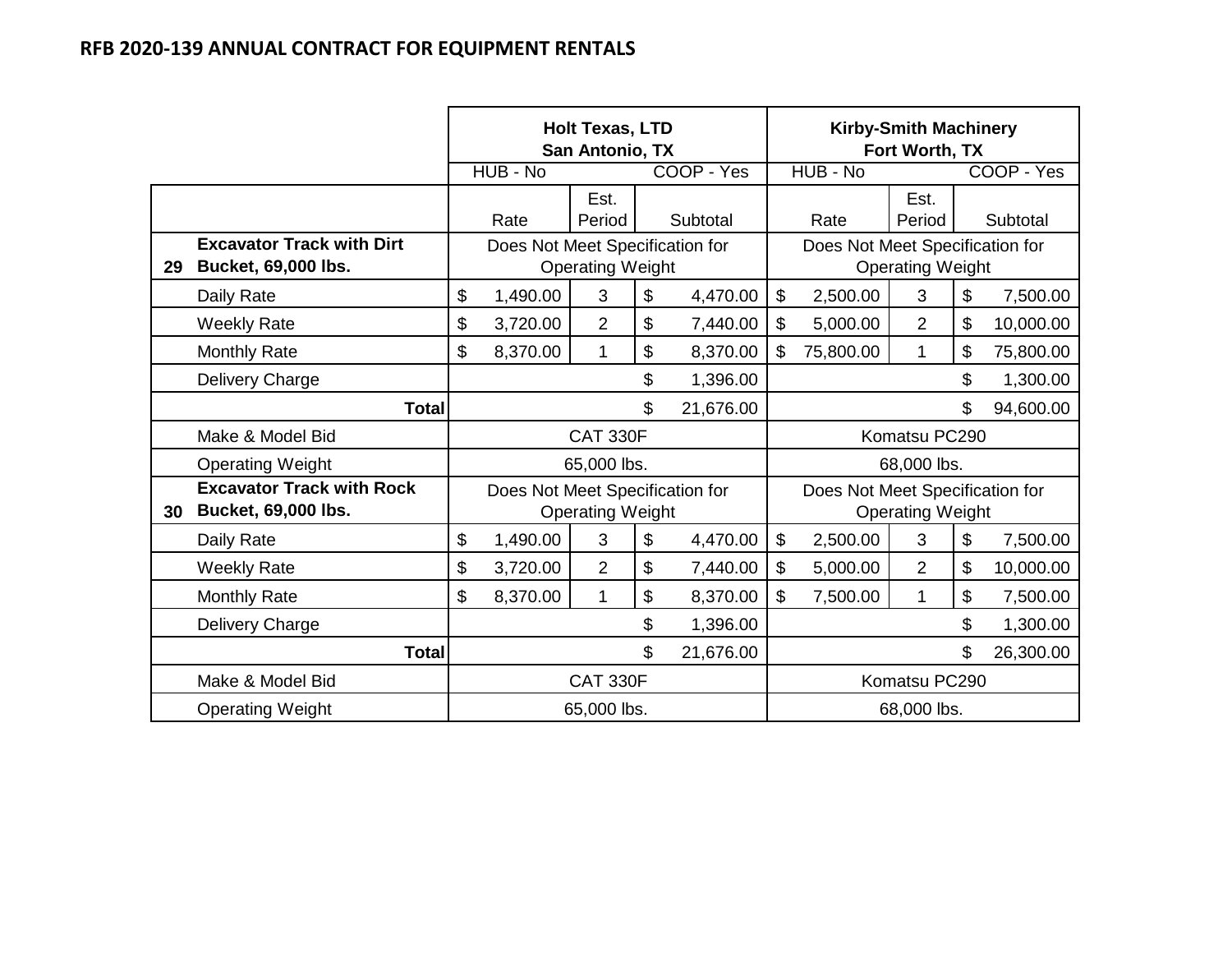|    |                                                                |              |          | <b>RB Everett Co.</b><br><b>Haltom City, TX</b> |    |            |                           |                                 | <b>RDO Equipment Co.</b><br>Fort Worth, TX |       |            |
|----|----------------------------------------------------------------|--------------|----------|-------------------------------------------------|----|------------|---------------------------|---------------------------------|--------------------------------------------|-------|------------|
|    |                                                                |              | HUB - No |                                                 |    | COOP - Yes |                           | HUB - No                        |                                            |       | COOP - Yes |
|    |                                                                |              |          | Est.                                            |    |            |                           |                                 | Est.                                       |       |            |
|    |                                                                |              | Rate     | Period                                          |    | Subtotal   |                           | Rate                            | Period                                     |       | Subtotal   |
| 29 | <b>Excavator Track with Dirt</b><br><b>Bucket, 69,000 lbs.</b> |              |          | P                                               |    |            |                           | Does Not Meet Specification for | <b>Operating Weight</b>                    |       |            |
|    | Daily Rate                                                     | \$           | 800.00   | $\mathbf{3}$                                    | \$ | 2,400.00   | $\boldsymbol{\mathsf{S}}$ | 833.00                          | 3                                          | \$    | 2,499.00   |
|    | <b>Weekly Rate</b>                                             | \$           | 2,400.00 | $\overline{2}$                                  | \$ | 4,800.00   | \$                        | 2,500.00                        | $\overline{2}$                             | \$    | 5,000.00   |
|    | <b>Monthly Rate</b>                                            | \$           | 7,200.00 | $\mathbf{1}$                                    | \$ | 7,200.00   | \$                        | 7,500.00                        | $\mathbf{1}$                               | \$    | 7,500.00   |
|    | Delivery Charge                                                |              |          |                                                 | \$ | 300.00     |                           |                                 |                                            | \$    | 700.00     |
|    | <b>Total</b>                                                   |              |          |                                                 | \$ | 14,700.00  | \$                        |                                 |                                            |       | 15,699.00  |
|    | Make & Model Bid                                               |              |          | Doosan DX300                                    |    |            |                           |                                 | John Deere 300G                            |       |            |
|    | <b>Operating Weight</b>                                        |              |          | 69,691 lbs.                                     |    |            |                           |                                 | 68,674 lbs.                                |       |            |
| 30 | <b>Excavator Track with Rock</b><br><b>Bucket, 69,000 lbs.</b> |              |          | P                                               |    |            |                           | Does Not Meet Specification for | <b>Operating Weight</b>                    |       |            |
|    | Daily Rate                                                     | \$           | 800.00   | $\mathbf{3}$                                    | \$ | 2,400.00   | $\boldsymbol{\mathsf{S}}$ | 833.00                          | 3                                          | \$    | 2,499.00   |
|    | <b>Weekly Rate</b>                                             | \$           | 2,400.00 | $\overline{2}$                                  | \$ | 4,800.00   | \$                        | 2,500.00                        | $\overline{2}$                             | $\$\$ | 5,000.00   |
|    | <b>Monthly Rate</b>                                            | \$           | 7,200.00 | 1                                               | \$ | 7,200.00   | \$                        | 7,500.00                        | $\mathbf 1$                                | \$    | 7,500.00   |
|    | Delivery Charge                                                |              |          |                                                 | \$ | 300.00     | \$                        |                                 |                                            |       | 700.00     |
|    | <b>Total</b>                                                   |              |          |                                                 | \$ | 14,700.00  |                           |                                 |                                            | \$    | 15,699.00  |
|    | Make & Model Bid                                               | Doosan DX300 |          |                                                 |    |            | John Deere 300G           |                                 |                                            |       |            |
|    | <b>Operating Weight</b>                                        |              |          | 69,691 lbs.                                     |    |            | 68,674 lbs.               |                                 |                                            |       |            |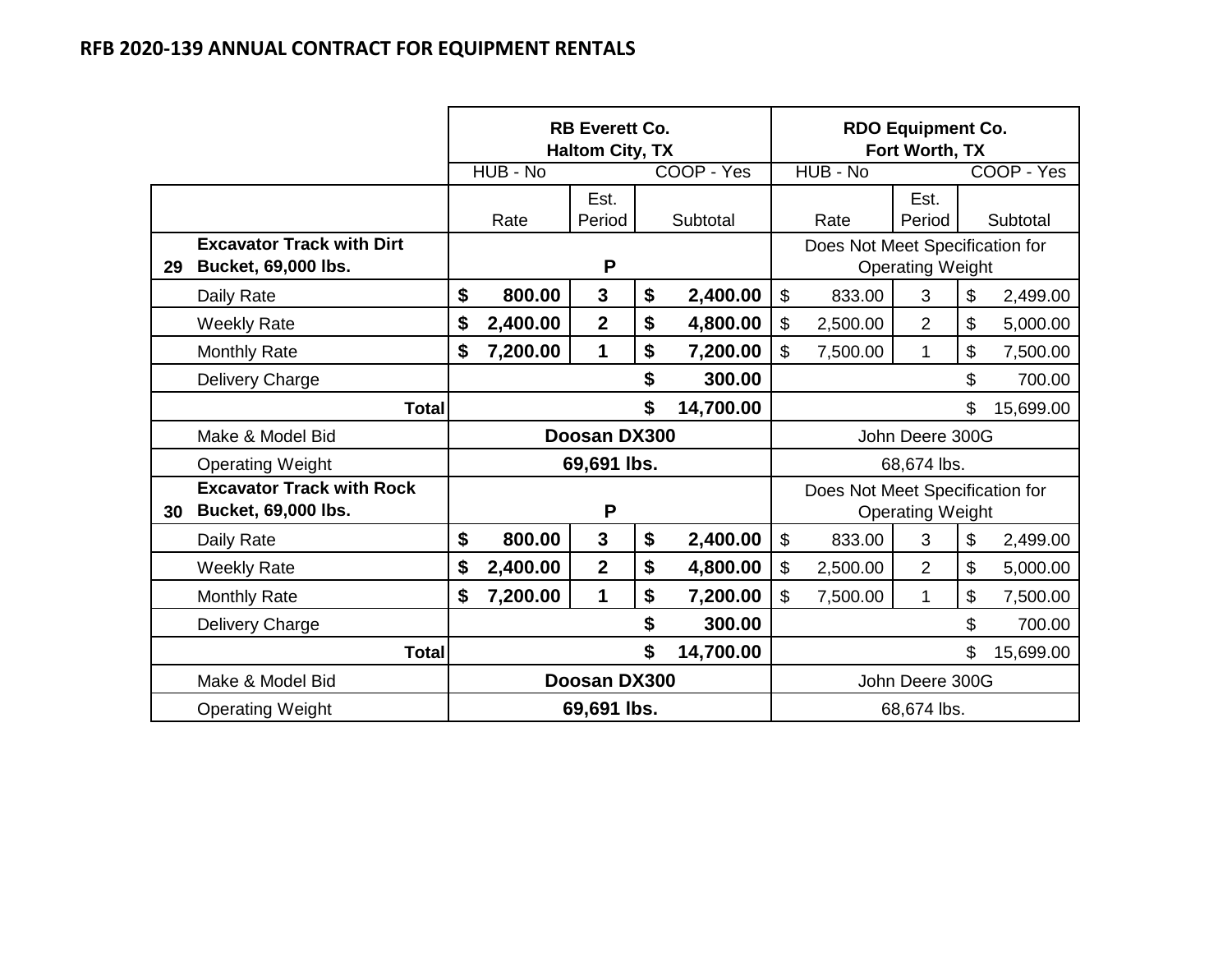|    |                                                                | <b>ROMCO Equipment Company, LLC</b><br>Fort Worth, TX |          |                |                |            |  |  |  |  |
|----|----------------------------------------------------------------|-------------------------------------------------------|----------|----------------|----------------|------------|--|--|--|--|
|    |                                                                |                                                       | HUB - No |                |                | COOP - Yes |  |  |  |  |
|    |                                                                |                                                       |          | Est.           |                |            |  |  |  |  |
|    |                                                                |                                                       | Rate     | Period         |                | Subtotal   |  |  |  |  |
| 29 | <b>Excavator Track with Dirt</b><br>Bucket, 69,000 lbs.        |                                                       |          | S              |                |            |  |  |  |  |
|    | Daily Rate                                                     | \$                                                    | 793.00   | 3              | \$             | 2,379.00   |  |  |  |  |
|    | <b>Weekly Rate</b>                                             | \$                                                    | 2,380.00 | $\overline{2}$ | \$             | 4,760.00   |  |  |  |  |
|    | <b>Monthly Rate</b>                                            | \$                                                    | 7,140.00 | 1              | \$             | 7,140.00   |  |  |  |  |
|    | Delivery Charge                                                |                                                       |          |                | \$<br>1,150.00 |            |  |  |  |  |
|    | <b>Total</b>                                                   |                                                       |          |                | \$             | 15,429.00  |  |  |  |  |
|    | Make & Model Bid                                               |                                                       |          | Volvo Ec300    |                |            |  |  |  |  |
|    | <b>Operating Weight</b>                                        |                                                       |          | 72,260 lbs.    |                |            |  |  |  |  |
| 30 | <b>Excavator Track with Rock</b><br><b>Bucket, 69,000 lbs.</b> |                                                       |          | S              |                |            |  |  |  |  |
|    | Daily Rate                                                     | \$                                                    | 793.00   | 3              | \$             | 2,379.00   |  |  |  |  |
|    | <b>Weekly Rate</b>                                             | \$                                                    | 2,380.00 | $\overline{2}$ | \$             | 4,760.00   |  |  |  |  |
|    | <b>Monthly Rate</b>                                            | \$                                                    | 7,140.00 | 1              | \$             | 7,140.00   |  |  |  |  |
|    | Delivery Charge                                                |                                                       |          | \$<br>1,150.00 |                |            |  |  |  |  |
|    | <b>Total</b>                                                   |                                                       |          |                | \$             | 15,429.00  |  |  |  |  |
|    | Make & Model Bid                                               |                                                       |          | Volvo Ec300    |                |            |  |  |  |  |
|    | <b>Operating Weight</b>                                        |                                                       |          | 72,260 lbs.    |                |            |  |  |  |  |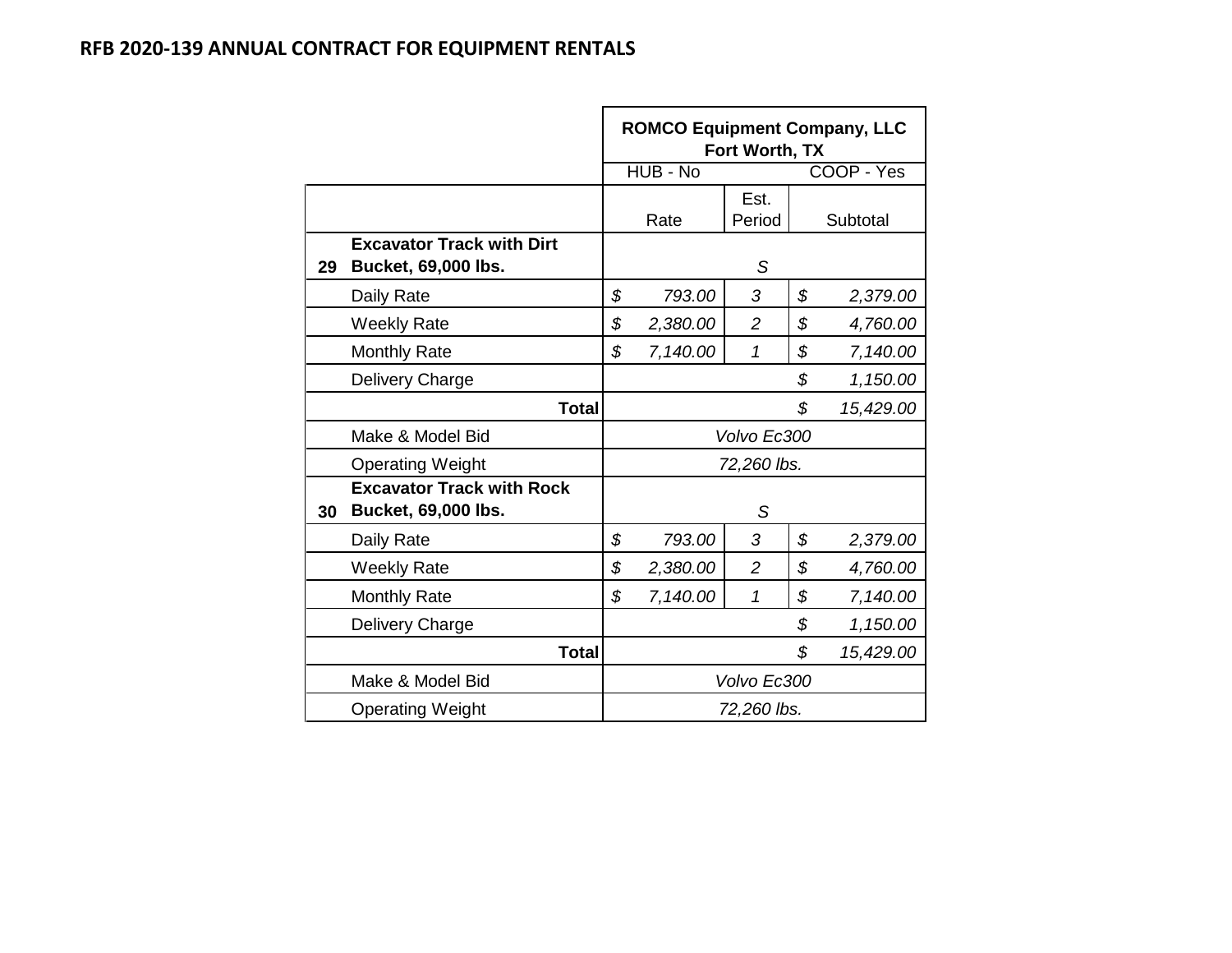|    |                                                                                       | <b>Bane Machinery Fort Worth, LP</b> | Fort Worth, TX |                      | FB McIntire Equipment Co.<br>Fort Worth, TX |                |                |                       |                          |
|----|---------------------------------------------------------------------------------------|--------------------------------------|----------------|----------------------|---------------------------------------------|----------------|----------------|-----------------------|--------------------------|
|    |                                                                                       | HUB - No                             |                | COOP - Yes           |                                             | HUB - No       |                |                       | COOP - Yes               |
|    |                                                                                       | Rate                                 | Est.<br>Period | Subtotal             |                                             | Rate           | Est.<br>Period |                       | Subtotal                 |
| 31 | <b>Excavator; Truck Mounted</b><br>with Telescopic Boom; 4x2;<br><b>Gradall D152</b>  |                                      |                |                      |                                             |                |                |                       |                          |
|    | Daily Rate                                                                            | \$<br>-                              | 3              | \$<br>$\blacksquare$ | $\boldsymbol{\mathsf{S}}$                   | -              | 3              | $\boldsymbol{\theta}$ |                          |
|    | <b>Weekly Rate</b>                                                                    | \$<br>$\blacksquare$                 | $\overline{2}$ | \$                   | \$                                          |                | $\overline{2}$ | \$                    |                          |
|    | <b>Monthly Rate</b>                                                                   | \$<br>$\blacksquare$                 | 1              | \$                   | \$                                          |                | 1              | \$                    |                          |
|    | Delivery Charge                                                                       |                                      |                | \$                   |                                             |                |                | \$                    |                          |
|    | <b>Total</b>                                                                          |                                      |                | No Bid               |                                             |                |                |                       | No Bid                   |
|    | Make & Model Bid                                                                      |                                      |                |                      |                                             |                |                |                       |                          |
|    | <b>Section III - Earth Moving</b>                                                     |                                      |                |                      |                                             |                |                |                       |                          |
| 32 | <b>Excavator; Truck Mounted</b><br>with Telescopic Boom; 4x2;<br><b>Gradall XL-30</b> |                                      |                |                      |                                             |                |                |                       |                          |
|    | Daily Rate                                                                            | \$<br>$\blacksquare$                 | 3              | \$<br>$\blacksquare$ | \$                                          | $\blacksquare$ | 3              | \$                    | $\overline{\phantom{0}}$ |
|    | <b>Weekly Rate</b>                                                                    | \$<br>Ξ.                             | $\overline{2}$ | \$                   | \$                                          | $\blacksquare$ | $\overline{2}$ | \$                    | ۰                        |
|    | Monthly Rate                                                                          | \$<br>Ξ.                             | 1              | \$                   | \$                                          | $\blacksquare$ | 1              | \$                    | $\blacksquare$           |
|    | Delivery Charge                                                                       |                                      |                | \$                   |                                             |                |                | \$                    |                          |
|    | <b>Total</b>                                                                          |                                      |                | No Bid               |                                             |                |                |                       | No Bid                   |
|    | Make & Model Bid                                                                      |                                      |                |                      |                                             |                |                |                       |                          |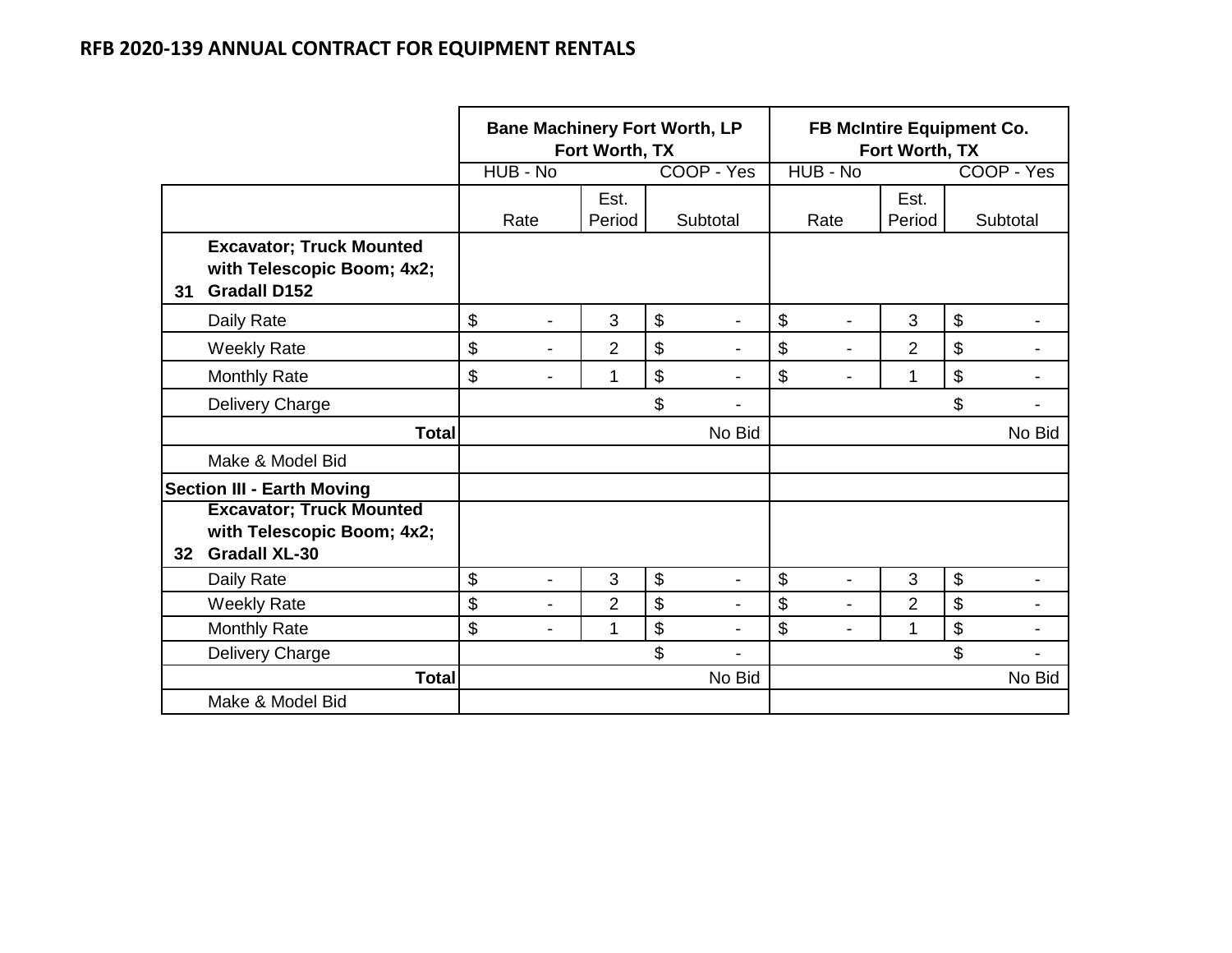|    |                                                                                       |          |                | <b>Holt Texas, LTD</b><br>San Antonio, TX |                                | <b>Kirby-Smith Machinery</b><br>Fort Worth, TX |                       |    |            |
|----|---------------------------------------------------------------------------------------|----------|----------------|-------------------------------------------|--------------------------------|------------------------------------------------|-----------------------|----|------------|
|    |                                                                                       | HUB - No |                |                                           | COOP - Yes                     | HUB - No                                       |                       |    | COOP - Yes |
|    |                                                                                       | Rate     |                | Est.<br>Period                            | Subtotal                       | Rate                                           | Est.<br>Period        |    | Subtotal   |
| 31 | <b>Excavator; Truck Mounted</b><br>with Telescopic Boom; 4x2;<br><b>Gradall D152</b>  |          |                |                                           |                                |                                                | P                     |    |            |
|    | Daily Rate                                                                            | \$       | $\blacksquare$ | 3                                         | \$<br>$\overline{\phantom{a}}$ | \$<br>2,500.00                                 | 3                     | \$ | 7,500.00   |
|    | <b>Weekly Rate</b>                                                                    | \$       | -              | $\overline{2}$                            | \$                             | \$<br>5,000.00                                 | $\overline{2}$        | \$ | 10,000.00  |
|    | <b>Monthly Rate</b>                                                                   | \$       |                | 1                                         | \$                             | \$<br>7,500.00                                 | 1                     | \$ | 7,500.00   |
|    | Delivery Charge                                                                       |          |                |                                           | \$                             |                                                |                       | \$ | 700.00     |
|    | <b>Total</b>                                                                          |          |                |                                           | No Bid                         |                                                |                       | \$ | 25,700.00  |
|    | Make & Model Bid                                                                      |          |                |                                           |                                |                                                | <b>Gradall D152</b>   |    |            |
|    | <b>Section III - Earth Moving</b>                                                     |          |                |                                           |                                |                                                |                       |    |            |
| 32 | <b>Excavator; Truck Mounted</b><br>with Telescopic Boom; 4x2;<br><b>Gradall XL-30</b> |          |                |                                           |                                |                                                | P                     |    |            |
|    | Daily Rate                                                                            | \$       | $\blacksquare$ | 3                                         | \$<br>$\overline{\phantom{a}}$ | \$<br>3,450.00                                 | 3                     | \$ | 10,350.00  |
|    | <b>Weekly Rate</b>                                                                    | \$       | $\overline{a}$ | $\overline{2}$                            | \$<br>$\overline{\phantom{0}}$ | \$<br>6,900.00                                 | $\overline{2}$        | \$ | 13,800.00  |
|    | <b>Monthly Rate</b>                                                                   | \$       | $\overline{a}$ | 1                                         | \$<br>$\overline{\phantom{0}}$ | \$<br>10,350.00                                | 1                     | \$ | 10,350.00  |
|    | Delivery Charge                                                                       |          |                |                                           | \$                             |                                                |                       | \$ | 1,000.00   |
|    | <b>Total</b>                                                                          |          |                |                                           | No Bid                         |                                                |                       | \$ | 35,500.00  |
|    | Make & Model Bid                                                                      |          |                |                                           |                                |                                                | <b>Gradall XL3100</b> |    |            |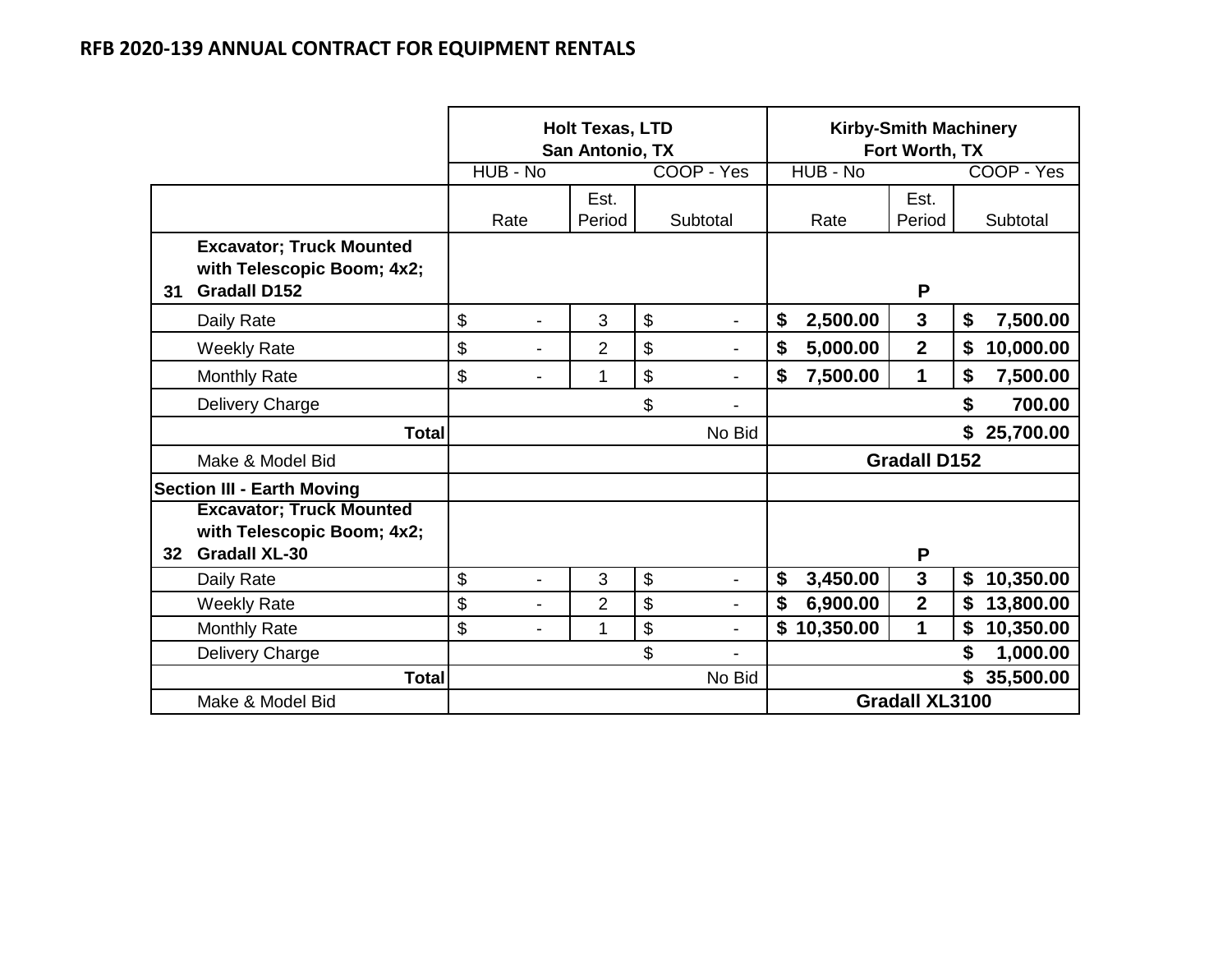|                 |                                                                                       |                      | <b>RB Everett Co.</b><br><b>Haltom City, TX</b> |                                | <b>RDO Equipment Co.</b><br>Fort Worth, TX |                |                           |                |
|-----------------|---------------------------------------------------------------------------------------|----------------------|-------------------------------------------------|--------------------------------|--------------------------------------------|----------------|---------------------------|----------------|
|                 |                                                                                       | HUB - No             |                                                 | COOP - Yes                     | HUB - No                                   |                |                           | COOP - Yes     |
|                 |                                                                                       | Rate                 | Est.<br>Period                                  | Subtotal                       | Rate                                       | Est.<br>Period |                           | Subtotal       |
| 31              | <b>Excavator; Truck Mounted</b><br>with Telescopic Boom; 4x2;<br><b>Gradall D152</b>  |                      |                                                 |                                |                                            |                |                           |                |
|                 | Daily Rate                                                                            | \$<br>$\blacksquare$ | 3                                               | \$<br>$\overline{\phantom{a}}$ | \$<br>$\blacksquare$                       | 3              | \$                        |                |
|                 | <b>Weekly Rate</b>                                                                    | \$<br>$\blacksquare$ | $\overline{2}$                                  | \$                             | \$<br>$\blacksquare$                       | $\overline{2}$ | $\boldsymbol{\$}$         |                |
|                 | <b>Monthly Rate</b>                                                                   | \$                   | 1                                               | \$                             | \$                                         | 1              | $\boldsymbol{\mathsf{S}}$ |                |
|                 | Delivery Charge                                                                       |                      |                                                 | \$                             |                                            |                | \$                        |                |
|                 | <b>Total</b>                                                                          |                      |                                                 | No Bid                         |                                            |                |                           | No Bid         |
|                 | Make & Model Bid                                                                      |                      |                                                 |                                |                                            |                |                           |                |
|                 | <b>Section III - Earth Moving</b>                                                     |                      |                                                 |                                |                                            |                |                           |                |
| 32 <sub>2</sub> | <b>Excavator; Truck Mounted</b><br>with Telescopic Boom; 4x2;<br><b>Gradall XL-30</b> |                      |                                                 |                                |                                            |                |                           |                |
|                 | Daily Rate                                                                            | \$<br>$\overline{a}$ | 3                                               | \$<br>$\overline{\phantom{a}}$ | \$<br>$\overline{a}$                       | 3              | $\boldsymbol{\$}$         | $\blacksquare$ |
|                 | <b>Weekly Rate</b>                                                                    | \$<br>۰              | $\overline{2}$                                  | \$<br>$\overline{\phantom{0}}$ | \$<br>۰                                    | $\overline{2}$ | $\boldsymbol{\mathsf{S}}$ |                |
|                 | <b>Monthly Rate</b>                                                                   | \$<br>$\blacksquare$ | 1                                               | \$<br>$\blacksquare$           | \$<br>$\blacksquare$                       | 1              | $\boldsymbol{\$}$         | $\blacksquare$ |
|                 | Delivery Charge                                                                       |                      |                                                 | \$                             |                                            |                | \$                        |                |
|                 | <b>Total</b>                                                                          |                      |                                                 | No Bid                         |                                            |                |                           | No Bid         |
|                 | Make & Model Bid                                                                      |                      |                                                 |                                |                                            |                |                           |                |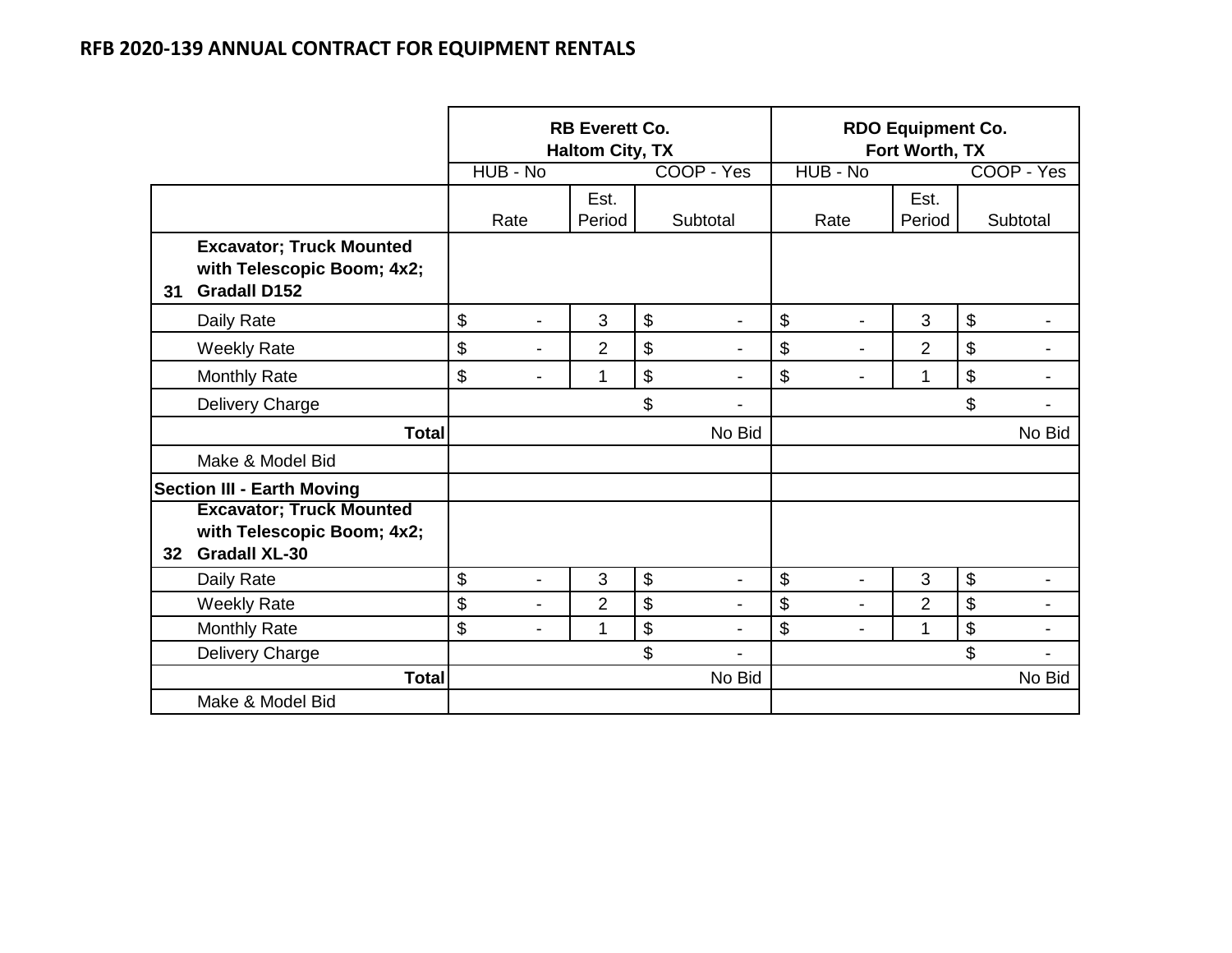|                 |                                                                                       |                      | Fort Worth, TX | <b>ROMCO Equipment Company, LLC</b> |
|-----------------|---------------------------------------------------------------------------------------|----------------------|----------------|-------------------------------------|
|                 |                                                                                       | HUB - No             |                | COOP - Yes                          |
|                 |                                                                                       | Rate                 | Est.<br>Period | Subtotal                            |
| 31              | <b>Excavator; Truck Mounted</b><br>with Telescopic Boom; 4x2;<br><b>Gradall D152</b>  |                      |                |                                     |
|                 | Daily Rate                                                                            | \$                   | 3              | \$                                  |
|                 | <b>Weekly Rate</b>                                                                    | \$                   | $\overline{2}$ | \$                                  |
|                 | <b>Monthly Rate</b>                                                                   | \$                   | 1              | \$                                  |
|                 | Delivery Charge                                                                       |                      |                | \$                                  |
|                 | <b>Total</b>                                                                          |                      |                | No Bid                              |
|                 | Make & Model Bid                                                                      |                      |                |                                     |
|                 | <b>Section III - Earth Moving</b>                                                     |                      |                |                                     |
| 32 <sub>2</sub> | <b>Excavator; Truck Mounted</b><br>with Telescopic Boom; 4x2;<br><b>Gradall XL-30</b> |                      |                |                                     |
|                 | Daily Rate                                                                            | \$<br>$\blacksquare$ | 3              | \$                                  |
|                 | <b>Weekly Rate</b>                                                                    | \$                   | $\overline{2}$ | \$                                  |
|                 | <b>Monthly Rate</b>                                                                   | \$                   | 1              | \$                                  |
|                 | Delivery Charge                                                                       |                      |                | \$                                  |
|                 | <b>Total</b>                                                                          |                      |                | No Bid                              |
|                 | Make & Model Bid                                                                      |                      |                |                                     |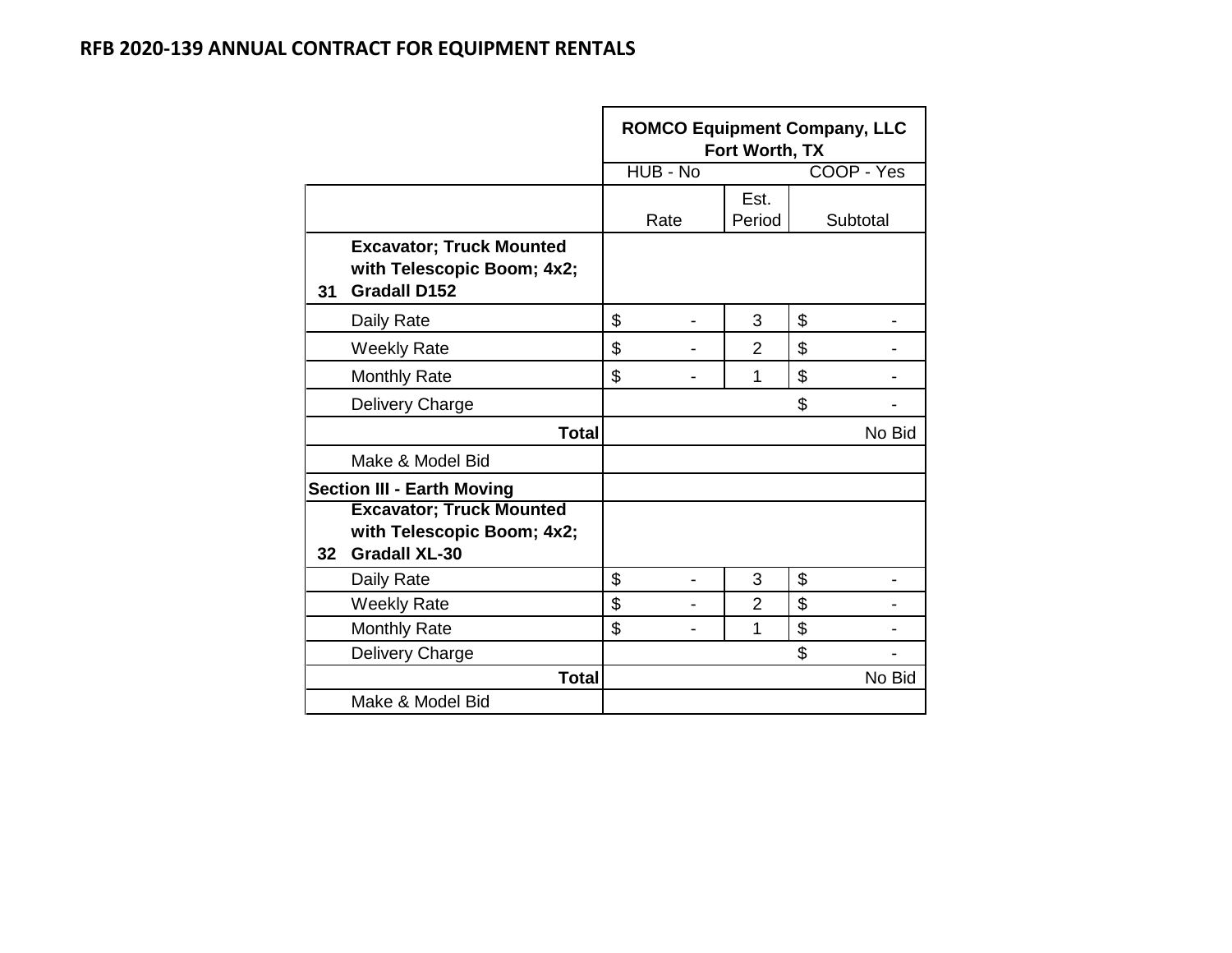|    |                                                                             |                | <b>Bane Machinery Fort Worth, LP</b> | Fort Worth, TX |                           |                          | FB McIntire Equipment Co.<br>Fort Worth, TX<br>HUB - No |                |                           |                          |
|----|-----------------------------------------------------------------------------|----------------|--------------------------------------|----------------|---------------------------|--------------------------|---------------------------------------------------------|----------------|---------------------------|--------------------------|
|    |                                                                             |                | $HUB - No$                           |                |                           | COOP - Yes               |                                                         |                |                           | COOP - Yes               |
|    |                                                                             |                | Rate                                 | Est.<br>Period |                           | Subtotal                 | Rate                                                    | Est.<br>Period |                           | Subtotal                 |
| 33 | <b>Excavator, Truck Mounted</b><br>with Telescopic Boom; 6x4<br>56,000 lbs. |                |                                      |                |                           |                          |                                                         |                |                           |                          |
|    | Daily Rate                                                                  | \$             | $\blacksquare$                       | 3              | $\boldsymbol{\mathsf{S}}$ | $\blacksquare$           | \$<br>$\blacksquare$                                    | 3              | $\boldsymbol{\theta}$     |                          |
|    | <b>Weekly Rate</b>                                                          | \$             | $\blacksquare$                       | $\overline{2}$ | $\boldsymbol{\mathsf{S}}$ | $\overline{\phantom{a}}$ | \$<br>$\overline{\phantom{a}}$                          | $\overline{2}$ | \$                        | $\overline{\phantom{a}}$ |
|    | <b>Monthly Rate</b>                                                         | \$             | $\blacksquare$                       | 1              | \$                        | ۰                        | \$<br>$\blacksquare$                                    |                | \$                        |                          |
|    | Delivery Charge                                                             |                |                                      |                | \$                        |                          |                                                         |                | \$                        |                          |
|    | <b>Total</b>                                                                |                |                                      |                |                           | No Bid                   |                                                         |                |                           | No Bid                   |
|    | Make & Model Bid                                                            |                |                                      |                |                           |                          |                                                         |                |                           |                          |
| 34 | Excavator; Vacuum; Trailer<br>Mounted; Diesel; 800 gal.                     |                |                                      |                |                           |                          |                                                         |                |                           |                          |
|    | Daily Rate                                                                  | $\mathfrak{S}$ | $\blacksquare$                       | 3              | $\boldsymbol{\mathsf{S}}$ | $\blacksquare$           | \$<br>$\blacksquare$                                    | 3              | $\boldsymbol{\mathsf{S}}$ | $\overline{\phantom{a}}$ |
|    | <b>Weekly Rate</b>                                                          | \$             | $\blacksquare$                       | $\overline{2}$ | $\mathfrak{S}$            |                          | \$<br>$\blacksquare$                                    | $\overline{2}$ | \$                        |                          |
|    | <b>Monthly Rate</b>                                                         | \$             | $\overline{\phantom{a}}$             | 1              | $\overline{\mathbf{s}}$   |                          | \$<br>$\blacksquare$                                    |                | \$                        |                          |
|    | Delivery Charge                                                             |                |                                      |                | \$                        |                          |                                                         |                | \$                        |                          |
|    | <b>Total</b>                                                                |                |                                      |                |                           | No Bid                   |                                                         |                |                           | No Bid                   |
|    | Make & Model Bid                                                            |                |                                      |                |                           |                          |                                                         |                |                           |                          |
|    | <b>Operating Weight</b>                                                     |                |                                      |                |                           |                          |                                                         |                |                           |                          |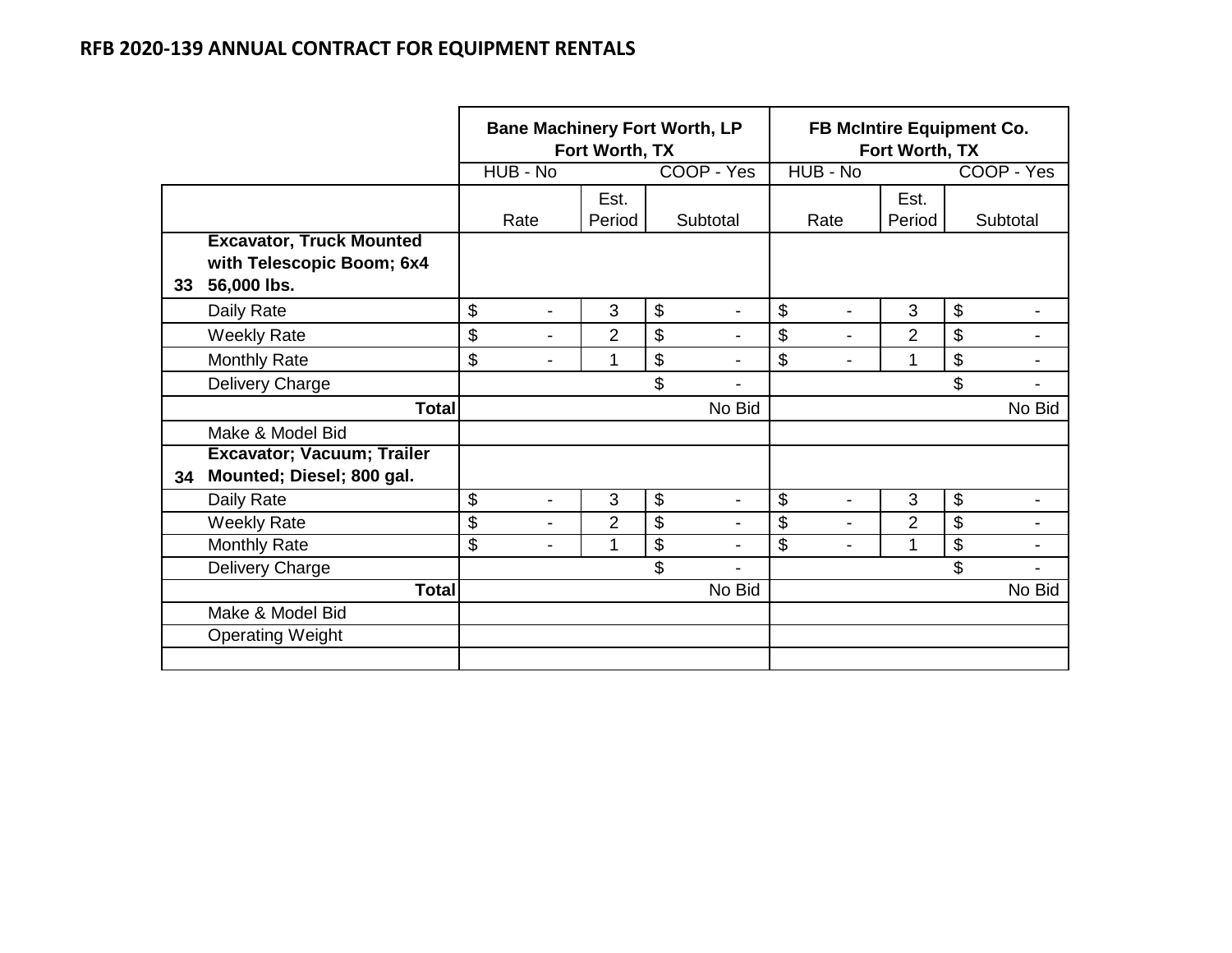|    |                                                                             |                                | <b>Holt Texas, LTD</b><br>San Antonio, TX |                      |                      | <b>Kirby-Smith Machinery</b><br>Fort Worth, TX |    |            |  |
|----|-----------------------------------------------------------------------------|--------------------------------|-------------------------------------------|----------------------|----------------------|------------------------------------------------|----|------------|--|
|    |                                                                             | HUB - No                       |                                           | COOP - Yes           | HUB - No             |                                                |    | COOP - Yes |  |
|    |                                                                             | Rate                           | Est.<br>Period                            | Subtotal             | Rate                 | Est.<br>Period                                 |    | Subtotal   |  |
| 33 | <b>Excavator, Truck Mounted</b><br>with Telescopic Boom; 6x4<br>56,000 lbs. |                                |                                           |                      |                      | P                                              |    |            |  |
|    | Daily Rate                                                                  | \$<br>$\blacksquare$           | 3                                         | \$<br>$\blacksquare$ | \$<br>4,166.00       | 3                                              | \$ | 12,498.00  |  |
|    | <b>Weekly Rate</b>                                                          | \$<br>$\overline{\phantom{a}}$ | $\overline{2}$                            | \$<br>$\blacksquare$ | \$<br>8,333.00       | $\overline{2}$                                 | \$ | 16,666.00  |  |
|    | <b>Monthly Rate</b>                                                         | \$<br>$\overline{\phantom{a}}$ | 1                                         | \$<br>$\overline{a}$ | 12,500.00<br>\$      | 1                                              | \$ | 12,500.00  |  |
|    | Delivery Charge                                                             |                                |                                           | \$                   |                      |                                                | \$ | 1,000.00   |  |
|    | <b>Total</b>                                                                |                                |                                           | No Bid               |                      |                                                | \$ | 42,664.00  |  |
|    | Make & Model Bid                                                            |                                |                                           |                      |                      | <b>Gradall XL4100</b>                          |    |            |  |
| 34 | <b>Excavator; Vacuum; Trailer</b><br>Mounted; Diesel; 800 gal.              |                                |                                           |                      |                      |                                                |    |            |  |
|    | Daily Rate                                                                  | \$<br>$\blacksquare$           | 3                                         | \$<br>$\blacksquare$ | \$<br>$\blacksquare$ | 3                                              | \$ |            |  |
|    | <b>Weekly Rate</b>                                                          | \$<br>$\blacksquare$           | $\overline{2}$                            | \$                   | \$<br>÷              | $\overline{2}$                                 | \$ |            |  |
|    | Monthly Rate                                                                | \$<br>$\blacksquare$           | 1                                         | \$                   | \$<br>$\blacksquare$ | 1                                              | \$ |            |  |
|    | Delivery Charge                                                             |                                |                                           | \$                   |                      |                                                | \$ |            |  |
|    | <b>Total</b>                                                                |                                |                                           | No Bid               |                      |                                                |    | No Bid     |  |
|    | Make & Model Bid                                                            |                                |                                           |                      |                      |                                                |    |            |  |
|    | <b>Operating Weight</b>                                                     |                                |                                           |                      |                      |                                                |    |            |  |
|    |                                                                             |                                |                                           |                      |                      |                                                |    |            |  |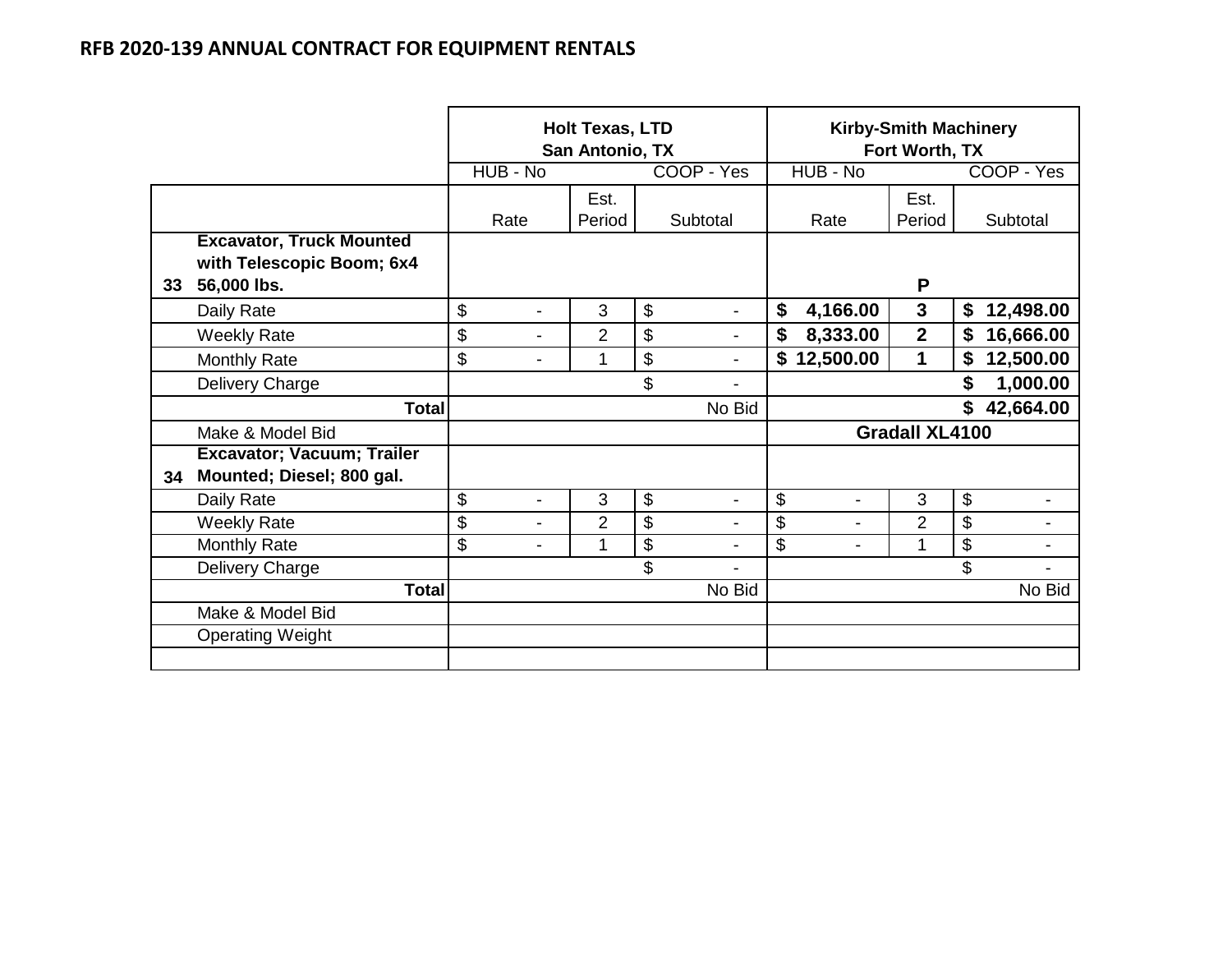|    |                                                                             |                                | <b>RB Everett Co.</b><br><b>Haltom City, TX</b> |                           |                          | <b>RDO Equipment Co.</b><br>Fort Worth, TX |                |                            |                |
|----|-----------------------------------------------------------------------------|--------------------------------|-------------------------------------------------|---------------------------|--------------------------|--------------------------------------------|----------------|----------------------------|----------------|
|    |                                                                             | HUB - No                       |                                                 |                           | COOP - Yes               | HUB - No                                   |                |                            | COOP - Yes     |
|    |                                                                             | Rate                           | Est.<br>Period                                  |                           | Subtotal                 | Rate                                       | Est.<br>Period |                            | Subtotal       |
| 33 | <b>Excavator, Truck Mounted</b><br>with Telescopic Boom; 6x4<br>56,000 lbs. |                                |                                                 |                           |                          |                                            |                |                            |                |
|    | Daily Rate                                                                  | \$<br>$\overline{\phantom{a}}$ | 3                                               | $\boldsymbol{\mathsf{S}}$ | $\blacksquare$           | \$<br>$\overline{a}$                       | 3              | \$                         |                |
|    | <b>Weekly Rate</b>                                                          | \$<br>$\blacksquare$           | $\overline{2}$                                  | \$                        | $\blacksquare$           | \$<br>$\overline{\phantom{0}}$             | $\overline{2}$ | \$                         | $\blacksquare$ |
|    | <b>Monthly Rate</b>                                                         | \$<br>$\blacksquare$           | 1                                               | \$                        |                          | \$<br>$\blacksquare$                       | 1              | \$                         |                |
|    | Delivery Charge                                                             |                                |                                                 | \$                        |                          |                                            |                | \$                         |                |
|    | <b>Total</b>                                                                |                                |                                                 |                           | No Bid                   |                                            |                |                            | No Bid         |
|    | Make & Model Bid                                                            |                                |                                                 |                           |                          |                                            |                |                            |                |
| 34 | Excavator; Vacuum; Trailer<br>Mounted; Diesel; 800 gal.                     |                                |                                                 |                           |                          |                                            |                |                            |                |
|    | Daily Rate                                                                  | \$<br>$\blacksquare$           | 3                                               | $\boldsymbol{\$}$         | $\overline{\phantom{a}}$ | \$<br>$\overline{a}$                       | 3              | $\boldsymbol{\mathsf{\$}}$ |                |
|    | <b>Weekly Rate</b>                                                          | \$                             | $\overline{2}$                                  | \$                        |                          | \$                                         | $\overline{2}$ | \$                         |                |
|    | Monthly Rate                                                                | \$<br>$\blacksquare$           | 1                                               | \$                        |                          | \$                                         | 1              | \$                         |                |
|    | Delivery Charge                                                             |                                |                                                 | \$                        |                          |                                            |                | \$                         |                |
|    | <b>Total</b>                                                                |                                |                                                 |                           | No Bid                   |                                            |                |                            | No Bid         |
|    | Make & Model Bid                                                            |                                |                                                 |                           |                          |                                            |                |                            |                |
|    | <b>Operating Weight</b>                                                     |                                |                                                 |                           |                          |                                            |                |                            |                |
|    |                                                                             |                                |                                                 |                           |                          |                                            |                |                            |                |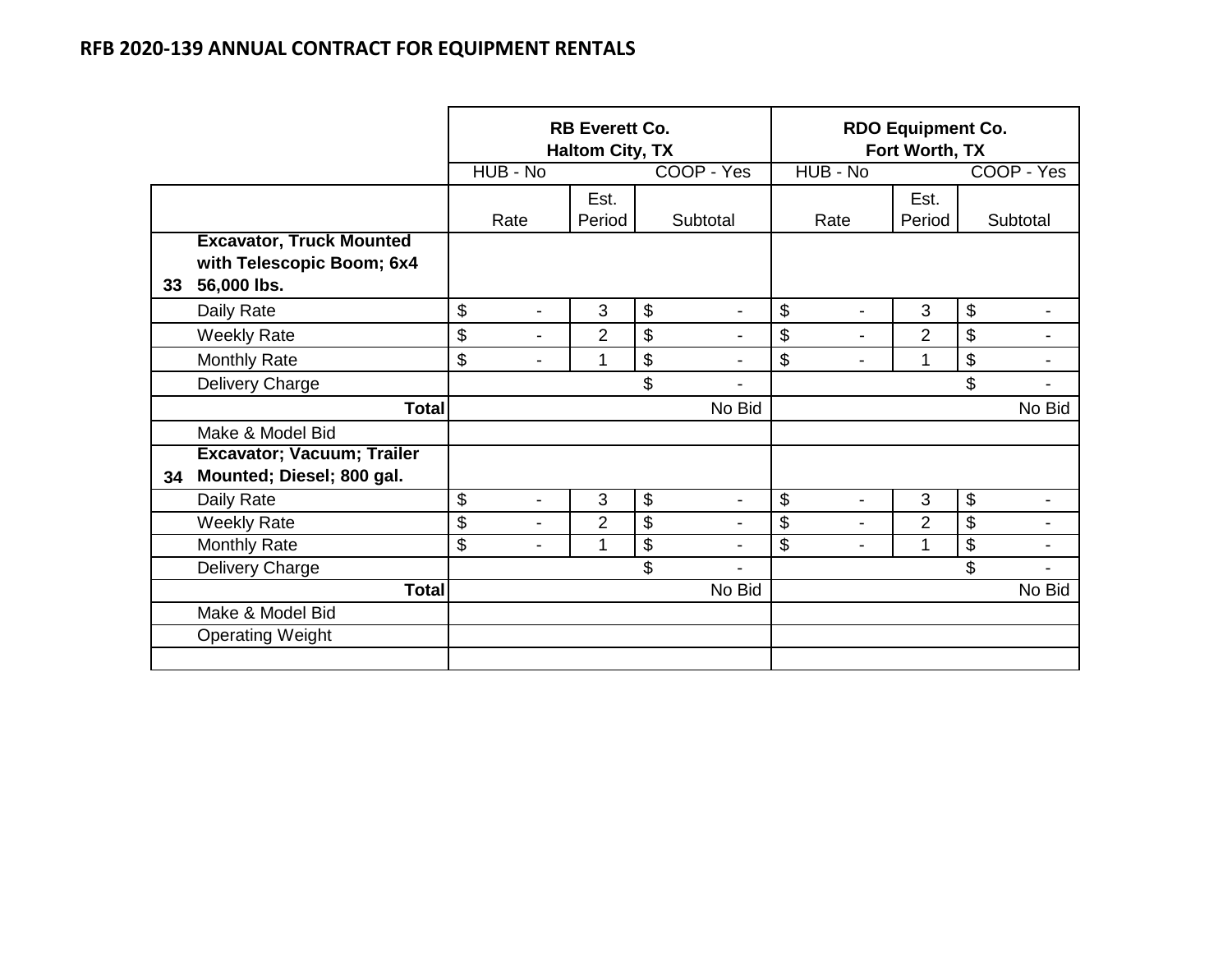|    |                                                                             |          | Fort Worth, TX | <b>ROMCO Equipment Company, LLC</b> |
|----|-----------------------------------------------------------------------------|----------|----------------|-------------------------------------|
|    |                                                                             | HUB - No |                | COOP - Yes                          |
|    |                                                                             | Rate     | Est.<br>Period | Subtotal                            |
| 33 | <b>Excavator, Truck Mounted</b><br>with Telescopic Boom; 6x4<br>56,000 lbs. |          |                |                                     |
|    | Daily Rate                                                                  | \$       | 3              | \$                                  |
|    | <b>Weekly Rate</b>                                                          | \$       | $\overline{2}$ | \$                                  |
|    | <b>Monthly Rate</b>                                                         | \$       | 1              | \$                                  |
|    | Delivery Charge                                                             |          |                | \$                                  |
|    | <b>Total</b>                                                                |          |                | No Bid                              |
|    | Make & Model Bid                                                            |          |                |                                     |
| 34 | <b>Excavator; Vacuum; Trailer</b><br>Mounted; Diesel; 800 gal.              |          |                |                                     |
|    | Daily Rate                                                                  | \$       | 3              | \$                                  |
|    | <b>Weekly Rate</b>                                                          | \$       | $\overline{2}$ | \$                                  |
|    | <b>Monthly Rate</b>                                                         | \$       | 1              | \$                                  |
|    | Delivery Charge                                                             |          |                | \$                                  |
|    | <b>Total</b>                                                                |          |                | No Bid                              |
|    | Make & Model Bid                                                            |          |                |                                     |
|    | <b>Operating Weight</b>                                                     |          |                |                                     |
|    |                                                                             |          |                |                                     |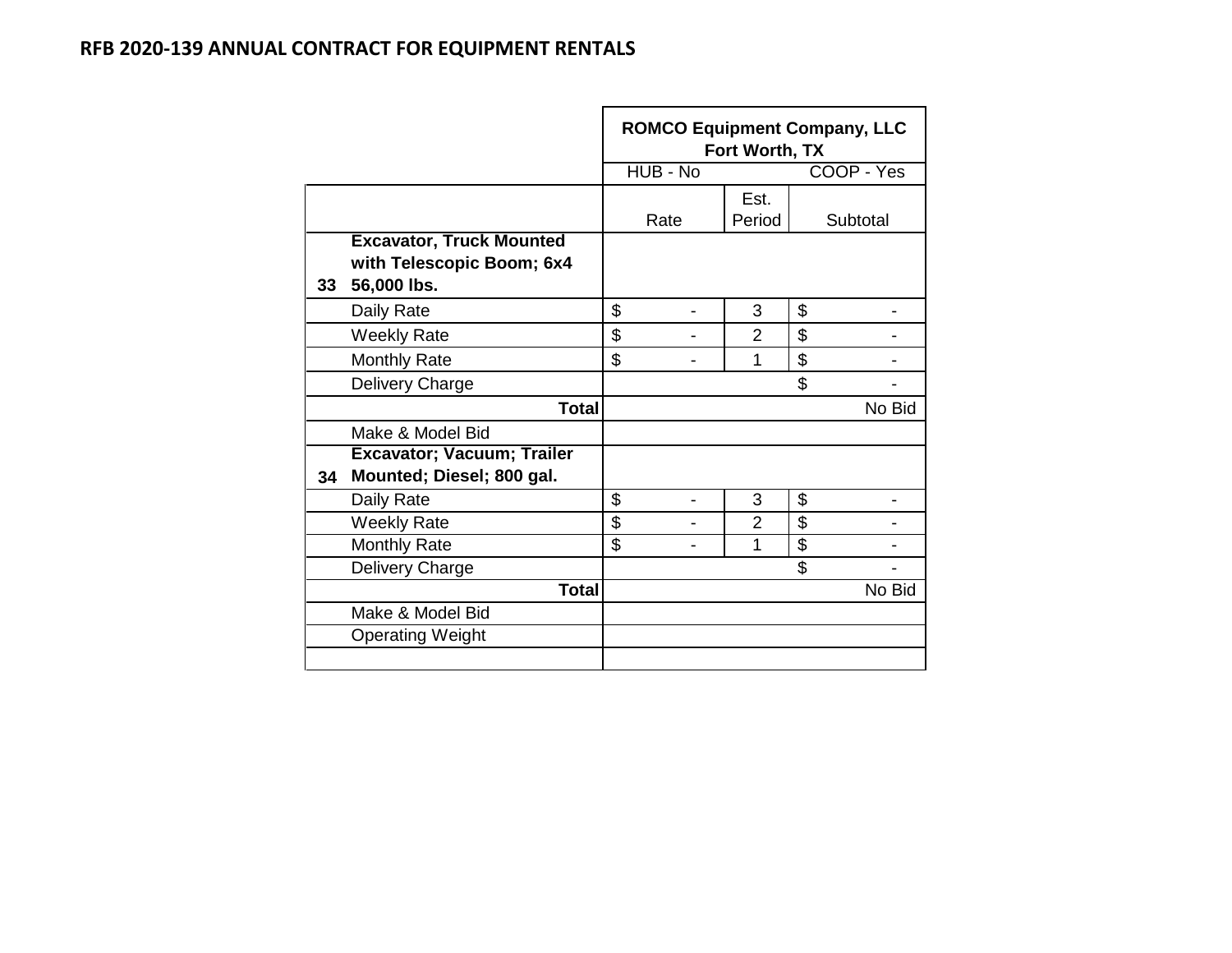|                 |                                             | <b>Bane Machinery Fort Worth, LP</b><br>Fort Worth, TX<br>COOP - Yes |                      |                |    |           | <b>FB McIntire Equipment Co.</b><br>Fort Worth, TX |                |                           |                          |  |  |
|-----------------|---------------------------------------------|----------------------------------------------------------------------|----------------------|----------------|----|-----------|----------------------------------------------------|----------------|---------------------------|--------------------------|--|--|
|                 |                                             |                                                                      | HUB - No             |                |    |           | HUB - No                                           |                |                           | COOP - Yes               |  |  |
|                 |                                             |                                                                      | Rate                 | Est.<br>Period |    | Subtotal  | Rate                                               | Est.<br>Period |                           | Subtotal                 |  |  |
| 35 <sub>5</sub> | Loader with Track; 34,000 lbs.              |                                                                      |                      | P              |    |           |                                                    |                |                           |                          |  |  |
|                 | Daily Rate                                  | \$                                                                   | 680.00               | 3              | \$ | 2,040.00  | \$<br>$\blacksquare$                               | 3              | $\boldsymbol{\mathsf{S}}$ | $\blacksquare$           |  |  |
|                 | <b>Weekly Rate</b>                          | \$                                                                   | 2,040.00             | $\mathbf{2}$   | \$ | 4,080.00  | \$<br>$\blacksquare$                               | 2              | $\boldsymbol{\mathsf{S}}$ | $\blacksquare$           |  |  |
|                 | <b>Monthly Rate</b>                         | \$                                                                   | 6,120.00             | 1              | \$ | 6,120.00  | \$                                                 | 1              | $\mathfrak{S}$            |                          |  |  |
|                 | Delivery Charge                             |                                                                      |                      |                | S  | 900.00    |                                                    |                | \$                        |                          |  |  |
|                 | <b>Total</b>                                |                                                                      |                      |                | \$ | 13,140.00 |                                                    |                |                           | No Bid                   |  |  |
|                 | Make & Model Bid                            |                                                                      | Liebherr LR624/LR626 |                |    |           |                                                    |                |                           |                          |  |  |
|                 | <b>Operating Weight</b>                     |                                                                      |                      | 39,000 lbs.    |    |           |                                                    |                |                           |                          |  |  |
|                 | <b>Section III - Earth Moving</b>           |                                                                      |                      |                |    |           |                                                    |                |                           |                          |  |  |
| 36              | <b>Loader with Track;</b><br>46,000<br>lbs. |                                                                      |                      | P              |    |           |                                                    |                |                           |                          |  |  |
|                 | Daily Rate                                  | \$                                                                   | 850.00               | $\mathbf{3}$   | \$ | 2,550.00  | \$<br>$\blacksquare$                               | 3              | $\mathfrak{S}$            | $\overline{\phantom{a}}$ |  |  |
|                 | <b>Weekly Rate</b>                          | \$                                                                   | 2,550.00             | $\mathbf{2}$   | \$ | 5,100.00  | \$                                                 | $\overline{2}$ | \$                        |                          |  |  |
|                 | <b>Monthly Rate</b>                         | \$                                                                   | 7,650.00             | 1              | \$ | 7,650.00  | \$                                                 | 1              | $\boldsymbol{\mathsf{S}}$ | $\blacksquare$           |  |  |
|                 | Delivery Charge                             |                                                                      |                      |                | \$ | 900.00    |                                                    |                | \$                        |                          |  |  |
|                 | <b>Total</b>                                |                                                                      |                      |                | \$ | 16,200.00 |                                                    |                |                           | No Bid                   |  |  |
|                 | Make & Model Bid                            | <b>Liebherr LR634</b>                                                |                      |                |    |           |                                                    |                |                           |                          |  |  |
|                 | <b>Operating Weight</b>                     |                                                                      | 46,000 lbs.          |                |    |           |                                                    |                |                           |                          |  |  |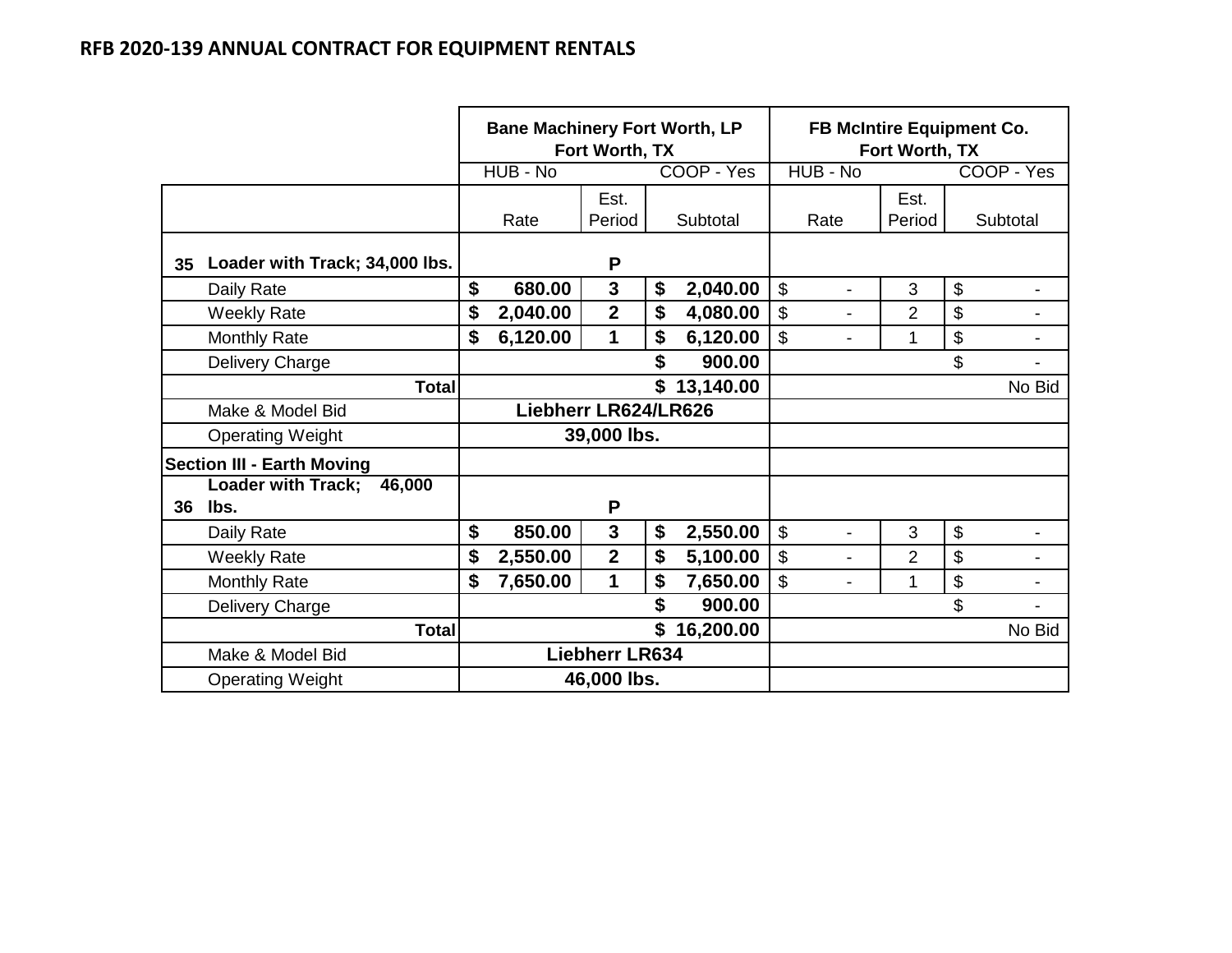|    |                                     |                 | <b>Holt Texas, LTD</b><br>San Antonio, TX |                |            |                                | <b>Kirby-Smith Machinery</b><br>Fort Worth, TX |              |            |  |
|----|-------------------------------------|-----------------|-------------------------------------------|----------------|------------|--------------------------------|------------------------------------------------|--------------|------------|--|
|    |                                     | HUB - No        |                                           |                | COOP - Yes | HUB - No                       |                                                |              | COOP - Yes |  |
|    |                                     |                 | Est.                                      |                |            |                                | Est.                                           |              |            |  |
|    |                                     | Rate            | Period                                    |                | Subtotal   | Rate                           | Period                                         |              | Subtotal   |  |
| 35 | Loader with Track; 34,000 lbs.      |                 | A                                         |                |            |                                |                                                |              |            |  |
|    | Daily Rate                          | \$<br>1,680.00  | 3                                         | \$             | 5,040.00   | \$<br>$\blacksquare$           | 3                                              | \$           | Ξ.         |  |
|    | <b>Weekly Rate</b>                  | \$<br>4,200.00  | $\overline{2}$                            | \$             | 8,400.00   | \$<br>$\blacksquare$           | 2                                              | \$           | -          |  |
|    | <b>Monthly Rate</b>                 | \$<br>9,450.00  | 1                                         | \$             | 9,450.00   | \$<br>$\blacksquare$           | 1                                              | \$           | ۰          |  |
|    | Delivery Charge                     |                 |                                           | \$             | 704.00     |                                |                                                | \$           |            |  |
|    | <b>Total</b>                        |                 |                                           | $\mathfrak{L}$ | 23,594.00  |                                |                                                |              | No Bid     |  |
|    | Make & Model Bid                    |                 | <b>CAT 963K</b>                           |                |            |                                |                                                |              |            |  |
|    | <b>Operating Weight</b>             |                 | 46,000 lbs.                               |                |            |                                |                                                |              |            |  |
|    | <b>Section III - Earth Moving</b>   |                 |                                           |                |            |                                |                                                |              |            |  |
|    | <b>Loader with Track;</b><br>46,000 |                 |                                           |                |            |                                |                                                |              |            |  |
| 36 | lbs.                                |                 | A                                         |                |            |                                |                                                |              |            |  |
|    | Daily Rate                          | \$<br>2,290.00  | 3                                         | \$             | 6,870.00   | \$<br>$\overline{\phantom{a}}$ | 3                                              | $\mathbb{S}$ | -          |  |
|    | <b>Weekly Rate</b>                  | \$<br>5,720.00  | $\overline{2}$                            | \$             | 11,440.00  | $\mathbb{S}$<br>$\blacksquare$ | $\overline{2}$                                 | \$           |            |  |
|    | <b>Monthly Rate</b>                 | \$<br>12,870.00 | $\mathbf{1}$                              | \$             | 12,870.00  | $\mathbb{S}$<br>$\blacksquare$ | 1                                              | \$           |            |  |
|    | Delivery Charge                     |                 |                                           | \$             | 704.00     |                                |                                                | \$           |            |  |
|    | <b>Total</b>                        |                 |                                           | \$             | 31,884.00  |                                |                                                |              | No Bid     |  |
|    | Make & Model Bid                    |                 | <b>CAT 973K</b>                           |                |            |                                |                                                |              |            |  |
|    | <b>Operating Weight</b>             |                 | 58,000 lbs.                               |                |            |                                |                                                |              |            |  |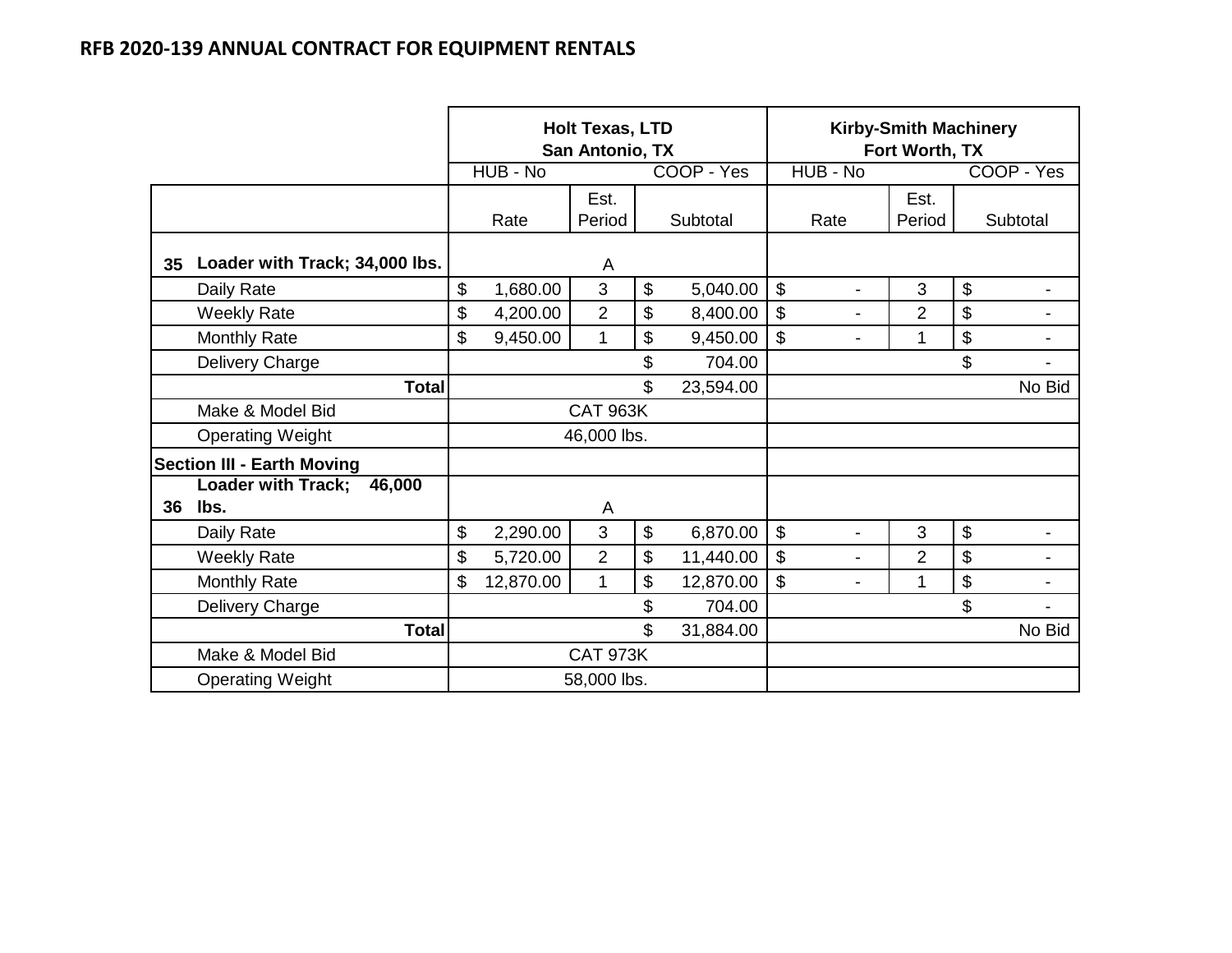|    |                                             |                      | <b>RB Everett Co.</b><br><b>Haltom City, TX</b> |                                | <b>RDO Equipment Co.</b><br>Fort Worth, TX |                 |                            |            |
|----|---------------------------------------------|----------------------|-------------------------------------------------|--------------------------------|--------------------------------------------|-----------------|----------------------------|------------|
|    |                                             | HUB - No             |                                                 | COOP - Yes                     | HUB - No                                   |                 |                            | COOP - Yes |
|    |                                             | Rate                 | Est.<br>Period                                  | Subtotal                       | Rate                                       | Est.<br>Period  |                            | Subtotal   |
| 35 | Loader with Track; 34,000 lbs.              |                      |                                                 |                                |                                            | S               |                            |            |
|    | Daily Rate                                  | \$<br>$\blacksquare$ | 3                                               | \$<br>$\blacksquare$           | \$<br>833.00                               | 3               | $\boldsymbol{\mathcal{S}}$ | 2,499.00   |
|    | <b>Weekly Rate</b>                          | \$<br>$\overline{a}$ | $\overline{2}$                                  | \$<br>$\overline{\phantom{0}}$ | \$<br>2,500.00                             | $\overline{2}$  | \$                         | 5,000.00   |
|    | <b>Monthly Rate</b>                         | \$<br>$\blacksquare$ | 1                                               | \$<br>$\overline{\phantom{0}}$ | \$<br>7,500.00                             | $\mathcal I$    | \$                         | 7,500.00   |
|    | Delivery Charge                             |                      |                                                 | \$                             |                                            |                 | \$                         | 700.00     |
|    | <b>Total</b>                                |                      |                                                 | No Bid                         |                                            |                 | \$                         | 15,699.00  |
|    | Make & Model Bid                            |                      |                                                 |                                |                                            | John Deere 655K |                            |            |
|    | <b>Operating Weight</b>                     |                      |                                                 |                                |                                            | 40,614 lbs.     |                            |            |
|    | <b>Section III - Earth Moving</b>           |                      |                                                 |                                |                                            |                 |                            |            |
| 36 | <b>Loader with Track;</b><br>46,000<br>lbs. |                      |                                                 |                                |                                            | S               |                            |            |
|    | Daily Rate                                  | \$<br>$\overline{a}$ | 3                                               | \$<br>$\overline{\phantom{0}}$ | \$<br>1,222.00                             | 3               | \$                         | 3,666.00   |
|    | <b>Weekly Rate</b>                          | \$<br>$\overline{a}$ | $\overline{2}$                                  | \$<br>-                        | \$<br>3,666.00                             | $\overline{2}$  | \$                         | 7,332.00   |
|    | <b>Monthly Rate</b>                         | \$<br>$\overline{a}$ | 1                                               | \$<br>-                        | \$<br>11,000.00                            | $\mathcal{I}$   | \$                         | 11,000.00  |
|    | Delivery Charge                             |                      |                                                 | \$<br>-                        |                                            |                 | \$                         | 1,000.00   |
|    | <b>Total</b>                                |                      |                                                 | No Bid                         |                                            |                 | \$                         | 22,998.00  |
|    | Make & Model Bid                            |                      |                                                 |                                |                                            | John Deere 850K |                            |            |
|    | <b>Operating Weight</b>                     |                      |                                                 |                                |                                            | 48,005 lbs.     |                            |            |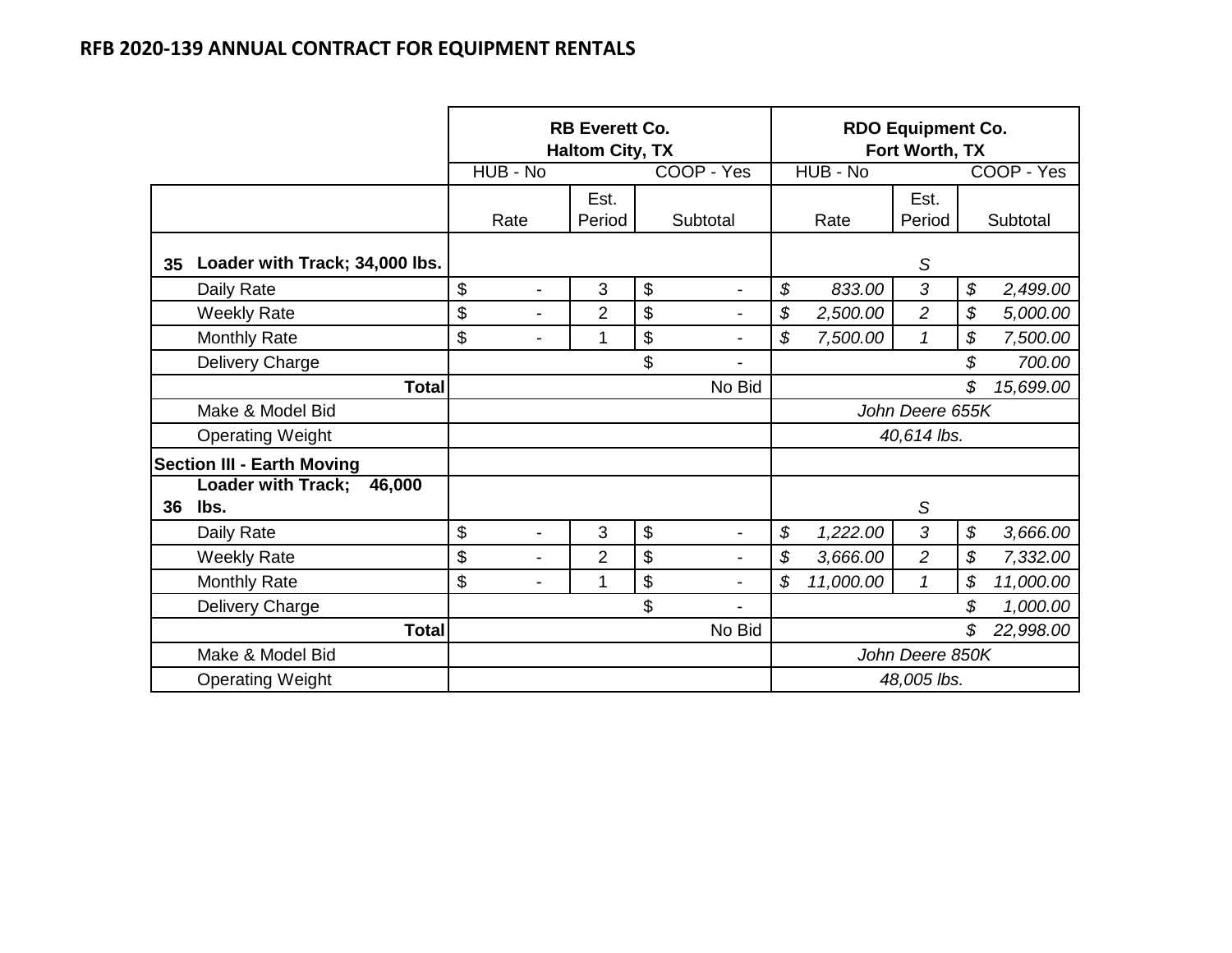|    |                                   | <b>ROMCO Equipment Company, LLC</b><br>Fort Worth, TX |          |                |    |            |  |  |  |  |  |
|----|-----------------------------------|-------------------------------------------------------|----------|----------------|----|------------|--|--|--|--|--|
|    |                                   |                                                       | HUB - No |                |    | COOP - Yes |  |  |  |  |  |
|    |                                   |                                                       |          | Est.           |    |            |  |  |  |  |  |
|    |                                   |                                                       | Rate     | Period         |    | Subtotal   |  |  |  |  |  |
| 35 | Loader with Track; 34,000 lbs.    |                                                       |          |                |    |            |  |  |  |  |  |
|    | Daily Rate                        | \$                                                    |          | 3              | \$ |            |  |  |  |  |  |
|    | <b>Weekly Rate</b>                | \$                                                    |          | $\overline{2}$ | \$ |            |  |  |  |  |  |
|    | <b>Monthly Rate</b>               | \$                                                    |          | 1              | \$ |            |  |  |  |  |  |
|    | Delivery Charge                   |                                                       |          |                | \$ |            |  |  |  |  |  |
|    | <b>Total</b>                      |                                                       |          |                |    | No Bid     |  |  |  |  |  |
|    | Make & Model Bid                  |                                                       |          |                |    |            |  |  |  |  |  |
|    | <b>Operating Weight</b>           |                                                       |          |                |    |            |  |  |  |  |  |
|    | <b>Section III - Earth Moving</b> |                                                       |          |                |    |            |  |  |  |  |  |
|    | Loader with Track; 46,000         |                                                       |          |                |    |            |  |  |  |  |  |
| 36 | lbs.                              |                                                       |          |                |    |            |  |  |  |  |  |
|    | Daily Rate                        | \$                                                    |          | 3              | \$ |            |  |  |  |  |  |
|    | <b>Weekly Rate</b>                | \$                                                    |          | $\overline{2}$ | \$ |            |  |  |  |  |  |
|    | <b>Monthly Rate</b>               | \$                                                    |          | 1              | \$ |            |  |  |  |  |  |
|    | Delivery Charge                   |                                                       |          |                | \$ |            |  |  |  |  |  |
|    | <b>Total</b>                      |                                                       |          |                |    | No Bid     |  |  |  |  |  |
|    | Make & Model Bid                  |                                                       |          |                |    |            |  |  |  |  |  |
|    | <b>Operating Weight</b>           |                                                       |          |                |    |            |  |  |  |  |  |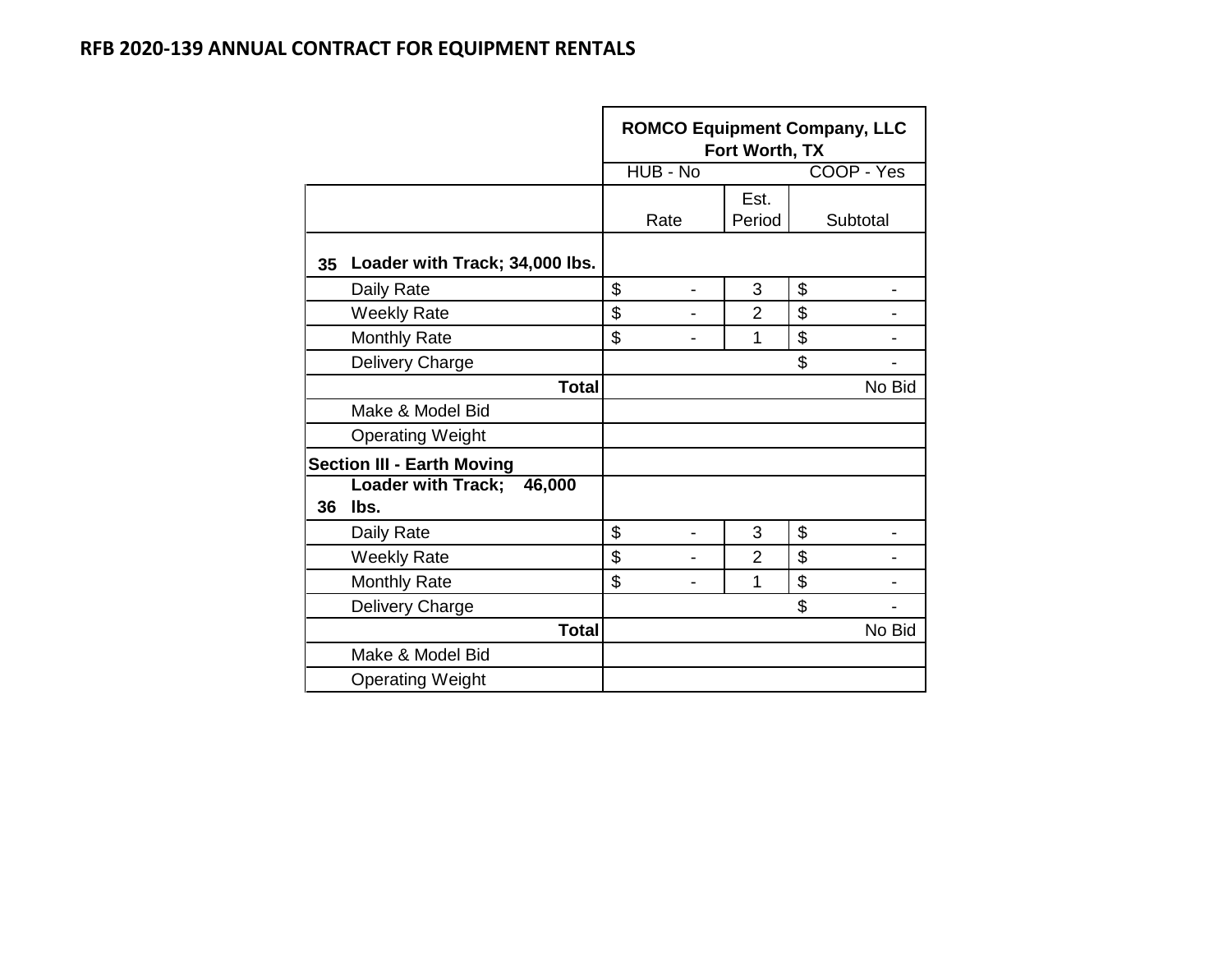|    |                                                 |                 | <b>Bane Machinery Fort Worth, LP</b> | Fort Worth, TX |                           |                          | <b>FB McIntire Equipment Co.</b> | Fort Worth, TX |                           |                          |
|----|-------------------------------------------------|-----------------|--------------------------------------|----------------|---------------------------|--------------------------|----------------------------------|----------------|---------------------------|--------------------------|
|    |                                                 |                 | HUB - No                             |                |                           | COOP - Yes               | HUB - No                         |                |                           | COOP - Yes               |
|    |                                                 |                 | Rate                                 | Est.<br>Period |                           | Subtotal                 | Rate                             | Est.<br>Period |                           | Subtotal                 |
| 37 | Loader with Wheel;<br>Articulating; 28,000 lbs. |                 |                                      |                |                           |                          |                                  |                |                           |                          |
|    | Daily Rate                                      | \$              | $\overline{\phantom{a}}$             | 3              | $\boldsymbol{\mathsf{S}}$ | $\overline{\phantom{a}}$ | \$<br>$\blacksquare$             | 3              | $\boldsymbol{\mathsf{S}}$ | $\overline{\phantom{a}}$ |
|    | <b>Weekly Rate</b>                              | \$              | $\blacksquare$                       | 2              | \$                        |                          | \$                               | $\overline{2}$ | \$                        |                          |
|    | <b>Monthly Rate</b>                             | \$              | $\blacksquare$                       | 1              | \$                        |                          | \$                               | 1              | \$                        |                          |
|    | Delivery Charge                                 |                 |                                      |                | \$                        | $\blacksquare$           |                                  |                | \$                        |                          |
|    | <b>Total</b>                                    |                 |                                      |                |                           | No Bid                   |                                  |                |                           | No Bid                   |
|    | Make & Model Bid                                |                 |                                      |                |                           |                          |                                  |                |                           |                          |
|    | <b>Operating Weight</b>                         |                 |                                      |                |                           |                          |                                  |                |                           |                          |
| 38 | Motorgrader; 33,356 lbs.                        |                 |                                      | P              |                           |                          |                                  |                |                           |                          |
|    | Daily Rate                                      | \$              | 850.00                               | $\mathbf{3}$   | \$                        | 2,550.00                 | \$                               | 3              | $\boldsymbol{\mathsf{S}}$ |                          |
|    | <b>Weekly Rate</b>                              | \$              | 2,550.00                             | $\overline{2}$ | \$                        | 5,100.00                 | \$                               | 2              | \$                        |                          |
|    | <b>Monthly Rate</b>                             | \$              | 7,650.00                             | 1              | \$                        | 7,650.00                 | \$                               | 1              | $\boldsymbol{\mathsf{S}}$ |                          |
|    | Delivery Charge                                 |                 |                                      |                |                           | 900.00                   |                                  |                | \$                        |                          |
|    | <b>Total</b>                                    | \$<br>16,200.00 |                                      |                |                           |                          |                                  | No Bid         |                           |                          |
|    | Make & Model Bid                                |                 | John Deere 770GP / 14 ft. Blade      |                |                           |                          |                                  |                |                           |                          |
|    | <b>Operating Weight</b>                         |                 | 38,000 lbs.                          |                |                           |                          |                                  |                |                           |                          |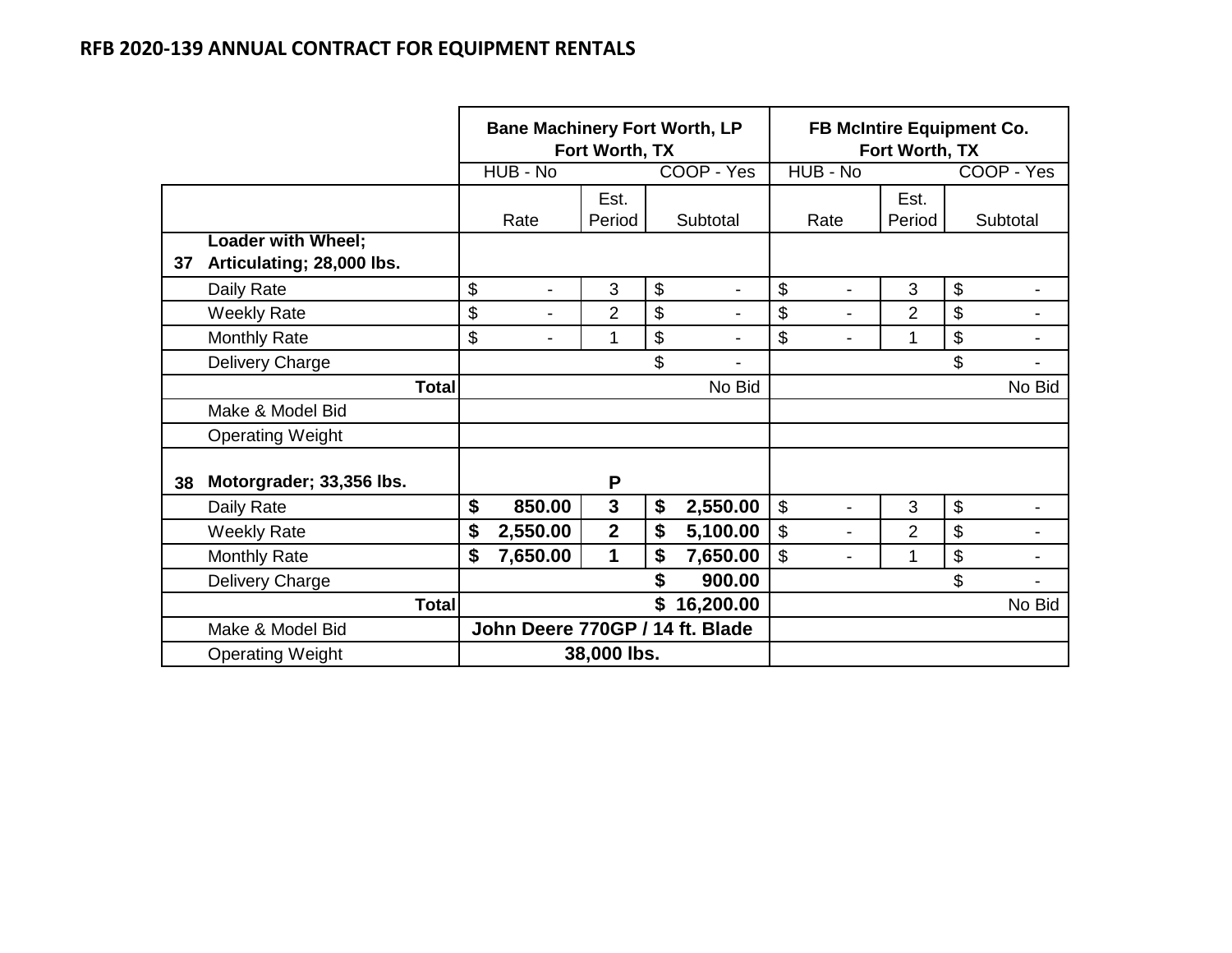|    |                                                        |                  | <b>Holt Texas, LTD</b><br>San Antonio, TX |                 |    | <b>Kirby-Smith Machinery</b><br>Fort Worth, TX |              |          |                |                |            |
|----|--------------------------------------------------------|------------------|-------------------------------------------|-----------------|----|------------------------------------------------|--------------|----------|----------------|----------------|------------|
|    |                                                        |                  | HUB - No                                  |                 |    | COOP - Yes                                     |              | HUB - No |                |                | COOP - Yes |
|    |                                                        |                  | Rate                                      | Est.<br>Period  |    | Subtotal                                       |              | Rate     | Est.<br>Period |                | Subtotal   |
| 37 | <b>Loader with Wheel;</b><br>Articulating; 28,000 lbs. |                  |                                           | P               |    |                                                |              |          |                |                |            |
|    | Daily Rate                                             | \$               | 670.00                                    | $\mathbf{3}$    | \$ | 2,010.00                                       | \$           | 1,500.00 | 3              | $\mathbb{S}$   | 4,500.00   |
|    | <b>Weekly Rate</b>                                     | \$               | 1,900.00                                  | $\mathbf{2}$    | \$ | 3,800.00                                       | \$           | 3,000.00 | $\overline{2}$ | \$             | 6,000.00   |
|    | <b>Monthly Rate</b>                                    | \$               | 4,635.00                                  | 1               | \$ | 4,635.00                                       | \$           | 4,500.00 | 1              | \$             | 4,500.00   |
|    | Delivery Charge                                        |                  |                                           |                 | \$ | 666.00                                         |              |          |                | $\mathfrak{S}$ | 800.00     |
|    | <b>Total</b>                                           |                  |                                           |                 | \$ | 11,111.00                                      |              |          |                | \$             | 15,800.00  |
|    | Make & Model Bid                                       |                  |                                           | <b>CAT 926M</b> |    |                                                |              |          | Komatsu WA270  |                |            |
|    | <b>Operating Weight</b>                                |                  |                                           | 28,000 lbs.     |    |                                                |              |          | 28,396 lbs.    |                |            |
| 38 | Motorgrader; 33,356 lbs.                               |                  |                                           | A               |    |                                                |              |          |                |                |            |
|    | Daily Rate                                             | \$               | 1,825.00                                  | 3               | \$ | 5,475.00                                       | $\mathbb{S}$ | 2,500.00 | 3              | $\mathbb{S}$   | 7,500.00   |
|    | <b>Weekly Rate</b>                                     | \$               | 4,560.00                                  | $\overline{2}$  | \$ | 9,120.00                                       | \$           | 5,000.00 | $\overline{2}$ | \$             | 10,000.00  |
|    | <b>Monthly Rate</b>                                    | \$               | 10,260.00                                 | 1               | \$ | 10,260.00                                      | \$           | 7,500.00 | 1              | \$             | 7,500.00   |
|    | Delivery Charge                                        |                  |                                           |                 | \$ | 666.00                                         |              |          |                | \$             | 900.00     |
|    | <b>Total</b>                                           |                  |                                           |                 | \$ | 25,521.00                                      |              |          |                | \$             | 25,900.00  |
|    | Make & Model Bid                                       | <b>CAT 140M3</b> |                                           | Komatsu GD655   |    |                                                |              |          |                |                |            |
|    | <b>Operating Weight</b>                                |                  | 44,000 lbs.                               |                 |    |                                                | 37,346 lbs.  |          |                |                |            |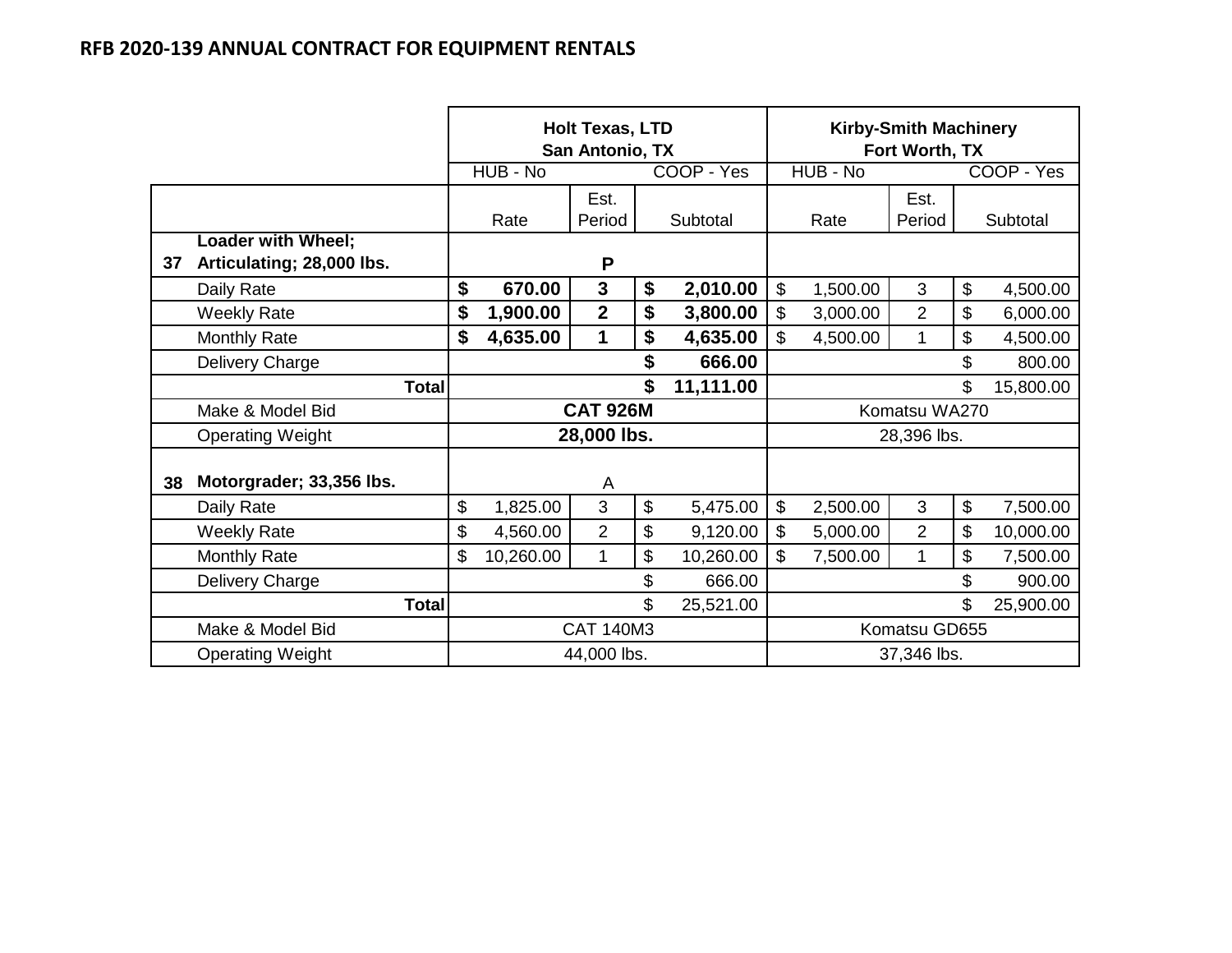|    |                           |        | <b>RB Everett Co.</b><br><b>Haltom City, TX</b> |                |                 |                | <b>RDO Equipment Co.</b><br>Fort Worth, TX |             |                 |    |            |
|----|---------------------------|--------|-------------------------------------------------|----------------|-----------------|----------------|--------------------------------------------|-------------|-----------------|----|------------|
|    |                           |        | HUB - No                                        |                |                 | COOP - Yes     |                                            | HUB - No    |                 |    | COOP - Yes |
|    |                           |        |                                                 | Est.           |                 |                |                                            |             | Est.            |    |            |
|    | Loader with Wheel;        |        | Rate                                            | Period         |                 | Subtotal       |                                            | Rate        | Period          |    | Subtotal   |
| 37 | Articulating; 28,000 lbs. |        |                                                 | A              |                 |                |                                            |             |                 |    |            |
|    | Daily Rate                | \$     | 685.00                                          | 3              | \$              | 2,055.00       | $\boldsymbol{\mathsf{S}}$                  | 690.00      | 3               | \$ | 2,070.00   |
|    | <b>Weekly Rate</b>        | \$     | 2,050.00                                        | $\overline{2}$ | \$              | 4,100.00       | \$                                         | 2,070.00    | $\overline{2}$  | \$ | 4,140.00   |
|    | <b>Monthly Rate</b>       | \$     | 6,150.00                                        | 1              | \$              | 6,150.00       | \$                                         | 6,210.00    | 1               | \$ | 6,210.00   |
|    | Delivery Charge           |        |                                                 |                | \$              | 300.00         |                                            |             |                 | \$ | 700.00     |
|    | <b>Total</b>              |        |                                                 |                | \$              | 12,605.00      |                                            |             |                 | \$ | 13,120.00  |
|    | Make & Model Bid          |        |                                                 | Doosan DL300   |                 |                |                                            |             | John Deere 544L |    |            |
|    | <b>Operating Weight</b>   |        |                                                 | 29,939 lbs.    |                 |                |                                            |             | 30,520 lbs.     |    |            |
| 38 | Motorgrader; 33,356 lbs.  |        |                                                 |                |                 |                |                                            |             | S               |    |            |
|    | Daily Rate                | \$     | -                                               | 3              | \$              | -              | \$                                         | 1,027.00    | 3               | \$ | 3,081.00   |
|    | <b>Weekly Rate</b>        | \$     | $\overline{a}$                                  | $\overline{2}$ | \$              | $\blacksquare$ | \$                                         | 3,083.00    | $\overline{2}$  | \$ | 6,166.00   |
|    | <b>Monthly Rate</b>       | \$     | $\overline{a}$                                  | $\mathbf 1$    | \$              | -              | \$                                         | 9,250.00    | $\mathcal I$    | \$ | 9,250.00   |
|    | Delivery Charge           |        |                                                 |                | \$              |                |                                            |             |                 | \$ | 700.00     |
|    | <b>Total</b>              | No Bid |                                                 |                | \$              |                |                                            | 19,197.00   |                 |    |            |
|    | Make & Model Bid          |        |                                                 |                | John Deere 670G |                |                                            |             |                 |    |            |
|    | <b>Operating Weight</b>   |        |                                                 |                |                 |                |                                            | 36,000 lbs. |                 |    |            |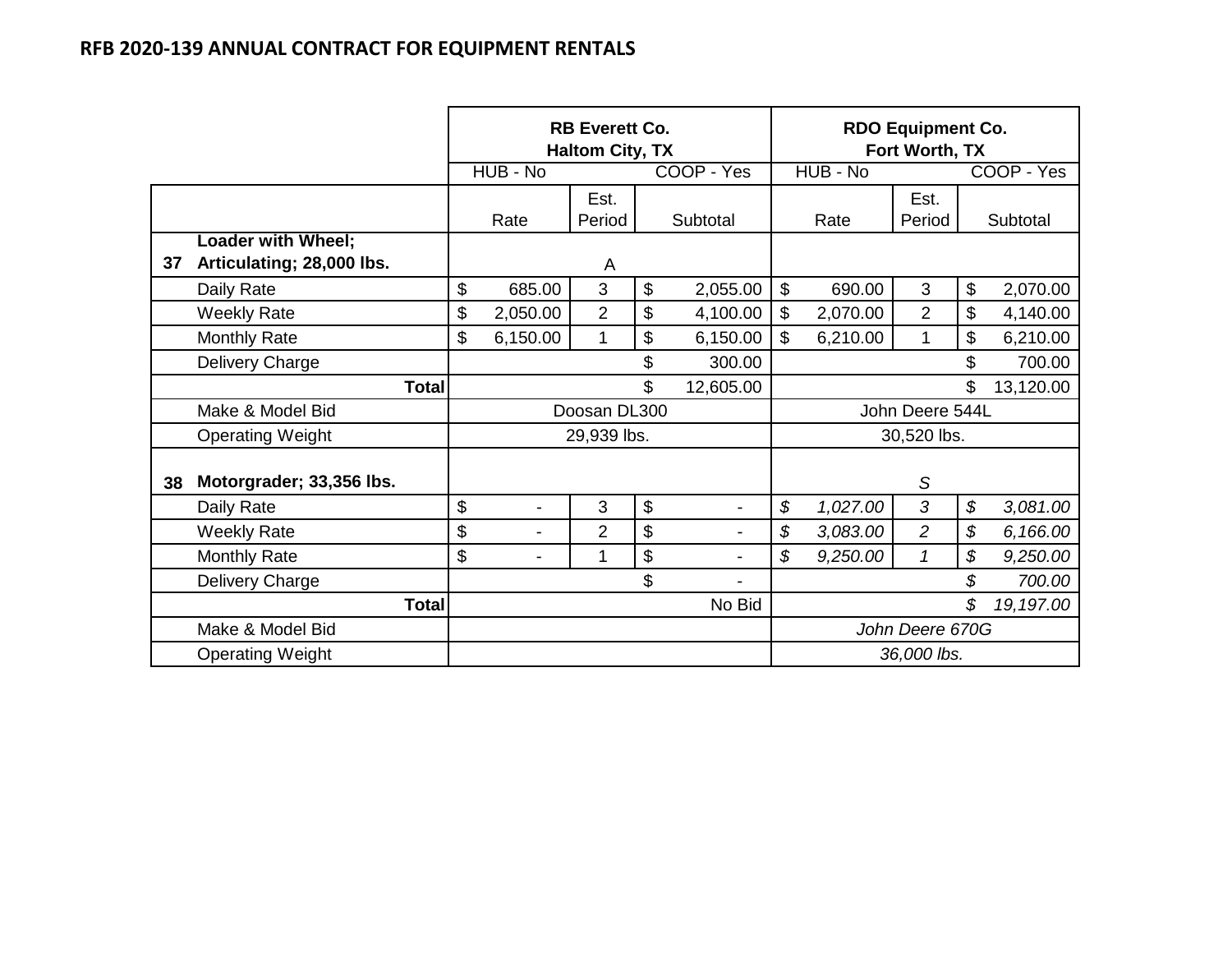|    |                           |    | <b>ROMCO Equipment Company, LLC</b> | Fort Worth, TX |    |            |  |  |  |
|----|---------------------------|----|-------------------------------------|----------------|----|------------|--|--|--|
|    |                           |    | HUB - No                            |                |    | COOP - Yes |  |  |  |
|    |                           |    |                                     | Est.           |    |            |  |  |  |
|    |                           |    | Rate                                | Period         |    | Subtotal   |  |  |  |
|    | <b>Loader with Wheel;</b> |    |                                     |                |    |            |  |  |  |
| 37 | Articulating; 28,000 lbs. |    |                                     | S              |    |            |  |  |  |
|    | Daily Rate                | \$ | 595.00                              | 3              | \$ | 1,785.00   |  |  |  |
|    | <b>Weekly Rate</b>        | \$ | 1,785.00                            | $\overline{2}$ | \$ | 3,570.00   |  |  |  |
|    | <b>Monthly Rate</b>       | \$ | 5,355.00                            | 1              | \$ | 5,355.00   |  |  |  |
|    | Delivery Charge           |    |                                     |                | \$ | 1,150.00   |  |  |  |
|    | <b>Total</b>              |    |                                     |                | \$ | 11,860.00  |  |  |  |
|    | Make & Model Bid          |    |                                     | Volvo L-70     |    |            |  |  |  |
|    | <b>Operating Weight</b>   |    |                                     | 29,600 lbs.    |    |            |  |  |  |
| 38 | Motorgrader; 33,356 lbs.  |    |                                     |                |    |            |  |  |  |
|    | Daily Rate                | \$ |                                     | 3              | \$ |            |  |  |  |
|    | <b>Weekly Rate</b>        | \$ |                                     | $\overline{2}$ | \$ |            |  |  |  |
|    | <b>Monthly Rate</b>       | \$ |                                     | 1              | \$ |            |  |  |  |
|    | Delivery Charge           |    |                                     |                | \$ |            |  |  |  |
|    | <b>Total</b>              |    |                                     |                |    | No Bid     |  |  |  |
|    | Make & Model Bid          |    |                                     |                |    |            |  |  |  |
|    | <b>Operating Weight</b>   |    |                                     |                |    |            |  |  |  |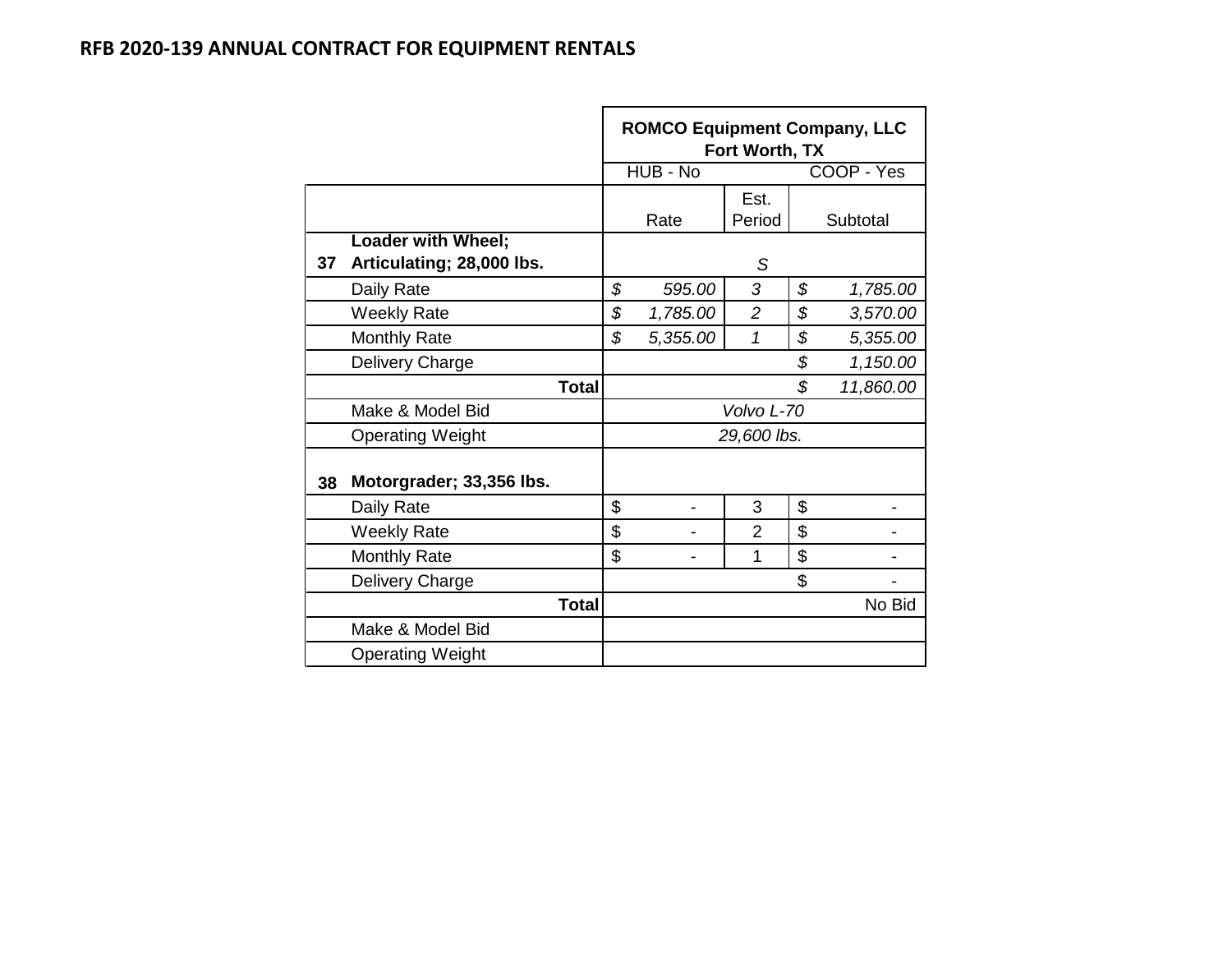|    |                                          | <b>Bane Machinery Fort Worth, LP</b> | Fort Worth, TX |                      | FB McIntire Equipment Co.<br>Fort Worth, TX |                |    |                          |
|----|------------------------------------------|--------------------------------------|----------------|----------------------|---------------------------------------------|----------------|----|--------------------------|
|    |                                          | HUB - No                             |                | COOP - Yes           | HUB - No                                    |                |    | COOP - Yes               |
|    |                                          |                                      | Est.           |                      |                                             | Est.           |    |                          |
|    |                                          | Rate                                 | Period         | Subtotal             | Rate                                        | Period         |    | Subtotal                 |
|    | <b>Section III - Earth Moving</b>        |                                      |                |                      |                                             |                |    |                          |
| 39 | Skid Steer Loader; 8,000 lbs.            |                                      |                |                      |                                             |                |    |                          |
|    | Daily Rate                               | \$<br>$\overline{\phantom{a}}$       | 3              | \$<br>$\blacksquare$ | \$<br>$\blacksquare$                        | 3              | \$ | -                        |
|    | <b>Weekly Rate</b>                       | \$<br>$\blacksquare$                 | $\overline{2}$ | \$<br>$\overline{a}$ | \$<br>$\blacksquare$                        | $\overline{2}$ | \$ | ۰                        |
|    | <b>Monthly Rate</b>                      | \$<br>-                              | 1              | \$                   | \$<br>$\blacksquare$                        | 1              | \$ | -                        |
|    | Delivery Charge                          |                                      |                | \$<br>$\blacksquare$ |                                             |                | \$ | $\overline{\phantom{0}}$ |
|    | <b>Total</b>                             |                                      |                | No Bid               |                                             |                |    | No Bid                   |
|    | Make & Model Bid                         |                                      |                |                      |                                             |                |    |                          |
|    | <b>Operating Weight</b>                  |                                      |                |                      |                                             |                |    |                          |
|    | <b>Section IV - General Construction</b> |                                      |                |                      |                                             |                |    |                          |
|    | <b>Arrow Sign; Trailer Mounted;</b>      |                                      |                |                      |                                             |                |    |                          |
| 40 | Solar                                    |                                      |                |                      |                                             |                |    |                          |
|    | Daily Rate                               | \$<br>$\overline{\phantom{0}}$       | 3              | \$<br>$\blacksquare$ | \$                                          | 3              | \$ | ۰                        |
|    | <b>Weekly Rate</b>                       | \$<br>$\overline{\phantom{0}}$       | $\overline{2}$ | \$                   | \$<br>$\blacksquare$                        | $\overline{2}$ | \$ |                          |
|    | <b>Monthly Rate</b>                      | \$<br>-                              | 1              | \$<br>$\blacksquare$ | \$<br>$\blacksquare$                        | 1              | \$ | -                        |
|    | Delivery Charge                          |                                      |                | \$<br>$\blacksquare$ |                                             |                | \$ |                          |
|    | <b>Total</b>                             |                                      |                | No Bid               |                                             |                |    | No Bid                   |
|    | Make & Model Bid                         |                                      |                |                      |                                             |                |    |                          |
|    | <b>Operating Weight</b>                  |                                      |                |                      |                                             |                |    |                          |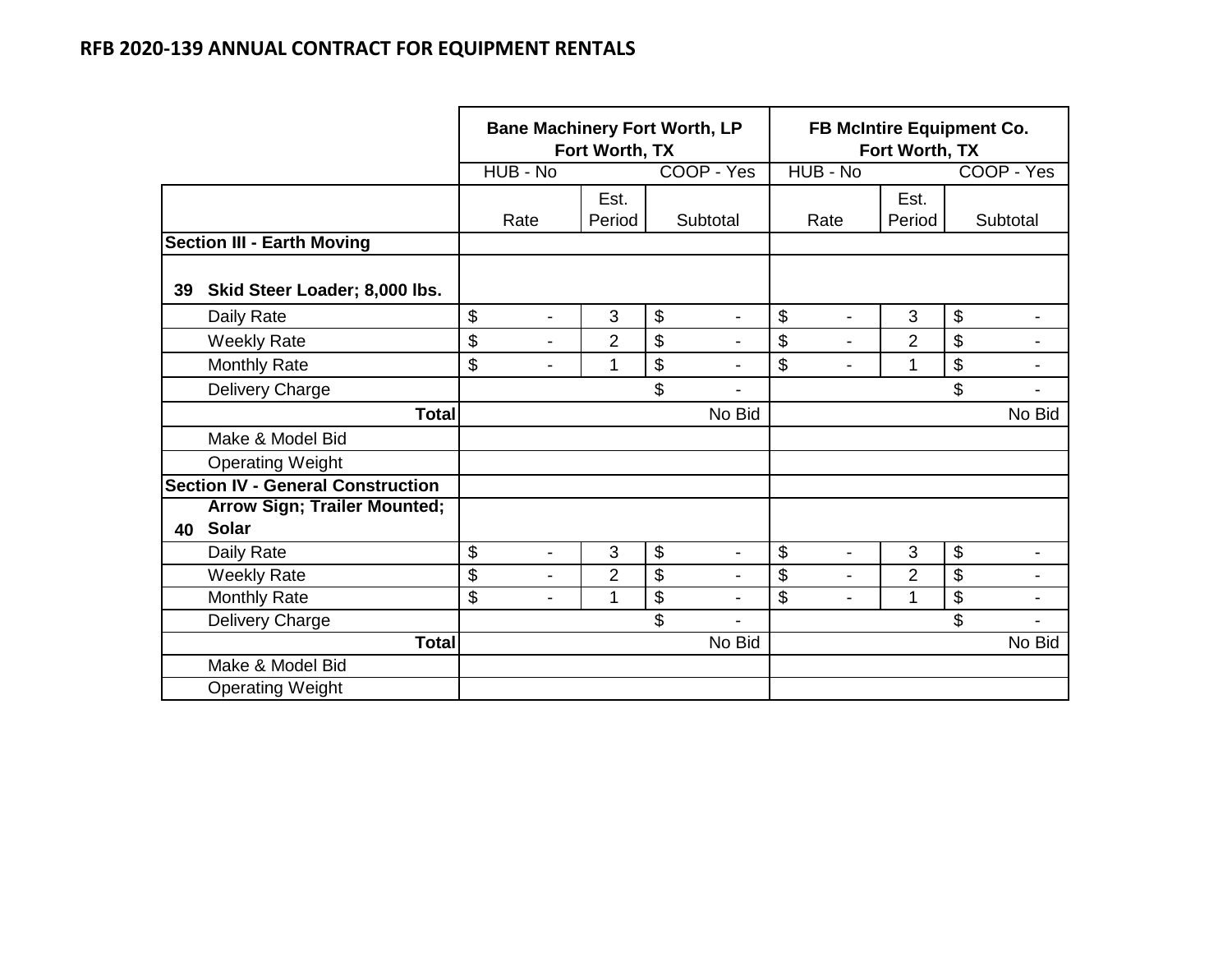|    |                                          |                                | <b>Holt Texas, LTD</b><br>San Antonio, TX |                      | <b>Kirby-Smith Machinery</b><br>Fort Worth, TX |                      |                 |            |
|----|------------------------------------------|--------------------------------|-------------------------------------------|----------------------|------------------------------------------------|----------------------|-----------------|------------|
|    |                                          | HUB - No                       |                                           | COOP - Yes           | HUB - No                                       |                      |                 | COOP - Yes |
|    |                                          |                                | Est.                                      |                      |                                                | Est.                 |                 |            |
|    |                                          | Rate                           | Period                                    | Subtotal             | Rate                                           | Period               |                 | Subtotal   |
|    | <b>Section III - Earth Moving</b>        |                                |                                           |                      |                                                |                      |                 |            |
| 39 | Skid Steer Loader; 8,000 lbs.            |                                |                                           |                      |                                                | P                    |                 |            |
|    | Daily Rate                               | \$<br>$\blacksquare$           | 3                                         | \$<br>$\blacksquare$ | \$<br>810.00                                   | $\mathbf{3}$         | \$              | 2,430.00   |
|    | <b>Weekly Rate</b>                       | \$<br>$\blacksquare$           | $\overline{2}$                            | \$<br>$\blacksquare$ | \$<br>1,480.00                                 | $\overline{2}$       | \$              | 2,960.00   |
|    | Monthly Rate                             | \$<br>$\blacksquare$           | 1                                         | \$<br>$\blacksquare$ | \$<br>1,950.00                                 | 1                    | \$              | 1,950.00   |
|    | Delivery Charge                          |                                |                                           | \$                   |                                                |                      | \$              | 500.00     |
|    | <b>Total</b>                             |                                |                                           | No Bid               |                                                |                      | \$              | 7,840.00   |
|    | Make & Model Bid                         |                                |                                           |                      |                                                | <b>Takeuchi TS80</b> |                 |            |
|    | <b>Operating Weight</b>                  |                                |                                           |                      |                                                | 8,100 lbs.           |                 |            |
|    | <b>Section IV - General Construction</b> |                                |                                           |                      |                                                |                      |                 |            |
|    | <b>Arrow Sign; Trailer Mounted;</b>      |                                |                                           |                      |                                                |                      |                 |            |
| 40 | Solar                                    |                                |                                           |                      |                                                |                      |                 |            |
|    | Daily Rate                               | \$<br>$\blacksquare$           | 3                                         | \$<br>$\overline{a}$ | \$<br>$\overline{\phantom{a}}$                 | 3                    | \$              |            |
|    | <b>Weekly Rate</b>                       | \$<br>$\blacksquare$           | $\overline{2}$                            | \$                   | \$<br>$\overline{a}$                           | $\overline{2}$       | $\overline{\$}$ |            |
|    | <b>Monthly Rate</b>                      | \$<br>$\overline{\phantom{0}}$ | 1                                         | \$<br>$\blacksquare$ | \$<br>$\blacksquare$                           | 1                    | \$              | -          |
|    | Delivery Charge                          |                                |                                           | \$                   |                                                |                      | \$              |            |
|    | <b>Total</b>                             |                                |                                           | No Bid               |                                                |                      |                 | No Bid     |
|    | Make & Model Bid                         |                                |                                           |                      |                                                |                      |                 |            |
|    | <b>Operating Weight</b>                  |                                |                                           |                      |                                                |                      |                 |            |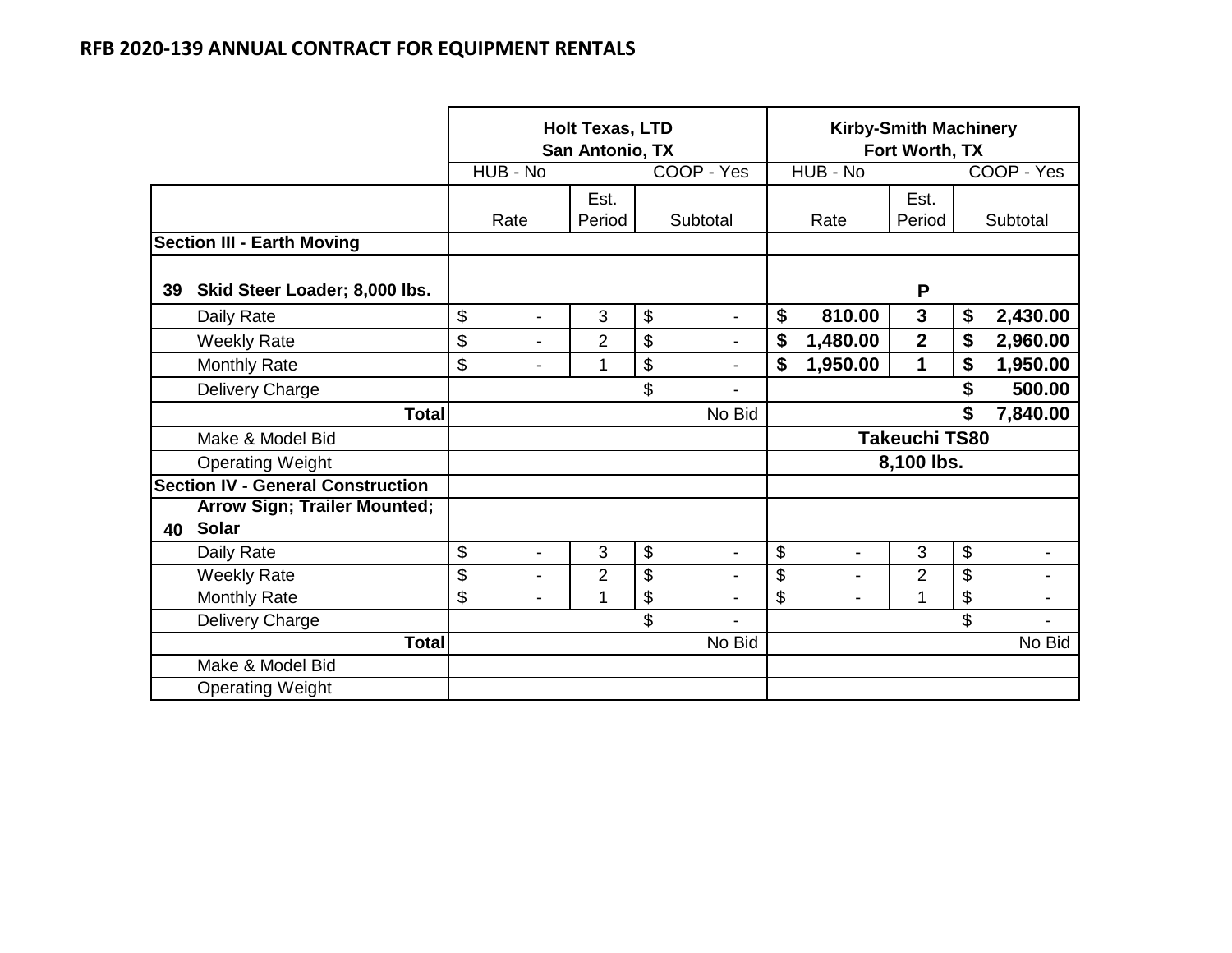|    |                                          |                                | <b>RB Everett Co.</b><br><b>Haltom City, TX</b> |                                    |                                                            |                | <b>RDO Equipment Co.</b><br>Fort Worth, TX |    |                          |
|----|------------------------------------------|--------------------------------|-------------------------------------------------|------------------------------------|------------------------------------------------------------|----------------|--------------------------------------------|----|--------------------------|
|    |                                          | HUB - No                       |                                                 | COOP - Yes                         |                                                            | HUB - No       |                                            |    | COOP - Yes               |
|    |                                          |                                | Est.                                            |                                    |                                                            |                | Est.                                       |    |                          |
|    |                                          | Rate                           | Period                                          | Subtotal                           |                                                            | Rate           | Period                                     |    | Subtotal                 |
|    | <b>Section III - Earth Moving</b>        |                                |                                                 |                                    |                                                            |                |                                            |    |                          |
| 39 | Skid Steer Loader; 8,000 lbs.            |                                |                                                 |                                    | Does Not Meet Specification for<br><b>Operating Weight</b> |                |                                            |    |                          |
|    | Daily Rate                               | \$<br>$\overline{\phantom{a}}$ | 3                                               | \$<br>$\qquad \qquad \blacksquare$ | \$                                                         | 233.00         | 3                                          | \$ | 699.00                   |
|    | <b>Weekly Rate</b>                       | \$<br>$\overline{a}$           | $\overline{2}$                                  | \$<br>$\blacksquare$               | \$                                                         | 700.00         | $\overline{2}$                             | \$ | 1,400.00                 |
|    | Monthly Rate                             | \$<br>$\overline{\phantom{0}}$ | 1                                               | \$<br>$\overline{\phantom{a}}$     | \$                                                         | 2,100.00       | 1                                          | \$ | 2,100.00                 |
|    | Delivery Charge                          |                                |                                                 | \$                                 |                                                            |                |                                            | \$ | 500.00                   |
|    | <b>Total</b>                             |                                |                                                 | No Bid                             |                                                            |                |                                            | \$ | 4,699.00                 |
|    | Make & Model Bid                         |                                |                                                 |                                    |                                                            |                | Deere 324G                                 |    |                          |
|    | <b>Operating Weight</b>                  |                                |                                                 |                                    |                                                            |                | 7,700 lbs.                                 |    |                          |
|    | <b>Section IV - General Construction</b> |                                |                                                 |                                    |                                                            |                |                                            |    |                          |
|    | <b>Arrow Sign; Trailer Mounted;</b>      |                                |                                                 |                                    |                                                            |                |                                            |    |                          |
| 40 | Solar                                    |                                |                                                 |                                    |                                                            |                |                                            |    |                          |
|    | Daily Rate                               | \$<br>$\overline{\phantom{0}}$ | 3                                               | \$<br>$\overline{\phantom{a}}$     | \$                                                         | $\blacksquare$ | 3                                          | \$ |                          |
|    | <b>Weekly Rate</b>                       | \$                             | $\overline{2}$                                  | \$                                 | \$                                                         |                | $\overline{2}$                             | \$ |                          |
|    | <b>Monthly Rate</b>                      | \$<br>$\blacksquare$           | 1                                               | \$<br>$\blacksquare$               | \$                                                         |                | 1                                          | \$ | $\overline{\phantom{0}}$ |
|    | Delivery Charge                          |                                |                                                 | \$<br>$\overline{\phantom{a}}$     |                                                            |                |                                            | \$ | $\overline{\phantom{0}}$ |
|    | <b>Total</b>                             |                                |                                                 | No Bid                             |                                                            |                |                                            |    | No Bid                   |
|    | Make & Model Bid                         |                                |                                                 |                                    |                                                            |                |                                            |    |                          |
|    | <b>Operating Weight</b>                  |                                |                                                 |                                    |                                                            |                |                                            |    |                          |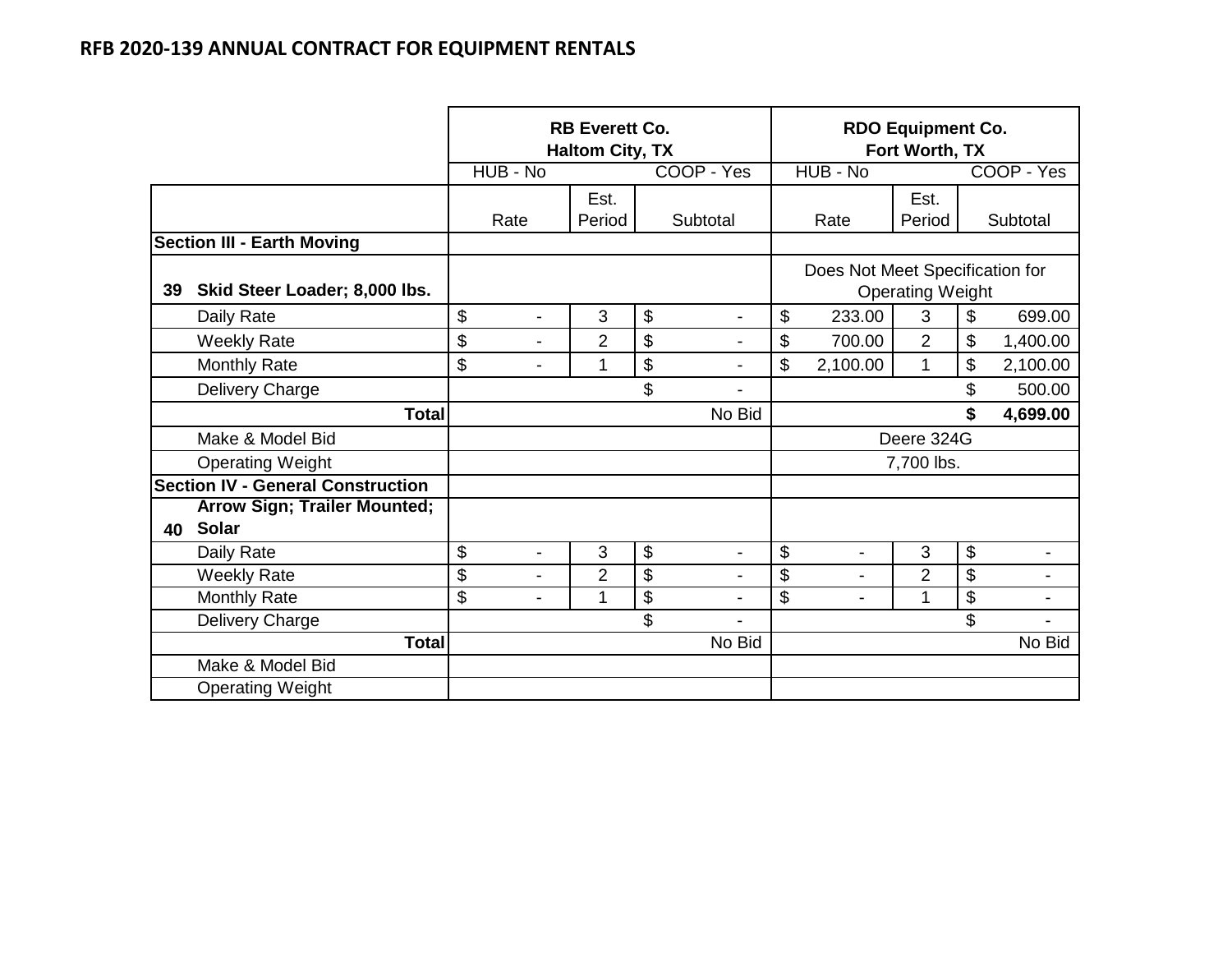|    |                                          |                 | <b>ROMCO Equipment Company, LLC</b> | Fort Worth, TX |                           |            |
|----|------------------------------------------|-----------------|-------------------------------------|----------------|---------------------------|------------|
|    |                                          |                 | HUB - No                            |                |                           | COOP - Yes |
|    |                                          |                 |                                     | Est.           |                           |            |
|    |                                          |                 | Rate                                | Period         |                           | Subtotal   |
|    | <b>Section III - Earth Moving</b>        |                 |                                     |                |                           |            |
| 39 | Skid Steer Loader; 8,000 lbs.            |                 |                                     |                |                           |            |
|    | Daily Rate                               | \$              |                                     | 3              | \$                        |            |
|    | <b>Weekly Rate</b>                       | \$              |                                     | $\overline{2}$ | \$                        |            |
|    | <b>Monthly Rate</b>                      | \$              |                                     | 1              | \$                        |            |
|    | Delivery Charge                          |                 |                                     |                | \$                        |            |
|    | <b>Total</b>                             |                 |                                     |                |                           | No Bid     |
|    | Make & Model Bid                         |                 |                                     |                |                           |            |
|    | <b>Operating Weight</b>                  |                 |                                     |                |                           |            |
|    | <b>Section IV - General Construction</b> |                 |                                     |                |                           |            |
|    | <b>Arrow Sign; Trailer Mounted;</b>      |                 |                                     |                |                           |            |
| 40 | <b>Solar</b>                             |                 |                                     |                |                           |            |
|    | Daily Rate                               | \$              | $\overline{\phantom{0}}$            | 3              | \$                        |            |
|    | <b>Weekly Rate</b>                       | $\overline{\$}$ |                                     | $\overline{2}$ | $\overline{\$}$           |            |
|    | <b>Monthly Rate</b>                      | \$              |                                     | 1              | $\overline{\mathfrak{s}}$ |            |
|    | Delivery Charge                          |                 |                                     |                | \$                        |            |
|    | <b>Total</b>                             |                 |                                     |                |                           | No Bid     |
|    | Make & Model Bid                         |                 |                                     |                |                           |            |
|    | <b>Operating Weight</b>                  |                 |                                     |                |                           |            |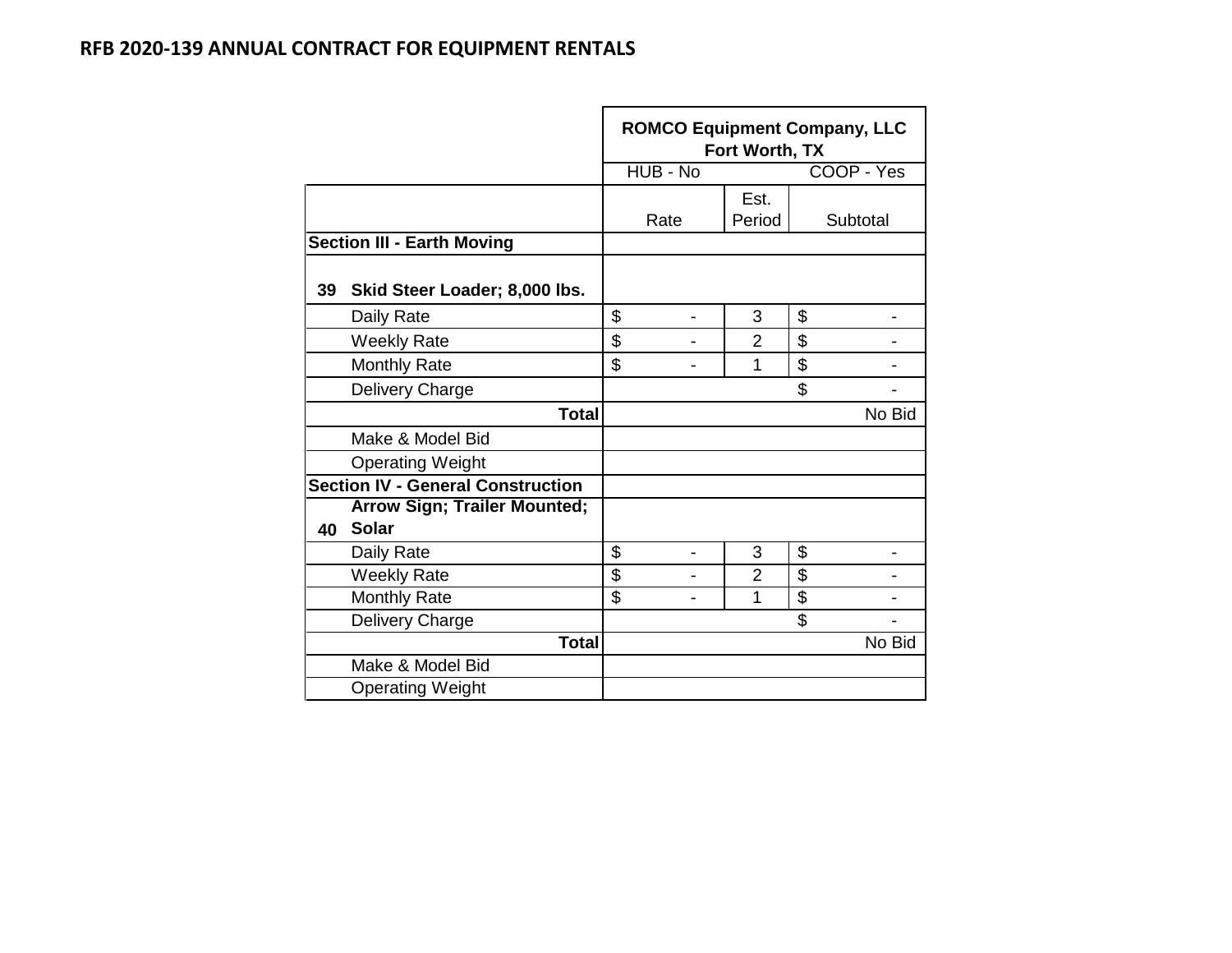|    |                                          | <b>Bane Machinery Fort Worth, LP</b><br>Fort Worth, TX |                |            |                          | FB McIntire Equipment Co.<br>Fort Worth, TX |                |                      |
|----|------------------------------------------|--------------------------------------------------------|----------------|------------|--------------------------|---------------------------------------------|----------------|----------------------|
|    |                                          | HUB - No                                               |                | COOP - Yes |                          | HUB - No                                    |                | COOP - Yes           |
|    |                                          | Rate                                                   | Est.<br>Period | Subtotal   |                          | Rate                                        | Est.<br>Period | Subtotal             |
|    | <b>Section IV - General Construction</b> |                                                        |                |            |                          |                                             |                |                      |
|    | <b>Message Sign; Trailer</b>             |                                                        |                |            |                          |                                             |                |                      |
| 41 | <b>Mounted; Solar</b>                    |                                                        |                |            |                          |                                             |                |                      |
|    | Daily Rate                               | \$<br>۰                                                | 3              | \$         | $\overline{\phantom{0}}$ | \$                                          | 3              | \$                   |
|    | <b>Weekly Rate</b>                       | \$<br>۰                                                | $\overline{2}$ | \$         |                          | \$                                          | 2              | \$                   |
|    | <b>Monthly Rate</b>                      | \$<br>-                                                |                | \$         | $\overline{\phantom{0}}$ | \$<br>٠                                     | 1              | \$<br>-              |
|    | Delivery Charge                          |                                                        |                | \$         | $\blacksquare$           |                                             |                | \$<br>$\blacksquare$ |
|    | <b>Total</b>                             |                                                        |                |            | No Bid                   |                                             |                | No Bid               |
|    | Make & Model Bid                         |                                                        |                |            |                          |                                             |                |                      |
|    | <b>Operating Weight</b>                  |                                                        |                |            |                          |                                             |                |                      |
|    | <b>Light Tower; Trailer Mounted;</b>     |                                                        |                |            |                          |                                             |                |                      |
| 42 | Four (4) Lamps                           |                                                        |                |            |                          |                                             |                |                      |
|    | Daily Rate                               | \$<br>$\blacksquare$                                   | 3              | \$         | $\blacksquare$           | \$                                          | 3              | \$                   |
|    | <b>Weekly Rate</b>                       | \$<br>-                                                | $\overline{2}$ | \$         | $\blacksquare$           | \$                                          | $\overline{2}$ | \$                   |
|    | <b>Monthly Rate</b>                      | \$<br>$\blacksquare$                                   | 1              | \$         |                          | \$                                          | 1              | \$                   |
|    | Delivery Charge                          |                                                        |                | \$         |                          |                                             |                | \$                   |
|    | <b>Total</b>                             |                                                        |                |            | No Bid                   |                                             |                | No Bid               |
|    | Make & Model Bid                         |                                                        |                |            |                          |                                             |                |                      |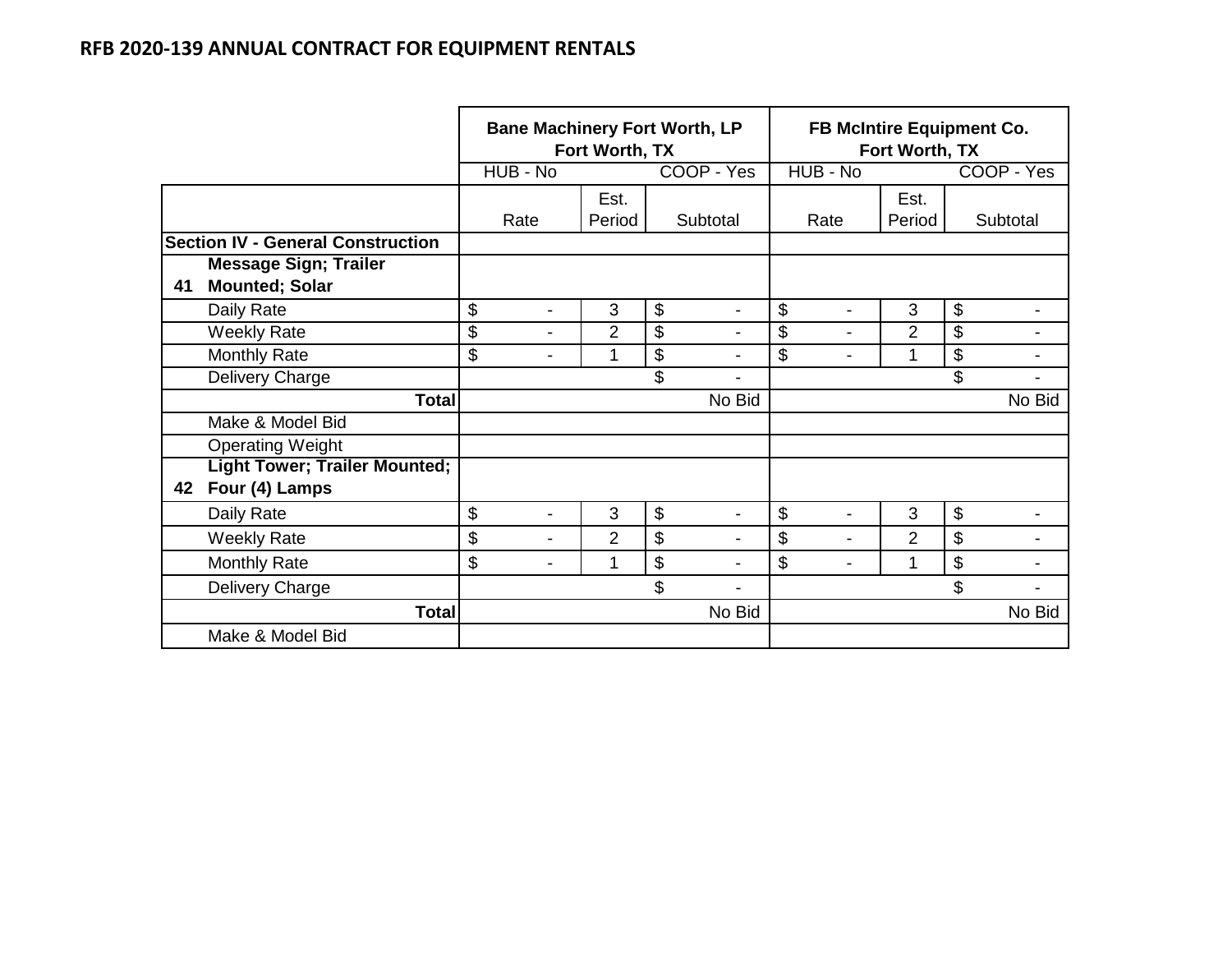|    |                                          | <b>Holt Texas, LTD</b><br>San Antonio, TX<br>HUB - No<br>COOP - Yes |                |                      | Fort Worth, TX       | <b>Kirby-Smith Machinery</b> |    |                |
|----|------------------------------------------|---------------------------------------------------------------------|----------------|----------------------|----------------------|------------------------------|----|----------------|
|    |                                          |                                                                     |                |                      | HUB - No             |                              |    | COOP - Yes     |
|    |                                          | Rate                                                                | Est.<br>Period | Subtotal             | Rate                 | Est.<br>Period               |    | Subtotal       |
|    | <b>Section IV - General Construction</b> |                                                                     |                |                      |                      |                              |    |                |
|    | <b>Message Sign; Trailer</b>             |                                                                     |                |                      |                      |                              |    |                |
| 41 | <b>Mounted; Solar</b>                    |                                                                     |                |                      |                      |                              |    |                |
|    | Daily Rate                               | \$<br>$\blacksquare$                                                | 3              | \$<br>$\blacksquare$ | \$<br>$\blacksquare$ | 3                            | \$ |                |
|    | <b>Weekly Rate</b>                       | \$<br>$\blacksquare$                                                | $\overline{2}$ | \$                   | \$<br>$\blacksquare$ | $\overline{2}$               | \$ |                |
|    | <b>Monthly Rate</b>                      | \$<br>$\blacksquare$                                                | 1              | \$<br>$\blacksquare$ | \$<br>$\blacksquare$ | 1                            | \$ | ۰              |
|    | Delivery Charge                          |                                                                     |                | \$<br>$\blacksquare$ |                      |                              | \$ |                |
|    | <b>Total</b>                             |                                                                     |                | No Bid               |                      |                              |    | No Bid         |
|    | Make & Model Bid                         |                                                                     |                |                      |                      |                              |    |                |
|    | <b>Operating Weight</b>                  |                                                                     |                |                      |                      |                              |    |                |
|    | <b>Light Tower; Trailer Mounted;</b>     |                                                                     |                |                      |                      |                              |    |                |
| 42 | Four (4) Lamps                           |                                                                     |                |                      |                      | P                            |    |                |
|    | Daily Rate                               | \$<br>$\overline{\phantom{a}}$                                      | 3              | \$<br>-              | \$<br>200.00         | 3                            | \$ | 600.00         |
|    | <b>Weekly Rate</b>                       | \$<br>$\overline{\phantom{a}}$                                      | 2              | \$<br>$\blacksquare$ | \$<br>400.00         | $\overline{2}$               | \$ | 800.00         |
|    | <b>Monthly Rate</b>                      | \$<br>$\blacksquare$                                                | 1              | \$                   | \$<br>600.00         | 1                            | \$ | 600.00         |
|    | Delivery Charge                          |                                                                     |                | \$<br>۰              |                      |                              | \$ | $\blacksquare$ |
|    | <b>Total</b>                             |                                                                     |                | No Bid               |                      |                              | \$ | 2,000.00       |
|    | Make & Model Bid                         |                                                                     |                |                      |                      | <b>Nite Lite Pro</b>         |    |                |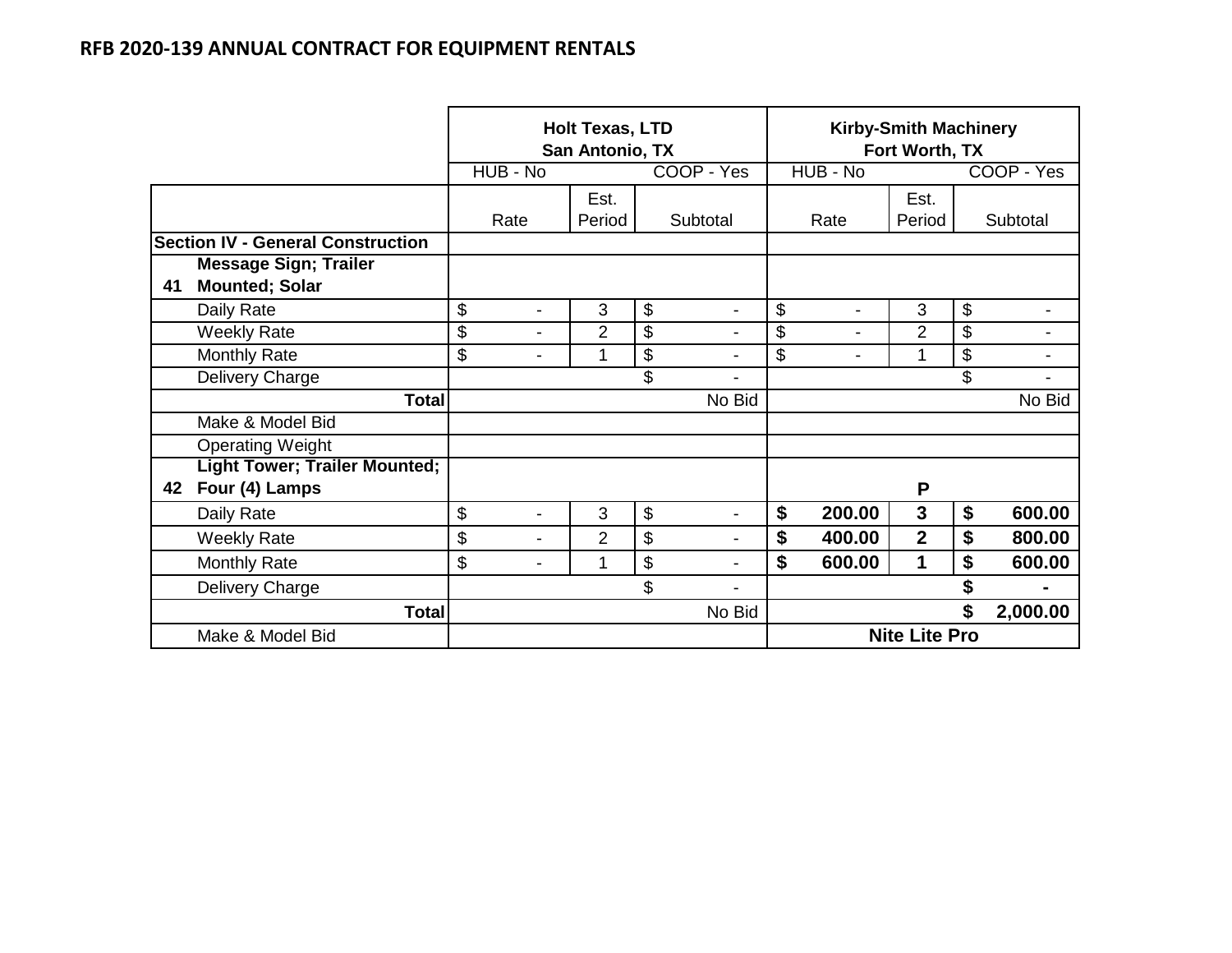|    |                                                        | <b>RB Everett Co.</b><br><b>Haltom City, TX</b> |                |    |                          | <b>RDO Equipment Co.</b><br>Fort Worth, TX |                |                                 |
|----|--------------------------------------------------------|-------------------------------------------------|----------------|----|--------------------------|--------------------------------------------|----------------|---------------------------------|
|    |                                                        | HUB - No                                        |                |    | COOP - Yes               | HUB - No                                   |                | COOP - Yes                      |
|    |                                                        | Rate                                            | Est.<br>Period |    | Subtotal                 | Rate                                       | Est.<br>Period | Subtotal                        |
|    | <b>Section IV - General Construction</b>               |                                                 |                |    |                          |                                            |                |                                 |
| 41 | <b>Message Sign; Trailer</b><br><b>Mounted; Solar</b>  |                                                 |                |    |                          |                                            |                |                                 |
|    | Daily Rate                                             | \$<br>$\blacksquare$                            | 3              | \$ | $\blacksquare$           | \$<br>$\blacksquare$                       | 3              | $\boldsymbol{\theta}$           |
|    | <b>Weekly Rate</b>                                     | \$<br>$\blacksquare$                            | $\overline{2}$ | \$ | $\overline{\phantom{a}}$ | \$<br>$\blacksquare$                       | $\overline{2}$ | $\overline{\mathbf{G}}$         |
|    | <b>Monthly Rate</b>                                    | \$<br>$\blacksquare$                            | 1              | \$ | $\overline{\phantom{a}}$ | \$<br>$\blacksquare$                       | 1              | $\boldsymbol{\mathsf{\$}}$<br>- |
|    | Delivery Charge                                        |                                                 |                | \$ | $\blacksquare$           |                                            |                | \$<br>$\blacksquare$            |
|    | <b>Total</b>                                           |                                                 |                |    | No Bid                   |                                            |                | No Bid                          |
|    | Make & Model Bid                                       |                                                 |                |    |                          |                                            |                |                                 |
|    | <b>Operating Weight</b>                                |                                                 |                |    |                          |                                            |                |                                 |
| 42 | <b>Light Tower; Trailer Mounted;</b><br>Four (4) Lamps |                                                 |                |    |                          |                                            |                |                                 |
|    | Daily Rate                                             | \$<br>$\blacksquare$                            | 3              | \$ | $\blacksquare$           | \$<br>$\blacksquare$                       | 3              | $\boldsymbol{\$}$               |
|    | <b>Weekly Rate</b>                                     | \$<br>$\blacksquare$                            | $\overline{2}$ | \$ |                          | \$<br>$\blacksquare$                       | $\overline{2}$ | \$<br>$\blacksquare$            |
|    | <b>Monthly Rate</b>                                    | \$<br>$\blacksquare$                            | 1              | \$ | $\blacksquare$           | \$<br>$\overline{a}$                       | 1              | \$                              |
|    | Delivery Charge                                        |                                                 |                | \$ |                          |                                            |                | \$                              |
|    | <b>Total</b>                                           |                                                 |                |    | No Bid                   |                                            |                | No Bid                          |
|    | Make & Model Bid                                       |                                                 |                |    |                          |                                            |                |                                 |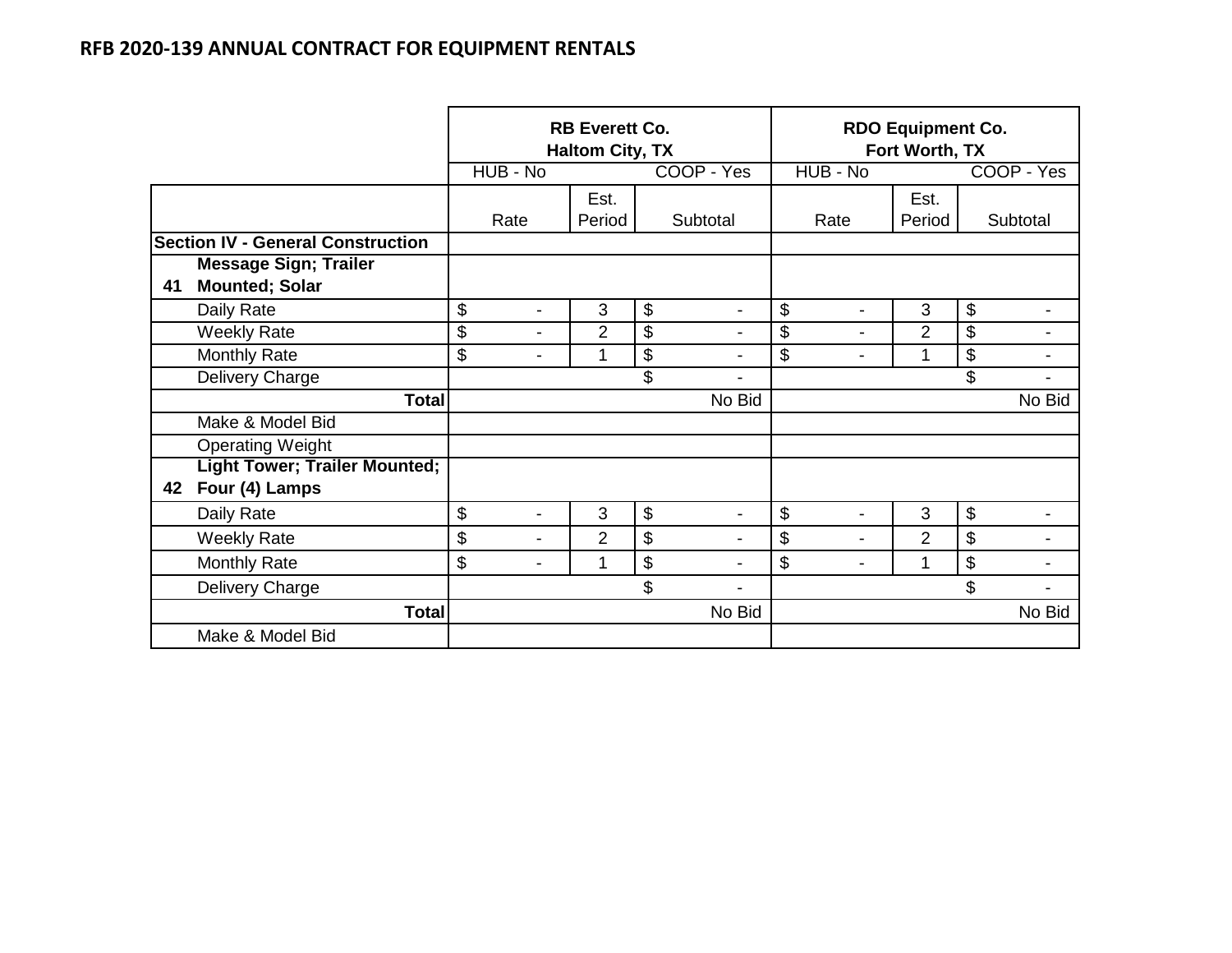|    |                                          | <b>ROMCO Equipment Company, LLC</b> | Fort Worth, TX  |                |
|----|------------------------------------------|-------------------------------------|-----------------|----------------|
|    |                                          | HUB - No                            |                 | COOP - Yes     |
|    |                                          |                                     | Est.            |                |
|    |                                          | Rate                                | Period          | Subtotal       |
|    | <b>Section IV - General Construction</b> |                                     |                 |                |
|    | <b>Message Sign; Trailer</b>             |                                     |                 |                |
| 41 | <b>Mounted; Solar</b>                    |                                     |                 |                |
|    | Daily Rate                               | \$                                  | 3               | \$             |
|    | <b>Weekly Rate</b>                       | \$                                  | $\overline{2}$  | \$             |
|    | <b>Monthly Rate</b>                      | \$                                  | 1               | \$             |
|    | Delivery Charge                          |                                     |                 | \$             |
|    | <b>Total</b>                             |                                     |                 | No Bid         |
|    | Make & Model Bid                         |                                     |                 |                |
|    | <b>Operating Weight</b>                  |                                     |                 |                |
|    | <b>Light Tower; Trailer Mounted;</b>     |                                     |                 |                |
| 42 | Four (4) Lamps                           |                                     | S               |                |
|    | Daily Rate                               | \$<br>72.00                         | 3               | \$<br>216.00   |
|    | <b>Weekly Rate</b>                       | \$<br>215.00                        | $\overline{c}$  | \$<br>430.00   |
|    | <b>Monthly Rate</b>                      | \$<br>581.00                        | 1               | \$<br>581.00   |
|    | Delivery Charge                          |                                     |                 | \$<br>1,000.00 |
|    | <b>Total</b>                             |                                     |                 | \$<br>2,227.00 |
|    | Make & Model Bid                         |                                     | Atlas Copco V-4 |                |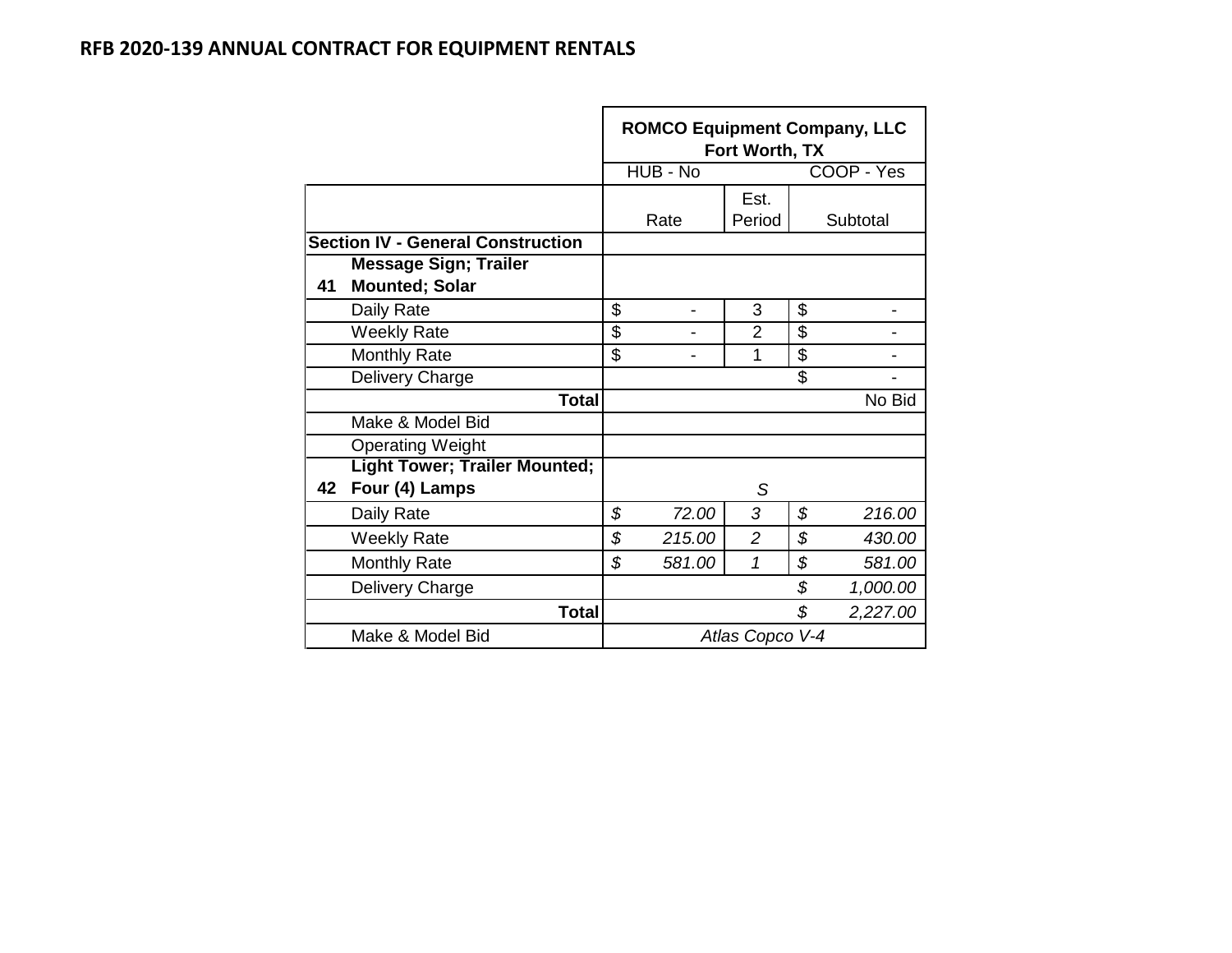|    |                                       |                                | Fort Worth, TX | <b>Bane Machinery Fort Worth, LP</b> | FB McIntire Equipment Co.<br>Fort Worth, TX |                |                                |  |
|----|---------------------------------------|--------------------------------|----------------|--------------------------------------|---------------------------------------------|----------------|--------------------------------|--|
|    |                                       | HUB - No                       |                | COOP - Yes                           | HUB - No                                    |                | COOP - Yes                     |  |
|    |                                       | Rate                           | Est.<br>Period | Subtotal                             | Rate                                        | Est.<br>Period | Subtotal                       |  |
|    | <b>Section V - Lawn and Landscape</b> |                                |                |                                      |                                             |                |                                |  |
| 43 | <b>Stump Grinder; portable</b>        |                                |                |                                      |                                             |                |                                |  |
|    | Daily Rate                            | \$<br>$\overline{\phantom{a}}$ | 3              | \$<br>$\blacksquare$                 | $\mathfrak{S}$<br>$\blacksquare$            | 3              | \$<br>$\overline{\phantom{a}}$ |  |
|    | <b>Weekly Rate</b>                    | \$<br>$\overline{\phantom{a}}$ | $\overline{2}$ | \$<br>$\overline{\phantom{a}}$       | $\mathfrak{L}$<br>$\overline{\phantom{0}}$  | $\overline{2}$ | \$<br>$\blacksquare$           |  |
|    | <b>Monthly Rate</b>                   | \$<br>$\overline{\phantom{a}}$ | 1              | \$<br>$\blacksquare$                 | $\mathfrak{L}$<br>$\overline{\phantom{0}}$  | 1              | \$<br>-                        |  |
|    | Delivery Charge                       |                                |                | \$<br>$\blacksquare$                 |                                             |                | \$<br>-                        |  |
|    | <b>Total</b>                          |                                |                | No Bid                               |                                             |                | No Bid                         |  |
|    | Make & Model Bid                      |                                |                |                                      |                                             |                |                                |  |
|    | <b>Section VI - Power</b>             |                                |                |                                      |                                             |                |                                |  |
| 44 | Generator; Diesel; 35kW               |                                |                |                                      |                                             |                |                                |  |
|    | Daily Rate                            | \$<br>$\blacksquare$           | 3              | \$<br>۰                              | \$                                          | 3              | \$                             |  |
|    | <b>Weekly Rate</b>                    | \$<br>$\overline{\phantom{0}}$ | $\overline{2}$ | \$                                   | \$                                          | $\overline{2}$ | \$                             |  |
|    | <b>Monthly Rate</b>                   | \$<br>$\blacksquare$           | 1              | \$<br>$\blacksquare$                 | \$<br>$\overline{\phantom{a}}$              | 1              | \$<br>$\overline{\phantom{0}}$ |  |
|    | Delivery Charge                       |                                |                | \$                                   |                                             |                | $\mathfrak{S}$<br>-            |  |
|    | <b>Total</b>                          | No Bid                         |                |                                      |                                             |                | No Bid                         |  |
|    | Make & Model Bid                      |                                |                |                                      |                                             |                |                                |  |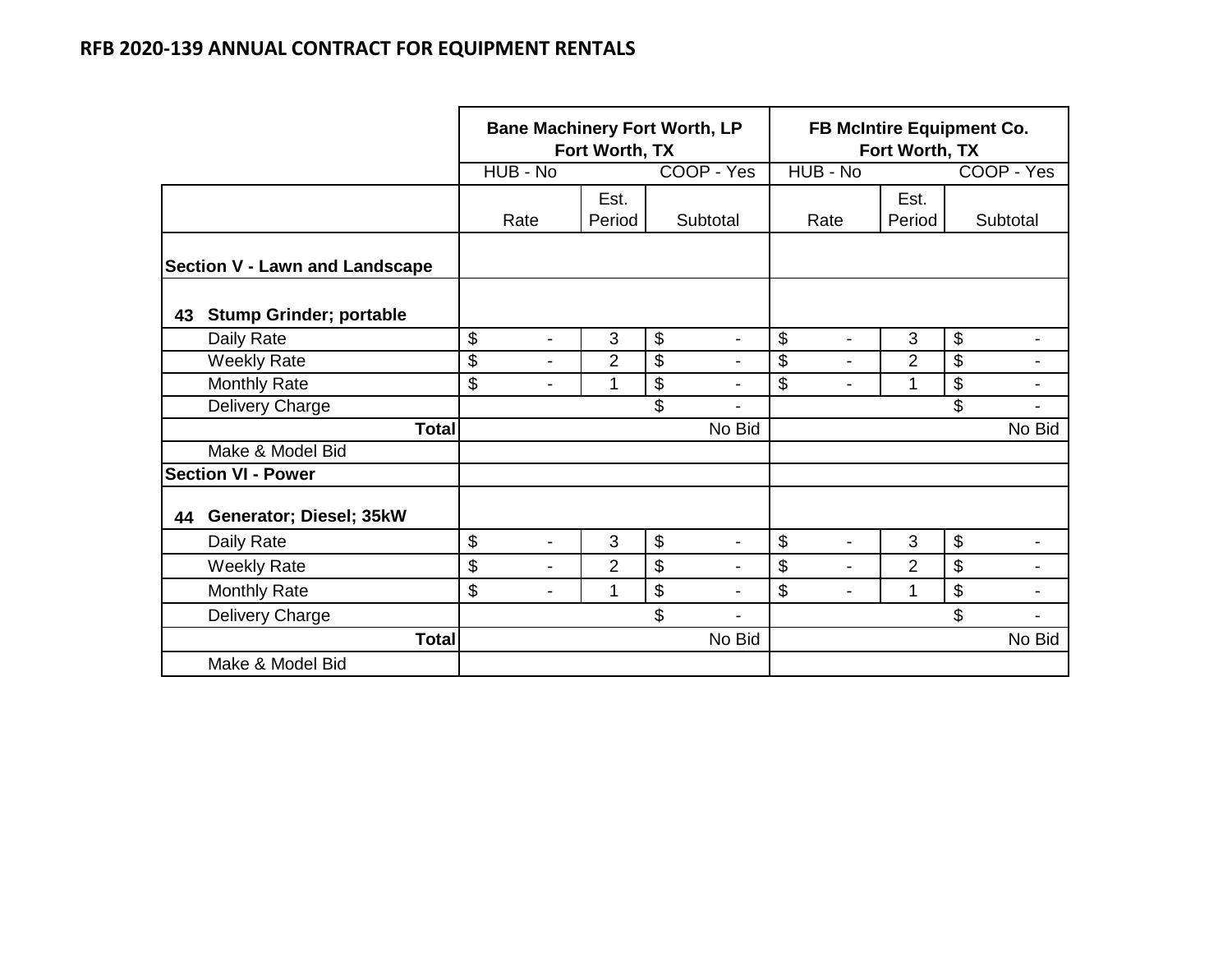|                                       |              | <b>Holt Texas, LTD</b><br>San Antonio, TX |                          |                |                           |                          | <b>Kirby-Smith Machinery</b><br>Fort Worth, TX |                          |                |                |                          |
|---------------------------------------|--------------|-------------------------------------------|--------------------------|----------------|---------------------------|--------------------------|------------------------------------------------|--------------------------|----------------|----------------|--------------------------|
|                                       |              | HUB - No<br>COOP - Yes                    |                          |                |                           |                          | HUB - No                                       |                          |                | COOP - Yes     |                          |
|                                       |              | Rate                                      |                          | Est.<br>Period |                           | Subtotal                 |                                                | Rate                     | Est.<br>Period |                | Subtotal                 |
| <b>Section V - Lawn and Landscape</b> |              |                                           |                          |                |                           |                          |                                                |                          |                |                |                          |
| <b>Stump Grinder; portable</b><br>43  |              |                                           |                          |                |                           |                          |                                                |                          |                |                |                          |
| Daily Rate                            |              | \$                                        | $\blacksquare$           | 3              | $\mathcal{L}$             | $\overline{\phantom{a}}$ | \$                                             | $\overline{\phantom{a}}$ | 3              | $\mathcal{L}$  | $\overline{\phantom{a}}$ |
| <b>Weekly Rate</b>                    |              | \$                                        | $\overline{\phantom{a}}$ | $\overline{2}$ | \$                        | $\blacksquare$           | \$                                             | $\blacksquare$           | $\overline{2}$ | \$             |                          |
| Monthly Rate                          |              | \$                                        | $\blacksquare$           | 1              | \$                        | $\blacksquare$           | \$                                             | $\blacksquare$           | 1              | \$             | $\blacksquare$           |
| Delivery Charge                       |              |                                           |                          |                | \$                        |                          |                                                |                          |                | \$             |                          |
|                                       | <b>Total</b> |                                           |                          |                |                           | No Bid                   |                                                |                          |                |                | No Bid                   |
| Make & Model Bid                      |              |                                           |                          |                |                           |                          |                                                |                          |                |                |                          |
| <b>Section VI - Power</b>             |              |                                           |                          |                |                           |                          |                                                |                          |                |                |                          |
| Generator; Diesel; 35kW<br>44         |              |                                           |                          |                |                           |                          |                                                |                          |                |                |                          |
| Daily Rate                            |              | \$                                        | $\blacksquare$           | 3              | $\boldsymbol{\mathsf{S}}$ | $\blacksquare$           | \$                                             | $\blacksquare$           | 3              | $\mathfrak{S}$ |                          |
| <b>Weekly Rate</b>                    |              | \$                                        | $\blacksquare$           | $\overline{2}$ | \$                        | $\blacksquare$           | \$                                             | $\blacksquare$           | $\overline{2}$ | \$             | $\blacksquare$           |
| <b>Monthly Rate</b>                   |              | \$                                        | $\blacksquare$           | 1              | $\boldsymbol{\mathsf{S}}$ | $\overline{a}$           | \$                                             | $\blacksquare$           | 1              | \$             |                          |
| Delivery Charge                       |              | \$                                        |                          |                |                           |                          |                                                |                          |                | \$             |                          |
|                                       | <b>Total</b> | No Bid                                    |                          |                |                           |                          |                                                |                          |                | No Bid         |                          |
| Make & Model Bid                      |              |                                           |                          |                |                           |                          |                                                |                          |                |                |                          |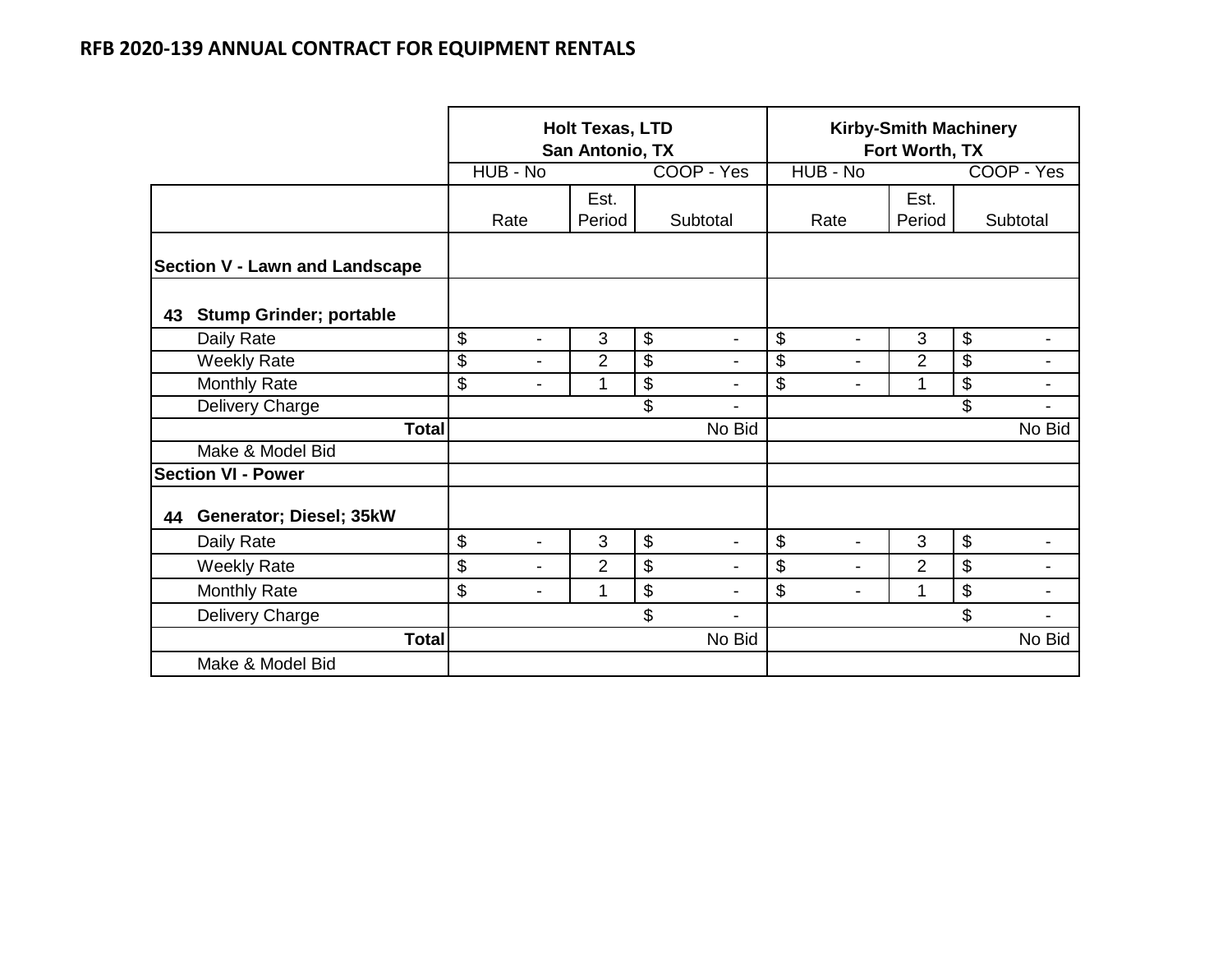|                                       |                                | <b>RB Everett Co.</b><br><b>Haltom City, TX</b> |    |                          | <b>RDO Equipment Co.</b><br>Fort Worth, TX |                |                                                       |  |
|---------------------------------------|--------------------------------|-------------------------------------------------|----|--------------------------|--------------------------------------------|----------------|-------------------------------------------------------|--|
|                                       | HUB - No                       |                                                 |    | COOP - Yes               | HUB - No                                   |                | COOP - Yes                                            |  |
|                                       | Rate                           | Est.<br>Subtotal<br>Period                      |    |                          | Rate                                       | Est.<br>Period | Subtotal                                              |  |
| <b>Section V - Lawn and Landscape</b> |                                |                                                 |    |                          |                                            |                |                                                       |  |
| <b>Stump Grinder; portable</b><br>43  |                                |                                                 |    |                          |                                            |                |                                                       |  |
| Daily Rate                            | \$<br>$\overline{\phantom{0}}$ | 3                                               | \$ | $\overline{\phantom{a}}$ | \$<br>$\overline{\phantom{a}}$             | 3              | $\$\$<br>$\overline{\phantom{a}}$                     |  |
| <b>Weekly Rate</b>                    | \$<br>$\overline{\phantom{0}}$ | $\overline{2}$                                  | \$ | $\overline{\phantom{a}}$ | \$<br>$\overline{\phantom{0}}$             | $\overline{2}$ | \$<br>-                                               |  |
| <b>Monthly Rate</b>                   | \$<br>$\overline{\phantom{0}}$ | 1                                               | \$ | $\overline{\phantom{a}}$ | \$<br>$\overline{\phantom{0}}$             | 1              | $\boldsymbol{\mathsf{S}}$<br>$\overline{\phantom{a}}$ |  |
| Delivery Charge                       |                                |                                                 | \$ | $\overline{\phantom{a}}$ |                                            |                | \$<br>٠                                               |  |
| <b>Total</b>                          |                                |                                                 |    | No Bid                   |                                            |                | No Bid                                                |  |
| Make & Model Bid                      |                                |                                                 |    |                          |                                            |                |                                                       |  |
| <b>Section VI - Power</b>             |                                |                                                 |    |                          |                                            |                |                                                       |  |
| Generator; Diesel; 35kW<br>44         |                                |                                                 |    |                          |                                            |                |                                                       |  |
| Daily Rate                            | \$<br>$\blacksquare$           | 3                                               | \$ | $\blacksquare$           | \$<br>$\overline{a}$                       | 3              | $\boldsymbol{\mathsf{S}}$                             |  |
| <b>Weekly Rate</b>                    | \$<br>-                        | $\overline{2}$                                  | \$ | $\blacksquare$           | \$<br>$\blacksquare$                       | $\overline{2}$ | $\boldsymbol{\mathsf{S}}$<br>$\blacksquare$           |  |
| <b>Monthly Rate</b>                   | \$<br>۰                        | 1                                               | \$ | $\blacksquare$           | \$<br>۰                                    | 1              | \$<br>$\overline{\phantom{0}}$                        |  |
| Delivery Charge                       |                                |                                                 | \$ | ۰                        |                                            |                | \$                                                    |  |
| <b>Total</b>                          | No Bid                         |                                                 |    |                          |                                            | No Bid         |                                                       |  |
| Make & Model Bid                      |                                |                                                 |    |                          |                                            |                |                                                       |  |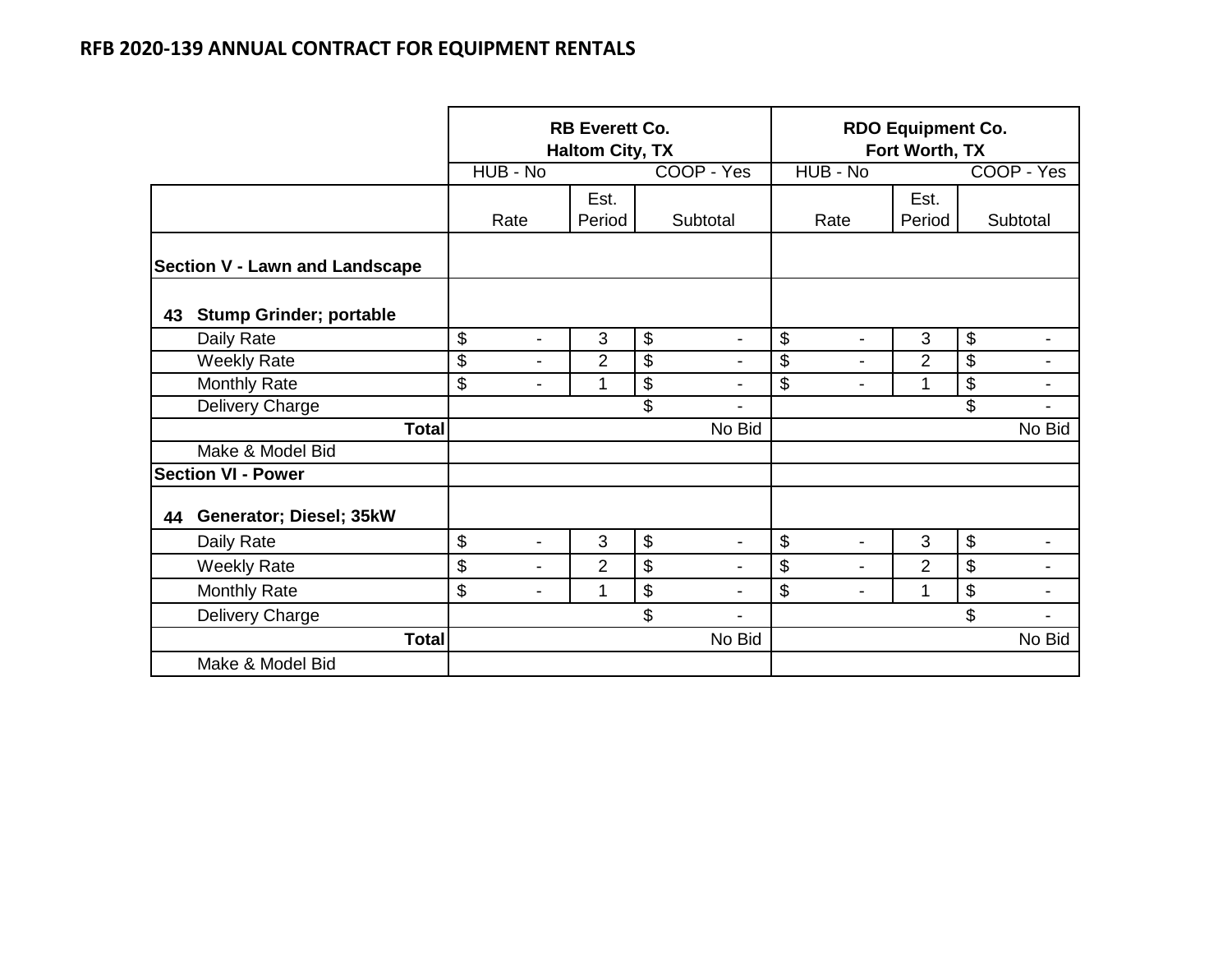|    |                                       | <b>ROMCO Equipment Company, LLC</b><br>Fort Worth, TX |                |                           |    |            |  |  |  |  |
|----|---------------------------------------|-------------------------------------------------------|----------------|---------------------------|----|------------|--|--|--|--|
|    |                                       |                                                       | HUB - No       |                           |    | COOP - Yes |  |  |  |  |
|    |                                       |                                                       | Rate           | Est.<br>Period            |    | Subtotal   |  |  |  |  |
|    | <b>Section V - Lawn and Landscape</b> |                                                       |                |                           |    |            |  |  |  |  |
| 43 | <b>Stump Grinder; portable</b>        |                                                       |                |                           |    |            |  |  |  |  |
|    | Daily Rate                            | \$                                                    | $\overline{a}$ | 3                         | \$ |            |  |  |  |  |
|    | <b>Weekly Rate</b>                    | \$                                                    |                | $\overline{2}$            | \$ |            |  |  |  |  |
|    | <b>Monthly Rate</b>                   | \$                                                    |                | 1                         | \$ |            |  |  |  |  |
|    | Delivery Charge                       |                                                       |                |                           | \$ |            |  |  |  |  |
|    | <b>Total</b>                          |                                                       |                |                           |    | No Bid     |  |  |  |  |
|    | Make & Model Bid                      |                                                       |                |                           |    |            |  |  |  |  |
|    | <b>Section VI - Power</b>             |                                                       |                |                           |    |            |  |  |  |  |
| 44 | Generator; Diesel; 35kW               |                                                       |                | P                         |    |            |  |  |  |  |
|    | Daily Rate                            | \$                                                    | 160.00         | 3                         | \$ | 480.00     |  |  |  |  |
|    | <b>Weekly Rate</b>                    | \$                                                    | 480.00         | $\overline{2}$            | \$ | 960.00     |  |  |  |  |
|    | <b>Monthly Rate</b>                   | \$                                                    | 1,268.00       | 1                         | \$ | 1,268.00   |  |  |  |  |
|    | Delivery Charge                       |                                                       |                |                           | \$ | 1,000.00   |  |  |  |  |
|    | <b>Total</b>                          |                                                       |                |                           | \$ | 3,708.00   |  |  |  |  |
|    | Make & Model Bid                      |                                                       |                | <b>Atlas Copco QAS-45</b> |    |            |  |  |  |  |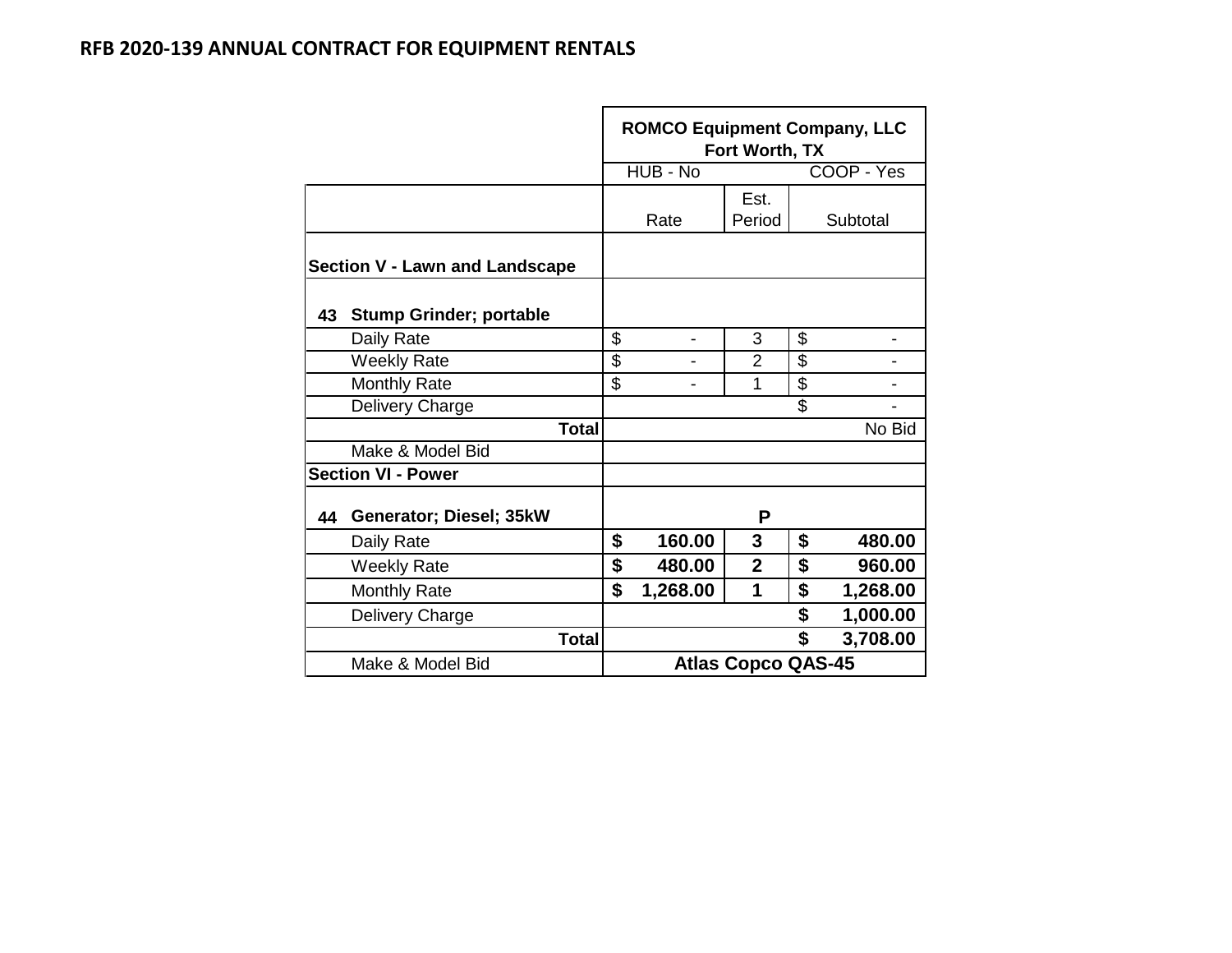|    |                          |                                | Fort Worth, TX | <b>Bane Machinery Fort Worth, LP</b>        | <b>FB McIntire Equipment Co.</b><br>Fort Worth, TX |        |                           |  |  |
|----|--------------------------|--------------------------------|----------------|---------------------------------------------|----------------------------------------------------|--------|---------------------------|--|--|
|    |                          | HUB - No                       |                | COOP - Yes                                  | HUB - No                                           |        | COOP - Yes                |  |  |
|    |                          |                                | Est.           |                                             |                                                    | Est.   |                           |  |  |
|    |                          | Rate                           | Period         | Subtotal                                    | Rate                                               | Period | Subtotal                  |  |  |
| 45 | Generator; Diesel; 0kW   |                                |                |                                             |                                                    |        |                           |  |  |
|    | Daily Rate               | \$<br>$\blacksquare$           | 3              | $\boldsymbol{\mathsf{S}}$<br>$\blacksquare$ | \$                                                 | 3      | $\boldsymbol{\mathsf{S}}$ |  |  |
|    | <b>Weekly Rate</b>       | \$<br>$\blacksquare$           | $\overline{2}$ | \$<br>$\blacksquare$                        | \$<br>$\blacksquare$                               | 2      | \$                        |  |  |
|    | <b>Monthly Rate</b>      | \$<br>$\overline{\phantom{a}}$ | 1              | $\boldsymbol{\mathsf{S}}$                   | \$                                                 |        | $\boldsymbol{\mathsf{S}}$ |  |  |
|    | Delivery Charge          |                                |                | \$                                          |                                                    |        | \$                        |  |  |
|    | <b>Total</b>             |                                |                | No Bid                                      |                                                    |        | No Bid                    |  |  |
|    | Make & Model Bid         |                                |                |                                             |                                                    |        |                           |  |  |
| 46 | Generator; Diesel; 200kW |                                |                |                                             |                                                    |        |                           |  |  |
|    | Daily Rate               | \$<br>$\blacksquare$           | 3              | \$<br>$\blacksquare$                        | \$                                                 | 3      | $\boldsymbol{\mathsf{S}}$ |  |  |
|    | <b>Weekly Rate</b>       | \$<br>$\blacksquare$           | $\overline{2}$ | \$<br>$\blacksquare$                        | \$<br>$\blacksquare$                               | 2      | \$                        |  |  |
|    | <b>Monthly Rate</b>      | \$<br>$\blacksquare$           | 1              | \$<br>$\overline{\phantom{0}}$              | \$                                                 | 1      | $\boldsymbol{\mathsf{S}}$ |  |  |
|    | Delivery Charge          |                                |                | \$                                          |                                                    |        | \$                        |  |  |
|    | <b>Total</b>             |                                |                | No Bid                                      |                                                    |        | No Bid                    |  |  |
|    | Make & Model Bid         |                                |                |                                             |                                                    |        |                           |  |  |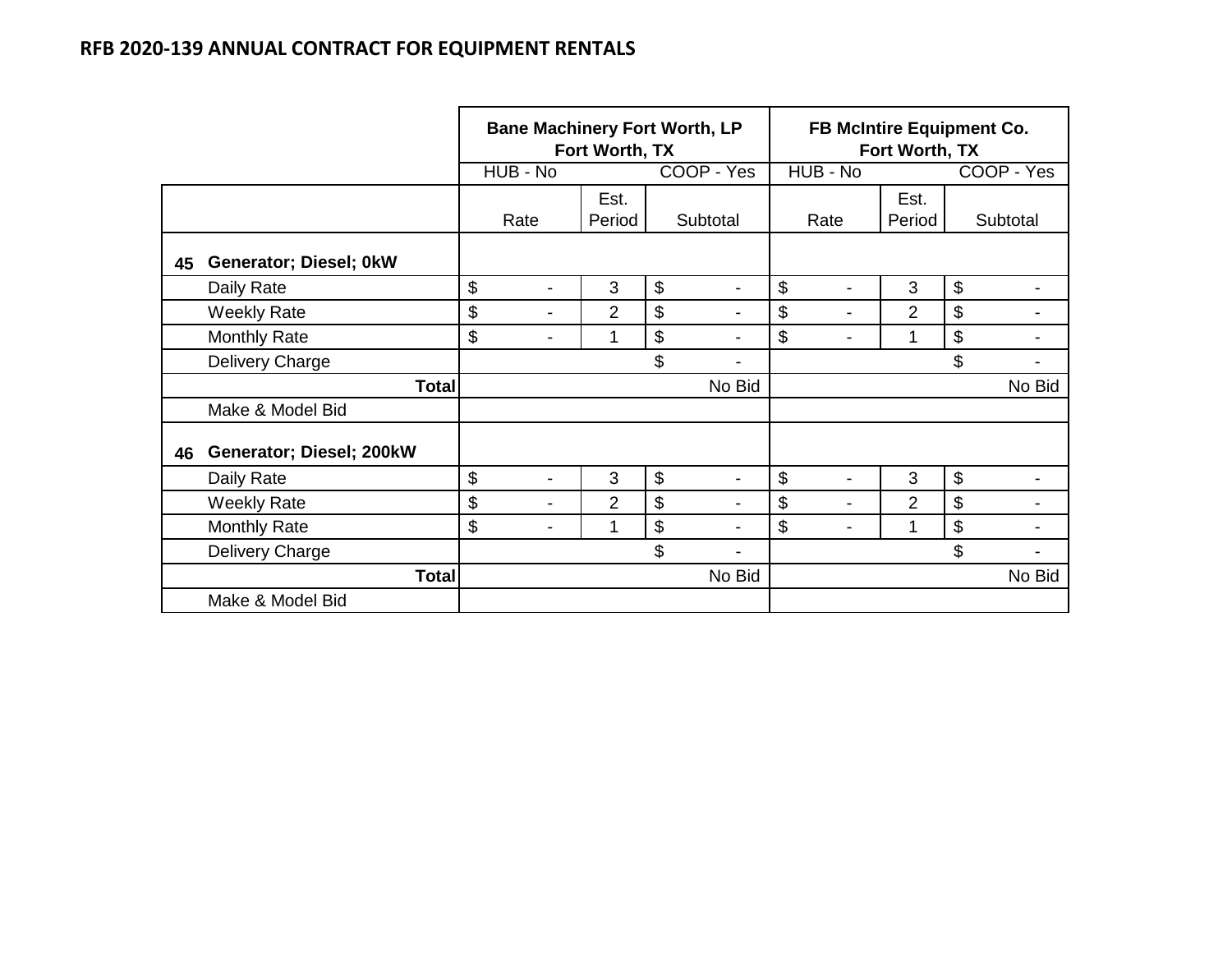|    |                          |          | <b>Holt Texas, LTD</b><br>San Antonio, TX |        | <b>Kirby-Smith Machinery</b><br>Fort Worth, TX |                      |                |                      |  |
|----|--------------------------|----------|-------------------------------------------|--------|------------------------------------------------|----------------------|----------------|----------------------|--|
|    |                          | HUB - No |                                           |        | COOP - Yes                                     | HUB - No             |                | COOP - Yes           |  |
|    |                          |          | Est.                                      |        |                                                |                      | Est.           |                      |  |
|    |                          | Rate     | Period                                    |        | Subtotal                                       | Rate                 | Period         | Subtotal             |  |
| 45 | Generator; Diesel; 0kW   |          |                                           |        |                                                |                      |                |                      |  |
|    | Daily Rate               | \$<br>-  | 3                                         | \$     | $\blacksquare$                                 | \$<br>-              | 3              | \$                   |  |
|    | <b>Weekly Rate</b>       | \$<br>-  | $\overline{2}$                            | \$     | $\overline{\phantom{a}}$                       | \$<br>-              | $\overline{2}$ | \$<br>$\blacksquare$ |  |
|    | Monthly Rate             | \$<br>-  | 1                                         | \$     | -                                              | \$<br>$\blacksquare$ | 1              | \$                   |  |
|    | Delivery Charge          |          |                                           | \$     | -                                              |                      |                | \$                   |  |
|    | <b>Total</b>             |          |                                           |        | No Bid                                         |                      |                | No Bid               |  |
|    | Make & Model Bid         |          |                                           |        |                                                |                      |                |                      |  |
| 46 | Generator; Diesel; 200kW |          |                                           |        |                                                |                      |                |                      |  |
|    | Daily Rate               | \$<br>-  | 3                                         | \$     | Ξ.                                             | \$<br>-              | 3              | \$                   |  |
|    | <b>Weekly Rate</b>       | \$<br>-  | $\overline{2}$                            | \$     | $\overline{\phantom{a}}$                       | \$<br>$\blacksquare$ | $\overline{2}$ | \$<br>$\blacksquare$ |  |
|    | Monthly Rate             | \$<br>-  | 1                                         | \$     |                                                | \$<br>$\blacksquare$ | 1              | \$                   |  |
|    | Delivery Charge          |          |                                           | \$     | -                                              |                      |                | \$                   |  |
|    | <b>Total</b>             |          |                                           | No Bid |                                                |                      | No Bid         |                      |  |
|    | Make & Model Bid         |          |                                           |        |                                                |                      |                |                      |  |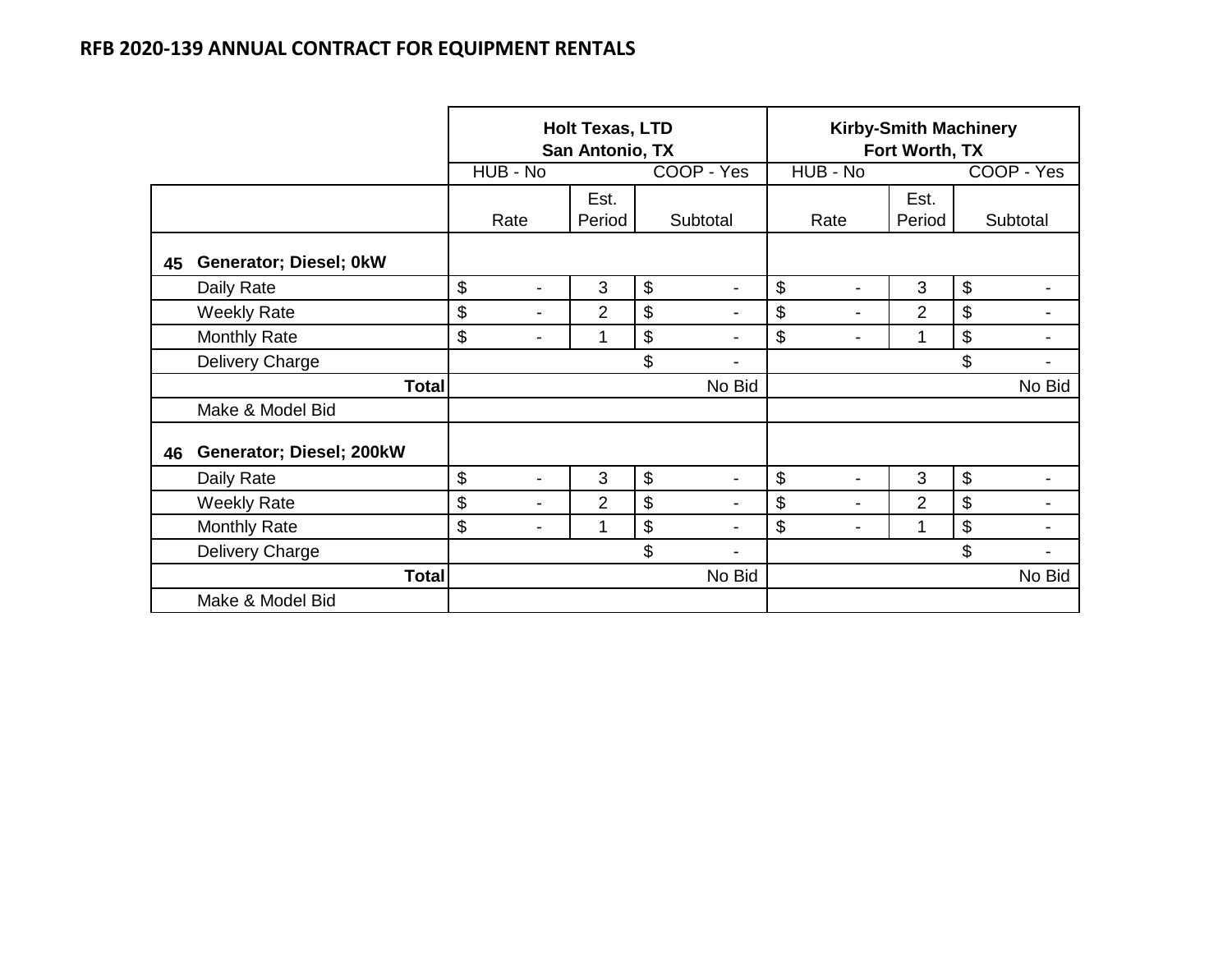|    |                          |                      | <b>RB Everett Co.</b><br><b>Haltom City, TX</b> |    |                          | <b>RDO Equipment Co.</b><br>Fort Worth, TX  |        |                      |  |  |
|----|--------------------------|----------------------|-------------------------------------------------|----|--------------------------|---------------------------------------------|--------|----------------------|--|--|
|    |                          | HUB - No             |                                                 |    | COOP - Yes               | HUB - No                                    |        | COOP - Yes           |  |  |
|    |                          |                      | Est.                                            |    |                          |                                             | Est.   |                      |  |  |
|    |                          | Rate                 | Period                                          |    | Subtotal                 | Rate                                        | Period | Subtotal             |  |  |
| 45 | Generator; Diesel; 0kW   |                      |                                                 |    |                          |                                             |        |                      |  |  |
|    | Daily Rate               | \$<br>$\blacksquare$ | 3                                               | \$ | -                        | \$<br>$\overline{\phantom{0}}$              | 3      | \$                   |  |  |
|    | <b>Weekly Rate</b>       | \$<br>$\blacksquare$ | $\overline{2}$                                  | \$ | $\overline{\phantom{0}}$ | \$<br>$\blacksquare$                        | 2      | \$<br>$\blacksquare$ |  |  |
|    | <b>Monthly Rate</b>      | \$<br>-              | 1                                               | \$ | -                        | $\$\$<br>$\overline{\phantom{a}}$           | 1      | \$                   |  |  |
|    | Delivery Charge          |                      |                                                 | \$ | $\blacksquare$           |                                             |        | \$                   |  |  |
|    | <b>Total</b>             |                      |                                                 |    | No Bid                   |                                             |        | No Bid               |  |  |
|    | Make & Model Bid         |                      |                                                 |    |                          |                                             |        |                      |  |  |
| 46 | Generator; Diesel; 200kW |                      |                                                 |    |                          |                                             |        |                      |  |  |
|    | Daily Rate               | \$<br>$\blacksquare$ | 3                                               | \$ | $\overline{\phantom{0}}$ | $\boldsymbol{\mathsf{S}}$<br>-              | 3      | \$                   |  |  |
|    | <b>Weekly Rate</b>       | \$<br>$\blacksquare$ | 2                                               | \$ | $\overline{\phantom{a}}$ | $\boldsymbol{\mathsf{S}}$<br>$\blacksquare$ | 2      | \$<br>$\blacksquare$ |  |  |
|    | <b>Monthly Rate</b>      | \$<br>$\blacksquare$ | 1                                               | \$ | -                        | $\boldsymbol{\theta}$<br>-                  | 1      | \$                   |  |  |
|    | Delivery Charge          |                      |                                                 | \$ | -                        |                                             |        | \$                   |  |  |
|    | <b>Total</b>             |                      |                                                 |    | No Bid                   |                                             |        | No Bid               |  |  |
|    | Make & Model Bid         |                      |                                                 |    |                          |                                             |        |                      |  |  |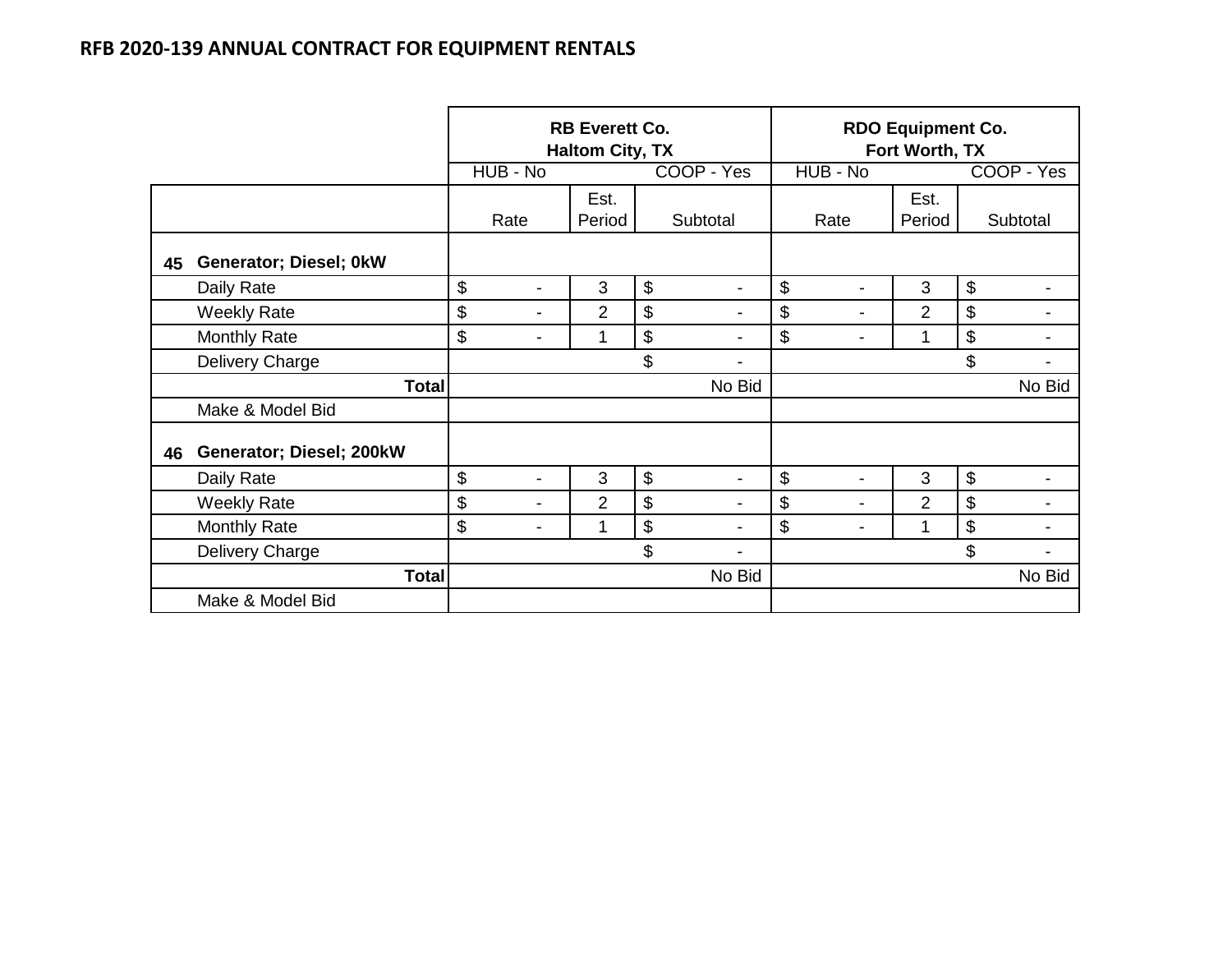|    |                          | <b>ROMCO Equipment Company, LLC</b><br>Fort Worth, TX |          |                            |    |           |  |  |  |
|----|--------------------------|-------------------------------------------------------|----------|----------------------------|----|-----------|--|--|--|
|    |                          | HUB - No<br>COOP - Yes                                |          |                            |    |           |  |  |  |
|    |                          |                                                       | Rate     | Subtotal                   |    |           |  |  |  |
| 45 | Generator; Diesel; 0kW   |                                                       |          | P                          |    |           |  |  |  |
|    | Daily Rate               | \$                                                    | 347.00   | 3                          | \$ | 1,041.00  |  |  |  |
|    | <b>Weekly Rate</b>       | \$                                                    | 1,042.00 | $\mathbf{2}$               | \$ | 2,084.00  |  |  |  |
|    | <b>Monthly Rate</b>      | \$                                                    | 2,752.00 | 2,752.00                   |    |           |  |  |  |
|    | Delivery Charge          |                                                       |          | 1,000.00                   |    |           |  |  |  |
|    | <b>Total</b>             |                                                       |          |                            | \$ | 6,877.00  |  |  |  |
|    | Make & Model Bid         |                                                       |          | <b>Atlas Copco QAS-125</b> |    |           |  |  |  |
| 46 | Generator; Diesel; 200kW |                                                       |          | P                          |    |           |  |  |  |
|    | Daily Rate               | \$                                                    | 537.00   | 3                          | \$ | 1,611.00  |  |  |  |
|    | <b>Weekly Rate</b>       | \$                                                    | 1,611.00 | $\mathbf{2}$               | \$ | 3,222.00  |  |  |  |
|    | <b>Monthly Rate</b>      | \$                                                    | 4,253.00 |                            |    |           |  |  |  |
|    | Delivery Charge          |                                                       |          |                            | \$ | 1,000.00  |  |  |  |
|    | Total                    |                                                       |          |                            | \$ | 10,086.00 |  |  |  |
|    | Make & Model Bid         |                                                       |          | <b>Atlas Copco QAS-250</b> |    |           |  |  |  |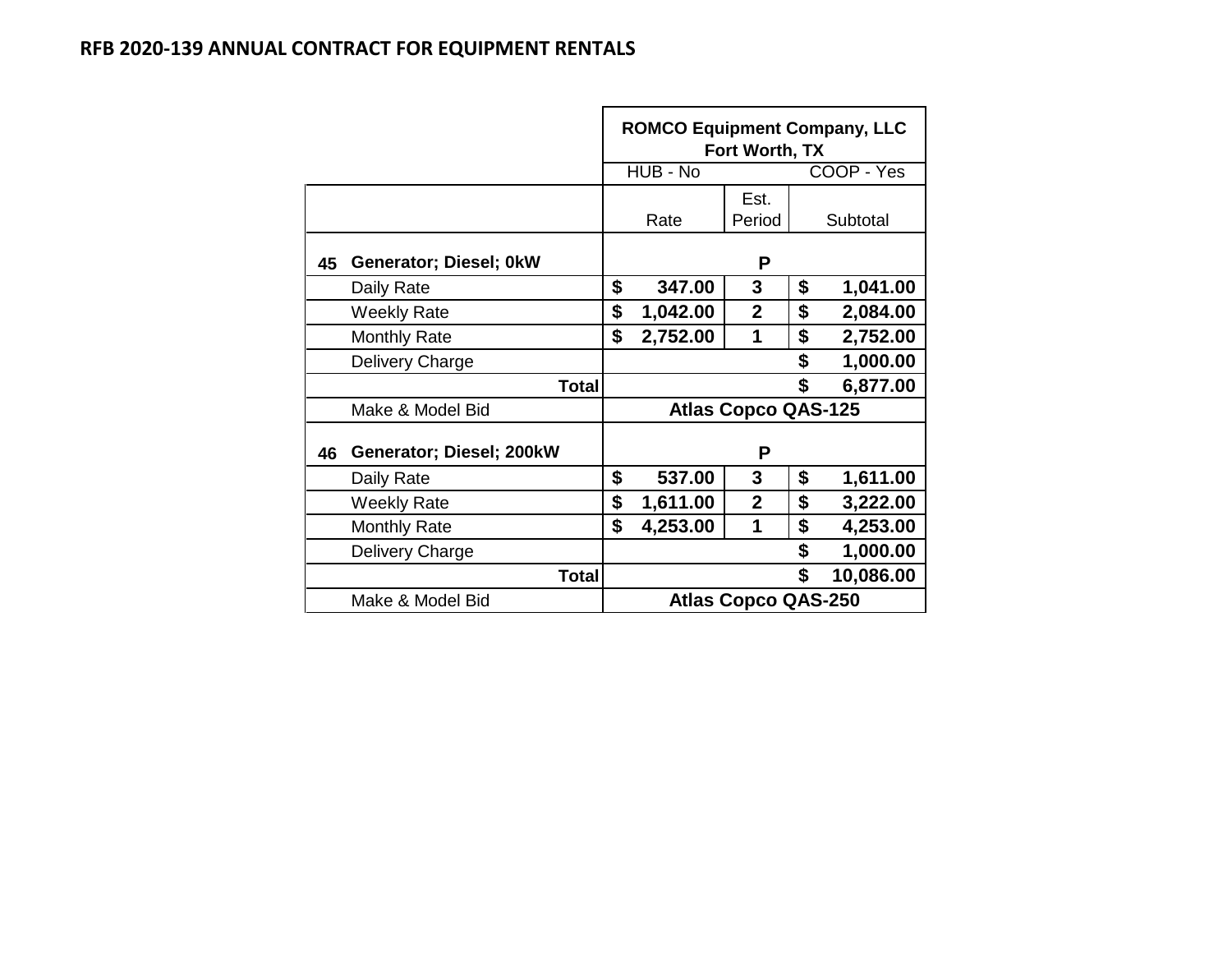|    |                                                                             | <b>Bane Machinery Fort Worth, LP</b><br>Fort Worth, TX |                |    | <b>FB McIntire Equipment Co.</b><br>Fort Worth, TX |    |                |                |    |                          |
|----|-----------------------------------------------------------------------------|--------------------------------------------------------|----------------|----|----------------------------------------------------|----|----------------|----------------|----|--------------------------|
|    |                                                                             | HUB - No                                               |                |    | COOP - Yes                                         |    | HUB - No       |                |    | COOP - Yes               |
|    |                                                                             | Rate                                                   | Est.<br>Period |    | Subtotal                                           |    | Rate           | Est.<br>Period |    | Subtotal                 |
|    | <b>Section VI - Power and HVAC</b><br>Generator; Diesel; 1250kVA;<br>1400HP |                                                        |                |    |                                                    |    |                |                |    |                          |
| 47 | Daily Rate                                                                  | \$<br>$\blacksquare$                                   | 3              | \$ | $\blacksquare$                                     | \$ | $\blacksquare$ | 3              | \$ |                          |
|    | <b>Weekly Rate</b>                                                          | \$<br>$\blacksquare$                                   | $\overline{2}$ | \$ | $\blacksquare$                                     | \$ | ۰              | $\overline{2}$ | \$ |                          |
|    | <b>Monthly Rate</b>                                                         | \$<br>$\overline{\phantom{a}}$                         | 1              | \$ | $\blacksquare$                                     | \$ | -              | 1              | \$ | $\overline{\phantom{a}}$ |
|    | Delivery Charge                                                             |                                                        |                | \$ |                                                    |    |                |                | \$ |                          |
|    | <b>Total</b>                                                                |                                                        |                |    | No Bid                                             |    |                |                |    | No Bid                   |
|    | Make & Model Bid                                                            |                                                        |                |    |                                                    |    |                |                |    |                          |
|    | <b>Section VII - Road Building</b>                                          |                                                        |                |    |                                                    |    |                |                |    |                          |
| 48 | Paver; Asphalt; Track; 8ft.                                                 |                                                        |                |    |                                                    |    |                |                |    |                          |
|    | <b>Monthly Rate</b>                                                         | \$<br>-                                                | 1              | \$ | -                                                  | \$ | -              | 1              | \$ | $\blacksquare$           |
|    | Delivery Charge                                                             |                                                        |                | \$ |                                                    |    |                |                | \$ |                          |
|    | <b>Total</b>                                                                |                                                        |                |    | No Bid                                             |    |                |                |    | No Bid                   |
|    | Make & Model Bid                                                            |                                                        |                |    |                                                    |    |                |                |    |                          |
|    | <b>Screed Width</b>                                                         |                                                        |                |    |                                                    |    |                |                |    |                          |
|    | Wheel/Track                                                                 |                                                        |                |    |                                                    |    |                |                |    |                          |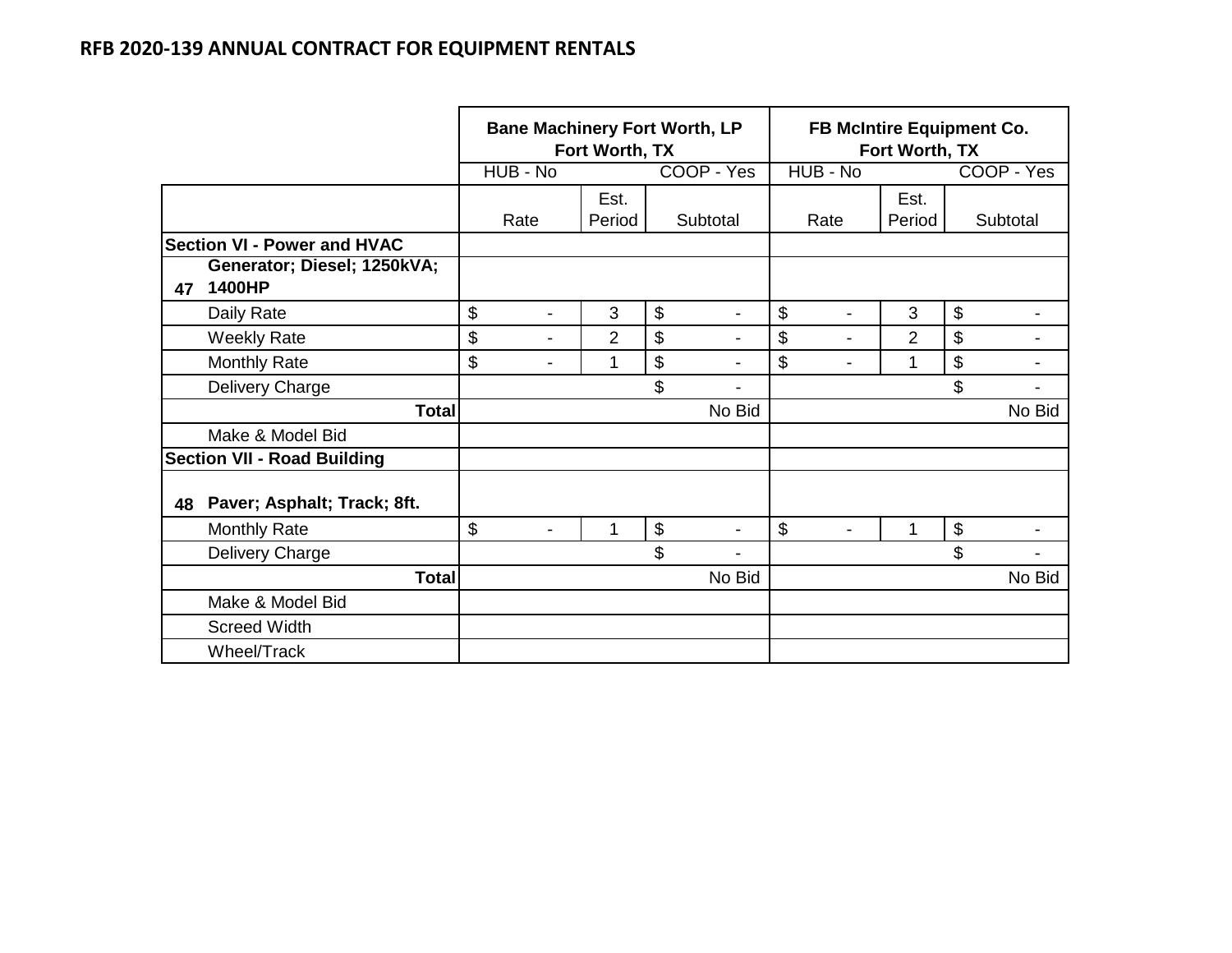|                                    |                                       |            | <b>Holt Texas, LTD</b><br>San Antonio, TX |                |                           |                | <b>Kirby-Smith Machinery</b><br>Fort Worth, TX |                |                |           |                |
|------------------------------------|---------------------------------------|------------|-------------------------------------------|----------------|---------------------------|----------------|------------------------------------------------|----------------|----------------|-----------|----------------|
|                                    |                                       |            | HUB - No                                  |                |                           | COOP - Yes     |                                                | HUB - No       |                |           | COOP - Yes     |
|                                    |                                       |            |                                           | Est.           |                           |                |                                                |                | Est.           |           |                |
|                                    |                                       |            | Rate                                      | Period         |                           | Subtotal       |                                                | Rate           | Period         |           | Subtotal       |
| <b>Section VI - Power and HVAC</b> |                                       |            |                                           |                |                           |                |                                                |                |                |           |                |
| 47                                 | Generator; Diesel; 1250kVA;<br>1400HP |            |                                           |                |                           |                |                                                |                |                |           |                |
|                                    | Daily Rate                            | \$         | $\overline{\phantom{a}}$                  | 3              | $\boldsymbol{\mathsf{S}}$ |                | \$                                             | $\blacksquare$ | 3              | \$        |                |
|                                    | <b>Weekly Rate</b>                    | \$         |                                           | $\overline{2}$ | \$                        |                | \$                                             |                | $\overline{2}$ | \$        |                |
|                                    | <b>Monthly Rate</b>                   | \$         | $\overline{\phantom{a}}$                  | 1              | \$                        | $\blacksquare$ | \$                                             | $\blacksquare$ | 1              | \$        | $\blacksquare$ |
|                                    | Delivery Charge                       |            |                                           |                | \$                        |                |                                                |                |                | \$        |                |
|                                    | <b>Total</b>                          |            |                                           |                |                           | No Bid         |                                                |                |                |           | No Bid         |
|                                    | Make & Model Bid                      |            |                                           |                |                           |                |                                                |                |                |           |                |
|                                    | <b>Section VII - Road Building</b>    |            |                                           |                |                           |                |                                                |                |                |           |                |
| 48                                 | Paver; Asphalt; Track; 8ft.           |            |                                           | A              |                           |                |                                                |                |                |           |                |
|                                    | <b>Monthly Rate</b>                   | \$         | 15,480.00                                 | 1              | \$                        | 15,480.00      | $\mathbb{S}$                                   | 19,500.00      | 1              | \$        | 19,500.00      |
|                                    | Delivery Charge                       |            |                                           |                | \$                        | 704.00         |                                                |                |                | \$        | 800.00         |
|                                    | <b>Total</b>                          |            |                                           |                | \$                        | 16,184.00      | \$                                             |                |                | 20,300.00 |                |
|                                    | Make & Model Bid                      | CAT AP555F |                                           |                |                           |                |                                                |                | Vogele 1703    |           |                |
|                                    | <b>Screed Width</b>                   |            |                                           | 8 feet         |                           |                | 8 feet                                         |                |                |           |                |
|                                    | Wheel/Track                           |            |                                           | <b>Track</b>   |                           |                |                                                |                | Wheel          |           |                |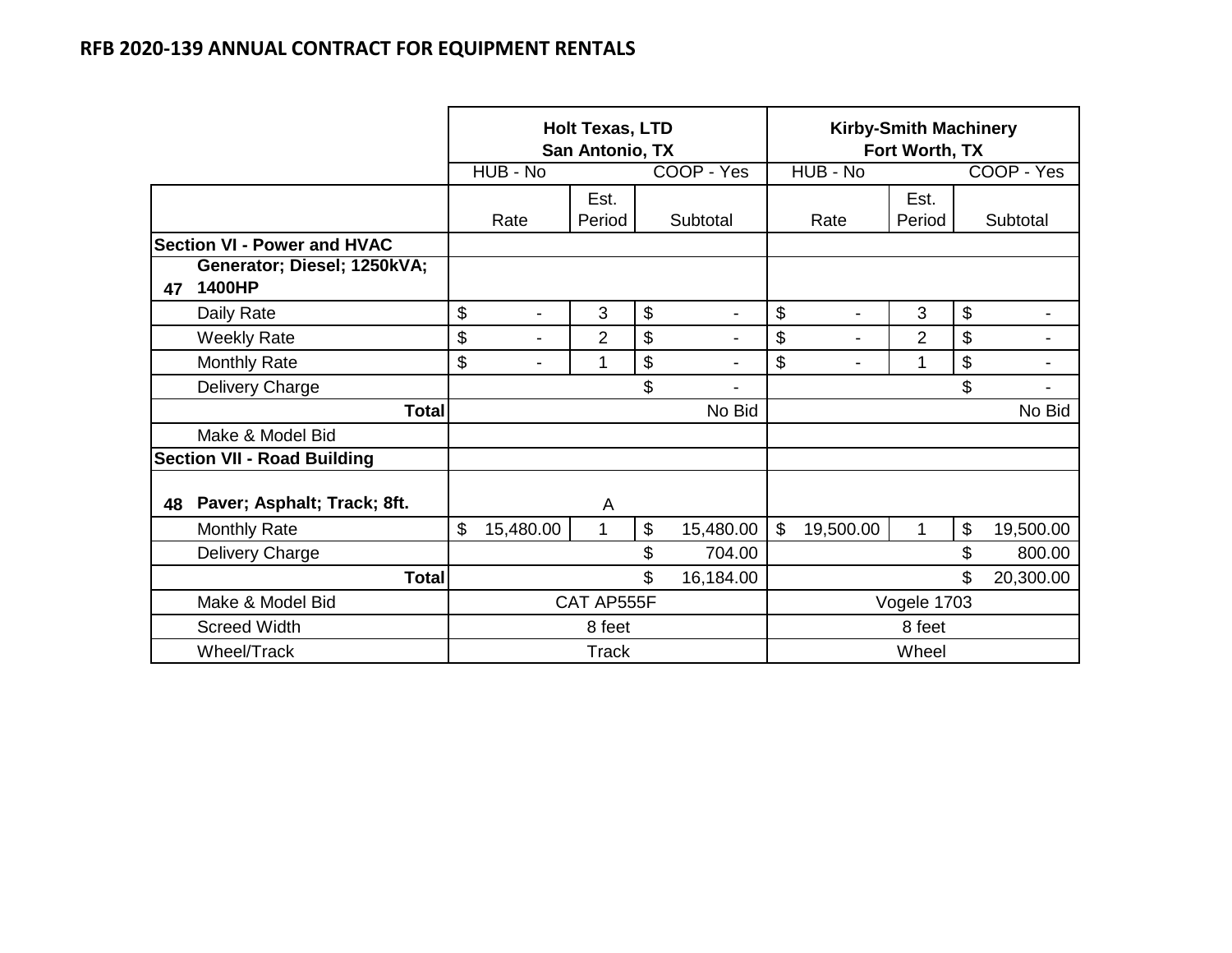|    |                                       |                    |                          | <b>RB Everett Co.</b><br><b>Haltom City, TX</b> |    |                          | <b>RDO Equipment Co.</b><br>Fort Worth, TX |                |        |    |                |
|----|---------------------------------------|--------------------|--------------------------|-------------------------------------------------|----|--------------------------|--------------------------------------------|----------------|--------|----|----------------|
|    |                                       |                    | HUB - No                 |                                                 |    | COOP - Yes               |                                            | HUB - No       |        |    | COOP - Yes     |
|    |                                       |                    |                          | Est.                                            |    |                          |                                            |                | Est.   |    |                |
|    |                                       |                    | Rate                     | Period                                          |    | Subtotal                 |                                            | Rate           | Period |    | Subtotal       |
|    | <b>Section VI - Power and HVAC</b>    |                    |                          |                                                 |    |                          |                                            |                |        |    |                |
| 47 | Generator; Diesel; 1250kVA;<br>1400HP |                    |                          |                                                 |    |                          |                                            |                |        |    |                |
|    | Daily Rate                            | \$                 | $\overline{\phantom{a}}$ | 3                                               | \$ |                          | \$                                         | ۳              | 3      | \$ |                |
|    | <b>Weekly Rate</b>                    | \$                 | $\blacksquare$           | $\overline{2}$                                  | \$ |                          | \$                                         | $\blacksquare$ | 2      | \$ |                |
|    | <b>Monthly Rate</b>                   | \$                 | $\overline{\phantom{a}}$ | 1                                               | \$ | $\overline{\phantom{a}}$ | \$                                         | $\blacksquare$ | 1      | \$ | $\blacksquare$ |
|    | Delivery Charge                       |                    |                          |                                                 | \$ |                          |                                            |                |        | \$ |                |
|    | <b>Total</b>                          |                    |                          |                                                 |    | No Bid                   |                                            |                |        |    | No Bid         |
|    | Make & Model Bid                      |                    |                          |                                                 |    |                          |                                            |                |        |    |                |
|    | <b>Section VII - Road Building</b>    |                    |                          |                                                 |    |                          |                                            |                |        |    |                |
| 48 | Paver; Asphalt; Track; 8ft.           |                    |                          | P                                               |    |                          |                                            |                |        |    |                |
|    | <b>Monthly Rate</b>                   |                    | \$13,000.00              | 1                                               | \$ | 13,000.00                | \$                                         | $\blacksquare$ | 1      | \$ |                |
|    | Delivery Charge                       |                    |                          |                                                 | \$ | 300.00                   |                                            |                |        | \$ |                |
|    | <b>Total</b>                          | \$<br>13,300.00    |                          |                                                 |    |                          |                                            |                | No Bid |    |                |
|    | Make & Model Bid                      | <b>Bomag BF300</b> |                          |                                                 |    |                          |                                            |                |        |    |                |
|    | <b>Screed Width</b>                   | 8-15 feet          |                          |                                                 |    |                          |                                            |                |        |    |                |
|    | Wheel/Track                           |                    | <b>Track</b>             |                                                 |    |                          |                                            |                |        |    |                |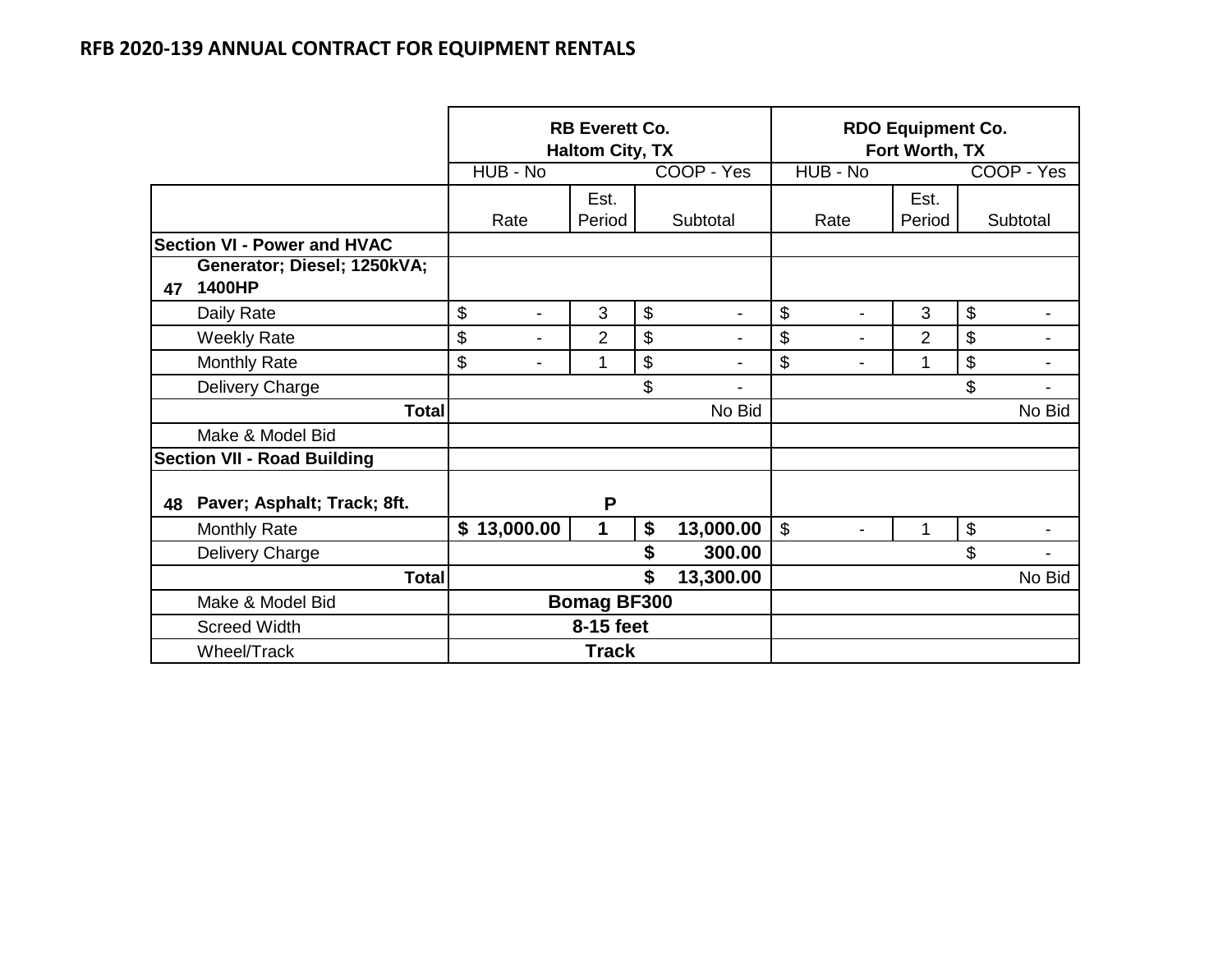|    |                                    |                | <b>ROMCO Equipment Company, LLC</b> | Fort Worth, TX  |    |            |  |
|----|------------------------------------|----------------|-------------------------------------|-----------------|----|------------|--|
|    |                                    |                | HUB - No                            |                 |    | COOP - Yes |  |
|    |                                    |                |                                     | Est.            |    |            |  |
|    |                                    | Rate<br>Period |                                     |                 |    | Subtotal   |  |
|    | <b>Section VI - Power and HVAC</b> |                |                                     |                 |    |            |  |
|    | Generator; Diesel; 1250kVA;        |                |                                     |                 |    |            |  |
| 47 | 1400HP                             |                |                                     | P               |    |            |  |
|    | Daily Rate                         | \$             | 2,162.00                            | 3               | \$ | 6,486.00   |  |
|    | <b>Weekly Rate</b>                 | \$             | 6,486.00                            | $\overline{2}$  | \$ | 12,972.00  |  |
|    | <b>Monthly Rate</b>                | \$             | 17,122.00                           | 1               | \$ | 17,122.00  |  |
|    | Delivery Charge                    |                |                                     |                 | \$ | 1,500.00   |  |
|    | Total                              |                |                                     |                 | \$ | 38,080.00  |  |
|    | Make & Model Bid                   |                |                                     | Kohler 1200RC2P |    |            |  |
|    | <b>Section VII - Road Building</b> |                |                                     |                 |    |            |  |
| 48 | Paver; Asphalt; Track; 8ft.        |                |                                     | S               |    |            |  |
|    | <b>Monthly Rate</b>                | \$             | 12,500.00                           | 1               | \$ | 12,500.00  |  |
|    | Delivery Charge                    |                |                                     |                 | \$ | 1,000.00   |  |
|    | <b>Total</b>                       |                |                                     |                 | \$ | 13,500.00  |  |
|    | Make & Model Bid                   |                |                                     | Lee Boy         |    |            |  |
|    | <b>Screed Width</b>                |                |                                     | 8-16 feet       |    |            |  |
|    | Wheel/Track                        | Track          |                                     |                 |    |            |  |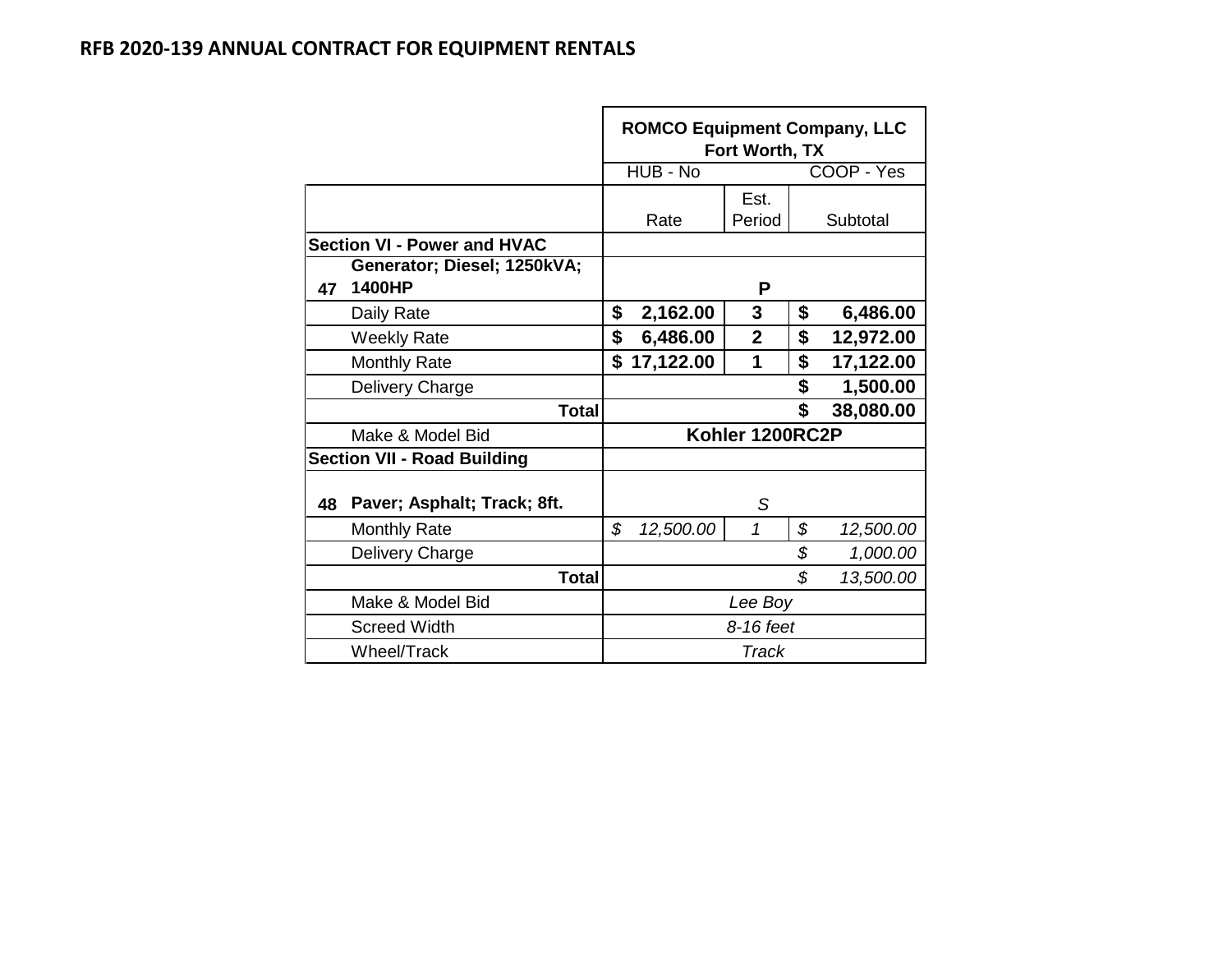|    |                                     | <b>Bane Machinery Fort Worth, LP</b><br>Fort Worth, TX |                |                     |                           |                          | <b>FB McIntire Equipment Co.</b><br>Fort Worth, TX |                |                           |            |  |  |
|----|-------------------------------------|--------------------------------------------------------|----------------|---------------------|---------------------------|--------------------------|----------------------------------------------------|----------------|---------------------------|------------|--|--|
|    |                                     |                                                        | HUB - No       |                     |                           | COOP - Yes               | HUB - No                                           |                |                           | COOP - Yes |  |  |
|    |                                     |                                                        |                | Est.                |                           |                          |                                                    | Est.           |                           |            |  |  |
|    |                                     |                                                        | Rate           | Period              |                           | Subtotal                 | Rate                                               | Period         |                           | Subtotal   |  |  |
| 49 | <b>Road Widener; Self-Propelled</b> |                                                        |                | S                   |                           |                          |                                                    |                |                           |            |  |  |
|    | <b>Monthly Rate</b>                 | \$                                                     | 8,075.00       | 1                   | \$                        | 8,075.00                 | $\boldsymbol{\mathsf{S}}$                          |                | \$                        |            |  |  |
|    | Delivery Charge                     |                                                        |                |                     | \$                        | 900.00                   |                                                    |                | \$                        |            |  |  |
|    | <b>Total</b>                        |                                                        |                |                     | \$                        | 8,975.00                 |                                                    |                |                           | No Bid     |  |  |
|    | Make & Model Bid                    |                                                        |                | <b>Midland SPD8</b> |                           |                          |                                                    |                |                           |            |  |  |
|    | <b>Section VIII - Stabilizer</b>    |                                                        |                |                     |                           |                          |                                                    |                |                           |            |  |  |
|    | Reclaimer/Stabilizer; 24,000        |                                                        |                |                     |                           |                          |                                                    |                |                           |            |  |  |
| 50 | lbs.                                |                                                        |                |                     |                           |                          |                                                    |                |                           |            |  |  |
|    | Daily Rate                          | \$                                                     | $\blacksquare$ | 3                   | $\boldsymbol{\mathsf{S}}$ | $\overline{\phantom{a}}$ | \$<br>۰                                            | 3              | $\boldsymbol{\mathsf{S}}$ |            |  |  |
|    | <b>Weekly Rate</b>                  | \$                                                     | $\blacksquare$ | 2                   | $\boldsymbol{\mathsf{S}}$ |                          | \$                                                 | $\overline{2}$ | $\boldsymbol{\mathsf{S}}$ |            |  |  |
|    | <b>Monthly Rate</b>                 | \$                                                     | $\blacksquare$ | 1                   | \$                        | $\blacksquare$           | \$                                                 | 1              | \$                        |            |  |  |
|    | Delivery Charge                     |                                                        |                |                     | \$                        |                          |                                                    |                | \$                        |            |  |  |
|    | <b>Total</b>                        |                                                        |                |                     |                           | No Bid                   |                                                    |                |                           | No Bid     |  |  |
|    | Make & Model Bid                    |                                                        |                |                     |                           |                          |                                                    |                |                           |            |  |  |
|    | <b>Operating Weight</b>             |                                                        |                |                     |                           |                          |                                                    |                |                           |            |  |  |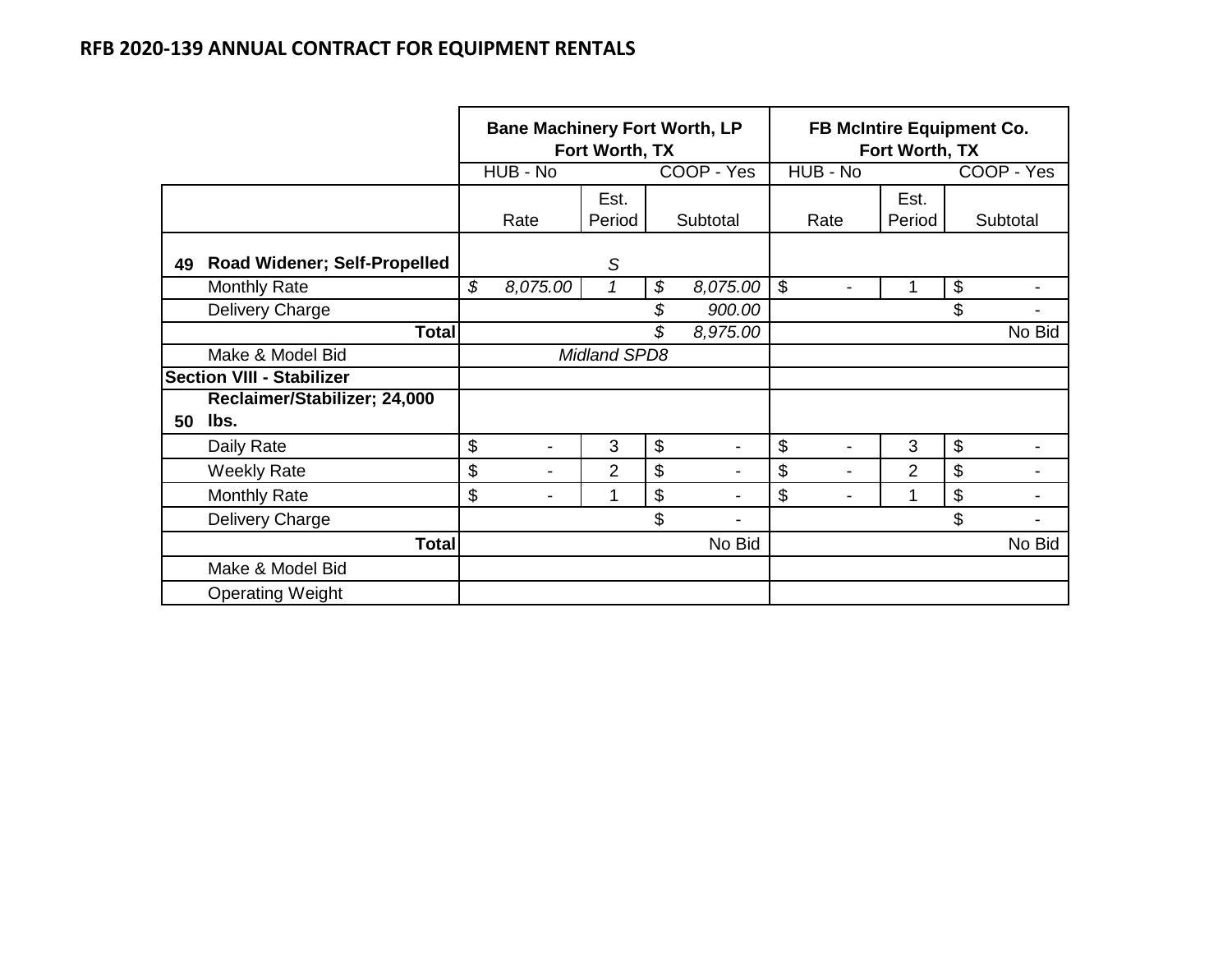|    |                                     | <b>Holt Texas, LTD</b><br>San Antonio, TX |                |                |    | <b>Kirby-Smith Machinery</b><br>Fort Worth, TX |                                 |                |    |                |
|----|-------------------------------------|-------------------------------------------|----------------|----------------|----|------------------------------------------------|---------------------------------|----------------|----|----------------|
|    |                                     |                                           | HUB - No       |                |    | COOP - Yes                                     | HUB - No                        |                |    | COOP - Yes     |
|    |                                     |                                           | Rate           | Est.<br>Period |    | Subtotal                                       | Rate                            | Est.<br>Period |    | Subtotal       |
| 49 | <b>Road Widener; Self-Propelled</b> |                                           |                | P              |    |                                                |                                 |                |    |                |
|    | <b>Monthly Rate</b>                 | \$                                        | 5,760.00       | 1              | \$ | 5,760.00                                       | $\mathbb{S}$<br>$\blacksquare$  | 1              | \$ | $\blacksquare$ |
|    | Delivery Charge                     |                                           |                |                | \$ | 704.00                                         |                                 |                | \$ |                |
|    | <b>Total</b>                        |                                           | \$             |                |    | 6,464.00                                       |                                 |                |    | No Bid         |
|    | Make & Model Bid                    |                                           |                | Weiler W330    |    |                                                |                                 |                |    |                |
|    | <b>Section VIII - Stabilizer</b>    |                                           |                |                |    |                                                |                                 |                |    |                |
|    | Reclaimer/Stabilizer; 24,000        |                                           |                |                |    |                                                |                                 |                |    |                |
| 50 | lbs.                                |                                           |                |                |    |                                                |                                 |                |    |                |
|    | Daily Rate                          | \$                                        | $\blacksquare$ | 3              | \$ | $\blacksquare$                                 | $\mathcal{L}$<br>$\blacksquare$ | 3              | \$ | -              |
|    | <b>Weekly Rate</b>                  | \$                                        | $\blacksquare$ | 2              | \$ | -                                              | \$<br>$\blacksquare$            | $\overline{2}$ | \$ |                |
|    | <b>Monthly Rate</b>                 | \$                                        | -              | 1              | \$ |                                                | \$<br>-                         | 1              | \$ |                |
|    | Delivery Charge                     |                                           |                |                | \$ |                                                |                                 |                | \$ |                |
|    | <b>Total</b>                        |                                           |                |                |    | No Bid                                         |                                 |                |    | No Bid         |
|    | Make & Model Bid                    |                                           |                |                |    |                                                |                                 |                |    |                |
|    | <b>Operating Weight</b>             |                                           |                |                |    |                                                |                                 |                |    |                |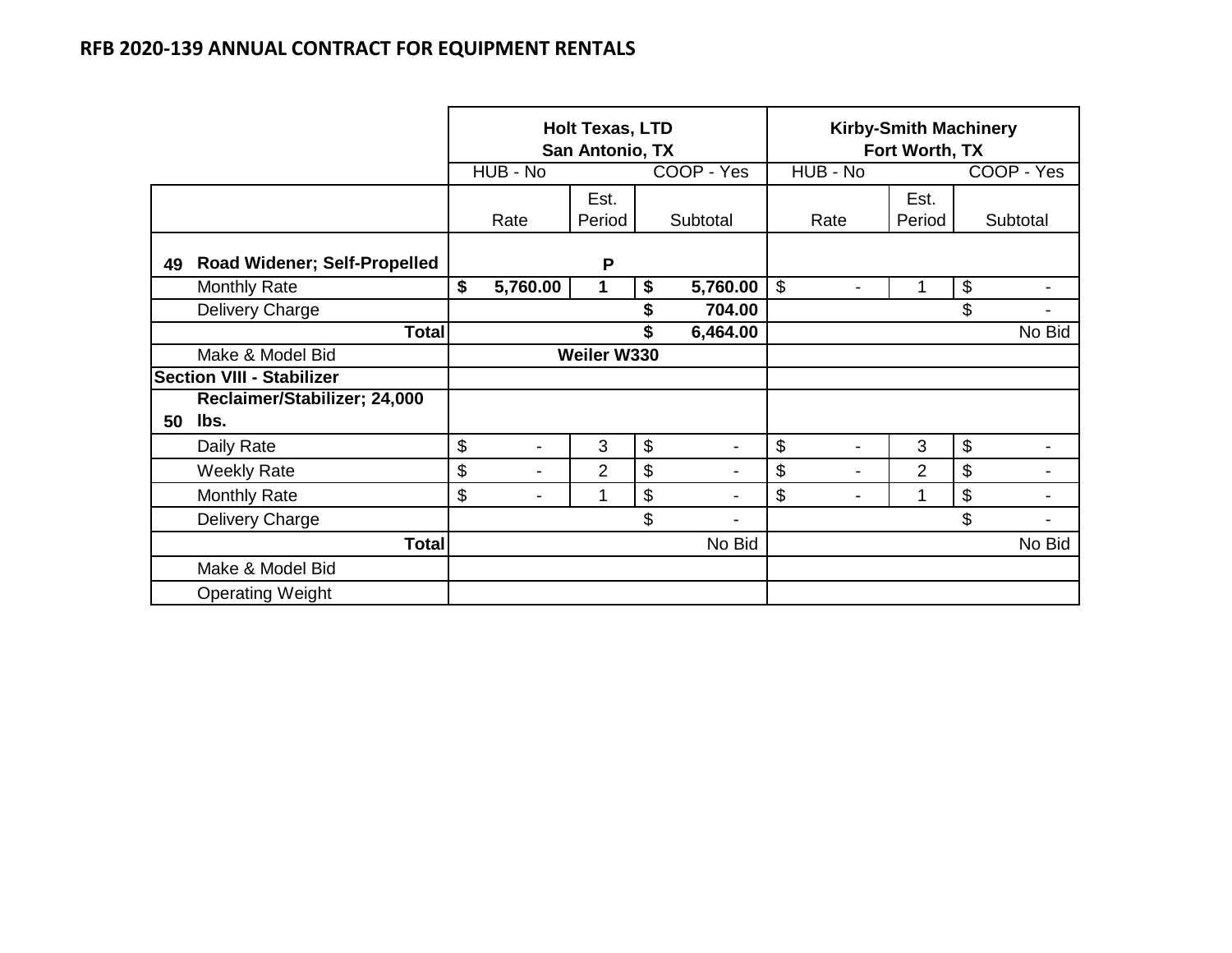|    |                                     |                    |             | <b>RB Everett Co.</b><br><b>Haltom City, TX</b> |    | <b>RDO Equipment Co.</b><br>Fort Worth, TX |                |                |                |                            |            |
|----|-------------------------------------|--------------------|-------------|-------------------------------------------------|----|--------------------------------------------|----------------|----------------|----------------|----------------------------|------------|
|    |                                     |                    | HUB - No    |                                                 |    | COOP - Yes                                 | HUB - No       |                |                |                            | COOP - Yes |
|    |                                     |                    | Rate        | Est.<br>Period                                  |    | Subtotal                                   | Rate           |                | Est.<br>Period |                            | Subtotal   |
| 49 | <b>Road Widener; Self-Propelled</b> |                    |             |                                                 |    |                                            |                |                |                |                            |            |
|    | <b>Monthly Rate</b>                 | \$                 |             | 1                                               | \$ | $\blacksquare$                             | \$             |                | 1              | $\boldsymbol{\theta}$      |            |
|    | Delivery Charge                     |                    |             |                                                 | \$ | $\blacksquare$                             |                |                |                | \$                         |            |
|    | <b>Total</b>                        |                    | No Bid      |                                                 |    |                                            |                |                |                |                            | No Bid     |
|    | Make & Model Bid                    |                    |             |                                                 |    |                                            |                |                |                |                            |            |
|    | <b>Section VIII - Stabilizer</b>    |                    |             |                                                 |    |                                            |                |                |                |                            |            |
|    | Reclaimer/Stabilizer; 24,000        |                    |             |                                                 |    |                                            |                |                |                |                            |            |
| 50 | lbs.                                |                    |             | P                                               |    |                                            |                |                |                |                            |            |
|    | Daily Rate                          | \$                 | 1,175.00    | $\mathbf{3}$                                    | \$ | 3,525.00                                   | \$             | $\blacksquare$ | 3              | $\boldsymbol{\mathsf{\$}}$ |            |
|    | <b>Weekly Rate</b>                  | \$                 | 3,500.00    | $\overline{2}$                                  | \$ | 7,000.00                                   | \$             | $\blacksquare$ | $\overline{2}$ | \$                         |            |
|    | <b>Monthly Rate</b>                 | \$                 | 10,500.00   | 1                                               | \$ | 10,500.00                                  | $\mathfrak{S}$ | -              | $\mathbf{1}$   | $\boldsymbol{\theta}$      |            |
|    | Delivery Charge                     |                    |             |                                                 | \$ | 300.00                                     |                |                |                | \$                         |            |
|    | <b>Total</b>                        | \$<br>21,325.00    |             |                                                 |    |                                            |                |                | No Bid         |                            |            |
|    | Make & Model Bid                    | <b>Bomag RS360</b> |             |                                                 |    |                                            |                |                |                |                            |            |
|    | <b>Operating Weight</b>             |                    | 39,000 lbs. |                                                 |    |                                            |                |                |                |                            |            |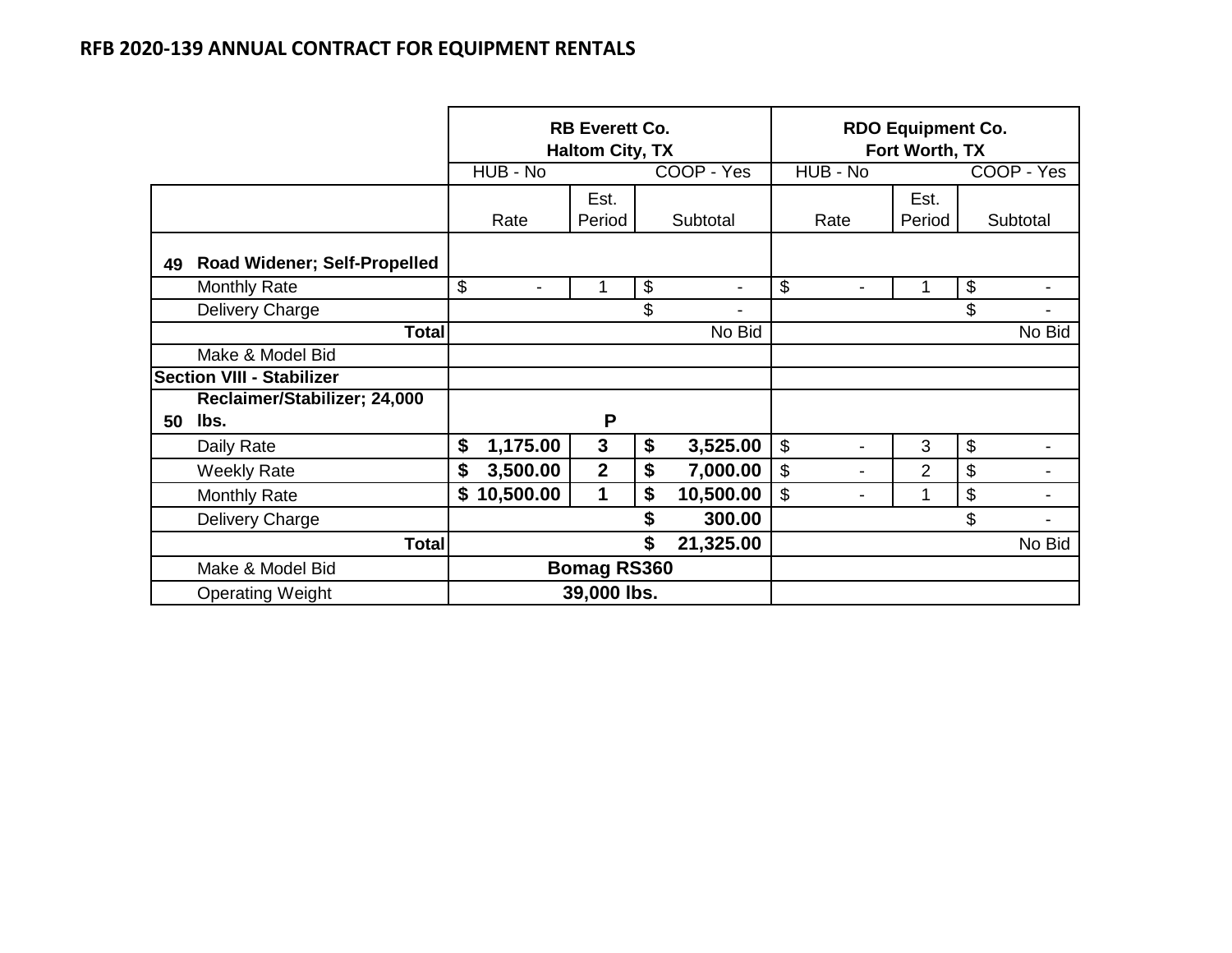|    |                                     | <b>ROMCO Equipment Company, LLC</b><br>Fort Worth, TX<br>COOP - Yes<br>HUB - No |          |                |    |          |  |  |  |  |
|----|-------------------------------------|---------------------------------------------------------------------------------|----------|----------------|----|----------|--|--|--|--|
|    |                                     |                                                                                 |          |                |    |          |  |  |  |  |
|    |                                     |                                                                                 | Rate     | Est.<br>Period |    | Subtotal |  |  |  |  |
| 49 | <b>Road Widener; Self-Propelled</b> |                                                                                 |          | A              |    |          |  |  |  |  |
|    | <b>Monthly Rate</b>                 | \$                                                                              | 9,500.00 | 1              | \$ | 9,500.00 |  |  |  |  |
|    | Delivery Charge                     | \$<br>1,000.00                                                                  |          |                |    |          |  |  |  |  |
|    | <b>Total</b>                        | \$<br>10,500.00                                                                 |          |                |    |          |  |  |  |  |
|    | Make & Model Bid                    |                                                                                 |          | Lee Boy 4130   |    |          |  |  |  |  |
|    | <b>Section VIII - Stabilizer</b>    |                                                                                 |          |                |    |          |  |  |  |  |
|    | Reclaimer/Stabilizer; 24,000        |                                                                                 |          |                |    |          |  |  |  |  |
| 50 | lbs.                                |                                                                                 |          |                |    |          |  |  |  |  |
|    | Daily Rate                          | \$                                                                              |          | 3              | \$ |          |  |  |  |  |
|    | <b>Weekly Rate</b>                  | \$                                                                              |          | 2              | \$ |          |  |  |  |  |
|    | <b>Monthly Rate</b>                 | \$                                                                              |          | 1              | \$ |          |  |  |  |  |
|    | Delivery Charge                     | \$                                                                              |          |                |    |          |  |  |  |  |
|    | <b>Total</b>                        |                                                                                 |          |                |    | No Bid   |  |  |  |  |
|    | Make & Model Bid                    |                                                                                 |          |                |    |          |  |  |  |  |
|    | <b>Operating Weight</b>             |                                                                                 |          |                |    |          |  |  |  |  |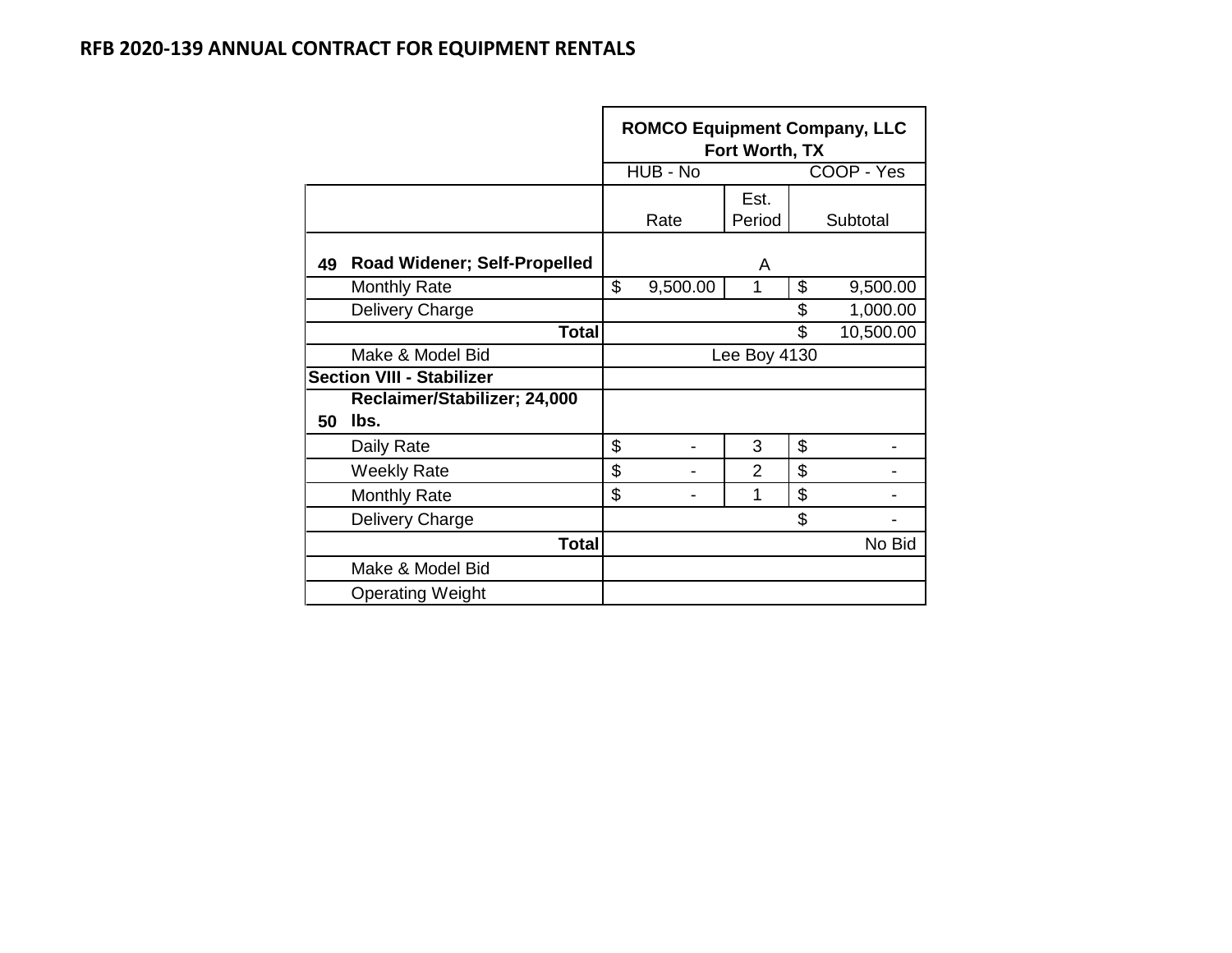|    |                              | <b>Bane Machinery Fort Worth, LP</b><br>Fort Worth, TX |                                |                |                           |                          | <b>FB McIntire Equipment Co.</b><br>Fort Worth, TX |                |                |                           |                          |
|----|------------------------------|--------------------------------------------------------|--------------------------------|----------------|---------------------------|--------------------------|----------------------------------------------------|----------------|----------------|---------------------------|--------------------------|
|    |                              |                                                        | HUB - No                       |                |                           | COOP - Yes               |                                                    | HUB - No       |                |                           | COOP - Yes               |
|    |                              |                                                        |                                | Est.           |                           |                          |                                                    |                | Est.           |                           |                          |
|    |                              |                                                        | Rate                           | Period         |                           | Subtotal                 |                                                    | Rate           | Period         |                           | Subtotal                 |
|    | Reclaimer/Stabilizer; 50,000 |                                                        |                                |                |                           |                          |                                                    |                |                |                           |                          |
| 51 | lbs.                         |                                                        |                                |                |                           |                          |                                                    |                |                |                           |                          |
|    | Daily Rate                   | \$                                                     | $\blacksquare$                 | 3              | $\boldsymbol{\mathsf{S}}$ | $\overline{\phantom{a}}$ | \$                                                 | $\blacksquare$ | 3              | $\boldsymbol{\mathsf{S}}$ | $\overline{\phantom{a}}$ |
|    | <b>Weekly Rate</b>           | \$                                                     | -                              | $\overline{2}$ | $\boldsymbol{\mathsf{S}}$ |                          | \$                                                 |                | $\overline{2}$ | \$                        |                          |
|    | <b>Monthly Rate</b>          | \$                                                     |                                | 1              | $\boldsymbol{\mathsf{S}}$ |                          | \$                                                 |                | 1              | \$                        |                          |
|    | Delivery Charge              |                                                        | \$<br>$\overline{\phantom{a}}$ |                |                           |                          |                                                    |                |                | \$                        |                          |
|    | <b>Total</b>                 |                                                        | No Bid                         |                |                           |                          |                                                    |                |                | No Bid                    |                          |
|    | Make & Model Bid             |                                                        |                                |                |                           |                          |                                                    |                |                |                           |                          |
|    | <b>Operating Weight</b>      |                                                        |                                |                |                           |                          |                                                    |                |                |                           |                          |
|    | <b>Section IX - Sweepers</b> |                                                        |                                |                |                           |                          |                                                    |                |                |                           |                          |
|    | Broom; Self-Propelled;<br>96 |                                                        |                                |                |                           |                          |                                                    |                |                |                           |                          |
| 52 | inch                         |                                                        |                                | A              |                           |                          |                                                    |                |                |                           |                          |
|    | Daily Rate                   | \$                                                     | 250.00                         | 3              | $\mathfrak{S}$            | 750.00                   | \$                                                 | $\blacksquare$ | 3              | $\boldsymbol{\mathsf{S}}$ | $\blacksquare$           |
|    | <b>Weekly Rate</b>           | \$                                                     | 740.00                         | $\overline{2}$ | $\boldsymbol{\mathsf{S}}$ | 1,480.00                 | \$                                                 |                | $\overline{2}$ | \$                        |                          |
|    | <b>Monthly Rate</b>          | \$                                                     | 2,210.00                       | 1              | \$                        | 2,210.00                 | \$                                                 |                | 1              | $\boldsymbol{\mathsf{S}}$ |                          |
|    | Delivery Charge              |                                                        |                                |                | \$                        | 900.00                   |                                                    |                |                | \$                        |                          |
|    | <b>Total</b>                 | \$<br>5,340.00                                         |                                |                |                           |                          |                                                    |                | No Bid         |                           |                          |
|    | Make & Model Bid             |                                                        | Superior DT74/DT80             |                |                           |                          |                                                    |                |                |                           |                          |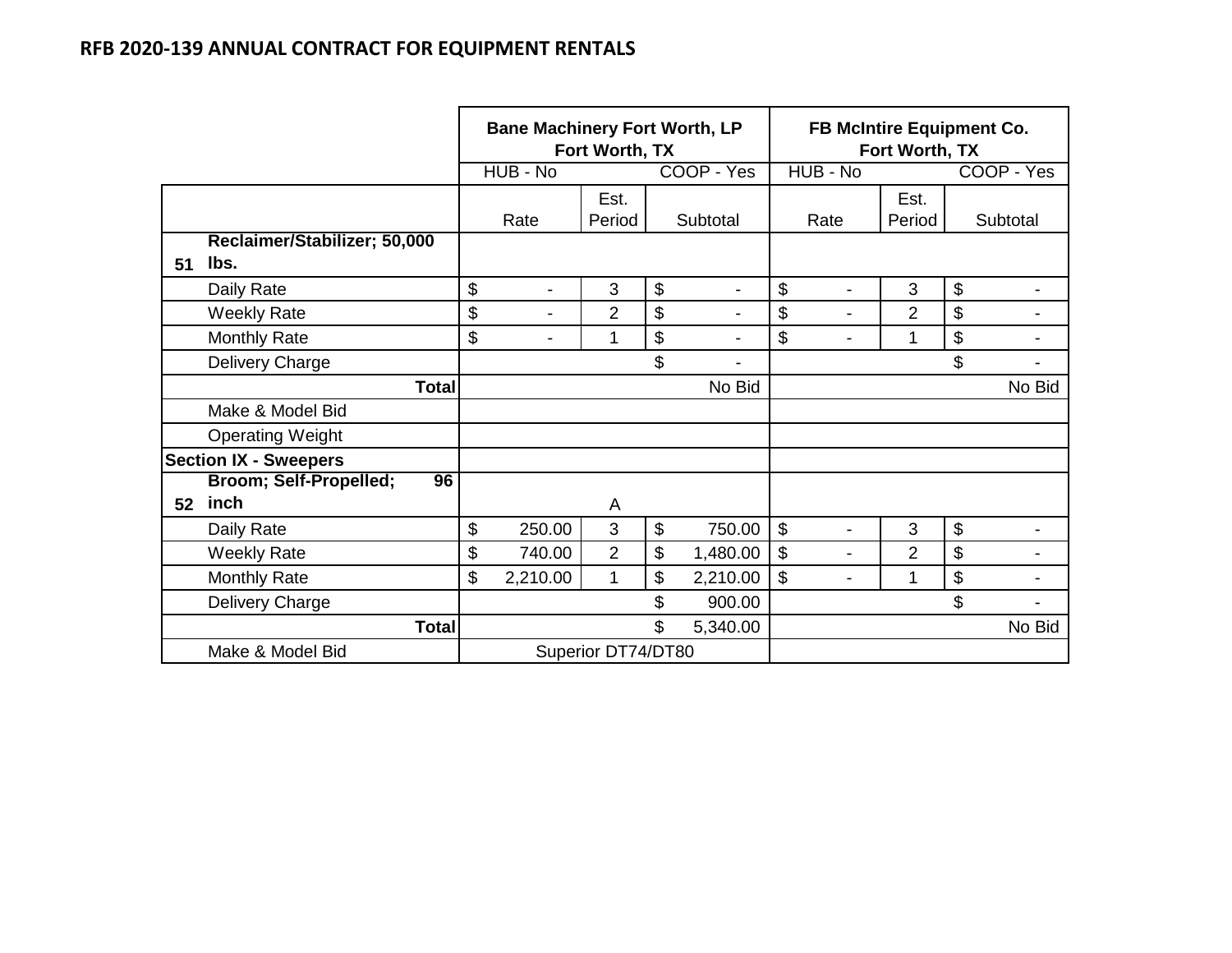|    |                              |        | <b>Holt Texas, LTD</b><br>San Antonio, TX |                |           |                           | <b>Kirby-Smith Machinery</b><br>Fort Worth, TX |                |           |            |  |
|----|------------------------------|--------|-------------------------------------------|----------------|-----------|---------------------------|------------------------------------------------|----------------|-----------|------------|--|
|    |                              |        | HUB - No                                  |                |           | COOP - Yes                | HUB - No                                       |                |           | COOP - Yes |  |
|    |                              |        |                                           | Est.           |           |                           |                                                | Est.           |           |            |  |
|    |                              |        | Rate                                      | Period         |           | Subtotal                  | Rate                                           | Period         |           | Subtotal   |  |
|    | Reclaimer/Stabilizer; 50,000 |        |                                           |                |           |                           | Make and model information not                 |                |           |            |  |
| 51 | lbs.                         | S      |                                           |                |           |                           | provided per specifications                    |                |           |            |  |
|    | Daily Rate                   | \$     | 2,465.00                                  | 3              | \$        | 7,395.00                  | No Bid                                         | 3              |           |            |  |
|    | <b>Weekly Rate</b>           | \$     | 6,160.00                                  | $\overline{2}$ | \$        | 12,320.00                 | $\mathbb{S}$<br>5,500.00                       | $\overline{2}$ | \$        | 11,000.00  |  |
|    | <b>Monthly Rate</b>          | \$     | 13,860.00                                 | $\mathcal I$   | 13,860.00 | $\mathbb{S}$<br>15,800.00 | 1                                              | \$             | 15,800.00 |            |  |
|    | Delivery Charge              |        |                                           |                | \$        | 704.00                    |                                                |                | \$        | 900.00     |  |
|    | <b>Total</b>                 |        |                                           |                | \$        | 34,279.00                 |                                                |                | \$        | 27,700.00  |  |
|    | Make & Model Bid             |        |                                           | <b>RM 300</b>  |           |                           |                                                |                |           |            |  |
|    | <b>Operating Weight</b>      |        |                                           | 54,000 lbs.    |           |                           |                                                |                |           |            |  |
|    | <b>Section IX - Sweepers</b> |        |                                           |                |           |                           |                                                |                |           |            |  |
|    | Broom; Self-Propelled;<br>96 |        |                                           |                |           |                           |                                                |                |           |            |  |
| 52 | inch                         |        |                                           |                |           |                           |                                                |                |           |            |  |
|    | Daily Rate                   | \$     | $\blacksquare$                            | 3              | \$        |                           | \$<br>$\blacksquare$                           | 3              | \$        |            |  |
|    | <b>Weekly Rate</b>           | \$     | $\blacksquare$                            | $\overline{2}$ | \$        |                           | \$<br>$\blacksquare$                           | $\overline{2}$ | \$        |            |  |
|    | <b>Monthly Rate</b>          | \$     | 1                                         |                |           |                           | \$                                             | 1              | \$        |            |  |
|    | Delivery Charge              | \$     |                                           |                |           |                           |                                                |                | \$        |            |  |
|    | <b>Total</b>                 | No Bid |                                           |                |           |                           |                                                |                | No Bid    |            |  |
|    | Make & Model Bid             |        |                                           |                |           |                           |                                                |                |           |            |  |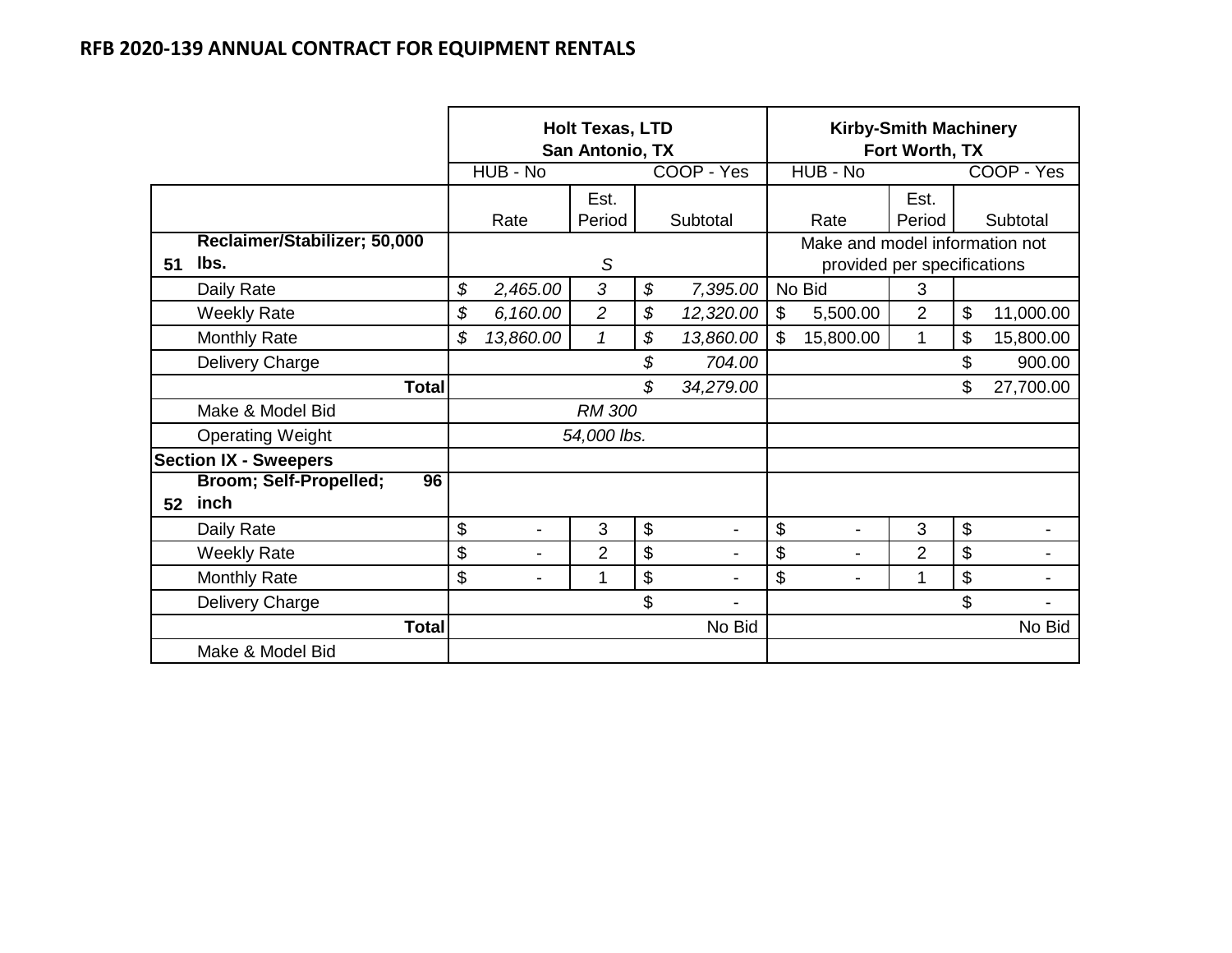|    |                              |              |                                           | <b>RB Everett Co.</b><br><b>Haltom City, TX</b> |           | <b>RDO Equipment Co.</b><br>Fort Worth, TX |                                                       |                |        |            |
|----|------------------------------|--------------|-------------------------------------------|-------------------------------------------------|-----------|--------------------------------------------|-------------------------------------------------------|----------------|--------|------------|
|    |                              |              | HUB - No                                  |                                                 |           | COOP - Yes                                 | HUB - No                                              |                |        | COOP - Yes |
|    |                              |              |                                           | Est.                                            |           |                                            |                                                       | Est.           |        |            |
|    |                              |              | Rate                                      | Period                                          |           | Subtotal                                   | Rate                                                  | Period         |        | Subtotal   |
|    | Reclaimer/Stabilizer; 50,000 |              |                                           |                                                 |           |                                            |                                                       |                |        |            |
| 51 | lbs.                         |              |                                           | P                                               |           |                                            |                                                       |                |        |            |
|    | Daily Rate                   | \$           | 2,000.00                                  | $\mathbf{3}$                                    | \$        | 6,000.00                                   | $\boldsymbol{\mathsf{S}}$<br>$\overline{\phantom{0}}$ | 3              | \$     |            |
|    | <b>Weekly Rate</b>           | \$           | 6,000.00                                  | $\overline{2}$                                  | \$        | 12,000.00                                  | $\mathfrak{S}$<br>-                                   | $\overline{2}$ | \$     |            |
|    | <b>Monthly Rate</b>          | \$           | 15,000.00                                 | $\mathbf 1$                                     | 15,000.00 | $\mathfrak{S}$                             | 1                                                     | \$             |        |            |
|    | Delivery Charge              |              | \$<br>300.00                              |                                                 |           |                                            |                                                       |                | \$     |            |
|    | <b>Total</b>                 |              |                                           |                                                 | \$        | 33,300.00                                  |                                                       |                |        | No Bid     |
|    | Make & Model Bid             |              | Bomag RS460 or RS446                      |                                                 |           |                                            |                                                       |                |        |            |
|    | <b>Operating Weight</b>      |              |                                           | 59,000 lbs.                                     |           |                                            |                                                       |                |        |            |
|    | <b>Section IX - Sweepers</b> |              |                                           |                                                 |           |                                            |                                                       |                |        |            |
|    | Broom; Self-Propelled;<br>96 |              |                                           |                                                 |           |                                            |                                                       |                |        |            |
| 52 | inch                         |              |                                           | P                                               |           |                                            |                                                       |                |        |            |
|    | Daily Rate                   | \$           | 200.00                                    | $\mathbf{3}$                                    | \$        | 600.00                                     | $\mathcal{L}$<br>$\blacksquare$                       | 3              | \$     |            |
|    | <b>Weekly Rate</b>           | \$           | 600.00                                    | $\overline{2}$                                  | \$        | 1,200.00                                   | $\boldsymbol{\mathsf{S}}$<br>$\blacksquare$           | $\overline{2}$ | \$     |            |
|    | <b>Monthly Rate</b>          | \$           | $\mathbf 1$<br>\$<br>1,800.00<br>1,800.00 |                                                 |           |                                            | $\mathfrak{S}$<br>$\blacksquare$                      | 1              | \$     |            |
|    | Delivery Charge              | \$<br>300.00 |                                           |                                                 |           |                                            |                                                       | \$             |        |            |
|    | <b>Total</b>                 |              |                                           |                                                 | 3,900.00  |                                            |                                                       |                | No Bid |            |
|    | Make & Model Bid             |              |                                           | <b>Broce RJT-350</b>                            |           |                                            |                                                       |                |        |            |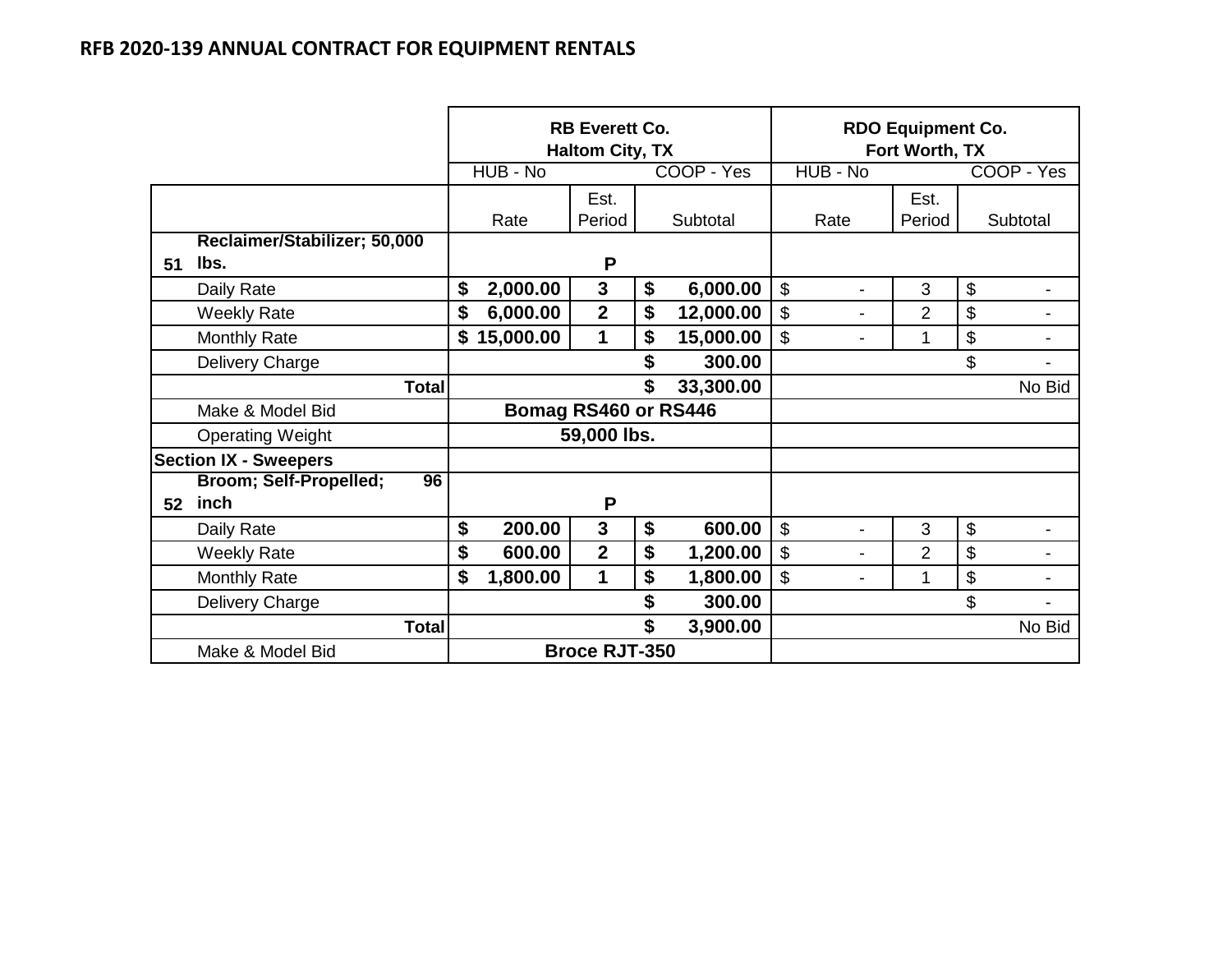|    |                                      |                                                  | <b>ROMCO Equipment Company, LLC</b> | Fort Worth, TX |    |            |  |  |  |
|----|--------------------------------------|--------------------------------------------------|-------------------------------------|----------------|----|------------|--|--|--|
|    |                                      |                                                  | HUB - No                            |                |    | COOP - Yes |  |  |  |
|    |                                      |                                                  |                                     | Est.           |    |            |  |  |  |
|    |                                      |                                                  | Rate                                | Period         |    | Subtotal   |  |  |  |
| 51 | Reclaimer/Stabilizer; 50,000<br>lbs. |                                                  |                                     |                |    |            |  |  |  |
|    | Daily Rate                           | \$                                               |                                     | 3              | \$ |            |  |  |  |
|    | <b>Weekly Rate</b>                   | \$                                               |                                     | $\overline{2}$ | \$ |            |  |  |  |
|    | <b>Monthly Rate</b>                  | \$<br>\$<br>1                                    |                                     |                |    |            |  |  |  |
|    | Delivery Charge                      |                                                  |                                     |                | \$ |            |  |  |  |
|    | <b>Total</b>                         | No Bid                                           |                                     |                |    |            |  |  |  |
|    | Make & Model Bid                     |                                                  |                                     |                |    |            |  |  |  |
|    | <b>Operating Weight</b>              |                                                  |                                     |                |    |            |  |  |  |
|    | <b>Section IX - Sweepers</b>         |                                                  |                                     |                |    |            |  |  |  |
|    | Broom; Self-Propelled;<br>96         |                                                  |                                     |                |    |            |  |  |  |
| 52 | inch                                 |                                                  |                                     | S              |    |            |  |  |  |
|    | Daily Rate                           | \$                                               | 226.00                              | 3              | \$ | 678.00     |  |  |  |
|    | <b>Weekly Rate</b>                   | \$<br>\$<br>$\overline{2}$<br>680.00<br>1,360.00 |                                     |                |    |            |  |  |  |
|    | <b>Monthly Rate</b>                  | \$                                               | 2,040.00                            | 1              | \$ | 2,040.00   |  |  |  |
|    | Delivery Charge                      |                                                  |                                     |                | \$ | 1,000.00   |  |  |  |
|    | <b>Total</b>                         |                                                  |                                     |                | \$ | 5,078.00   |  |  |  |
|    | Make & Model Bid                     | Lee Boy CB-95                                    |                                     |                |    |            |  |  |  |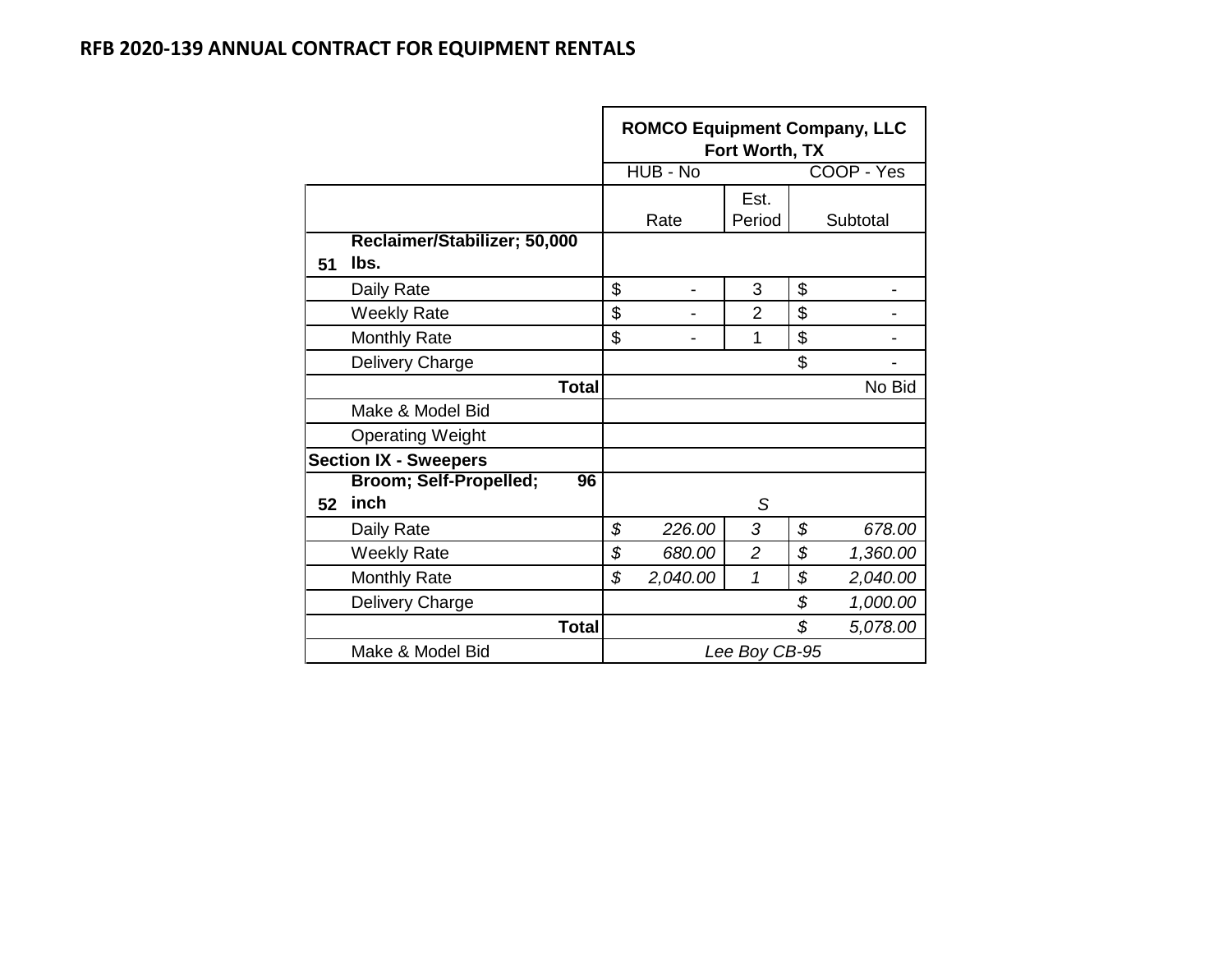|    |                                                    | <b>Bane Machinery Fort Worth, LP</b><br>Fort Worth, TX |                          |                |                           |                          |    | FB McIntire Equipment Co.<br>Fort Worth, TX |                |                           |                          |  |  |
|----|----------------------------------------------------|--------------------------------------------------------|--------------------------|----------------|---------------------------|--------------------------|----|---------------------------------------------|----------------|---------------------------|--------------------------|--|--|
|    |                                                    |                                                        | HUB - No                 |                |                           | COOP - Yes               |    | HUB - No                                    |                |                           | COOP - Yes               |  |  |
|    |                                                    |                                                        | Rate                     | Est.<br>Period |                           | Subtotal                 |    | Rate                                        | Est.<br>Period |                           | Subtotal                 |  |  |
| 53 | <b>Broom; Street Sweeper with</b><br><b>Vacuum</b> |                                                        |                          |                |                           |                          |    |                                             |                |                           |                          |  |  |
|    | Daily Rate                                         | \$                                                     | $\blacksquare$           | 3              | $\boldsymbol{\mathsf{S}}$ | $\blacksquare$           | \$ | $\blacksquare$                              | 3              | $\boldsymbol{\theta}$     |                          |  |  |
|    | <b>Weekly Rate</b>                                 | \$                                                     | $\overline{\phantom{a}}$ | $\overline{2}$ | \$                        | $\blacksquare$           | \$ | $\blacksquare$                              | $\overline{2}$ | \$                        |                          |  |  |
|    | Monthly Rate                                       | \$                                                     | $\blacksquare$           | 1              | $\boldsymbol{\mathsf{S}}$ | $\overline{\phantom{a}}$ | \$ | $\blacksquare$                              | 1              | $\boldsymbol{\mathsf{S}}$ | $\overline{\phantom{a}}$ |  |  |
|    | Delivery Charge                                    |                                                        |                          |                | \$                        |                          |    |                                             |                | \$                        |                          |  |  |
|    | <b>Total</b>                                       |                                                        |                          |                |                           | No Bid                   |    |                                             |                |                           | No Bid                   |  |  |
|    | Make & Model Bid                                   |                                                        |                          |                |                           |                          |    |                                             |                |                           |                          |  |  |
|    | <b>Operating Weight</b>                            |                                                        |                          |                |                           |                          |    |                                             |                |                           |                          |  |  |
|    | <b>Section X - Trucks</b>                          |                                                        |                          |                |                           |                          |    |                                             |                |                           |                          |  |  |
| 54 | Dump; 5 Yard; 33,000 lbs.                          |                                                        |                          |                |                           |                          |    |                                             |                |                           |                          |  |  |
|    | Daily Rate                                         | \$                                                     | $\blacksquare$           | 3              | $\boldsymbol{\mathsf{S}}$ | $\blacksquare$           | \$ | ۰                                           | 3              | $\boldsymbol{\mathsf{S}}$ |                          |  |  |
|    | <b>Weekly Rate</b>                                 | \$                                                     | $\blacksquare$           | $\overline{2}$ | $\boldsymbol{\mathsf{S}}$ | $\blacksquare$           | \$ | $\blacksquare$                              | $\overline{2}$ | \$                        | $\blacksquare$           |  |  |
|    | <b>Monthly Rate</b>                                | \$                                                     | $\blacksquare$           | 1              | $\boldsymbol{\mathsf{S}}$ | $\blacksquare$           | \$ |                                             | 1              | $\overline{\mathbf{s}}$   | ۰                        |  |  |
|    | Delivery Charge                                    |                                                        |                          |                | \$                        | $\blacksquare$           |    |                                             |                | \$                        |                          |  |  |
|    | <b>Total</b>                                       |                                                        |                          |                |                           | No Bid                   |    |                                             |                |                           | No Bid                   |  |  |
|    | Make & Model Bid                                   |                                                        |                          |                |                           |                          |    |                                             |                |                           |                          |  |  |
|    | <b>Operating Weight</b>                            |                                                        |                          |                |                           |                          |    |                                             |                |                           |                          |  |  |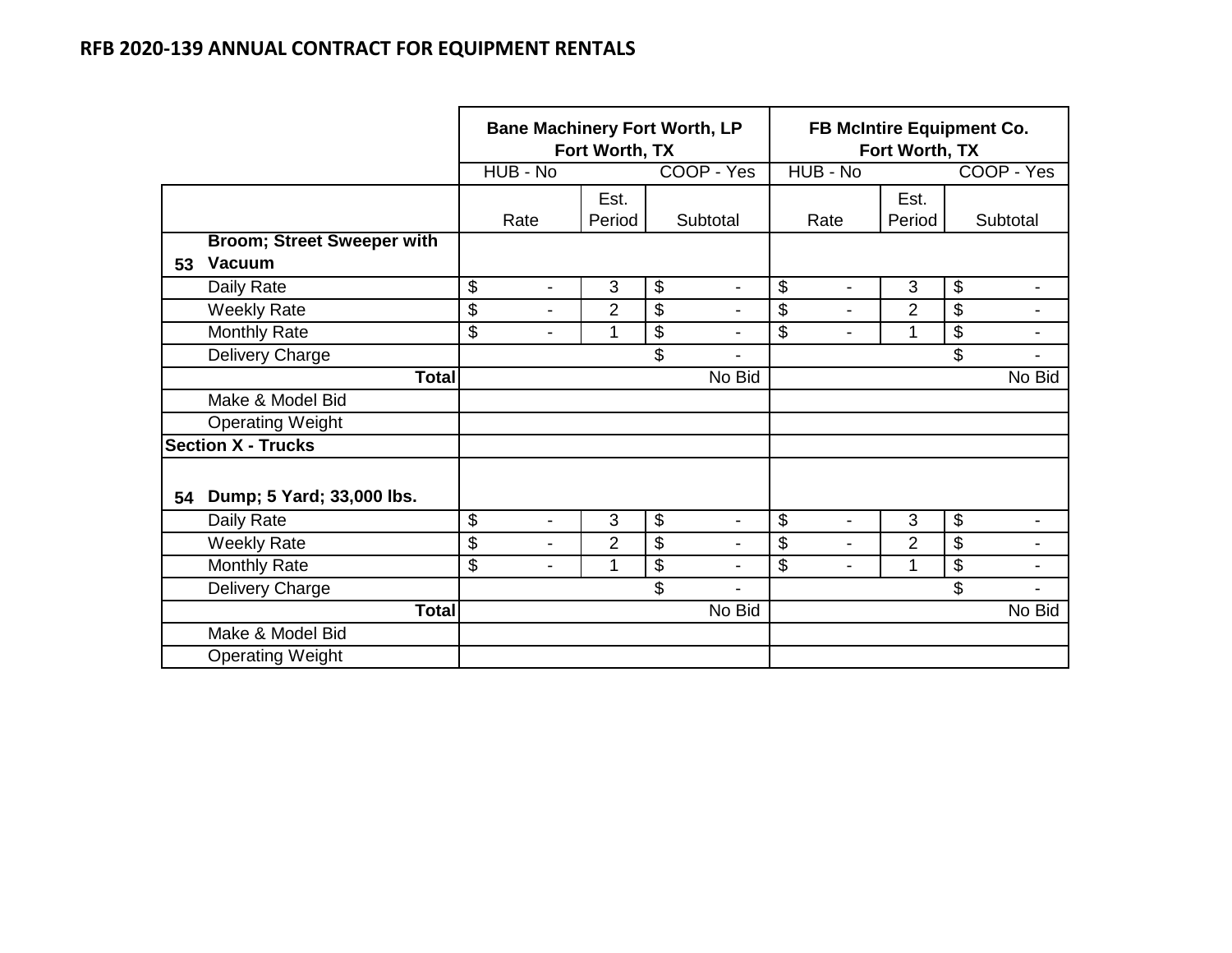|    |                                                    | <b>Holt Texas, LTD</b><br>San Antonio, TX |                          |                |    |                |    | <b>Kirby-Smith Machinery</b><br>Fort Worth, TX |                |    |                |  |  |
|----|----------------------------------------------------|-------------------------------------------|--------------------------|----------------|----|----------------|----|------------------------------------------------|----------------|----|----------------|--|--|
|    |                                                    |                                           | HUB - No                 |                |    | COOP - Yes     |    | HUB - No                                       |                |    | COOP - Yes     |  |  |
|    |                                                    |                                           | Rate                     | Est.<br>Period |    | Subtotal       |    | Rate                                           | Est.<br>Period |    | Subtotal       |  |  |
| 53 | <b>Broom; Street Sweeper with</b><br><b>Vacuum</b> |                                           |                          |                |    |                |    |                                                |                |    |                |  |  |
|    | Daily Rate                                         | \$                                        | $\blacksquare$           | $\mathfrak{B}$ | \$ | $\blacksquare$ | \$ | $\blacksquare$                                 | 3              | \$ |                |  |  |
|    | <b>Weekly Rate</b>                                 | \$                                        | $\blacksquare$           | $\overline{2}$ | \$ |                | \$ | ۰                                              | $\overline{2}$ | \$ |                |  |  |
|    | <b>Monthly Rate</b>                                | \$                                        | $\overline{\phantom{a}}$ | 1              | \$ | ۰              | \$ | -                                              | 1              | \$ | -              |  |  |
|    | Delivery Charge                                    |                                           |                          |                | \$ |                |    |                                                |                | \$ |                |  |  |
|    | <b>Total</b>                                       |                                           |                          |                |    | No Bid         |    |                                                |                |    | No Bid         |  |  |
|    | Make & Model Bid                                   |                                           |                          |                |    |                |    |                                                |                |    |                |  |  |
|    | <b>Operating Weight</b>                            |                                           |                          |                |    |                |    |                                                |                |    |                |  |  |
|    | <b>Section X - Trucks</b>                          |                                           |                          |                |    |                |    |                                                |                |    |                |  |  |
| 54 | Dump; 5 Yard; 33,000 lbs.                          |                                           |                          |                |    |                |    |                                                |                |    |                |  |  |
|    | Daily Rate                                         | \$                                        | -                        | 3              | \$ | $\blacksquare$ | \$ | $\blacksquare$                                 | 3              | \$ |                |  |  |
|    | <b>Weekly Rate</b>                                 | \$                                        | $\overline{\phantom{a}}$ | $\overline{2}$ | \$ | Ξ.             | \$ | $\overline{\phantom{0}}$                       | $\overline{2}$ | \$ | ۰              |  |  |
|    | <b>Monthly Rate</b>                                | \$                                        | -                        | 1              | \$ | $\blacksquare$ | \$ | $\blacksquare$                                 | 1              | \$ | Ξ.             |  |  |
|    | Delivery Charge                                    |                                           |                          |                | \$ | $\blacksquare$ |    |                                                |                | \$ | $\blacksquare$ |  |  |
|    | <b>Total</b>                                       |                                           |                          |                |    | No Bid         |    |                                                |                |    | No Bid         |  |  |
|    | Make & Model Bid                                   |                                           |                          |                |    |                |    |                                                |                |    |                |  |  |
|    | <b>Operating Weight</b>                            |                                           |                          |                |    |                |    |                                                |                |    |                |  |  |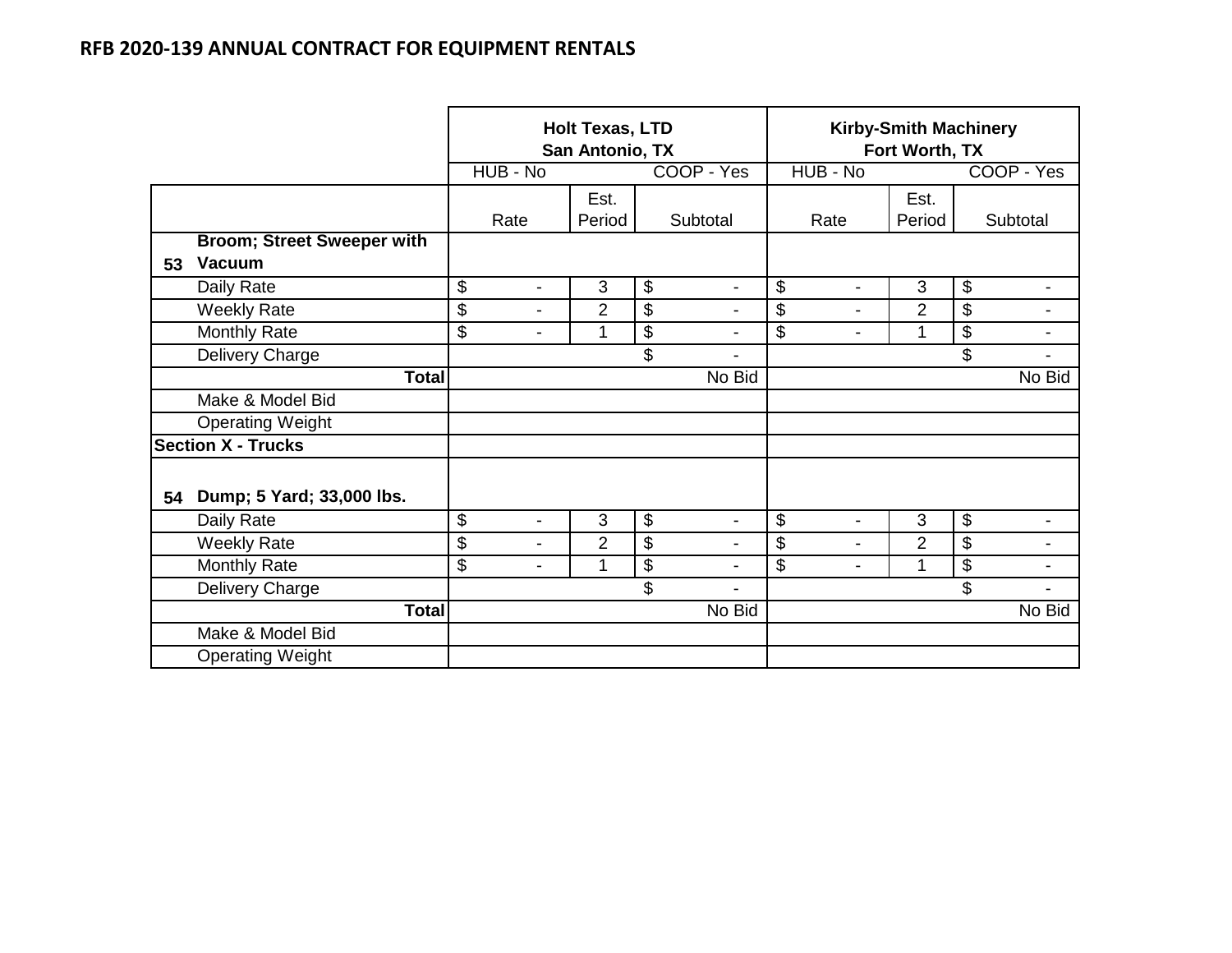|    |                                                    |                                | <b>RB Everett Co.</b><br><b>Haltom City, TX</b> |                            |                          | <b>RDO Equipment Co.</b><br>Fort Worth, TX  |                |                   |                |  |  |
|----|----------------------------------------------------|--------------------------------|-------------------------------------------------|----------------------------|--------------------------|---------------------------------------------|----------------|-------------------|----------------|--|--|
|    |                                                    | HUB - No                       |                                                 |                            | COOP - Yes               | HUB - No                                    |                |                   | COOP - Yes     |  |  |
|    |                                                    |                                | Est.                                            |                            |                          |                                             | Est.           |                   |                |  |  |
|    |                                                    | Rate                           | Period                                          |                            | Subtotal                 | Rate                                        | Period         |                   | Subtotal       |  |  |
| 53 | <b>Broom; Street Sweeper with</b><br><b>Vacuum</b> |                                |                                                 |                            |                          |                                             |                |                   |                |  |  |
|    | Daily Rate                                         | \$<br>$\overline{a}$           | 3                                               | \$                         | $\overline{\phantom{a}}$ | $\boldsymbol{\mathsf{S}}$<br>$\blacksquare$ | 3              | \$                | $\blacksquare$ |  |  |
|    | <b>Weekly Rate</b>                                 | \$<br>$\overline{\phantom{0}}$ | $\overline{2}$                                  | \$                         | -                        | $\mathfrak{S}$                              | $\overline{2}$ | \$                | ۰              |  |  |
|    | Monthly Rate                                       | \$<br>-                        | 1                                               | \$                         | -                        | $\overline{\mathcal{E}}$<br>$\blacksquare$  | 1              | \$                | $\blacksquare$ |  |  |
|    | Delivery Charge                                    |                                |                                                 | \$                         | $\blacksquare$           |                                             |                | \$                |                |  |  |
|    | <b>Total</b>                                       | No Bid                         |                                                 |                            |                          |                                             |                |                   | No Bid         |  |  |
|    | Make & Model Bid                                   |                                |                                                 |                            |                          |                                             |                |                   |                |  |  |
|    | <b>Operating Weight</b>                            |                                |                                                 |                            |                          |                                             |                |                   |                |  |  |
|    | <b>Section X - Trucks</b>                          |                                |                                                 |                            |                          |                                             |                |                   |                |  |  |
| 54 | Dump; 5 Yard; 33,000 lbs.                          |                                |                                                 |                            |                          |                                             |                |                   |                |  |  |
|    | Daily Rate                                         | \$<br>$\blacksquare$           | 3                                               | $\boldsymbol{\mathsf{\$}}$ | -                        | $\boldsymbol{\mathsf{S}}$<br>$\blacksquare$ | 3              | $\boldsymbol{\$}$ |                |  |  |
|    | <b>Weekly Rate</b>                                 | \$<br>$\blacksquare$           | $\overline{2}$                                  | \$                         | $\overline{\phantom{a}}$ | $\boldsymbol{\mathsf{S}}$<br>$\blacksquare$ | 2              | \$                | $\blacksquare$ |  |  |
|    | <b>Monthly Rate</b>                                | \$<br>$\blacksquare$           | 1                                               | \$                         | $\overline{\phantom{a}}$ | $\boldsymbol{\mathsf{S}}$<br>۰              | 1              | \$                | $\blacksquare$ |  |  |
|    | Delivery Charge                                    |                                |                                                 | \$                         | -                        |                                             |                | \$                | $\blacksquare$ |  |  |
|    | <b>Total</b>                                       |                                |                                                 |                            | No Bid                   |                                             |                |                   | No Bid         |  |  |
|    | Make & Model Bid                                   |                                |                                                 |                            |                          |                                             |                |                   |                |  |  |
|    | <b>Operating Weight</b>                            |                                |                                                 |                            |                          |                                             |                |                   |                |  |  |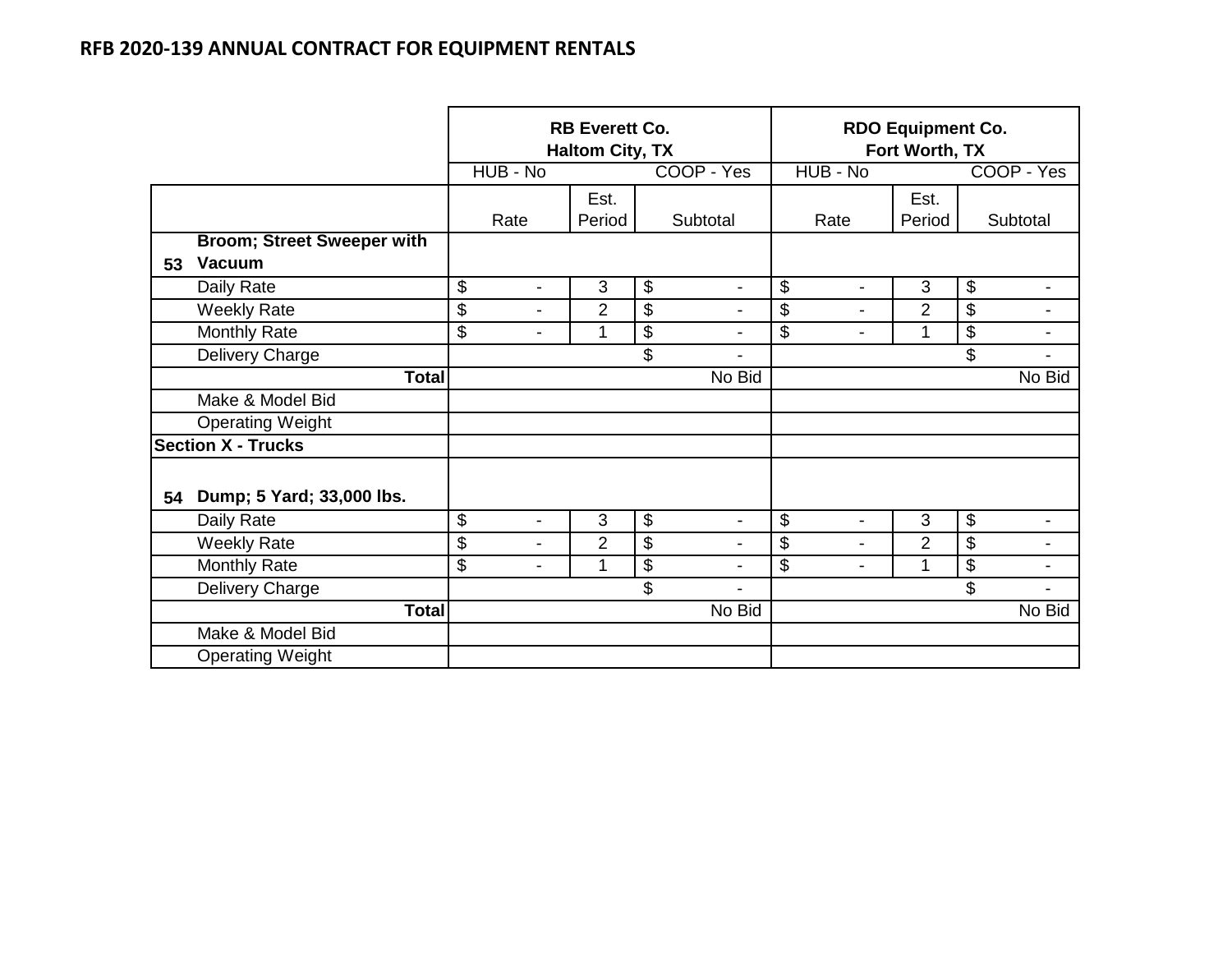|    |                                   | <b>ROMCO Equipment Company, LLC</b><br>Fort Worth, TX |                |                |                          |            |  |  |  |
|----|-----------------------------------|-------------------------------------------------------|----------------|----------------|--------------------------|------------|--|--|--|
|    |                                   |                                                       | HUB - No       |                |                          | COOP - Yes |  |  |  |
|    |                                   |                                                       |                | Est.           |                          |            |  |  |  |
|    |                                   |                                                       | Rate           | Period         |                          | Subtotal   |  |  |  |
|    | <b>Broom; Street Sweeper with</b> |                                                       |                |                |                          |            |  |  |  |
| 53 | <b>Vacuum</b>                     |                                                       |                |                |                          |            |  |  |  |
|    | Daily Rate                        | \$                                                    |                | 3              | \$                       |            |  |  |  |
|    | <b>Weekly Rate</b>                | \$                                                    |                | $\overline{2}$ | \$                       |            |  |  |  |
|    | <b>Monthly Rate</b>               | \$                                                    |                | 1              | $\overline{\mathcal{S}}$ |            |  |  |  |
|    | Delivery Charge                   |                                                       |                |                | \$                       |            |  |  |  |
|    | <b>Total</b>                      |                                                       |                |                |                          | No Bid     |  |  |  |
|    | Make & Model Bid                  |                                                       |                |                |                          |            |  |  |  |
|    | <b>Operating Weight</b>           |                                                       |                |                |                          |            |  |  |  |
|    | <b>Section X - Trucks</b>         |                                                       |                |                |                          |            |  |  |  |
| 54 | Dump; 5 Yard; 33,000 lbs.         |                                                       |                |                |                          |            |  |  |  |
|    | Daily Rate                        | \$                                                    | $\blacksquare$ | 3              | \$                       |            |  |  |  |
|    | <b>Weekly Rate</b>                | \$                                                    |                | $\overline{2}$ | $\overline{\mathcal{S}}$ |            |  |  |  |
|    | <b>Monthly Rate</b>               | \$                                                    |                | 1              | $\overline{\mathcal{S}}$ |            |  |  |  |
|    | Delivery Charge                   |                                                       |                |                | \$                       |            |  |  |  |
|    | <b>Total</b>                      |                                                       |                |                |                          | No Bid     |  |  |  |
|    | Make & Model Bid                  |                                                       |                |                |                          |            |  |  |  |
|    | <b>Operating Weight</b>           |                                                       |                |                |                          |            |  |  |  |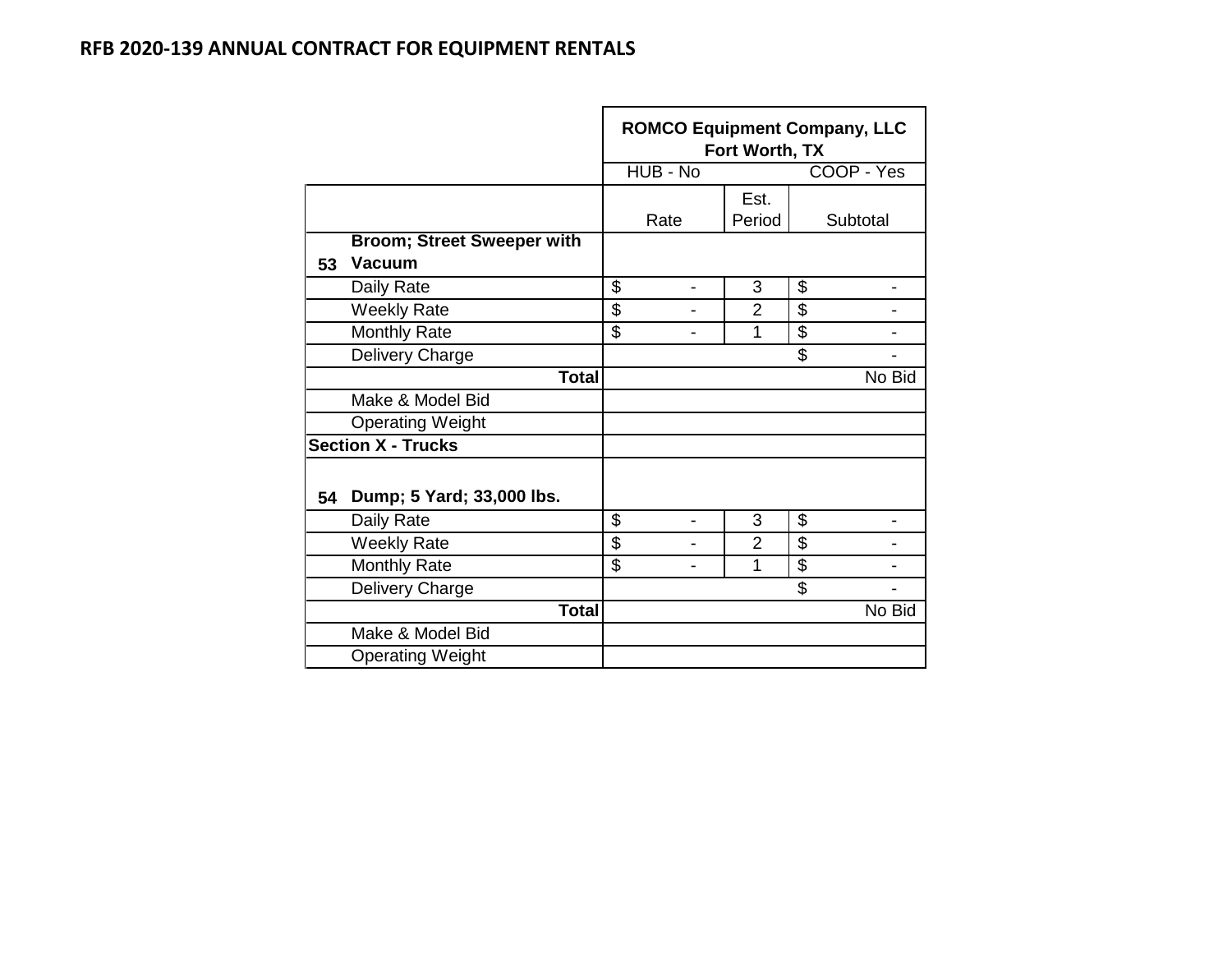|    |                                   | <b>Bane Machinery Fort Worth, LP</b><br>Fort Worth, TX |                         |    |            | <b>FB McIntire Equipment Co.</b><br>Fort Worth, TX |                |                           |                |  |
|----|-----------------------------------|--------------------------------------------------------|-------------------------|----|------------|----------------------------------------------------|----------------|---------------------------|----------------|--|
|    |                                   | HUB - No                                               |                         |    | COOP - Yes | HUB - No                                           |                |                           | COOP - Yes     |  |
|    |                                   |                                                        | Est.                    |    |            |                                                    | Est.           |                           |                |  |
|    |                                   | Rate                                                   | Period                  |    | Subtotal   | Rate                                               | Period         |                           | Subtotal       |  |
|    |                                   | Does Not Meet Specification for                        |                         |    |            |                                                    |                |                           |                |  |
| 55 | Dump; Articulated; 72,000 lbs.    | <b>Operating Weight</b>                                |                         |    |            |                                                    |                |                           |                |  |
|    | Daily Rate                        | \$<br>1,410.00                                         | 3                       | \$ | 4,230.00   | \$<br>$\overline{\phantom{a}}$                     | 3              | $\$\$                     | $\blacksquare$ |  |
|    | <b>Weekly Rate</b>                | \$<br>4,225.00                                         | $\overline{2}$          | \$ | 8,450.00   | \$                                                 | $\overline{2}$ | $\boldsymbol{\mathsf{S}}$ |                |  |
|    | <b>Monthly Rate</b>               | \$<br>12,665.00                                        | $\mathbf 1$             | \$ | 12,665.00  | \$<br>$\blacksquare$                               | 1              | $\boldsymbol{\mathsf{S}}$ | $\blacksquare$ |  |
|    | Delivery Charge                   |                                                        |                         | \$ | 1,350.00   |                                                    |                | \$                        |                |  |
|    | <b>Total</b>                      |                                                        |                         | \$ | 26,695.00  |                                                    |                |                           | No Bid         |  |
|    | Make & Model Bid                  |                                                        | Terex TA400             |    |            |                                                    |                |                           |                |  |
|    | Dump Bed Size                     | Heaped Capacity 23 cubic yards                         |                         |    |            |                                                    |                |                           |                |  |
|    | <b>Operating Weight</b>           |                                                        | 70,000 lbs.             |    |            |                                                    |                |                           |                |  |
|    | Water; 2,000 Gallons              |                                                        |                         |    |            |                                                    |                |                           |                |  |
|    | <b>Capacity; PTO Driven Water</b> |                                                        |                         |    |            |                                                    |                |                           |                |  |
| 56 | Pump, 33,000 lbs.                 |                                                        | P                       |    |            |                                                    |                |                           |                |  |
|    | Daily Rate                        | \$<br>310.00                                           | 3                       | \$ | 930.00     | \$                                                 | 3              | $\mathsf{\$}$             |                |  |
|    | <b>Weekly Rate</b>                | \$<br>910.00                                           | $\overline{\mathbf{2}}$ | \$ | 1,820.00   | \$                                                 | 2              | $\boldsymbol{\mathsf{S}}$ |                |  |
|    | <b>Monthly Rate</b>               | \$<br>2,720.00                                         | 1                       | \$ | 2,720.00   | \$                                                 | 1              | $\boldsymbol{\mathsf{S}}$ |                |  |
|    | Delivery Charge                   |                                                        |                         | \$ | 900.00     |                                                    |                | \$                        |                |  |
|    | <b>Total</b>                      |                                                        |                         |    | 6,370.00   |                                                    |                |                           | No Bid         |  |
|    | Make & Model Bid                  | Freightliner M2106 / GMC C6500                         |                         |    |            |                                                    |                |                           |                |  |
|    | Gallons                           |                                                        | 2,000 gallons           |    |            |                                                    |                |                           |                |  |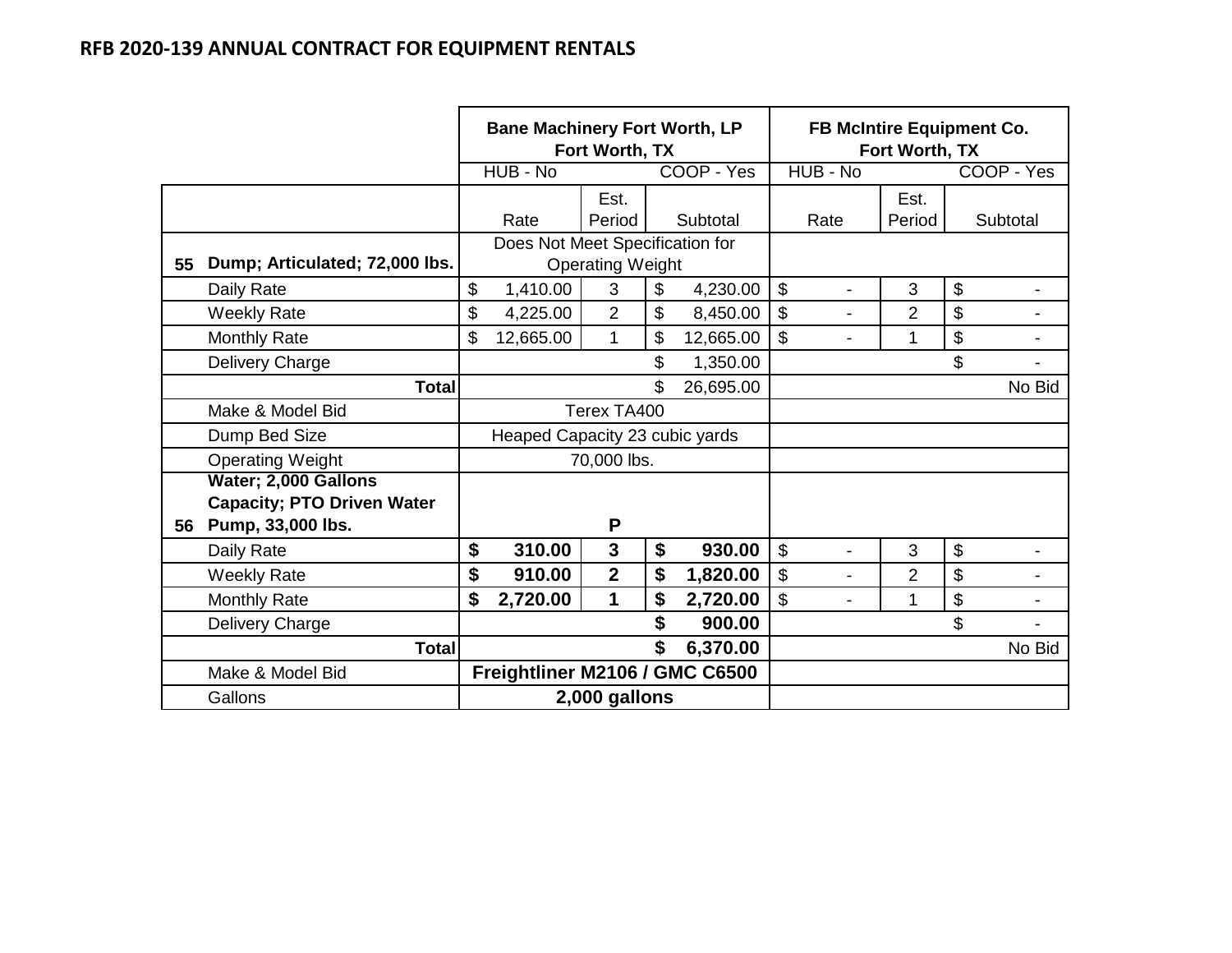|    |                                                           |                      | <b>Holt Texas, LTD</b><br>San Antonio, TX |                 |               |                          | Fort Worth, TX | <b>Kirby-Smith Machinery</b> |                |
|----|-----------------------------------------------------------|----------------------|-------------------------------------------|-----------------|---------------|--------------------------|----------------|------------------------------|----------------|
|    |                                                           | HUB - No             |                                           | COOP - Yes      |               | HUB - No                 |                |                              | COOP - Yes     |
|    |                                                           | Rate                 | Est.<br>Period                            | Subtotal        |               | Rate                     | Est.<br>Period |                              | Subtotal       |
| 55 | Dump; Articulated; 72,000 lbs.                            |                      | P                                         |                 |               |                          |                |                              |                |
|    | Daily Rate                                                | \$<br>3,185.00       | $\mathbf{3}$                              | \$<br>9,555.00  | \$            | $\overline{\phantom{0}}$ | 3              | \$                           | -              |
|    | <b>Weekly Rate</b>                                        | \$<br>7,960.00       | $\overline{2}$                            | \$<br>15,920.00 | \$            | $\overline{a}$           | $\overline{2}$ | \$                           |                |
|    | <b>Monthly Rate</b>                                       | \$<br>17,910.00      | 1                                         | \$<br>17,910.00 | \$            | $\blacksquare$           | 1              | \$                           | $\blacksquare$ |
|    | Delivery Charge                                           |                      |                                           | \$<br>1,396.00  |               |                          |                | \$                           |                |
|    | <b>Total</b>                                              |                      |                                           | \$<br>44,781.00 |               |                          |                |                              | No Bid         |
|    | Make & Model Bid                                          |                      | <b>CAT 745</b>                            |                 |               |                          |                |                              |                |
|    | Dump Bed Size                                             |                      | 32 cubic yards                            |                 |               |                          |                |                              |                |
|    | <b>Operating Weight</b>                                   |                      | 73,500 lbs.                               |                 |               |                          |                |                              |                |
|    | Water; 2,000 Gallons<br><b>Capacity; PTO Driven Water</b> |                      |                                           |                 |               |                          |                |                              |                |
| 56 | Pump, 33,000 lbs.                                         |                      |                                           |                 |               |                          | S              |                              |                |
|    | Daily Rate                                                | \$<br>$\overline{a}$ | 3                                         | \$              | \$            | 600.00                   | 3              | \$                           | 1,800.00       |
|    | <b>Weekly Rate</b>                                        | \$<br>-              | $\overline{2}$                            | \$              | $\mathcal{S}$ | 1,100.00                 | $\overline{c}$ | \$                           | 2,200.00       |
|    | <b>Monthly Rate</b>                                       | \$<br>-              | 1                                         | \$              | $\mathcal{S}$ | 2,900.00                 | 1              | \$                           | 2,900.00       |
|    | Delivery Charge                                           |                      |                                           | \$              |               | No Bid                   | $\mathbf{1}$   |                              | No Bid         |
|    | <b>Total</b>                                              |                      |                                           | No Bid          |               |                          |                | $\mathcal{S}$                | 6,900.00       |
|    | Make & Model Bid                                          |                      |                                           |                 |               |                          | Ledwell        |                              |                |
|    | Gallons                                                   |                      |                                           |                 | 2,000 gallons |                          |                |                              |                |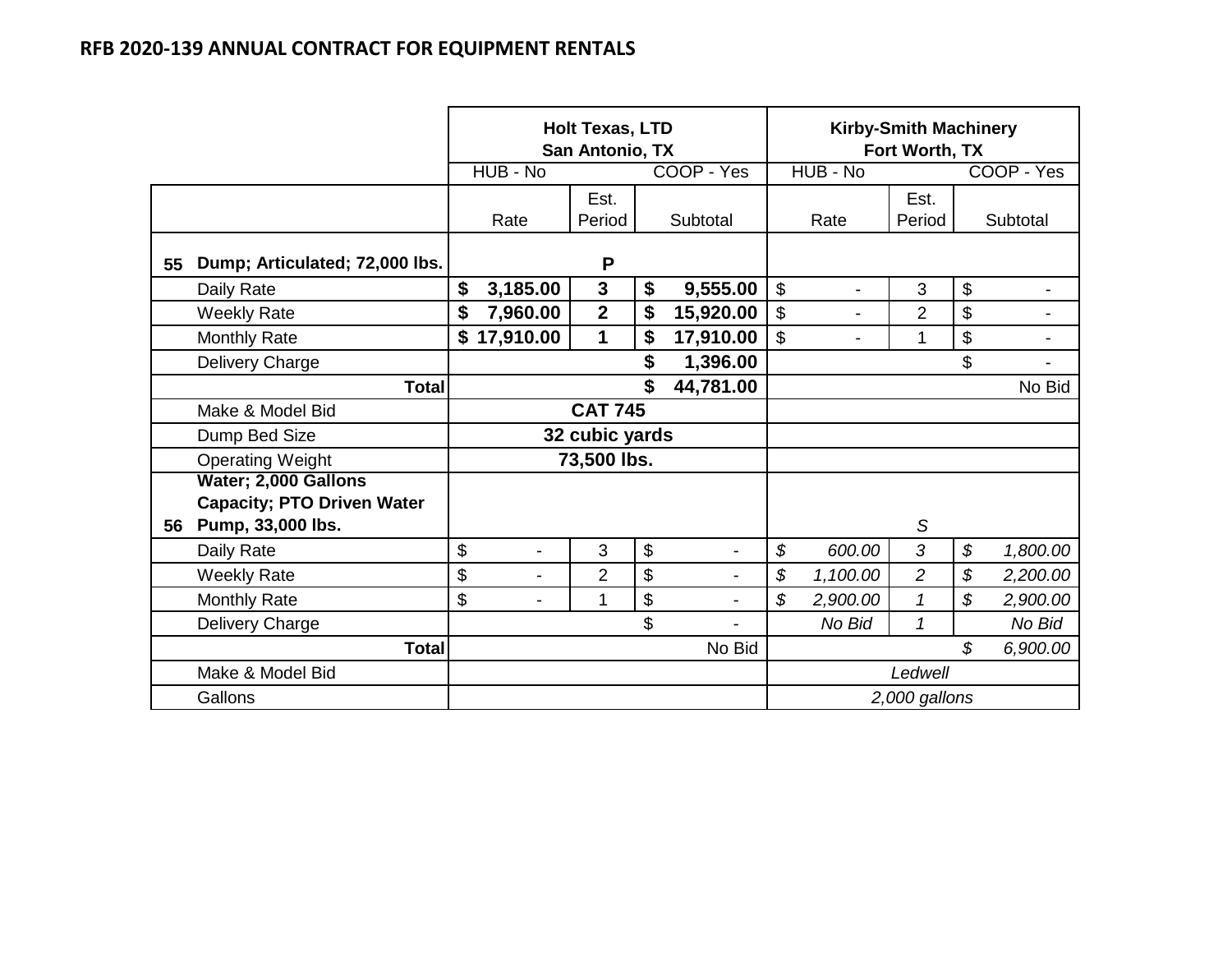|    |                                                        |                                | <b>RB Everett Co.</b><br><b>Haltom City, TX</b> |                                |                  | <b>RDO Equipment Co.</b><br>Fort Worth, TX |                         |                                 |            |  |
|----|--------------------------------------------------------|--------------------------------|-------------------------------------------------|--------------------------------|------------------|--------------------------------------------|-------------------------|---------------------------------|------------|--|
|    |                                                        | HUB - No                       |                                                 | COOP - Yes                     |                  | HUB - No                                   |                         |                                 | COOP - Yes |  |
|    |                                                        |                                | Est.                                            |                                |                  |                                            | Est.                    |                                 |            |  |
|    |                                                        | Rate                           | Period                                          | Subtotal                       |                  | Rate                                       | Period                  |                                 | Subtotal   |  |
| 55 | Dump; Articulated; 72,000 lbs.                         |                                |                                                 |                                |                  |                                            | <b>Operating Weight</b> | Does Not Meet Specification for |            |  |
|    | Daily Rate                                             | \$<br>$\overline{\phantom{a}}$ | 3                                               | \$<br>$\blacksquare$           | $\mathfrak{S}$   | 1,555.00                                   | 3                       | \$                              | 4,665.00   |  |
|    | <b>Weekly Rate</b>                                     | \$<br>$\overline{\phantom{0}}$ | $\overline{2}$                                  | \$<br>$\overline{\phantom{a}}$ | \$               | 4,666.00                                   | $\overline{2}$          | \$                              | 9,332.00   |  |
|    | <b>Monthly Rate</b>                                    | \$<br>$\blacksquare$           | 1                                               | \$<br>$\blacksquare$           | \$               | 14,000.00                                  | $\mathbf{1}$            | \$                              | 14,000.00  |  |
|    | Delivery Charge                                        |                                |                                                 | \$                             |                  |                                            |                         | \$                              | 700.00     |  |
|    | <b>Total</b>                                           |                                |                                                 | No Bid                         | \$               |                                            |                         |                                 | 28,697.00  |  |
|    | Make & Model Bid                                       |                                |                                                 |                                | John Deere 370E  |                                            |                         |                                 |            |  |
|    | Dump Bed Size                                          |                                |                                                 |                                | 26.8 cubic yards |                                            |                         |                                 |            |  |
|    | <b>Operating Weight</b>                                |                                |                                                 |                                |                  |                                            | 67,863 lbs.             |                                 |            |  |
|    | Water; 2,000 Gallons                                   |                                |                                                 |                                |                  |                                            |                         |                                 |            |  |
| 56 | <b>Capacity; PTO Driven Water</b><br>Pump, 33,000 lbs. |                                |                                                 |                                |                  |                                            |                         |                                 |            |  |
|    | Daily Rate                                             | \$<br>$\overline{a}$           | 3                                               | \$<br>$\blacksquare$           | \$               |                                            | 3                       | \$                              |            |  |
|    | <b>Weekly Rate</b>                                     | \$<br>$\overline{a}$           | $\overline{2}$                                  | \$                             | \$               |                                            | $\overline{2}$          | \$                              |            |  |
|    | <b>Monthly Rate</b>                                    | \$<br>$\blacksquare$           | 1                                               | \$<br>$\blacksquare$           | \$               |                                            | 1                       | \$                              |            |  |
|    | Delivery Charge                                        |                                |                                                 | \$                             |                  |                                            |                         | \$                              |            |  |
|    | <b>Total</b>                                           |                                |                                                 | No Bid                         |                  |                                            |                         |                                 | No Bid     |  |
|    | Make & Model Bid                                       |                                |                                                 |                                |                  |                                            |                         |                                 |            |  |
|    | Gallons                                                |                                |                                                 |                                |                  |                                            |                         |                                 |            |  |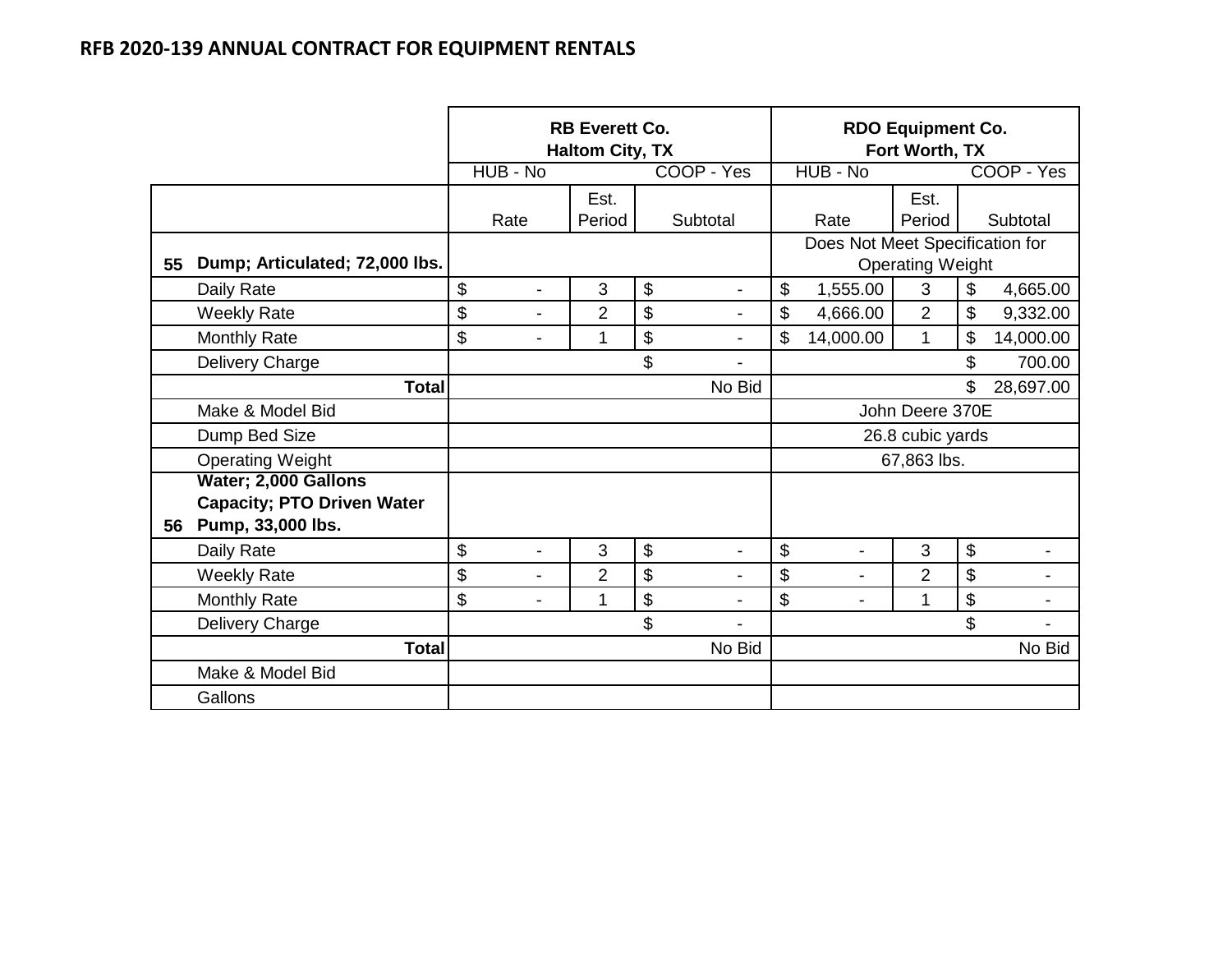|    |                                   | <b>ROMCO Equipment Company, LLC</b><br>Fort Worth, TX |                                 |                         |    |            |  |  |  |
|----|-----------------------------------|-------------------------------------------------------|---------------------------------|-------------------------|----|------------|--|--|--|
|    |                                   |                                                       | HUB - No                        |                         |    | COOP - Yes |  |  |  |
|    |                                   |                                                       |                                 | Est.                    |    |            |  |  |  |
|    |                                   |                                                       | Rate                            | Period                  |    | Subtotal   |  |  |  |
|    |                                   |                                                       | Does Not Meet Specification for |                         |    |            |  |  |  |
| 55 | Dump; Articulated; 72,000 lbs.    |                                                       |                                 | <b>Operating Weight</b> |    |            |  |  |  |
|    | Daily Rate                        | \$                                                    | 1,378.00                        | 3                       | \$ | 4,134.00   |  |  |  |
|    | <b>Weekly Rate</b>                | \$                                                    | 4,136.00                        | $\overline{2}$          | \$ | 8,272.00   |  |  |  |
|    | <b>Monthly Rate</b>               | \$                                                    | 12,410.00                       | 1                       | \$ | 12,410.00  |  |  |  |
|    | Delivery Charge                   |                                                       |                                 |                         | \$ | 2,000.00   |  |  |  |
|    | <b>Total</b>                      |                                                       |                                 |                         | \$ | 26,816.00  |  |  |  |
|    | Make & Model Bid                  |                                                       |                                 | Volvo A-35              |    |            |  |  |  |
|    | Dump Bed Size                     |                                                       |                                 | 27 cubic yards          |    |            |  |  |  |
|    | <b>Operating Weight</b>           |                                                       |                                 | 64,000 lbs. net         |    |            |  |  |  |
|    | Water; 2,000 Gallons              |                                                       |                                 |                         |    |            |  |  |  |
|    | <b>Capacity; PTO Driven Water</b> |                                                       |                                 |                         |    |            |  |  |  |
| 56 | Pump, 33,000 lbs.                 |                                                       |                                 |                         |    |            |  |  |  |
|    | Daily Rate                        | \$                                                    |                                 | 3                       | \$ |            |  |  |  |
|    | <b>Weekly Rate</b>                | \$                                                    |                                 | $\overline{2}$          | \$ |            |  |  |  |
|    | <b>Monthly Rate</b>               | \$                                                    |                                 | 1                       | \$ |            |  |  |  |
|    | Delivery Charge                   |                                                       |                                 |                         | \$ |            |  |  |  |
|    | <b>Total</b>                      |                                                       |                                 |                         |    | No Bid     |  |  |  |
|    | Make & Model Bid                  |                                                       |                                 |                         |    |            |  |  |  |
|    | Gallons                           |                                                       |                                 |                         |    |            |  |  |  |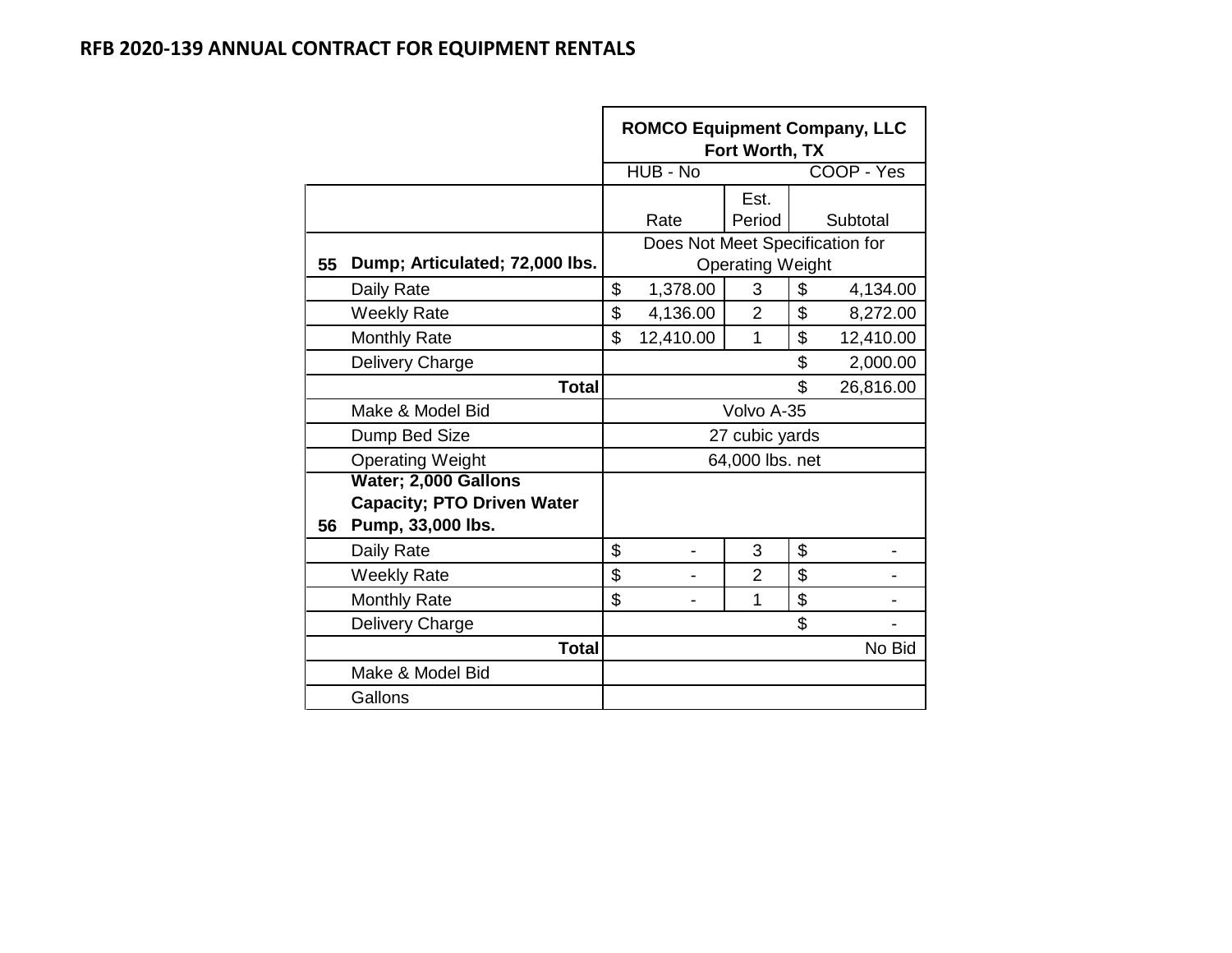## **RFB 2020-139 ANNUAL CONTRACT FOR EQUIPMENT RENTALS**

|    |                                                                                 | <b>Bane Machinery Fort Worth, LP</b><br>Fort Worth, TX |          |        |    |                          |    | <b>FB McIntire Equipment Co.</b><br>Fort Worth, TX |                |    |            |  |
|----|---------------------------------------------------------------------------------|--------------------------------------------------------|----------|--------|----|--------------------------|----|----------------------------------------------------|----------------|----|------------|--|
|    |                                                                                 |                                                        | HUB - No |        |    | COOP - Yes               |    | HUB - No                                           |                |    | COOP - Yes |  |
|    |                                                                                 |                                                        |          | Est.   |    |                          |    |                                                    | Est.           |    |            |  |
|    |                                                                                 |                                                        | Rate     | Period |    | Subtotal                 |    | Rate                                               | Period         |    | Subtotal   |  |
| 57 | Water; 4,000 Gallons<br><b>Capacity; PTO Driven Water</b><br>Pump; 52,000 lbs.  |                                                        |          |        |    |                          |    |                                                    |                |    |            |  |
|    | Daily Rate                                                                      | \$                                                     |          | 3      | \$ | $\overline{\phantom{0}}$ | \$ |                                                    | 3              | \$ |            |  |
|    | <b>Weekly Rate</b>                                                              | \$                                                     | -        | 2      | \$ |                          | \$ |                                                    | $\overline{2}$ | \$ |            |  |
|    | <b>Monthly Rate</b>                                                             | \$                                                     |          |        | \$ |                          | \$ |                                                    | 1              | \$ |            |  |
|    | Delivery Charge                                                                 |                                                        |          |        | \$ |                          |    |                                                    |                | \$ |            |  |
|    | <b>Total</b>                                                                    |                                                        |          |        |    | No Bid                   |    |                                                    |                |    | No Bid     |  |
|    | Make & Model Bid                                                                |                                                        |          |        |    |                          |    |                                                    |                |    |            |  |
|    | Gallons                                                                         |                                                        |          |        |    |                          |    |                                                    |                |    |            |  |
| 58 | <b>Percentage Discount From</b><br><b>List Price for Items Not</b><br>Specified |                                                        |          | 15%    |    |                          |    |                                                    | 0%             |    |            |  |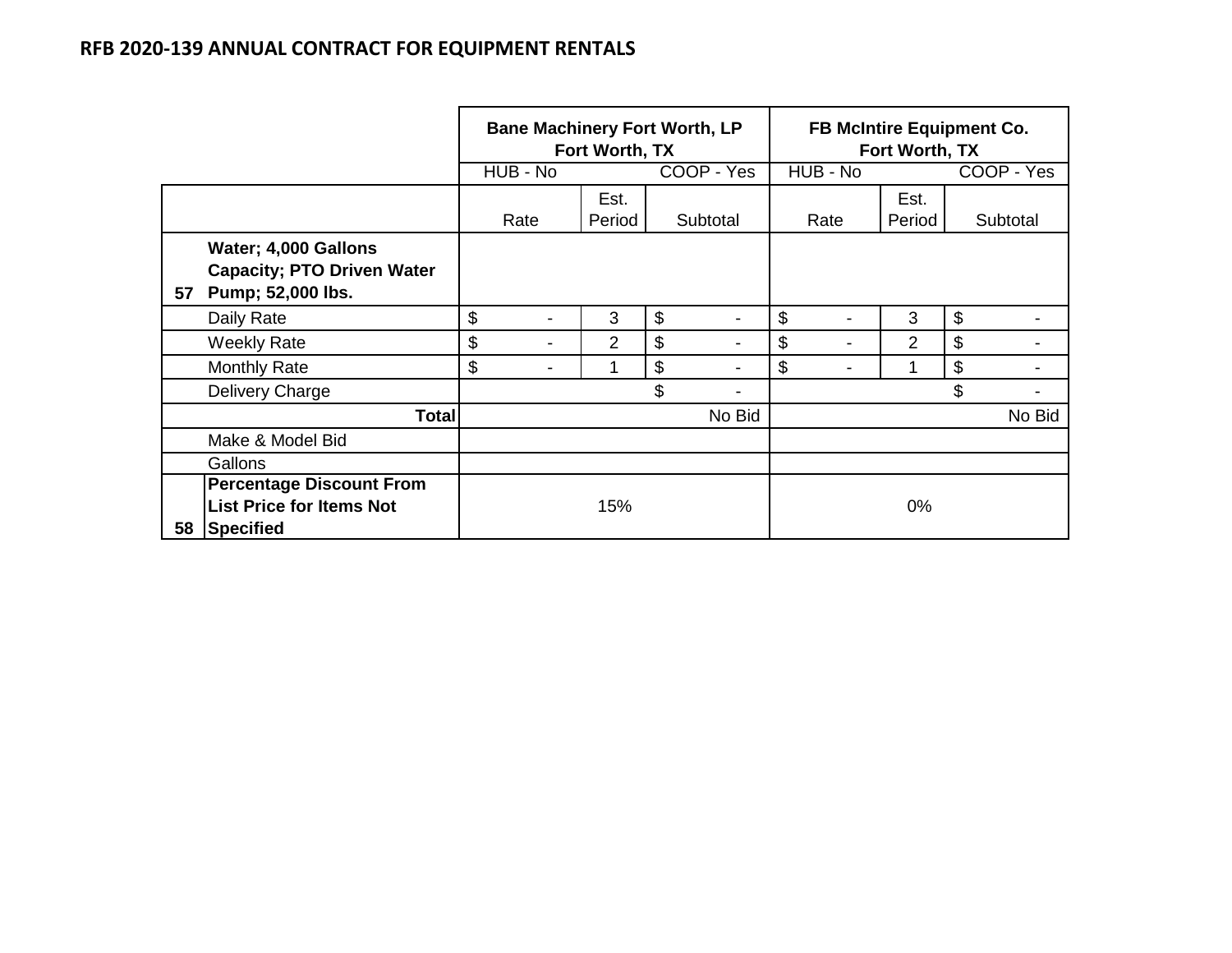## **RFB 2020-139 ANNUAL CONTRACT FOR EQUIPMENT RENTALS**

|    |                                                                                 | <b>Holt Texas, LTD</b><br>San Antonio, TX |                          |                |    |          |        | <b>Kirby-Smith Machinery</b><br>Fort Worth, TX                |                |                |            |
|----|---------------------------------------------------------------------------------|-------------------------------------------|--------------------------|----------------|----|----------|--------|---------------------------------------------------------------|----------------|----------------|------------|
|    |                                                                                 |                                           | HUB - No<br>COOP - Yes   |                |    |          |        | $HUB - No$                                                    |                |                | COOP - Yes |
|    |                                                                                 |                                           |                          | Est.           |    |          |        |                                                               | Est.           |                |            |
|    |                                                                                 |                                           | Rate                     | Period         |    | Subtotal |        | Rate                                                          | Period         |                | Subtotal   |
| 57 | Water; 4,000 Gallons<br><b>Capacity; PTO Driven Water</b><br>Pump; 52,000 lbs.  |                                           |                          |                |    |          |        | Make and model information not<br>provided per specifications |                |                |            |
|    | Daily Rate                                                                      | \$                                        | $\overline{\phantom{0}}$ | 3              | \$ |          | \$     | 1,500.00                                                      | 3              | \$             | 4,500.00   |
|    | <b>Weekly Rate</b>                                                              | \$                                        | -                        | $\overline{2}$ | \$ |          | \$     | 3,000.00                                                      | $\overline{2}$ | \$             | 6,000.00   |
|    | <b>Monthly Rate</b>                                                             | \$                                        | -                        | 1              | \$ |          | \$     | 4,500.00                                                      | 1              | \$             | 4,500.00   |
|    | Delivery Charge                                                                 |                                           |                          |                | \$ |          |        |                                                               |                | \$             | 900.00     |
|    | Total                                                                           |                                           |                          |                |    | No Bid   |        |                                                               |                | $\mathfrak{S}$ | 15,900.00  |
|    | Make & Model Bid                                                                |                                           |                          |                |    |          |        |                                                               |                |                |            |
|    | Gallons                                                                         |                                           |                          |                |    |          |        |                                                               | 4,000 lbs.     |                |            |
| 58 | <b>Percentage Discount From</b><br><b>List Price for Items Not</b><br>Specified |                                           |                          | No Bid         |    |          | No Bid |                                                               |                |                |            |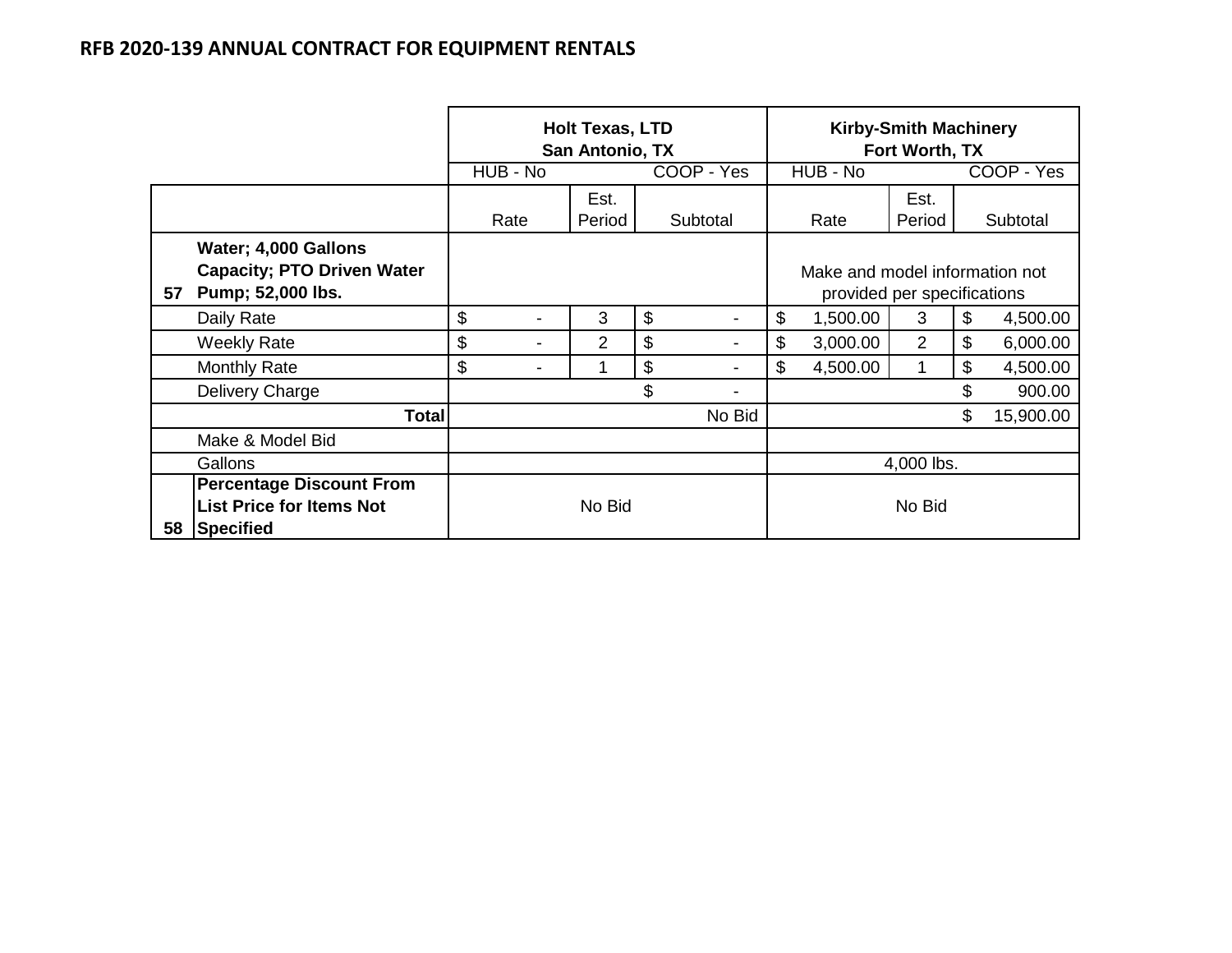## **RFB 2020-139 ANNUAL CONTRACT FOR EQUIPMENT RENTALS**

|    |                                                                                 |                      | <b>RB Everett Co.</b><br><b>Haltom City, TX</b> |    |                          | <b>RDO Equipment Co.</b><br>Fort Worth, TX |                  |                 |  |
|----|---------------------------------------------------------------------------------|----------------------|-------------------------------------------------|----|--------------------------|--------------------------------------------|------------------|-----------------|--|
|    |                                                                                 | HUB - No             |                                                 |    | COOP - Yes               | $H\overline{UB}$ - No                      | COOP - Yes       |                 |  |
|    |                                                                                 |                      | Est.                                            |    |                          |                                            | Est.             |                 |  |
|    |                                                                                 | Rate                 | Period                                          |    | Subtotal                 | Rate                                       | Period           | Subtotal        |  |
| 57 | Water; 4,000 Gallons<br><b>Capacity; PTO Driven Water</b><br>Pump; 52,000 lbs.  |                      |                                                 |    |                          | P                                          |                  |                 |  |
|    | Daily Rate                                                                      | \$<br>$\blacksquare$ | 3                                               | \$ | $\blacksquare$           | 1,500.00<br>\$                             | 3                | \$<br>4,500.00  |  |
|    | Weekly Rate                                                                     | \$<br>$\blacksquare$ | 2                                               | \$ | $\overline{\phantom{a}}$ | \$<br>4,500.00                             | $\boldsymbol{2}$ | \$<br>9,000.00  |  |
|    | <b>Monthly Rate</b>                                                             | \$<br>-              | 1                                               | \$ |                          | 13,500.00<br>\$                            | 1                | 13,500.00<br>\$ |  |
|    | Delivery Charge                                                                 |                      |                                                 | \$ |                          |                                            |                  | \$<br>700.00    |  |
|    | <b>Total</b>                                                                    |                      |                                                 |    | No Bid                   |                                            |                  | \$27,700.00     |  |
|    | Make & Model Bid                                                                |                      |                                                 |    |                          |                                            | John Deere 260E  |                 |  |
|    | Gallons                                                                         |                      |                                                 |    |                          |                                            | 4,000 gallons    |                 |  |
| 58 | <b>Percentage Discount From</b><br><b>List Price for Items Not</b><br>Specified |                      | No Bid                                          |    |                          | No Bid                                     |                  |                 |  |